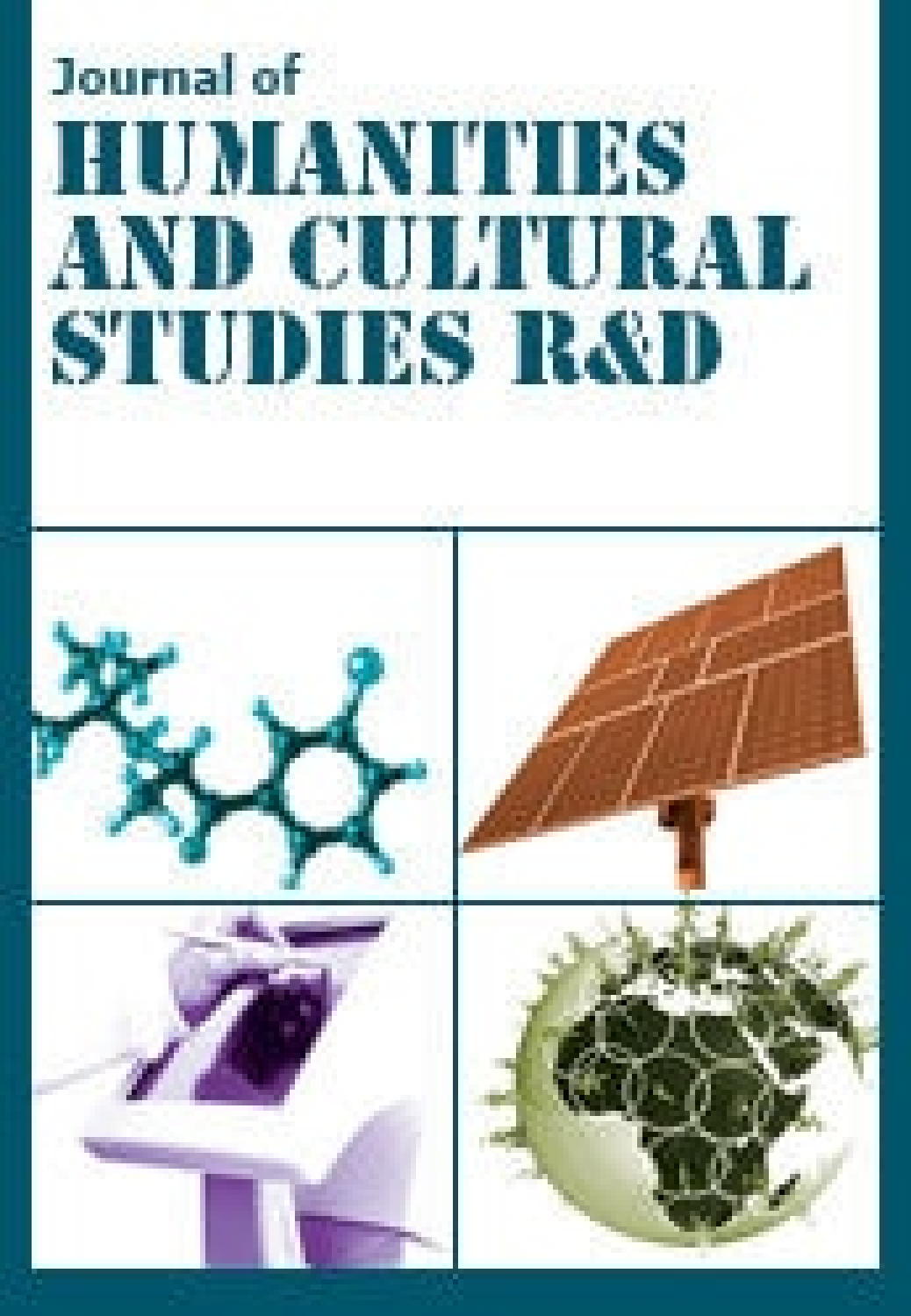## **Editorial Preface**

# *From the Desk of Managing Editor…*

 At the Journal of Humanities and Cultural Studies R&D it is our mission to provide an outlet for quality research. We want to promote universal access and opportunities for the international human community to share and disseminate scientific and technical information. We believe in spreading knowledge of computer science and its applications to all classes of audiences. That is why we deliver up-to-date, authoritative coverage and offer open access of all our articles. Our archives have served as a place to provoke philosophical, theoretical, and empirical ideas from some of the finest minds in the field. We utilize the talents and experience of editor and reviewers working at Universities and Institutions from around the world. We would like to express our gratitude to all authors, whose research results have been published in our journal, as well as our referees for their in-depth evaluations. Our high standards are maintained through a double blind review process. We hope that this edition of the Journal of Humanities and Cultural Studies R&D

 inspires and entices you to submit your own contributions in upcoming issues. Thank you for sharing wisdom.

Thank you for Sharing Wisdom!

Managing Editor JHCS R&D Volume 1 Issue 1 March 2016 ISSN 2156-5570 (Online) ISSN 2490-4228 (Online)

©2016 The Journal of Humanities and Cultural Studies R&D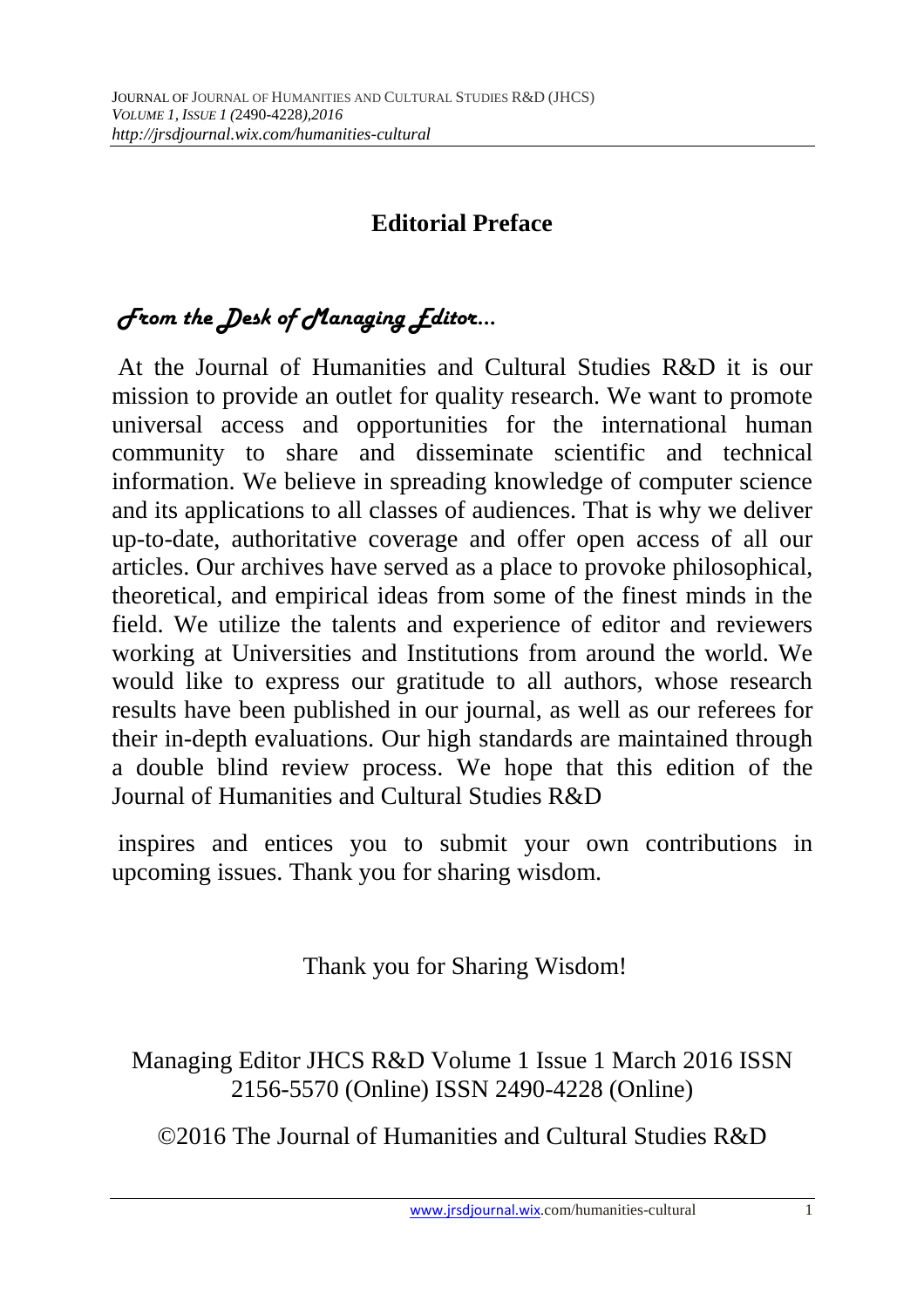## **Editorial Board**

## **Editor-in-Chief**

• Prof. Dr. Antony Miller, Skyline University College

## **Reviewer Board Members**

- Prof. C. Chic Smith, Howard University Washington, DC.
- Dr. Labeeb Bsoul, Associate Professor, Department of Humanities and Social Sciences,Khalifa University, UAE.
- Dr.Patricia Boyd, Associate Professor at College of Liberal Art & Sciences, Arizona State University.
- José Miguel García Ramírez, professor in Social Psychology at the University of Granada.
- Mr.Dibakar Pal Executive Magistrate in India.
- Prof. Medani P. Bhandari, Arabian Gulf University, Manama-Kingdom of Bahrain.
- Dr Priyanka Tripathi, Assistant Prof.Humanities and Social Sciences, Indian Institute of Technology Patna.
- Lorna Quejong Israel, Asian Center, University of the Philippines.
- Dr. Arbind Kumar CHOUDHARY, Associate Prof. of English, Rangachahi College, Rangachahi, Majuli, Assam.
- Dr. Ahmed Sebihi, Gulf Medical University, United Arab Emirates.
- Anthony Goerzen, PhD, Professor, Strategy & International Business, University of Victoria, Canada.
- Muhammad Shoaib, Assistant Professor of Sociology, University of Gujrat
- Dr Vina Tirven-Gadum, Associate Professor (French Literary Studies) Centre for Humanities Athabasca University.
- Dr. Alexandros G. Psychogios, Professor, University of Sheffield, Greece.
- Dr. Arzu SENER, Associate Professor, Department of Family and Consumer Sciences, Hacettepe University, Turkey.
- Dr. George Lehman, Professor of Business and Economics, Bluffton University, USA.
- Dr. Gwendolyn V. King, Associate Professor of Education, Alabama State University, USA.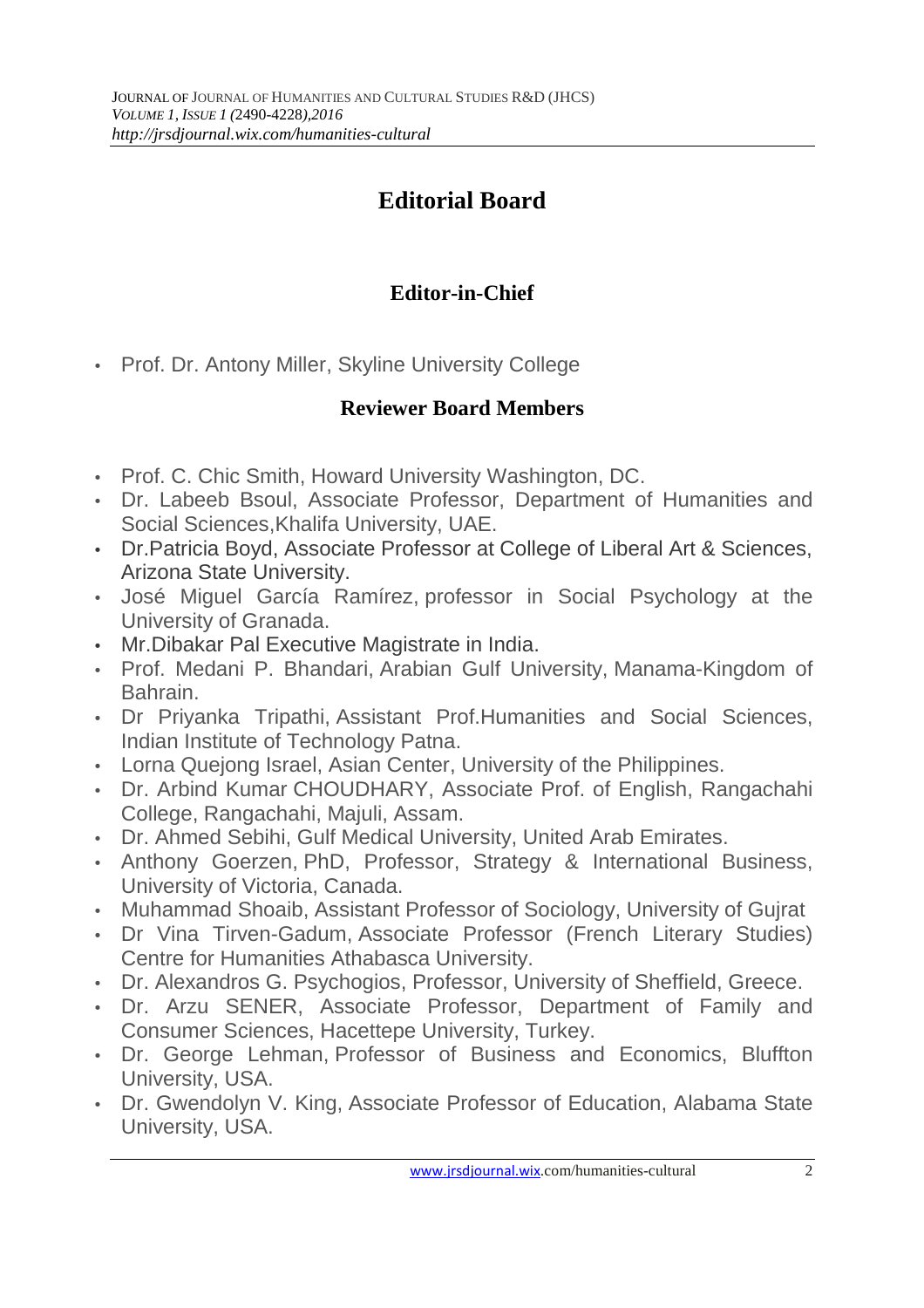- Beshaier Alqahtani, Literature and Criticism, Department of English/ Indiana University of Pennsylvania.
- Bilhuda Wazir, Department of English, Islamia College University. Peshawar, Pakistan.
- Katherine E. Wetzel, Department of English Obermann Fellow, University of Iowa.
- Dr. Syed Zahid Ali shah, Department of English, Islamia College University. Peshawar, Pakistan.
- Dr. Anoosh Khan, Department of Gender Studies, University of Peshawar, Pakistan.
- Dr. Gwynn Davis, Emeritus Professor of Socio-Legal Studies, School of Law, University of Bristol, UK.
- Dr. Ibrahim Al-Kaabi, Department of Social Sciences, University of Qatae, Qatar.
- Dr. Joe Muller, Professor, Faculty of Humanities, University of Cape Town, South Africa.
- Md. Mamin Ullah, Director of Centre for Promoting Ideas (CPI), Bangladesh. Executive Editor, International Journal of Humanities and Social Science.
- Dr. J. Peter Pham, Assistant Professor of Justice Studies, Director, Nelson Institute for International and Public Affairs, James Madison University, USA.
- Dr. Mirza Barjees Baig, Professor, Department of Agricultural Extension and Rural Society, King Saud University, Kingdom of Saudi Arabia.
- Dr . Mustafa Shazali Mustafa Ahmed, Department of English, Nile Valley University, Sudan.
- Dr. N. B. Jumani, Professor and Chairman, Department of Education, Faculty of Social Science, International Islamic University, Islamabad, Pakistan.
- Dr. Ruth Kiraka, Dean, Institute of Continuing Education, Strathmore University, Kenya.
- Dr.Syed Nisar Hussain Hamdani, Pofessor & Director of Kasmir Institute of Economics UAJK, University of AJK , Muzaffarabad, Pakisran.
- Dr. Sule L. Aker, Associate Professor, Eastern Mediterranean University, Cyprus.
- James Boulton, Professor, School of English, Bangor University, UK.
- Kevin CHENG, Assistant Professor, Department of Sociology and Social Policy, LINGNAN University, Hong Kong.
- Lars Kolvereid, Professor, Bodo Graduate School of Business, Norway.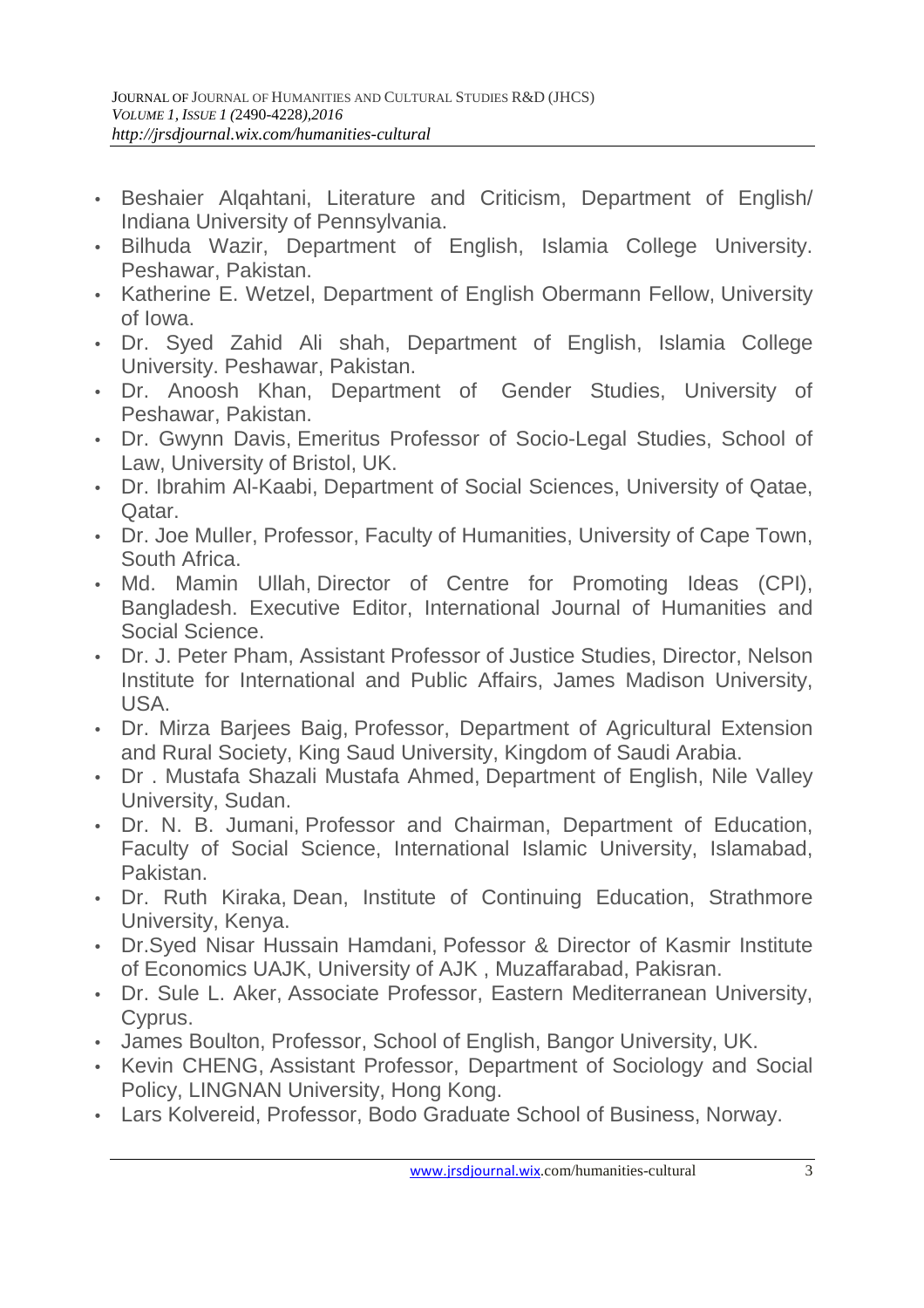- Louise Jalbert, PhD, Professor, Department of Philosophy, University of Montreal, Canada.
- Mohammad Reza Noruzi, Instructor, Department of Management and Economics, Tarbiat Modares University, Tehran, Iran.
- Thomas Traynor, PhD, Professor, Department of Economics, Wright State University, USA.
- Beverly Kracher, PhD, Professor of Business Ethics & Society, Executive Director, Business Ethics Alliance, College of Business, Creighton University, USA
- Caleb C. Okumu, PhD, Professor, Department of Creative and Performing Arts & Dean, Faculty of Arts and S ocial Sciences, Maseno University, Kenya
- Dr. Adam Gall, Associate Professor, Department of Gender and Cultural Studies, University of Sydney, Australia.
- Dr Paul Rowe, University of New Hampshire.
- Dr Sihem Arfaoui Abidi, NBU University KSA.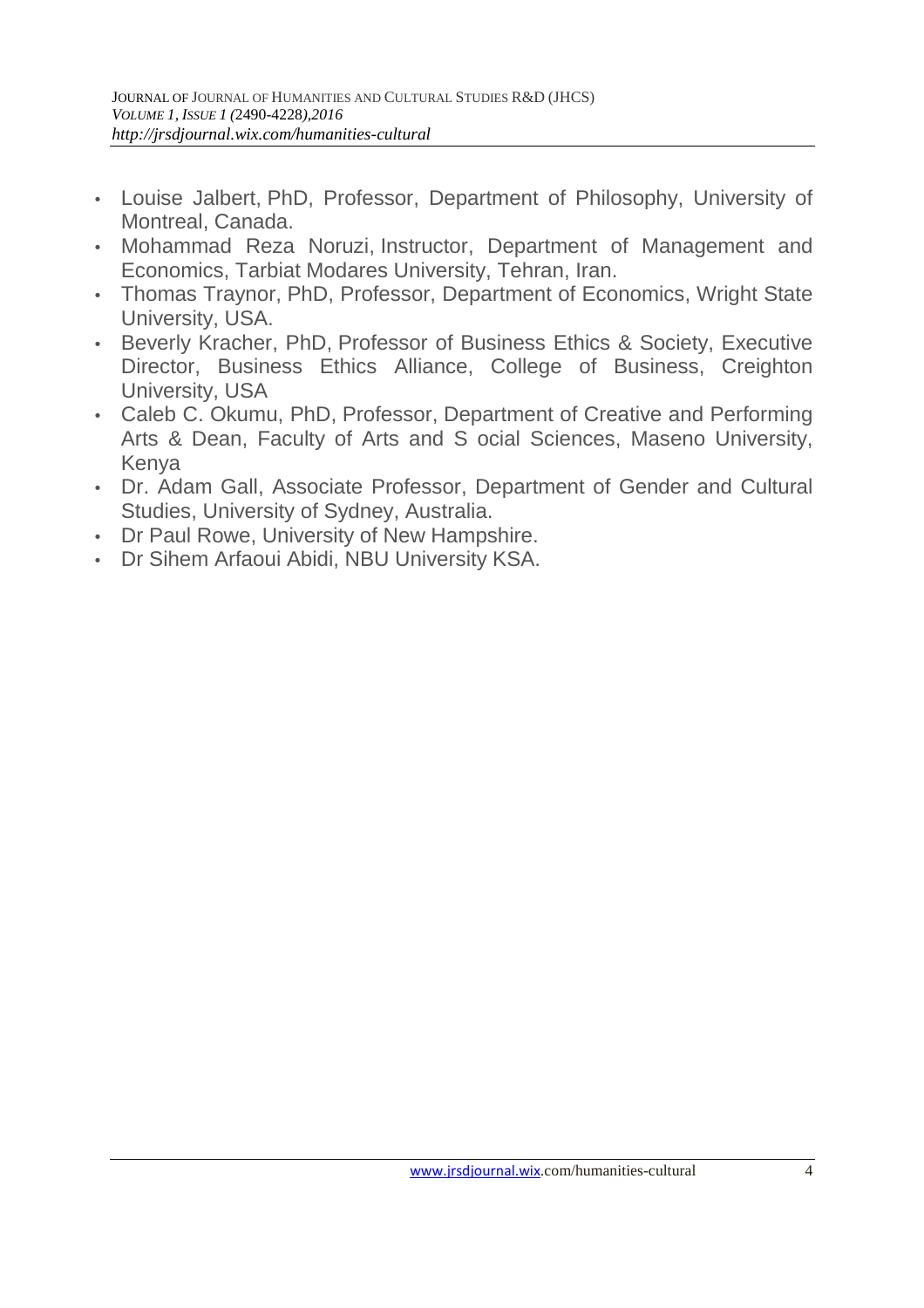### **CONTENTS**

**Paper 1**: Historical Reflections On The British Conquestof Northern Nigeria, 1900-1924 **Author**: ABDULRAHMAN B. HAMID Centre for Trans-Saharan Studies University of Maiduguri, Nigeria MUSTAPHA ADAM KOLO Centre For Arid Zone Studies, University of **Maiduguri** 

PP:06-15

**Paper 2**: Coming Down Out of the Ivory Tower: The State and Fate of the Humanities **Author**: Jen Romanelli, Department of Humanities, Central Michigan University, United **States** PP:16-25

**Paper 3**: Inducing a Global Phantasm: The Case of the Veiled Presence of Islam in The 99 or the 'Islamic' Comic Superheroes

**Author**: Lorna Quejong Israel, Asian Center, University of the Philippines-Diliman, Philippine.

PP:26-48

**Paper 4:** "But haud me fast...": The Socialization, not Psychoanalysis, of the Heroic Couple within 'Tam Lin' and Its Contemporary Retellings. **Author**: Amber Hancock, Brigham Young University-Idaho, United States of America PP:49-66

**Paper 5**: "Under the Spell" of Non-Sense: Diana Abu-Jaber's Crescent as a Counter-Narrative and the Poetics of Making Sense of a Senseless World. **Author**: Sihem ARFAOUI, Department of English, Northern Border University, KSA and Jendouba University, Tunisia PP:67-87

**Paper 6**: TEÐUÐU ZA: A Music and Ritual of the Northern Ewe of Ghana **Author**: Martin Q. Amlor, Centre for African and International Studies, University of Cape Coast, CapeCoast, Ghana. PP:88-108

**Paper 7:** The Implications of Western Decision Making Practices and their Effect on the Future of Civilization?. **Author**: Antony Miller, Skyline University College, UAE. PP:109-120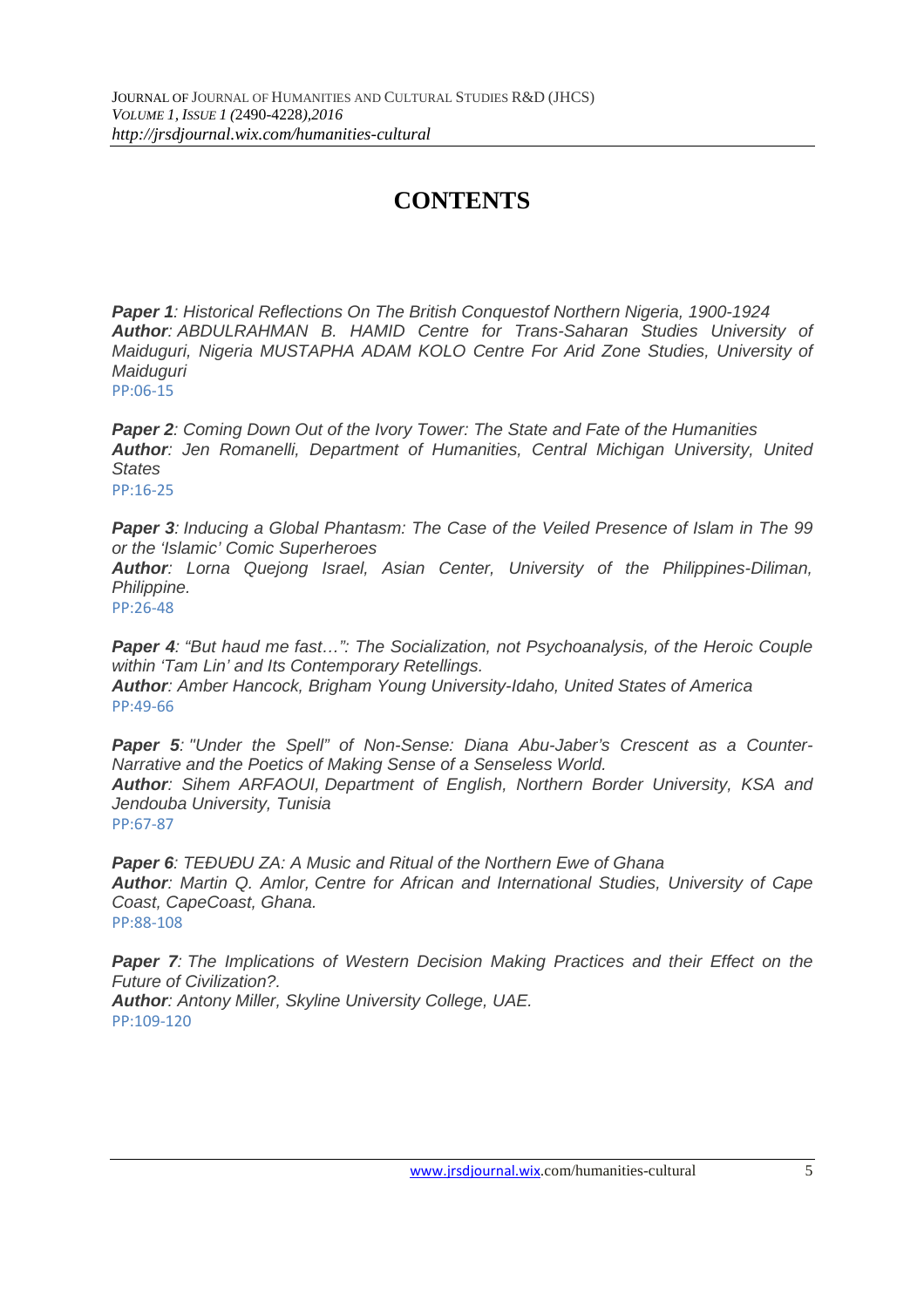#### **HISTORICAL REFLECTIONS ON THE BRITISH CONQUEST OF NORTHERN NIGERIA, 1900-1924**

#### **ABDULRAHMAN B. HAMID**

*Centre for Trans-Saharan Studies University of Maiduguri, Nigeria* 

#### **MUSTAPHA ADAM KOLO**

*Centre For Arid Zone Studies, University of Maiduguri* 

This paper attempts a historical review on the British conquest of Northern Nigeria; the Chiefs and the Europeans at the time of European occupation of the North. The emirs were entirely aware of the motive of the European counterparts that may change existing economic, political, cultural and social structure of the northern region. So, the chiefs and the emirs resisted to the detriment of their military power to encounter the Royal Niger Company. In 1897, the company's small force of about five hundred, which comprised of African soldiers conquered the lower Northern States of Ilorin and Nupe. The paper also discusses the changes in the economic, cultural and political leadership of the northern states between 1903- 1906. However, the paper reveals that Nigeria or northern Nigeria, in particular, could not regain its past glory of economic, social and political dependence, because of the deep rooted impact of colonialism on the entire country.

#### **I. INTRODUCTION**

Northern Nigerian chiefs who resisted the imposition of colonial rule were subdued systematically throughout the nineteenth century. There were also some African chiefs who managed to hold on to their power by timely surrender and collaboration, even when European rivalries were not very much in the picture. Some emirs of Northern Nigeria retained a great deal of power by cooperating at the right time with the earliest British officials when the British soldiers embarked upon an expedition into the region. During, the pre-colonial times, they were governors over the emirates of the caliphate of Sokoto, which had already consolidated for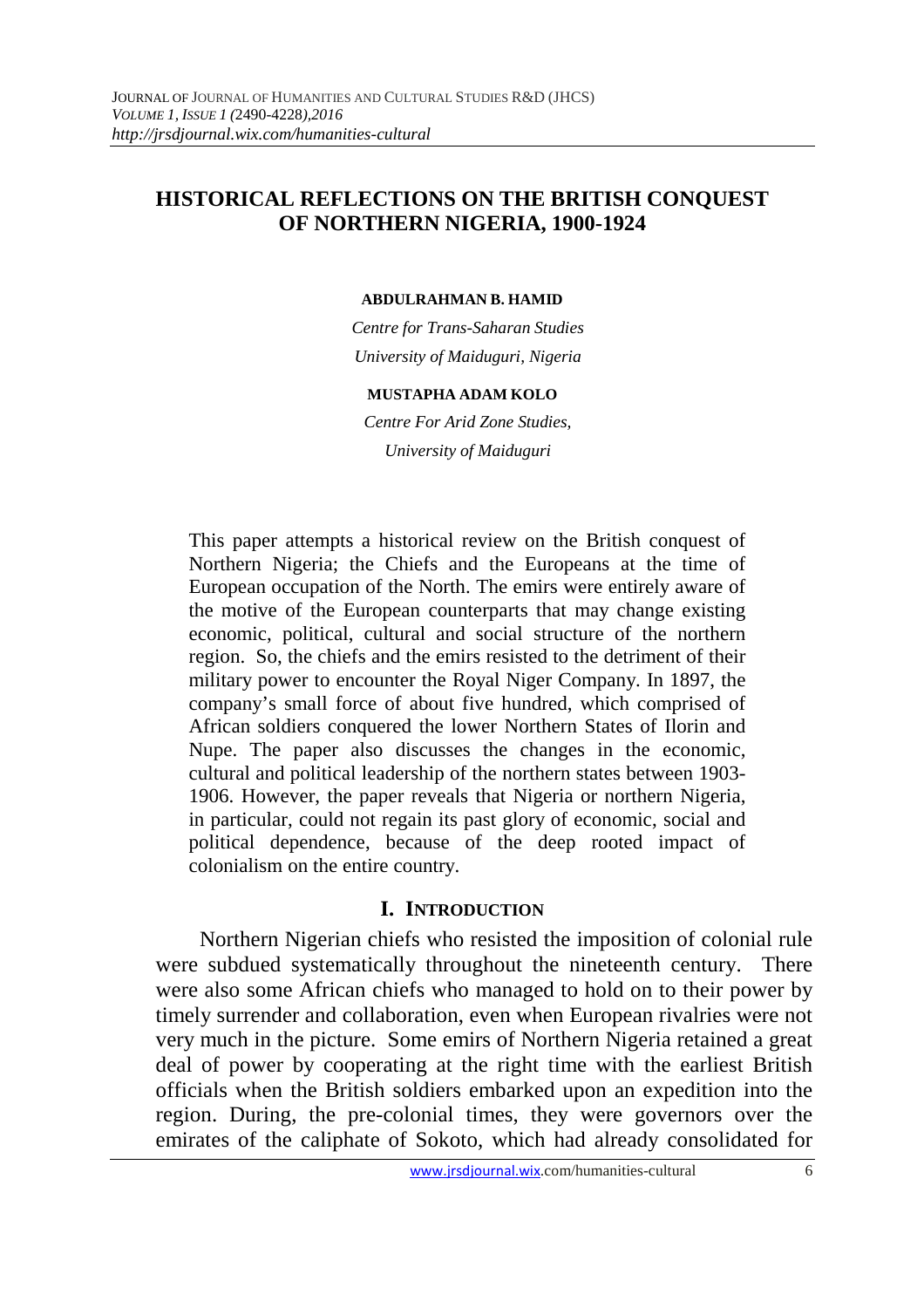position by the late nineteenth century as a cooperative empire, no longer actively expansive with ultimate control in the hands of the caliphs but with most day-to-day administration in the hands of the emirs of a dozen or so provinces.

The first European incursions on the emirates of Northern Nigeria from 1887 onward came from officials of the Royal Niger Company, who though with commercial interest gradually established authority in the name of Great Britain, the metropolitan power whose interest was to secure effective access to the navigable water of the rivers Benue and the river Niger. In the late 1890s, the company began to impinge on Sokoto's outlying emirates; especially Ilorin, to the south of the Niger in Yorubaland, and Nupe, just to the north of the river Niger. In 1897, the company's small force of about five hundred African soldiers made separate attacks on both Ilorin and Nupe with the aim of subduing the area. The company then made itself a suzerain of Ilorin emirate and replaced the emir of Nupe with one more favourable to its interests, all without raising a unified resistance from Damagaram in the caliphate as a whole, largely because the caliph was equally fearful of the French advance from the west, German feelers sent north from Togoland, and the presence of Rabih's force from the Nilotic Sudan in Borno to the east, which conquered the empire in 1893 and put its rulers to flight within and outside Borno. As a result, each emirate had to face the European commanded force individually on its own, as a major military challenge of the time. **Expeditions and Conquests on the emirate of Northern Nigeria, 1902- 1906** 

This combination of strong provincial government with the lack of a common military effort from the caliphate as a whole was almost ideal for conquest by very small forces under European leadership. Each emirate could be forced to surrender after one or two sharp engagements. In the years 1902 to 1906, a British force barely exceeding a thousand men advanced in a series of brief campaigns to conquer the emirates one by one. Some emirs surrendered and were allowed to remain in office as stooges of the British colonial masters. Others resisted briefly and were deposed. Some tried to flee toward the eastern Sudan were caught and killed at the battle of Burmi in 1903. In the case of Northern Nigeria, indirect rule was introduced with African chiefs in authority, in spite of this territorial incorporation in Nigeria, the old ruling class remained in power as effective as it did in Rwanda or Burundi – and far more effective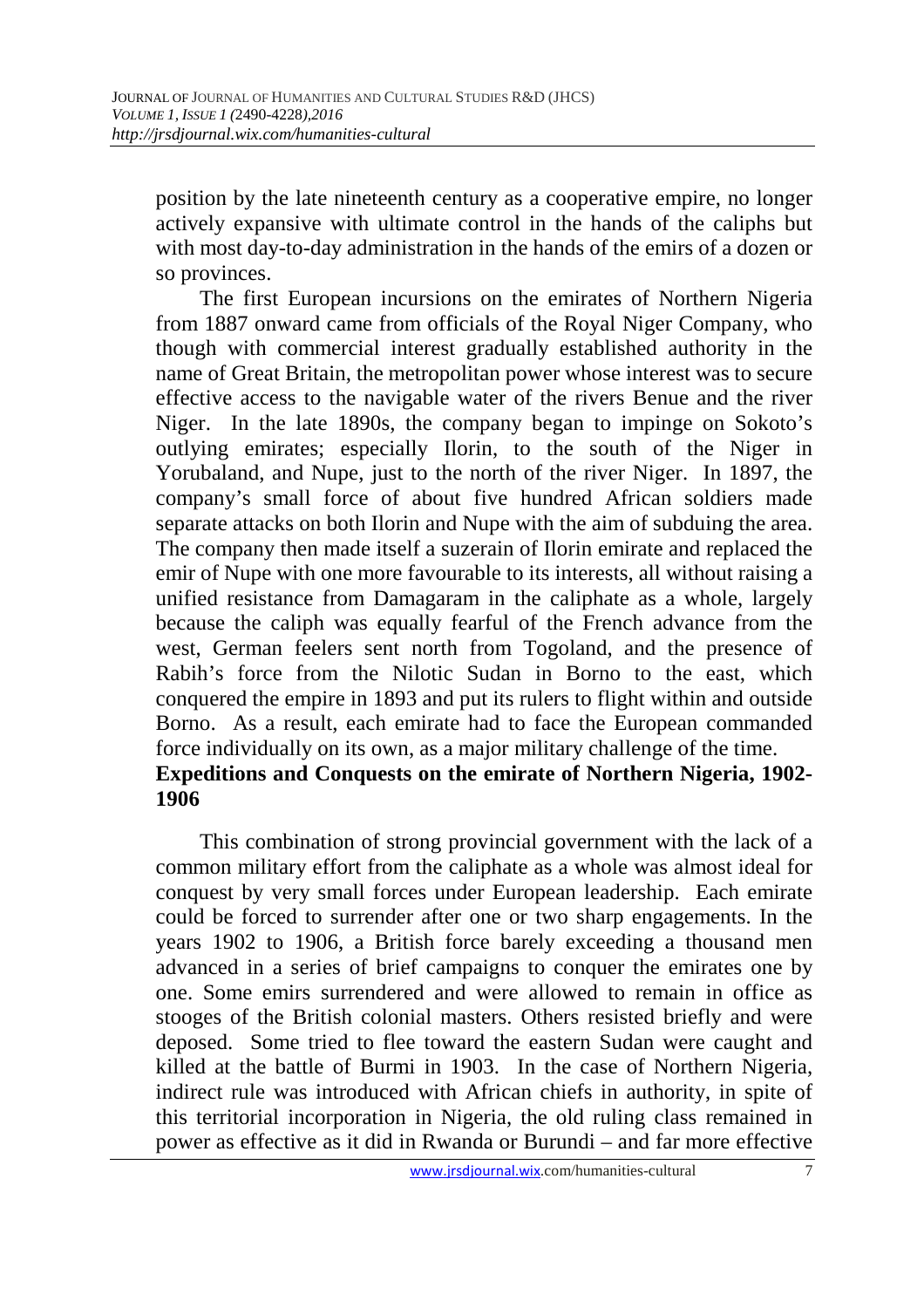than equivalent groups did in North African protectorates like Morocco or Tunisia.

The Ethiopian experience was a nearly opposite reaction to European power. In contrast to the northern emirs' success in following a policy of surrender and survival, Ethiopia found it possible to the Italians at the battle of Adowa and retain her independence. In resisting colonial rule altogether (apart from the brief Italian occupation of 1935-1941), Ethiopia was thus the hero of Africa and unique on the African continent for preserving her independence. (Liberia through a protectorate of America, was the only other exception, and Liberia's rulers were Afro-Americans, who were westerns, not Africans, in their ways of life). Yet the Northern Nigerian emirs and the Ethiopian aristocracy's reacted similarly to western culture. The neo-colonialists for defensive purpose only and defended their sovereignty and culture with remarkable success until they were overthrown by military coups in the 1960s and 1970s.

Central Nigeria witnessed colonial conquest in 1924. The 'mama' (Kantana), Mada and Eggon lived just to the south-west of the Jos Plateau escarpment. In 1923, the Kantana were called the last unadministered unit in the whole of Nigeria. In 1925, a patrol was undertaken to remedy this situation. Their fine two-storied houses were destroyed, and their grain burnt or carried off. Driven further and further from their friends and shelters, they were left without food and without cover in the rains.

After the successful imposition of colonial rule, African communities were broken up into emirates and provinces and were put under the control of the European colonial administrators such as Resident and district officers. The old chiefs of the African states were reorganised into new administrative districts, and states. To make socio-economic and political exploitation easy, radical changes were introduced to reflect the existence of the colonial state. According to Lugard.

"The government holds the rights in land which the Europeans took by conquest from the chief, and if the government requires land it will take it for any purpose. The government holds the right of taxation and will tell the chiefs and emirs what taxes they may levy, and what part of them must be paid to the government. The government will have to all minerals the people may dig for Iron and work in it subjects to the approval of the High Commissioner, and may take salt and other minerals subject to any excise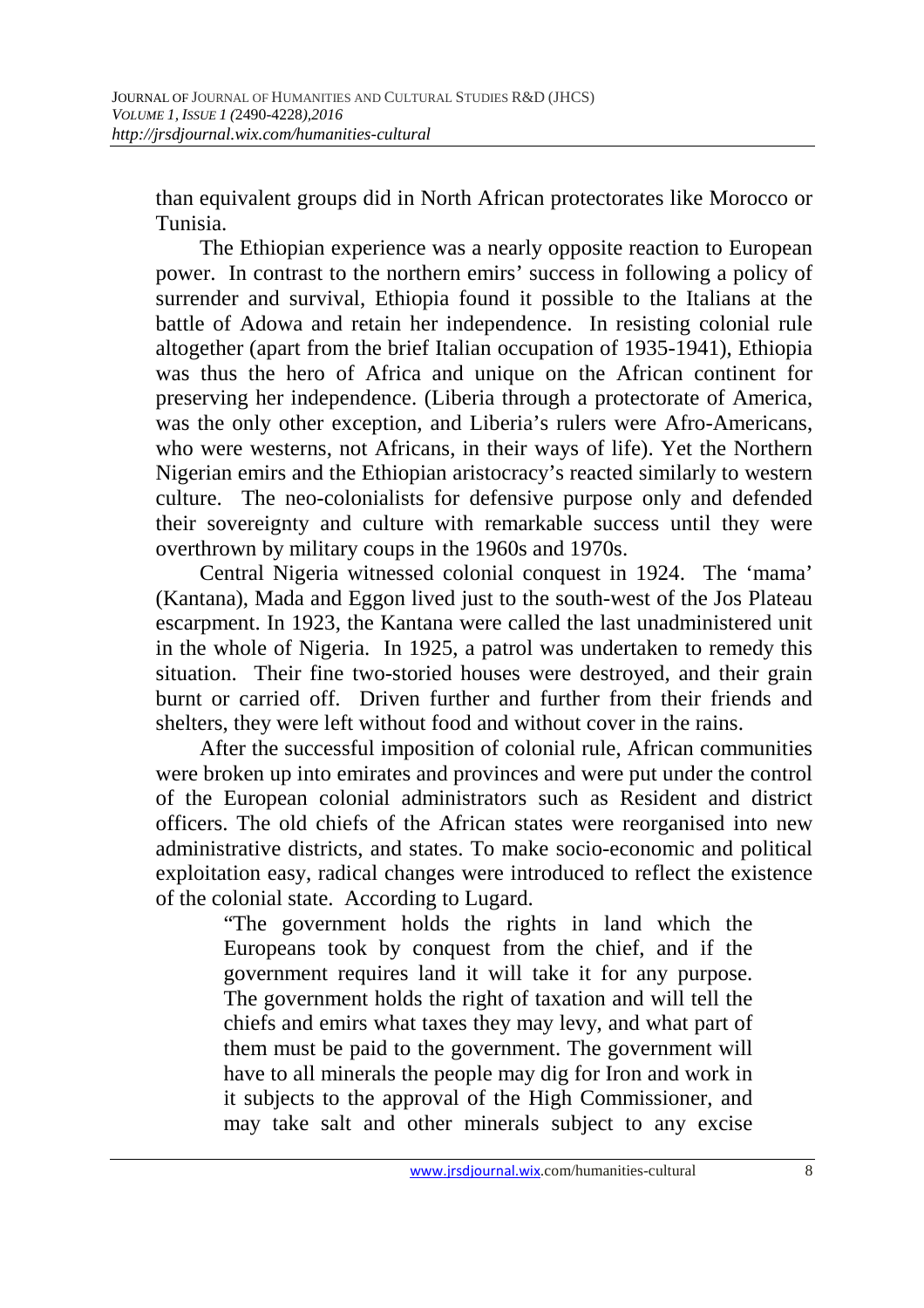imposed by law. Traders will not be taxed by Chiefs but by the only government."

#### **II. ECONOMY BEFORE THE CONQUEST OF NORTHERN NIGERIA**

The economic activities were widespread among the indigenous peoples of the Kanem-Borno empire. It was found in all societies, among the pastoral and nomadic ethnic groups of the northern areas, among the scattered, economically divided agricultural communities of the various peoples in the empire, and among the centralised, agricultural based kingdoms of the Darfur in the eastern part. All these societies had a low level of technology, and domestic animals were not exploited for their labour potential. Consequently human labour was the only source of power available. The southern part was Wadai, this placed a high premium on securing human labour, and slavery was one means of accomplishing this. The most common sources of slaves were captives taken in intercommunal wars and cattle raids. in some communities, 1 criminals were enslaved as well. Such slaves were used both in production (e.g. farming and herding) and as domestic servants, usually female slaves employed in the arduous and time-consuming task of grinding, baking four (finger millet). One woman working all day could grind enough four to satisfy the daily needs of five or six people. In general, they were well treated and considered almost as a family member.

He went on emphasising that: "Slaves were important to the state economically as well. Colonies of slaves were settled upon the land by the Sultan both to develop the state economically and to increase his personal wealth."2 They were actively involved in and beneficial to the general economy. They were used in the agricultural and the pastoral sectors of the economy. In contrast, slaves played

l

2 *Ibid*.

<sup>1</sup> Abdul Fattah o. *Islam in Nigeria One Crescent Many Focuses*, op.cit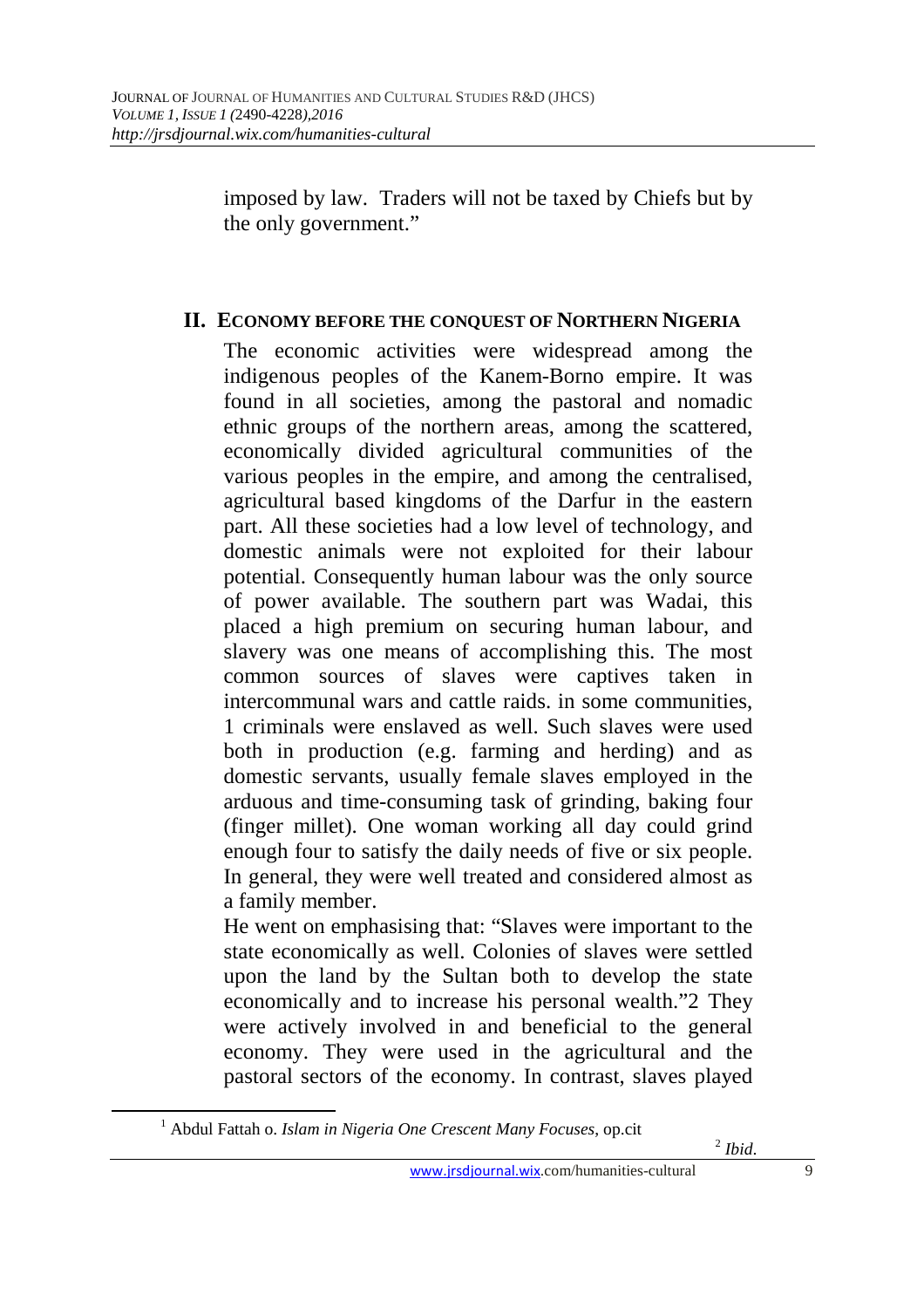no significant role as artisans in Dar Fur. This was probably due to the low level of artisanal development in Dar Fur as a whole rather than to any lack of accomplishment among the people of Dar Fartir, whose industrial accomplishment are compared favourably to those of the English in some respects. Newly captured slaves were used as a medium of exchange in the marketplace, and some ethnic groups paid their taxes in slaves.

Added to the above reason, was the fact that, the trans-Saharan slave trade was not likely to yield the empire flourishing prospects. This means that the economic lives of the Kanem-Borno people would be at the mercy of the foreign buyers who buy for the economic, political and social elevation. This was dangerous enough since the slaves were not employed within the Kanem-Borno empire itself rather were taken away to either Egypt, Tunisia, Libya, Morocco and other nations for their internal economic power. 3 Another precarious slave trade was the European one known as the Trans-Atlantic slave trade, which stripped off African economies and endangered the generations of economic growth. For example, massive farming with a large quantity of labour and machinery produces agricultural commodities of the study area. Both are used to produce the same amount of goods; one uses a small plot of land but uses large quantities of other resources, whereas the other method uses the large plot of land but it is frugal with other resources. Similar possibilities are available with manufactured goods. It also depends on the quantity of human labour, but the trans-Saharan slave trade and the latter Trans-Atlantic slave trade reduced agricultural produce to pace way to the economic recession of the Kanem-Borno empire.

#### According to. O'Fahey;

The slaves must do the work in the house, if they are unwilling to work, they must be beaten with the whip or must be beaten with the stick. Then they begin to cry (ana) be willing to work. Their language is difficult, people don't understand them. If we find a girl among them, who pleases us, then she doesn't need to do any housework. I make her my wife, so that we can sleep together in bed and 'eat the skin,' So that we will have children. Then she becomes pregnant and has a child. If it is a boy, then everything is fine.<sup>4</sup>

l

<sup>3</sup> *Ibid*.

<sup>4</sup> R. S. O'Fahey, Slavery and Society in Dar Fur: In *Slaves & Slavery in Muslim Africa*, Frank Cass, 1985, p.83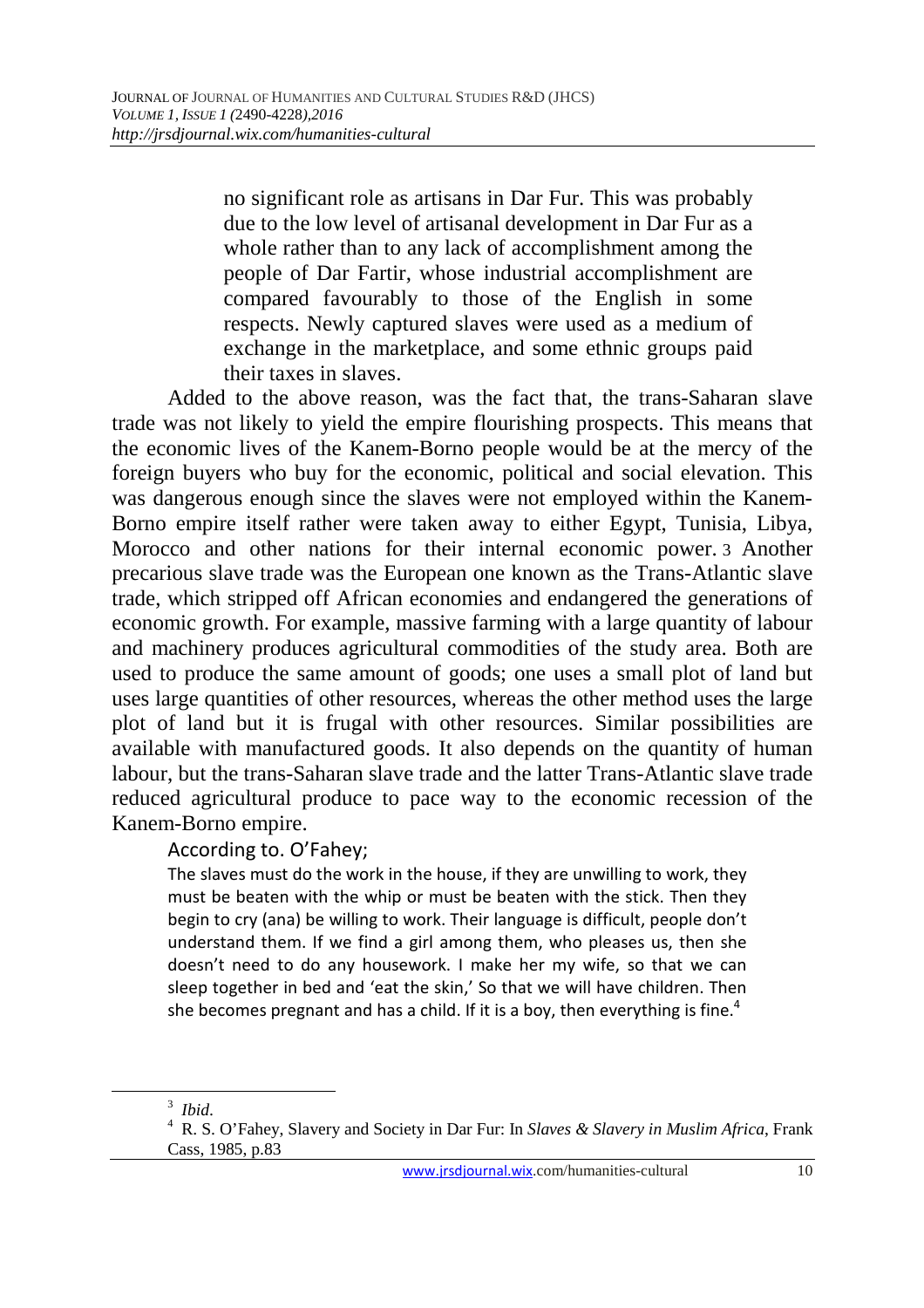This portrays a full economic system based on slave labour which has taken place in most parts in the slave trade, despite the importance of administrative and military slaves in the maintenance of society. Slave concubines and domestic slaves were common and indeed affected the nature of marriage as an institution and the organisation of wealthy households. The adaptation of similar practices in Trans-Saharan zone involved a parallel transformation there.

#### **III- The Effect of the Imposition of Colonial Rule on the Economy of Northern Nigeria.**

Colonial rule was only a short period in African history, in most areas it lasted for about the lifetime of a man who lived for seventy years. The European empires in Africa were some of the shortest-lived in world history. Africans regarded the white men as economic adventurers by virtue of their power, not by the consent of the people. Independence was never far from their minds. The revolts described above are connected with the successful struggle for independence in the twentieth century. The difference between the early revolts and the later struggle is that instead of merely aiming at a return to old African traditions, the later nationalists wanted to use also the best things that the Europeans had brought them in building the newly independent Africa. But the attitude of the European rulers was sometimes openly one of exploitation of the Northern Nigerian economy, that is the development of the interests of the whites or untouched mineral resources in the region. There was also an attitude of paternalism, a desire to educate the white man's young African brother and bring modern inventions to his consent. Guggisberg, Governor of the Gold Coast in 1925, is one of the early examples of a man with such an attitude. Some of the British foresaw the eventual withdrawal of Europeans from the colonies. Lord Lugard in his book: *the Dual Mandate* (1922), summed up the theory that colonialists had an obligation to those they ruled while at the same time maintaining that the colonies had to be exploited in the interest of the world. The French imperial policy, however, was one of 'assimilation', that is to develop the colonies and attach them firmly to France by economic and political ties so that they become parts of France beyond the sea.

Here, the paper analyses seven factors determining the economy of Northern Nigeria thus,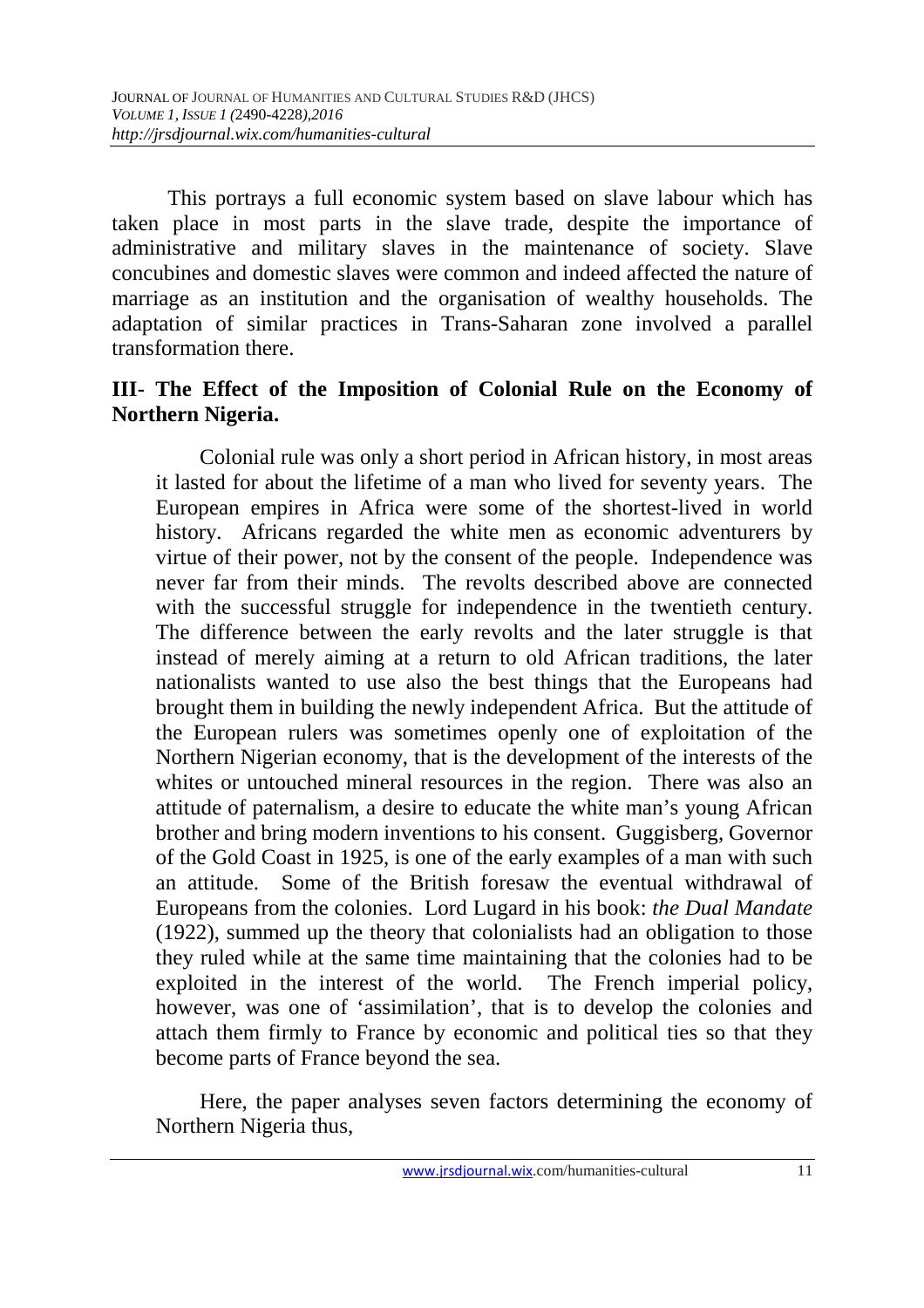- 1) the great dependence of the cash economy on other countries,
- 2) The philosophy of Colonial rule which introduces pay tax its own way without help from the imperial powers,
- 3) the effective replacement of traditional system by modern one
- 4) the first and second World Wars; the World depression of the 1930s
- 5) the regaining of the independence to investment and cultural contact from many more sources.

#### **IV- Conclusion**

From the above, it is now very clear that the European expedition in Northern Nigeria, which was consistently crippled structured of existence economy and almost every other non-European in the world. While it is perhaps natural for everyone to see in their own culture only what is best for which we may excuse the Europeans, when we look at history we are apt to be disappointed by the European sense of fairness and objectivity. When we ask in Africa who is it that has caused the greatest damage to the Nigerian economy, robbing it of one hundred and twenty million souls in an unbroken period of three full centuries the answer obviously is the Europeans. When we ask where to have our gold, diamonds, silver, tin, cotton, rubber even antiquities (national heritage) and other assets have gone, the answer inexorably points to Europe, yet there we can clearly see the impact of our plundered human and mineral resources in the prosperity and beauty of the European cities and the 'grandeur' of its civilisation. The Europeans perceiving African Chiefs as people destined forever to be drawers of water and hewers of wood. This perhaps they would not have allowed their economic interests to overshadow the interests of their fellow Africans, and perhaps they would not have made themselves ready tools in the hand of the Europeans whose interest in Africa was largely commercial. Yet, who would like to achieve this, regardless of any inconveniences it caused to the Africans. Added to the above that is new trade '*legitimate trade*' – was not likely to yield the African chiefs flourishing prospects. It was clearly to them that it was going to be directly and controlled by the European themselves, which resulted in the imposition of colonial rule. This means then that the economic lives of the African would be at the mercy of the European. This was dangerous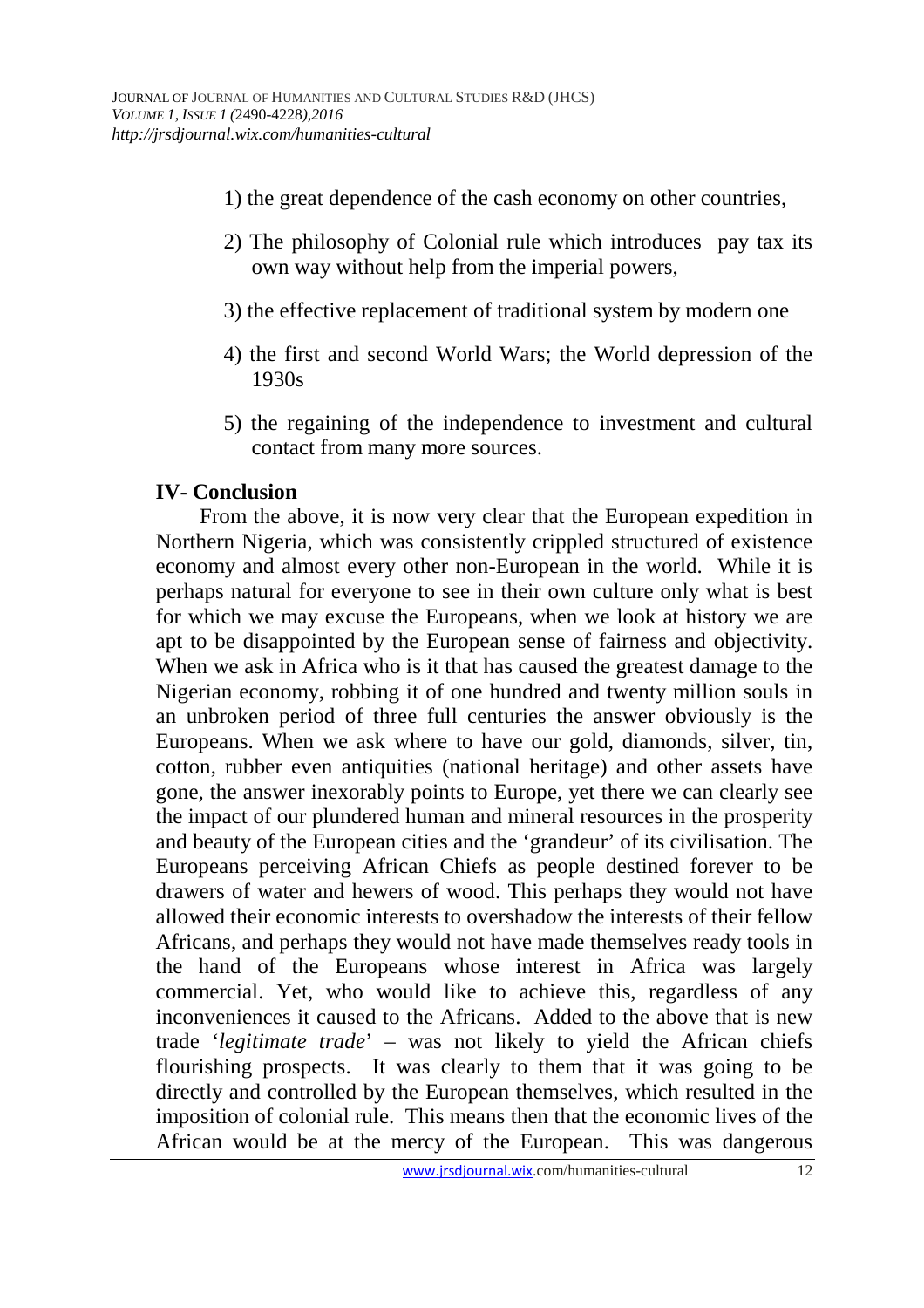enough since the denial of this economic power would certainly strip them of other powers – cultural, economic, political and religious – because they were inseparable. This was why the African chiefs failed completely to be persuaded.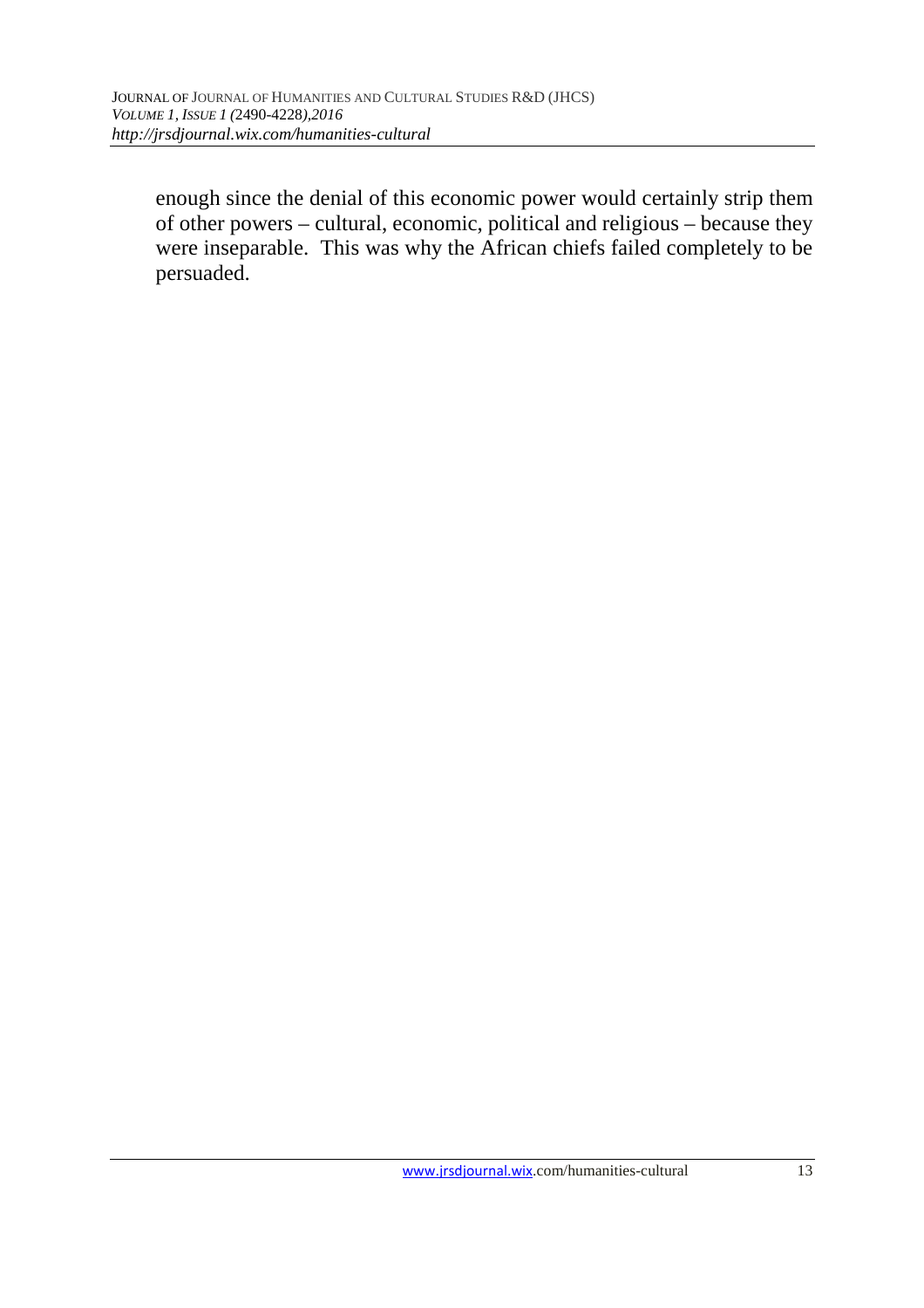### **Reference**

- 1. Abiola, E. O. *West Africa History*, Omolayo Standard Press & Bookshops Co. 1975, p. 94.
- 2. Agot, B. *War and Society in Africa*, Cass paperbacks, London. 1974, Pp109-122
- 3. Ajayi, I. F. A, History of West Africa, (Vol. Two), Longman Group Limited, London. 1978, p. 344
- 4. Basil, Davidson, *The African Past*, Longmans, London, 1964, p.67
- 5. Clapperton, H., *Journal of a second expedition into the Interior of Africa from the Bight of Benin to Soccatoo*, London, Franck Cass, 1966, p. 171
- 6. Hitti, K. P., *History of Arabs from the Earliest times to present*. The Macmillan Press Ltd; London, 1970, 10th ed.
- 7. Margaret, S. *Ancient African Kingdoms*, Edward Arnold, London. 2968, p66
- 8. McEwan, P.J.M. *Africa From, Early Times to 1800*, Oxford University Press, London. 2963, p.21.
- 9. Michael, C. *Colonial West Africa,* Frank Cass and Co. London, England, 1978, p.16
- 10.Morah, L. *The Heritage of West Africa*, Hilton Educational Pub. Ltd., London Great Britain, 1964, P.78
- 11.Nachtigal, G. *Sahara and Sudan*, (Trans & edit by Allen G. B. Fisher and Humphrey, J. Fisher) London, C. Hurst and Company, 1971, II, p.103.
- 12.Elizabeth, I. A history of Nigeria, Longman Group Ltd., N. Y. 1983, p. 396
- 13.Joel P. Dada, Pre-colonial Military Organization in Bassa-Nge Society, in Man dying, *Journal of Central Nigerian Studies*, Early Reins 2001. pp.50- 57.
- 14.Duncan G. M. (1979) *A new Dictionary of Sociology*, Routledge and Kegan Paul, London P.21.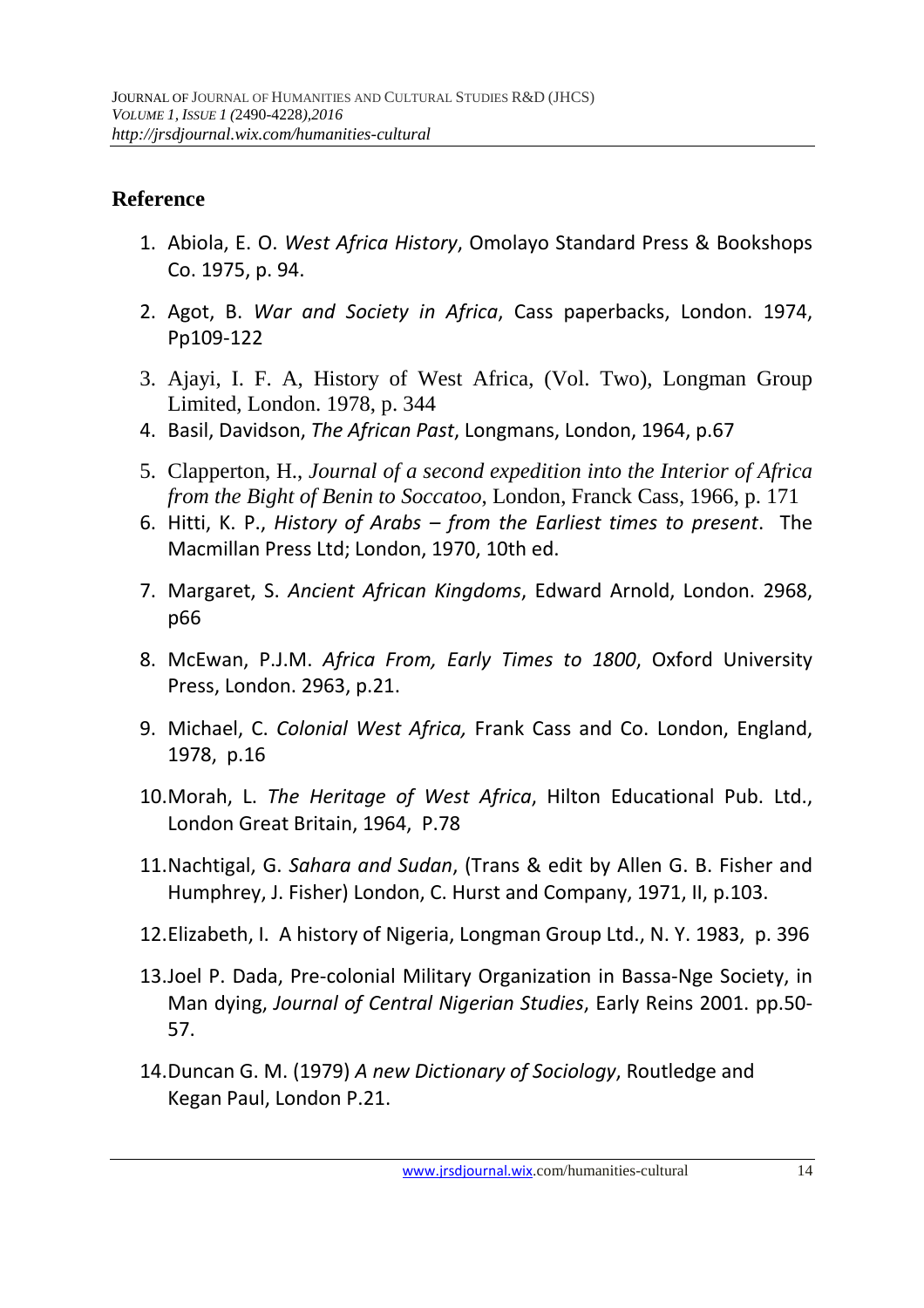- 15.M. Proudhon (1978) *Karl Marx*, The poverty of Philosophy Foreign Language Press, Peking P. 103.
- 16.John D. Anderson (n.d.) West Africa in the Nineteenth and Twentieth Centuries P.156.
- 17.Gosh it, Z. D. **Man dying** *Journal of Central Nigerian Studies.* Early Reins 2001
- 18.Rodney, Walter (1986) *How Europe underdeveloped Africa*, Bogle L'Ouverture Publications, London.
- 19.Richardson, David (1989) "Slave exports from West-central Africa, 1700- 1810: new estimates of volume and distribution, *Journal of African*  History, xxx. 1.
- 20.Usman, B. & Alkali, M.N. Economic factors in the history of Borno Under the Seifuwa: in Studies in the History of Pre-colonial Borno Northern Nigeria Publishing Company Zaria, 1983, p.57
- 21.Mustapha, A. "The Contribution of Sayfawa Ulama to the Study of Islam 1086-1846 AD Unpublished Ph.D. Thesis, Kano.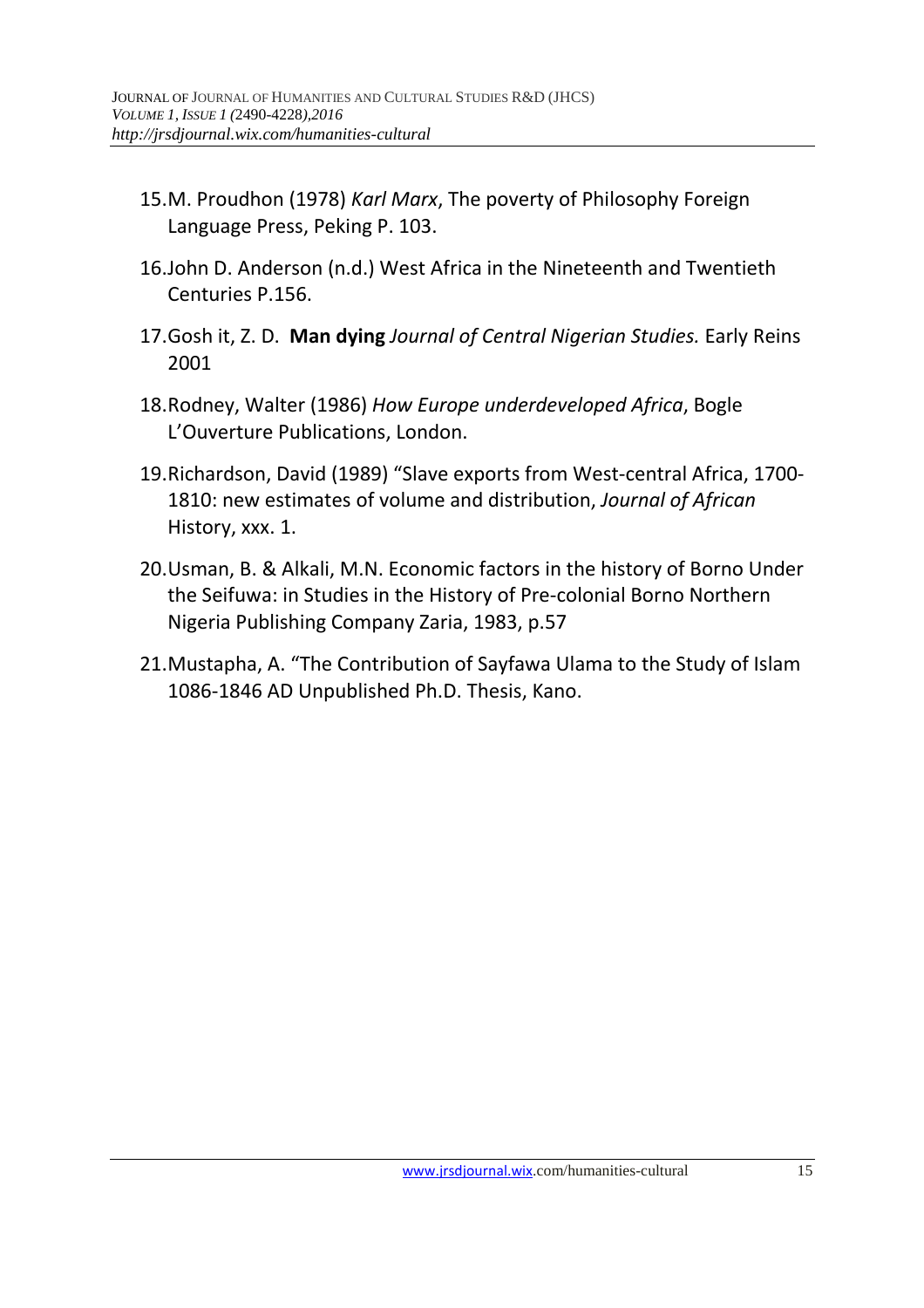### **Coming Down Out of the Ivory Tower: The State and Fate of the**

### **Humanities**

#### Jen Romanelli<sup>1</sup>

*1 (Department of Humanities, Central Michigan University, United States)* 

*Abstract: The study of Humanities, despite its ongoing importance, has been in decline for decades. Having been described as 'myopic', 'rigid', and its researchers being considered 'in their ivory tower', it is no wonder that the study of Humanities has fallen out of favor with mainstream society; and thus its potential student pool. Humanists have been considered out of touch with their students for so long, that the students no longer see the benefit of taking Humanities courses. Defining what constitutes the field of Humanities and the necessity for its study has also been a point of contention among scholars and students alike since its inception. As a lack of an agreed upon clear definition continues to be elusive and with the emergence of digital humanities, potential humanists are discouraged from entering the field because they cannot see how they can contribute. As the politicization of education increases, humanities courses have over time been relegated to 'general education' course the only status and have had their department funding cut. As necessary as Humanities are for the perpetuation of democracy and culture, it is of utmost importance to redefine and reclaim the field for layman and academic alike.* 

*Keywords: academia, democracy, digital humanities, humanities, pedagogy*

#### **I. INTRODUCTION**

The study of Humanities, despite its ongoing importance, has been in decline for decades. Studies analyzed by Holden (1985) [1] and studies conducted by Armitage et. al (2013) [2] both offer trends showing degrees within the field of Humanities reduced by half across 20 and 40 years, respectively. Having been described as 'myopic', 'rigid', and its researchers being considered stuck 'in their ivory tower', it is no wonder that the study of Humanities has fallen out of favor with mainstream society and its potential student pool. Humanists have been considered out of touch with their students for so long, that the students no longer see the benefit of taking Humanities courses. The students also feel that their opinions in regards to what would be the best way for them to learn and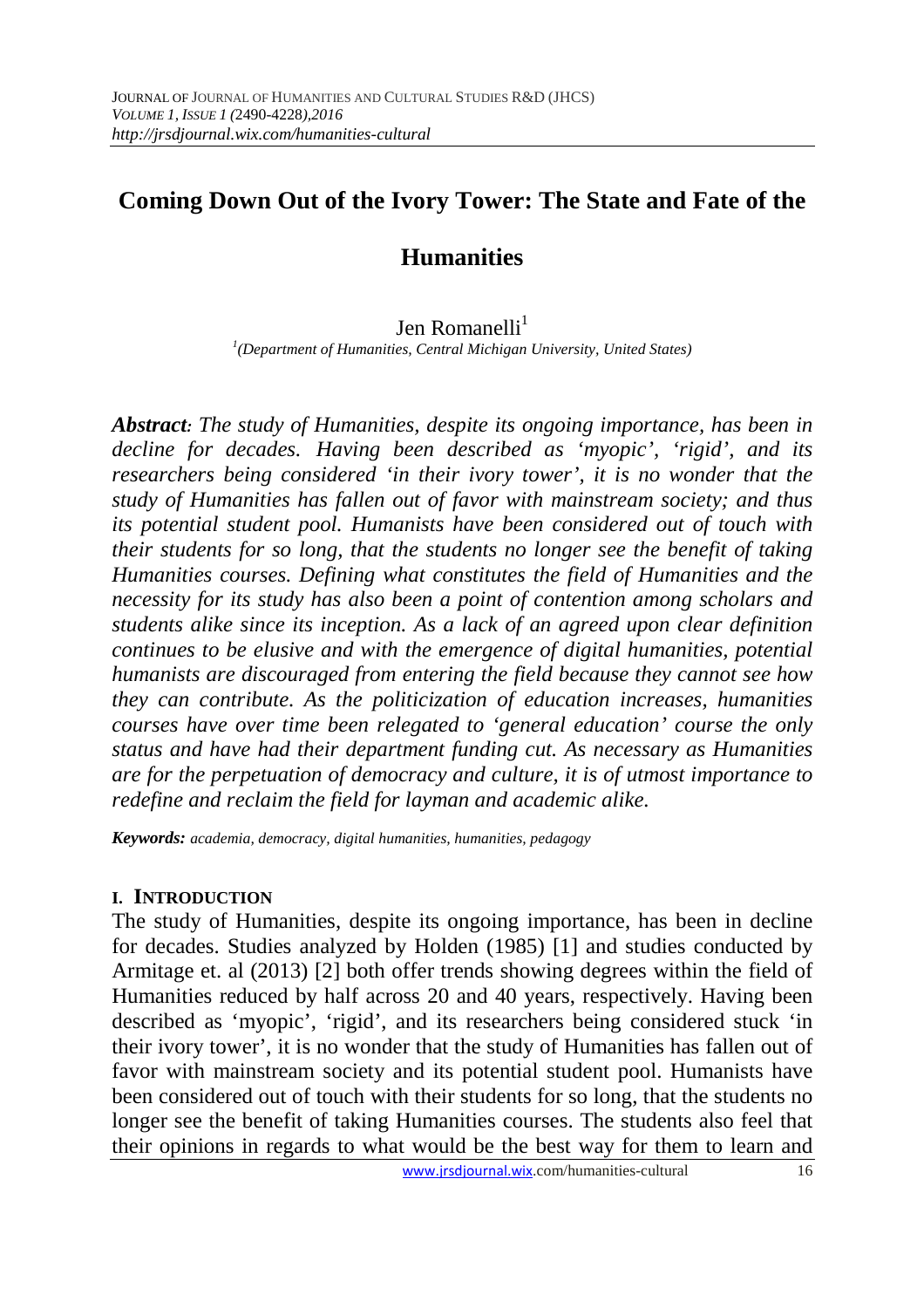understand Humanities are going unheard (Sabirov, 2000) [3]. Defining what constitutes the field of Humanities and the necessity for its study has also been a point of contention among scholars and students alike since its inception. As a lack of an agreed upon clear definition continues to elude, potential humanists are discouraged from entering the field because they cannot see how they can contribute.

 These issues are not completely the fault of humanists and their potential students. As the politicization of education increases, humanities courses have over time been relegated to 'general education' course the only status and have had their department funding cut. As the idea of education for national economic gain (Nussbaum 3) [4] spreads, fields such as Humanities face budget cuts while quantifiably profitable career fields and trades see budget increases. This work will look at what Humanities means, the impact of that definition (or lack thereof) on the state of its study, as well as other important factors that influence the current state of Humanities. It will also discuss the emergence of digital humanities and its contribution to the field. Finally, this author will offer their research and empirically based suggestions on what can be done to reignite interest in the study of humanities and the restoration of democracy in the humanities.

### **II. That Which Cannot be Named: The Fraught Task of Defining the Humanities**

Carlos Leone (2006) [5] defines the Humanities within Kant's definition in his work *The Contest of the Faculties.* Written during the Enlightenment, Kant divides the Humanities into fields of historical and rational knowledge. This included "Social Sciences, Humanities, Arts, Language Studies, Life Sciences, Exact Sciences, and so on… It constitutes the sum of knowledge available in a society…It is the model of an enlightened society" (266). This Kantian model saw Humanities as the critical counterpart to the sciences, a keeper of tradition and culture while providing the humanist link between science and society. Leone also notes that Kant distinguished the Faculties between "those that are directly profitable to the government, and the one that is not as interesting to the political powers and, therefore, can deal with its interests more as it sees fit" (265). It is the freedom of Humanities that cannot be quantified that has contributed to its decline in interest among university administration.

 Ullman (1946) [6] highlights the vagueness of the term 'humanities'. Noting that there is such a vast array of connotations that one should preface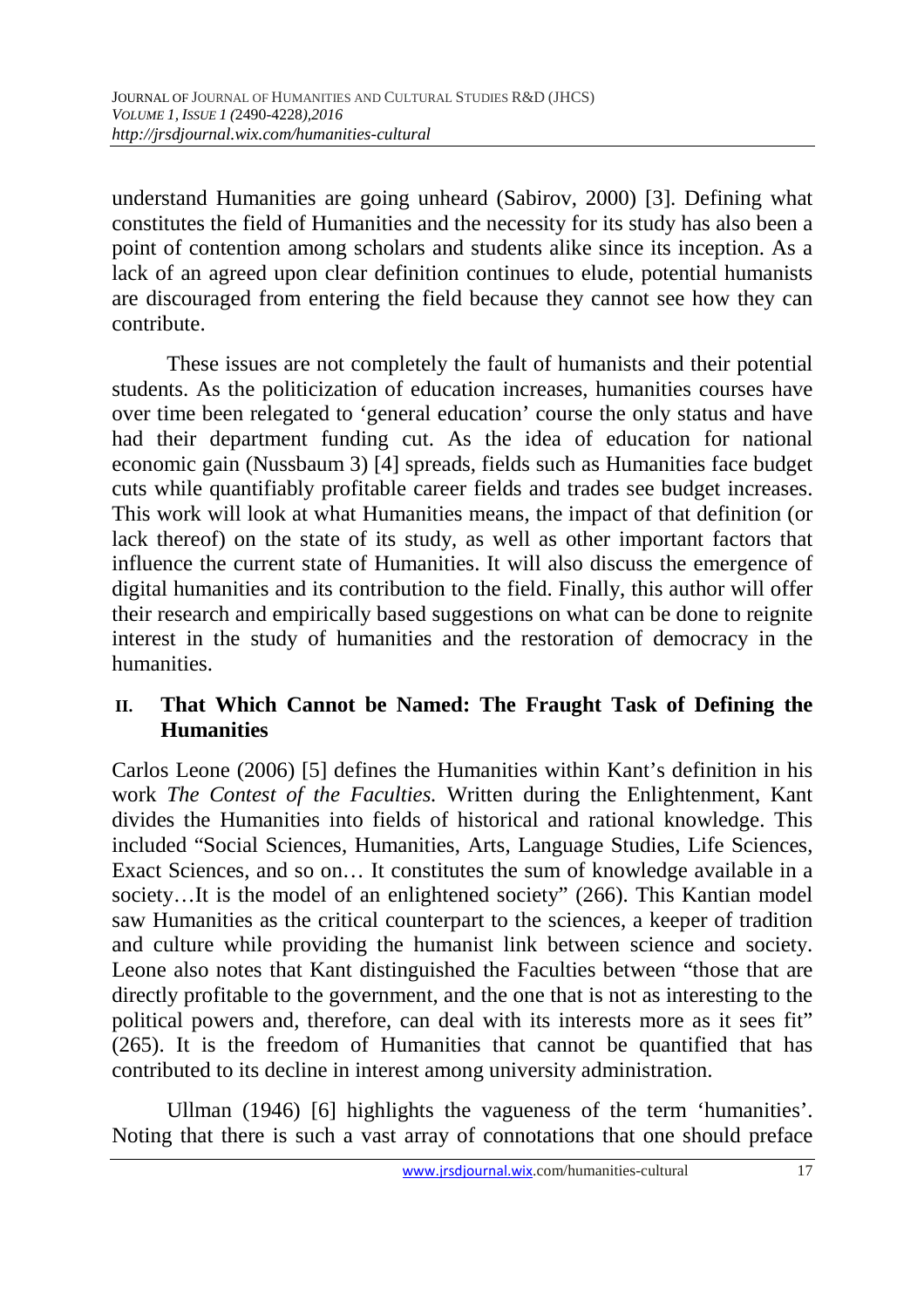their particular definition, he states: "It is all things to some men, and only a few things to others but these few things are priceless" (301). Ullman also calls attention to the synonymous use of humanities with liberal arts before settling on a definition of the "sum total of man's activities" (302). Both Ullman and Leone refer to the disciplines considered part of Humanities as those essentially 'left over' from the other disciplines of the time, namely Law, Medicine, and some Social Sciences. These were English, foreign languages, philosophy, music, art, and history, according to Ullman (303).

 Jay (2010) [7] also notes the disputed term. To him, it ranges from the classical liberal arts to the interdisciplinary study that occurs today. He is also the only author noted in the research other than Alford  $\&$  Elden (2013) to broach the topic of marginalization of race, class, and gender by Humanities. Traditionally studying the 'canon' of white, elitist men, humanist scholars base their definition of what should be considered academic off of this lack of inclusion. Included in this more contemporary and inclusive definition, Jay points to this marginalization in addition to the increase in professional schools and science fields as a reason for the "…steady decline in institutional support and prestige…" (52).

 As technology becomes more and more prevalent in everyday life, education has become accessible to a greater number of people. This has changed the definition of how the humanities are studied. Out of this has come the study of digital humanities, which has also had an effect on what it means to study Humanities. The next section discusses the intersection of humanities and digital humanities, and how it relates to the state of Humanities, as well as the overall state of the study of Humanities.

#### **III. Out of the Ivory Towers and into Technology: The State of Humanities and the Emergence of Digital Humanities**

 As previously stated, degrees in the field of Humanities have decreased by about half over the last 40 years (Holden, 1985, Armitage et. al, 2013). The study conducted by Armitage et al was specific for Harvard University's Humanities program, but the results are parallel to those at other universities across the country. They start by noting that from 1966-2010, completed Bachelor's degrees in Humanities fell from 12% to 7%, most of this happening between 1966-1987 (7). It is worth mentioning here that this dramatic downfall coincides with the Civil Rights, Women's, and Gay Rights movements. There is a strong possibility that due to the lack of clear definition of Humanities and its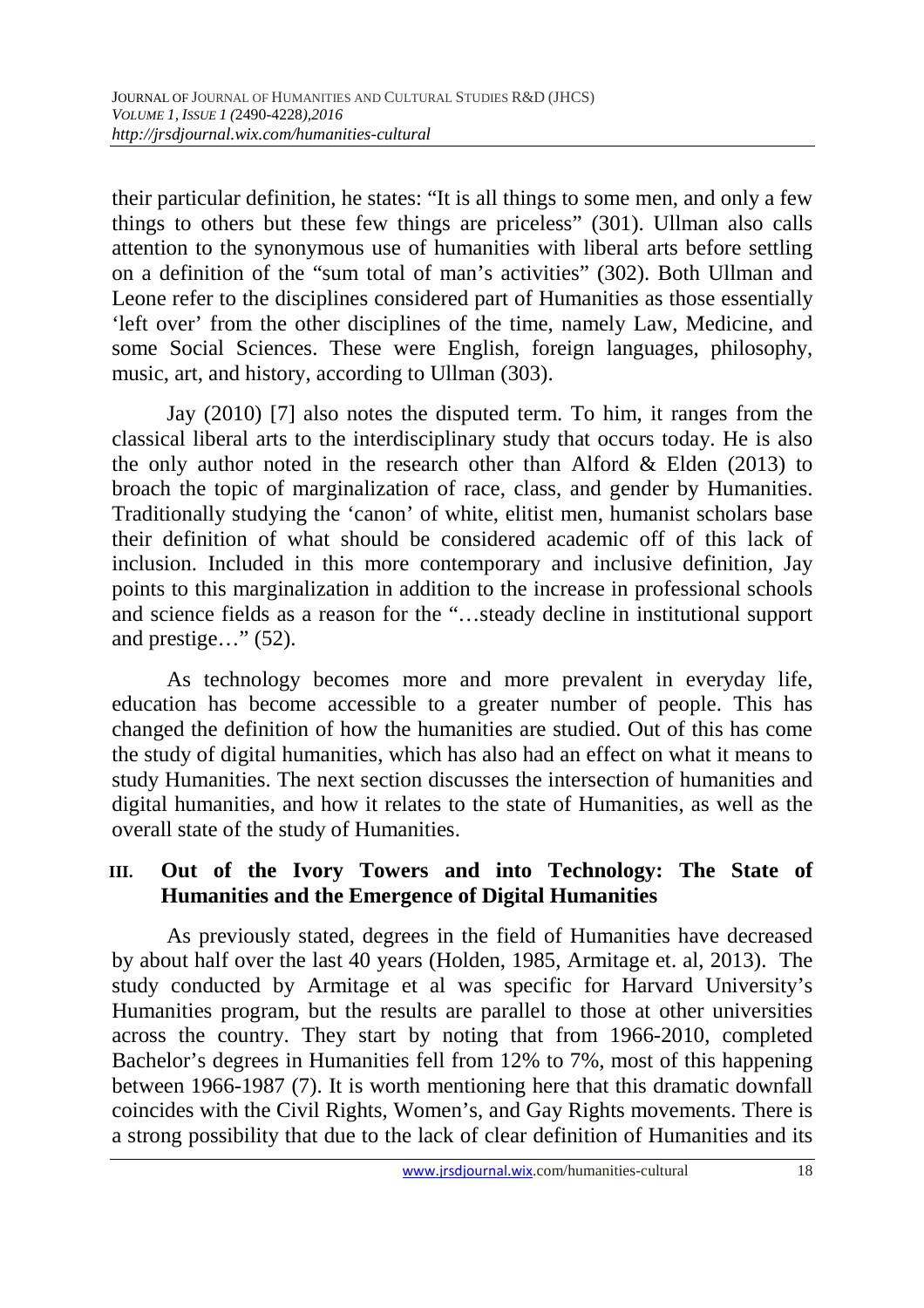contribution back to society, people who would have entered the field instead entered sociological and social justice fields, which more concretely outlined their contribution to society. They also note a decline in Humanities concentrators in addition to a decline in enrollment in Humanities courses. These drops in enrollment are steeper when History is included (36-20% instead of 24-17%). This also caused a decline in enrollment in General Education classes, as a majority of Humanities classes are general education requirements.

 When accounting for the overall decline, Harvard dismisses the notion that its financial aid or the need to find immediate job security upon graduation as reasons for the loss of what it calls "would be Humanists" (8). They cite the social sciences as the reason that many students are drawn away from Humanities, almost blaming them. Armitage et al. do note that student satisfaction is higher in the humanities concentration than it is in others and that once declared, students remain faithful to the major in impressive numbers (93% in 2011) (9). In their survey, they also found that "intellectual curiosity and opportunity to contribute positively to society are primary motivators" (9). This indicates a predisposition towards community engagement and civic mindedness in students that can be utilized in a community collaborative academic service learning environment.

 Alford & Elden (2013) [8] discuss the role and state of Humanities in the community college curriculum, where "Workforce training has become the mantra of college presidents and politicians…" (81). They also state that this leads to "…advocates of technical education in the community colleges questioning the utility of courses in the humanities..." (79). Alford  $\&$  Elden report the same experience of humanities enrollment declining for decades and cite the main issue being the lack of marginalized voices in the canon (79-80). They believe that by introducing these narratives in the classroom, they can prepare today's students to understand and think critically about these groups and why they are oppressed (80). This is particularly important, considering the student population attending community college are often marginalized themselves, whether it be for race, class, gender, ability, or age. The decrease in courses in humanities in favor of technical certifications and workforce training "curriculum in most community colleges is devolving toward an educational model of passivity and inequality" (81); the opposite of what Alford & Elden suggest for the future of Humanities.

 The emergence of digital humanities has grown both out of the increased technological access and as a do-it-yourself solution to departmental budget cuts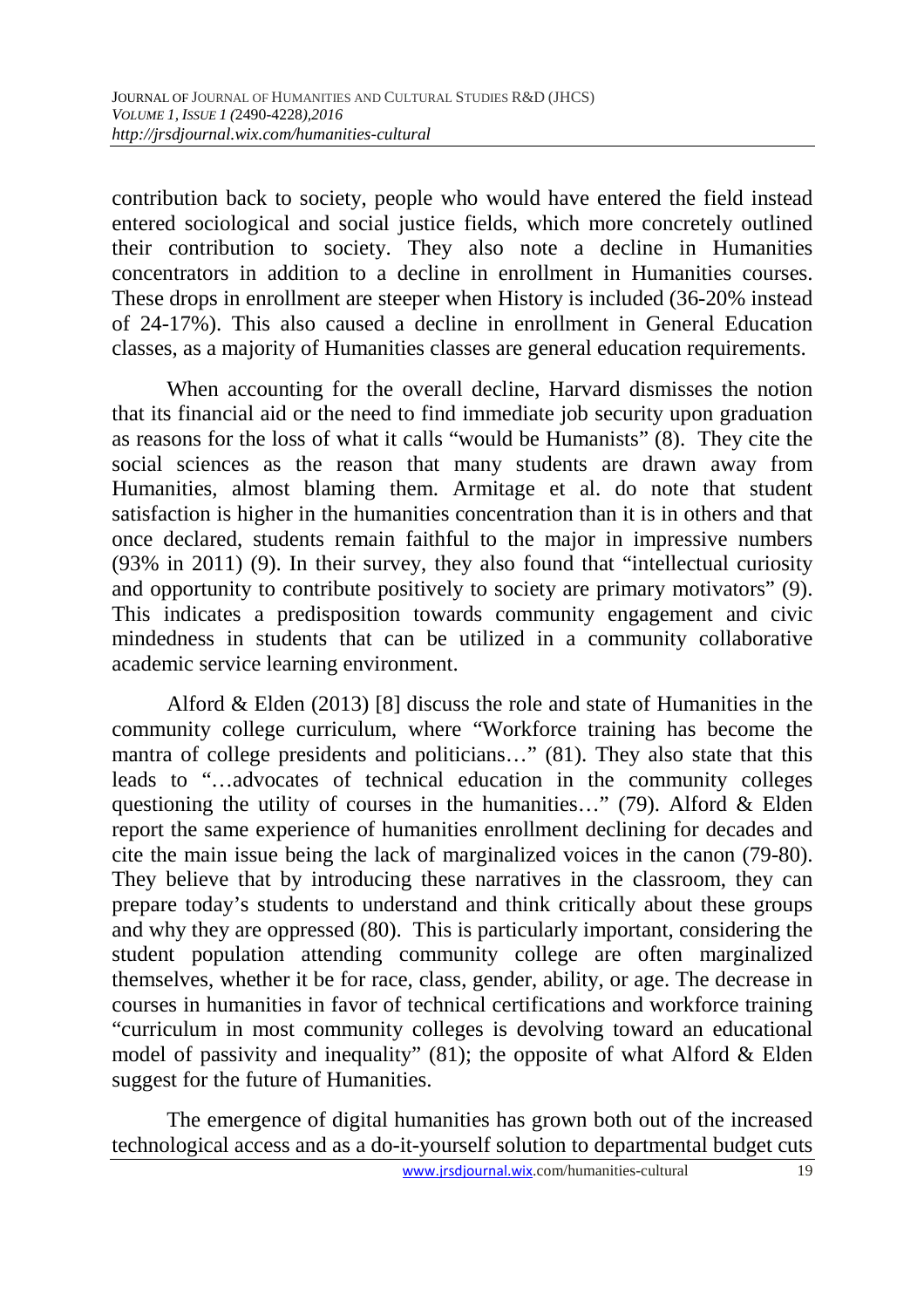and changing needs for scholarly access and communication. This access has helped with the 'elitist' view of Humanities by emphasizing images and dialogue that can be taken or written by the common person. According to Liu (2010) [9], the digital humanities not only encompasses the older humanities disciplines, it also includes design, visual, and media arts (409). In this article, he examines the meaning of digital humanities within "the relation of the digital humanities to the humanities generally" (410). He equates them to "a shadow play for a future form of the humanities that wishes to include what contemporary society values about the digital without losing its soul to other domains of knowledge work that have gone digital…" (410). Liu discusses the tradition of non-collaboration in Humanities, positing that the digital humanities are a step forward in encouraging collaboration, which may help end the stagnation in the field. The contributors to *Hacking the Academy* [10] also highlight this instant sharing and collaboration as a means of jumpstarting the curriculum and moving it forward into the present. Throughout the book, the authors turn different contributing factors to the current down state of Humanities and turn them into do-it-yourself opportunities for instant feedback and communication in the field.

### **IV. Putting the 'Human' Back in Humanities: What Can be Done to Turn the Tide and Re-Engage Students**

There are several key shifts that need to occur for the humanities to regain some traction in both the academic and public spheres and the interest of the students. One of the most important and first things that need to be done is that the field as a whole needs to reconsider its apprehension to change. This includes reexamining the canon of authoritative texts on the humanities. Stock [11] writes: "Humanities methods have been extraordinarily stable over something like five centuries; all attempts to introduce alternatives have been successfully rebuffed" (1762). Bradford [12], in his article, states: "However, we must turn to philosophy to understand the basic errors lurking behind the complaint that Classical studies are out of date" (100). He also notes it is useful to "offer some check upon the variety of the forms of pride that have led the disciplines away from their proper channels" (101). The lack of inclusive research on marginalized people in Humanities when writing this paper is also another signifier of the need for Humanities to broaden its horizons. Human existence in itself comes in a variety of forms, which makes for a variety of histories, art, expressions of language and writing, and or course, film, music, and other digital arts. Even philosophy is not a static field. As plastic as human existence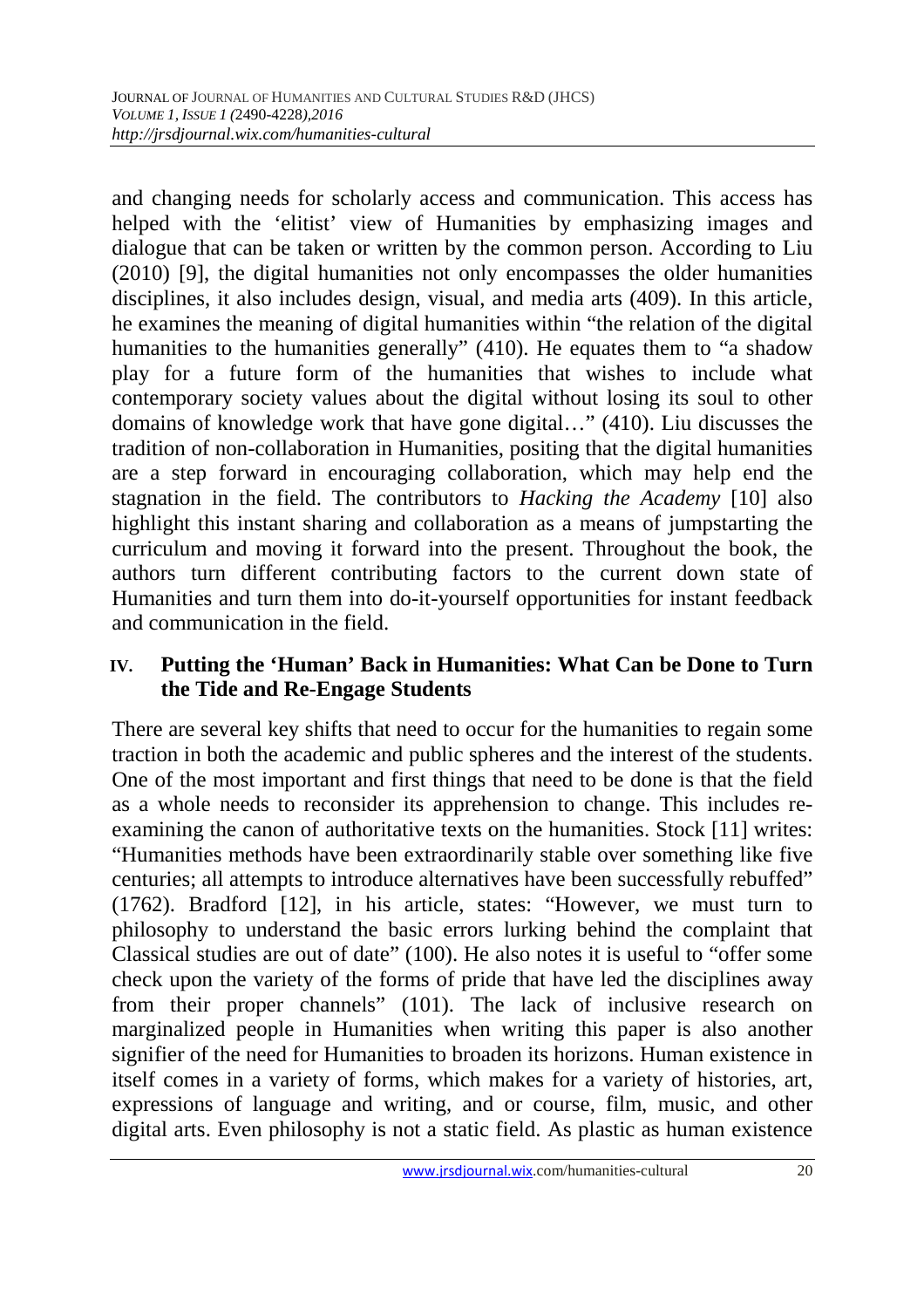is (Williams) [13], the field of Humanities should be just as transparent and malleable. Humanities have to apply its process of critical thinking about culture to its own culture.

 The second factor is accessibility to learning humanities. Part of the reason for the decline of interest in Humanities is because of its elitism. Inherent in this issue is also classism. The origin of Humanities was created by elitist thinkers who also had the privilege to be able to obtain a higher education. This still persists today in both the public and private university atmosphere. Private universities, which tend to have larger Humanities programs, are also expensive to attend and are largely comprised of highly institutionally educated white professors teaching largely white upper middle-class students. Although there are more women attending these schools than there used to, there are not nearly as many ethnic, differently abled or queer students at these universities. Even in the public universities, where the ratios of diversity are a little higher, there are still a disproportionate amount of white middle-class students than poor, queer, and/or people of color.

 The endeavor of educating the poor and people in prison in the humanities has been taken up and analyzed separately by Frank Cioffi [13] and Earl Shorris [14]. In his article, Cioffi shares his methodology of teaching humanities courses in prison. Sharing the similar issue of having to make the case for teaching Humanities in an environment where learning skills that have a greater marketability upon release are preferred and less costly (50). Considering the role of the college professor in prison as the "link between two worlds: the educated middle class and the largely lower-class, minority populated segment of society that makes up our prisons" (50), Cioffi shares his insight into balancing university classroom methods with methods necessary in such a restricted environment. In his book, which was inspired by a conversation with an inmate in a women's prison during a visit to conduct research, Shorris writes about his experience and methodology designing and implementing Humanities programs in poor areas all over the world.

 The third is the incorporation of service learning into the program, which can actually enhance the accessibility factor in reaching potential students. Jay notes: "Many faculty and students have testified to the excitement of such collaborative projects and the prospect they offer for rejuvenating humanities education and salvaging the reputation of the humanities with the public" (55). One person Jay interviewed for his article stated: "…the outreach model reinforces conventional academic and public conceptions about the legitimate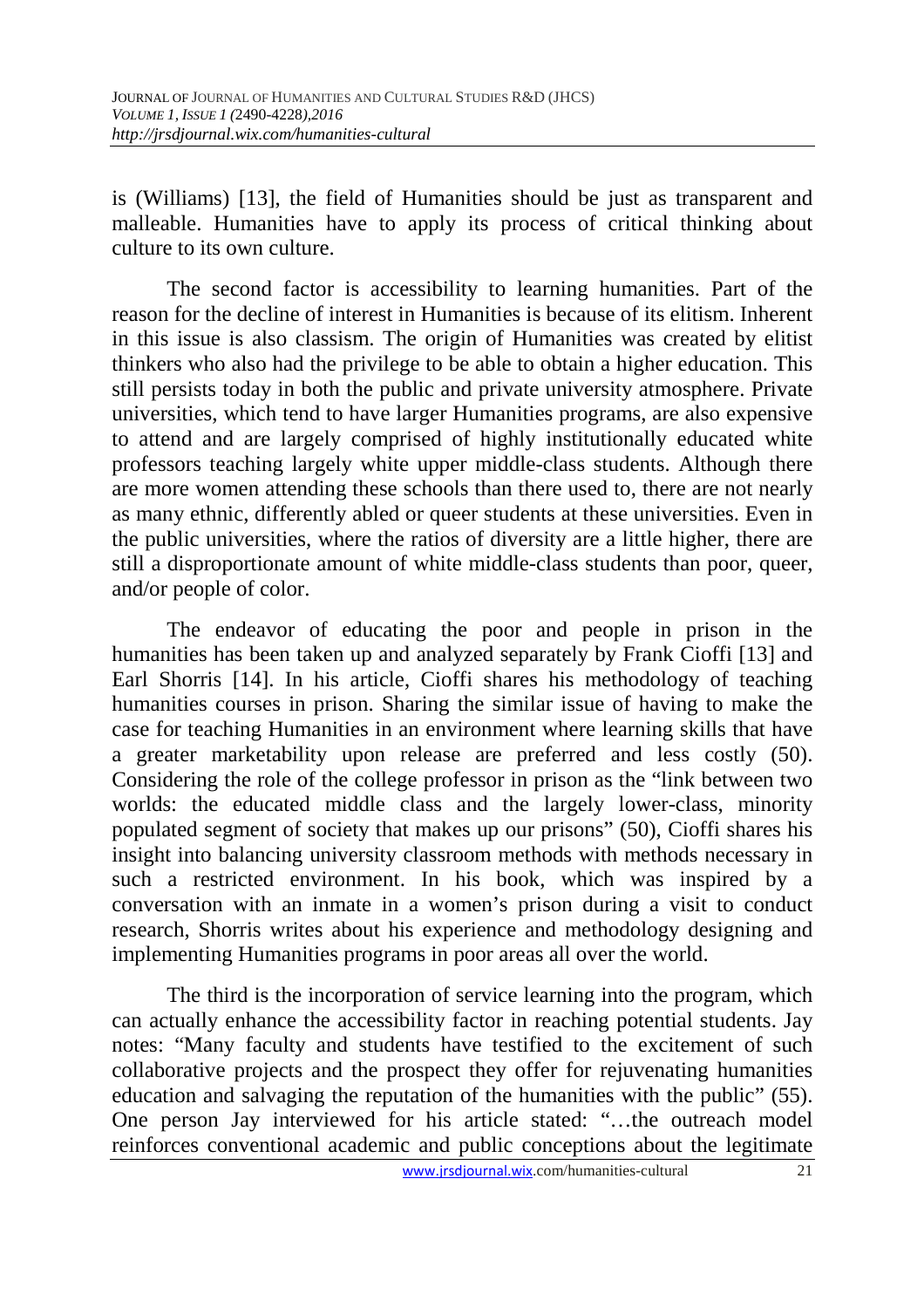production and ownership of knowledge. A vital practice of the humanities, we believe, depends upon the breakdown of this hierarchy and this conception." (55). Believing in this methodology as a means of bridging the rest of society with the 'ivory tower' university academic, Jay recognizes the setbacks that may prevent a professor from wanting or having the budget to create a service learning course. Admitting these programs are "among the first targets for budget cuts" (57), he then makes the argument for and provides solutions to common beliefs and outdated opinions about academic service learning and scholarship. He argues that "Successful community engagement requires critical reflection on gender, sexuality, diversity, and multiculturalism" (58), and that these courses create community collaboration, allowing for originally underserved youth to see they have access and purpose in higher education (58).

 Sandy (2013) [16], in her article, writes: "This participation addresses community defined needs; integrates local and expert knowledge; includes academic texts, reflection and hands-on work; and may include explicit goals for citizenship and character development as well as aspirations for social justice" (308). A former community organizer, she has a solid perspective on why service learning should be integrated into the Humanities curriculum. She discusses the Sophist history of the humanities and its effect on the further development of humanities during the Enlightenment. She notes the shift in the study of Humanities during this time, in which it became integrated more with science, set the stage for academic service learning to flourish in the field. By bringing in a new "*public, pragmatic philosopher's paradigm"* (313), Humanists opened the door to community collaboration.

 Another key emerging factor is the issue of acceptance of the growing field of digital humanities within traditional humanities. All of the aforementioned suggestions to improve the field are present here. The digital humanities are more inclusive than traditional humanities, are more accessible, and can be incorporated into a service learning curriculum. In his article, Jeff Rice [17] outlines how the field of digital humanities can improve itself as it continues to emerge, and shows traditional humanities scholars how they fit into the picture. He notes that humanities scholars can help those in the digital humanities by: "…showing coded meaning in various digital texts so that experience is better understood" (361).The contributors to *Hacking the Academy* iterate the idea that education is everywhere, and as society evolves, it is necessary to evolve the idea of what is considered academic. Throughout the book, the writers discuss publishing articles online instantly instead of waiting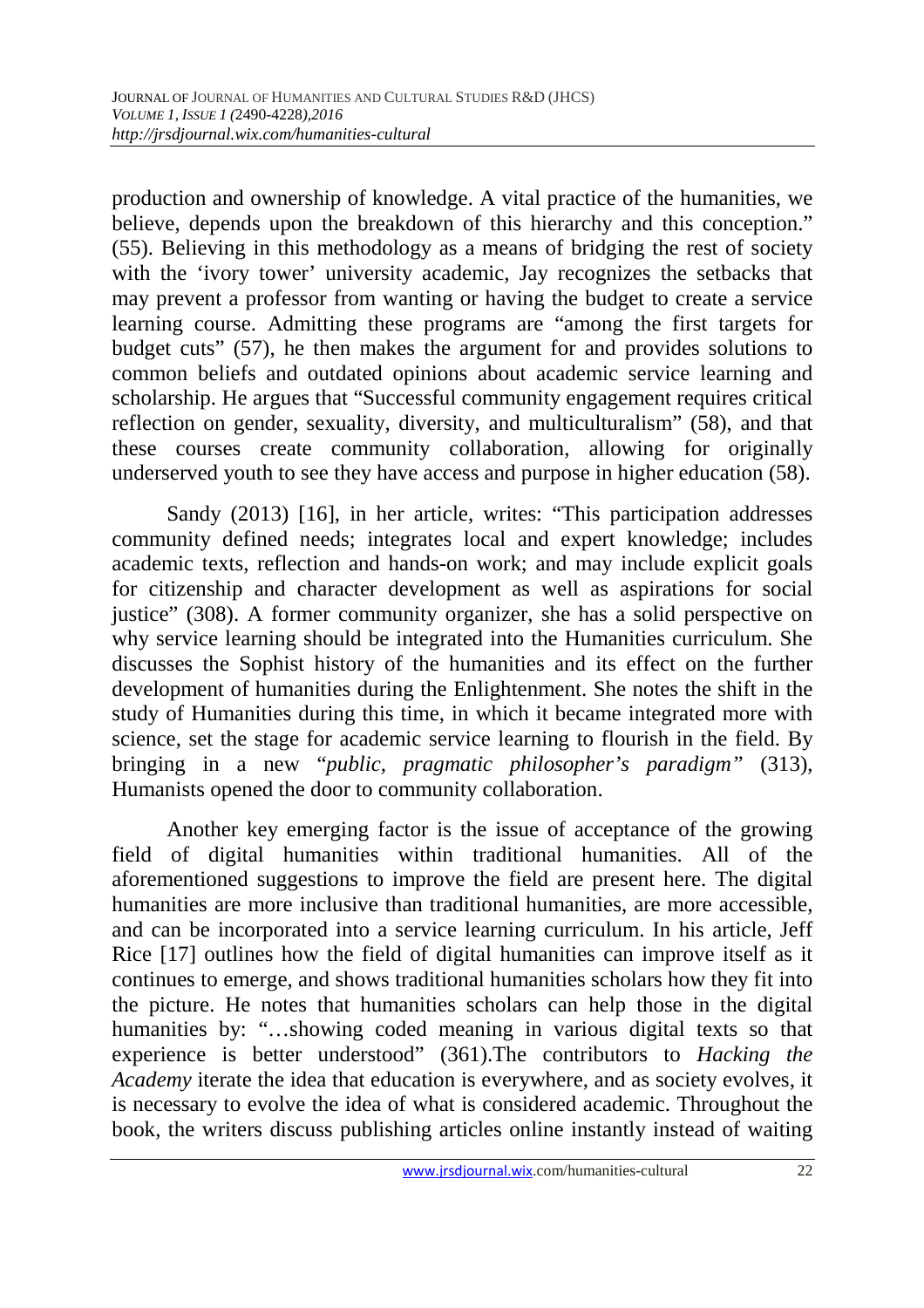months for a response from an academic journal. The articles, they argue, are peer-reviewed right away, in an ever-evolving discourse and exchange that is at the heart of the reason people enter the field. By utilizing the digital environment, researchers are also able to take a do-it-yourself approach to the dissemination of information and communication in the field. This inclusive nature of accessibility and flexibility breaks down hierarchies by leveling the academic playing field of who has access to being published. It also allows work to be read by a wider audience, spreading ideas even further than the standard conference/publication format.

#### **V. Conclusion**

The humanities are just as important now as they have ever been, perhaps even more so with the current political environment being one that stifles democracy and the arts. It has been shown throughout this writing that the humanities are necessary to teach empathy and critical thinking skills, both of which are required tools for a democratic society. Holden notes in her article: "…they are a body of knowledge and a means of inquiry that conveys serious truths, defensible judgments, and significant ideas" (150). In addition, despite the disagreement in the definition(s) of what the humanities are across the articles used for this research, all authors referenced agreed that critical thinking and empathy were key lessons learned in Humanities. These skills allow for a constructive exchange of ideas through the ability to see the viewpoint of another, which leads to more peaceful settling of conflicts, challenging the status quo, and strengthening our democracy. With the rising interest and popularity of the digital humanities as both an alternative and enhancement to the field of Humanities, this process has the potential to simultaneously be easier for those outside of the academy and to expand the field exponentially.

 It is important to iterate the other, political reasons that contribute to the continuing decline of interest in Humanities. Nussbaum points this out in her book*,* noting the shift toward education for profit over education for democracy. As career programs that provide economic growth for the nation are heavily funded, those that do not produce an immediate tangible effect are cut, including Humanities and Social Sciences. The fallout from this, as Nussbaum points out, is that: "Nations all over the world will soon be producing generations of useful machines, rather than complete citizens who can think for themselves…" (2). Considering the suppression of democracy that occurs from cutting the departments that teach critical thinking, it is necessary for humanists to re-think what it means to study the humanities. It's time to climb down out of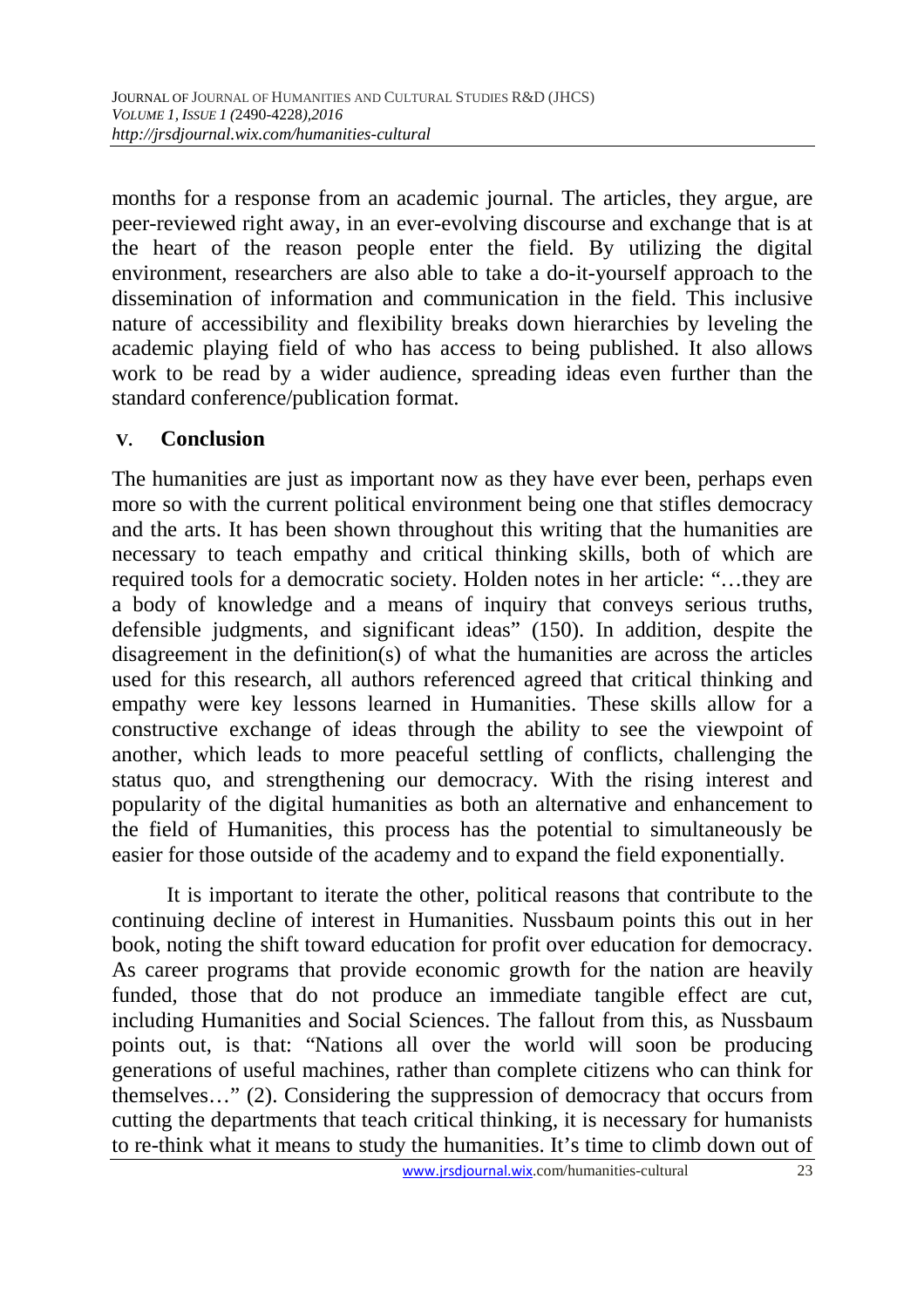the ivory tower, and into the streets and onto the computers to show the powers that be that being a 'citizen of the world' is still important and that it includes ALL citizens, not just the elite that can afford a college education. Humanities have the opportunity to make resurgence in popularity, as well as show society that it does have a clear role in contributing back in a way that positively affects social change. If the research is any indication, Humanities are necessary for a continuing and thriving society. Given the anti-intellectualism that is insidiously infiltrating both the academy and the streets, the time to revive the important study of our culture is now.

### **References**

[1] Holden, Constance, Restoration of the humanities urged, *Science 227* (1985): 149-150.

[2] Armitage, David, et. al, *The teaching of Arts and Humanities at Harvard College: mapping the future,* 31 May, 2013. Accessed 24 Jan. 2015, http://www.artsandhumanities.fas.harvard.edu/files/humanities

[3] Sabirov, A.G., Shaping college students' attitudes toward the Social-Humanities disciplines, *Russian Education and Society 42.2* (2000): 80-87.

[4] Nussbaum, Martha C. , *Not for profit: why democracy needs the humanities.* (Princeton: Princeton University Press, 2010).

[5] Leone, Carlos, The Kantian insight on the future of Humanities, *Art & Humanities in Higher Education 5.3* (2006): 264-274.

[6] Ullman, B.L., What are the humanities? *The Journal of Higher Education 17.6* (1946): 301-307+337.

[7] Jay, Gregory, The engaged Humanities: principles and practices for public scholarship and teaching, *Journal of Community Engagement and Scholarship 3.1* (2010): 51-63.

[8] Alford, Barry, and Elden, Lucia, A 21st-century Humanities for the community college, *New Directions for Community Colleges 163* (2013): 79- 87.

[9] Liu, Alan, The meaning of the digital humanities, *PMLA 128.2* (2013): 409-423.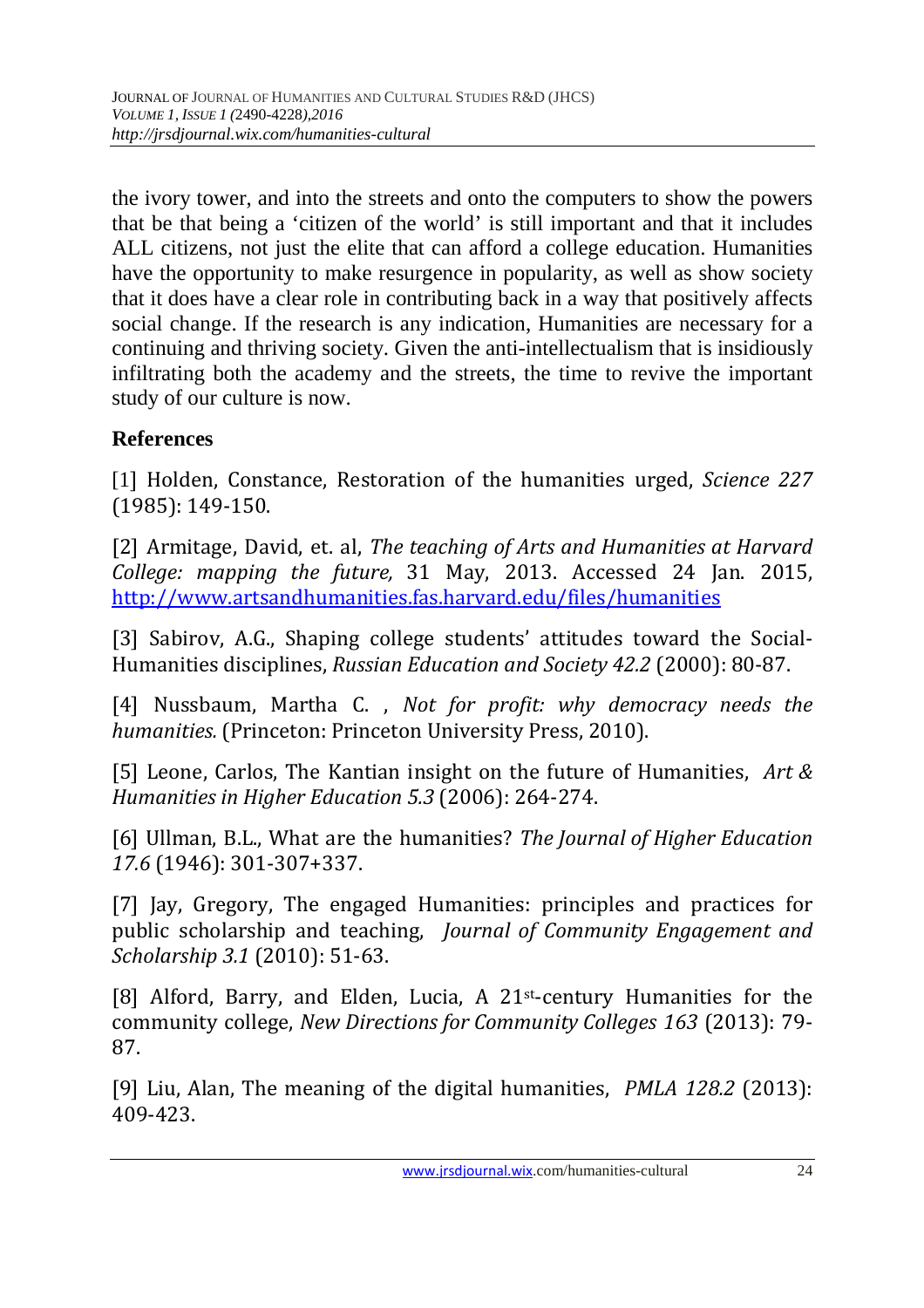[10] Cohen, Daniel J., and Scheinfeldt, Tom, eds. *Hacking the Academy: New Approaches to Scholarship and Teaching from Digital Humanities.* Ann Arbor: University of Michigan Press, 2013.

[11] Stock, Brian, The contemplative life and the teaching of Humanities, *Teachers College Record 108(9)* 2006: 1760-1764.

[12] Bradford, M.E., A symposium on the state of Humanities: strategies of reduction, *Modern Age Winter (1992):* 98-101.

[13] Williams, Tyler, Plasticity, in retrospect: changing the future of the humanities, *Diacritics 41.1* (2013): 6-25.

[14] Cioffi, Frank, Teaching college Humanities courses in prison, *Alternative Higher Education 6.1* (1981): 49-59.

[15] Shorris, Earl, *The art of freedom: teaching the humanities to the poor,* (New York: W.W. Norton & Company, Inc., 2013).

[16] Sandy, Marie, Tracing the Liberal Arts: traditions in support of service learning and public engaged scholarship in Humanities, *Humanity & Society 37.4* (2013): 306-326.

[17] Rice, Jeff, Occupying the digital humanities, *College English 75.4* (2013): 360-378.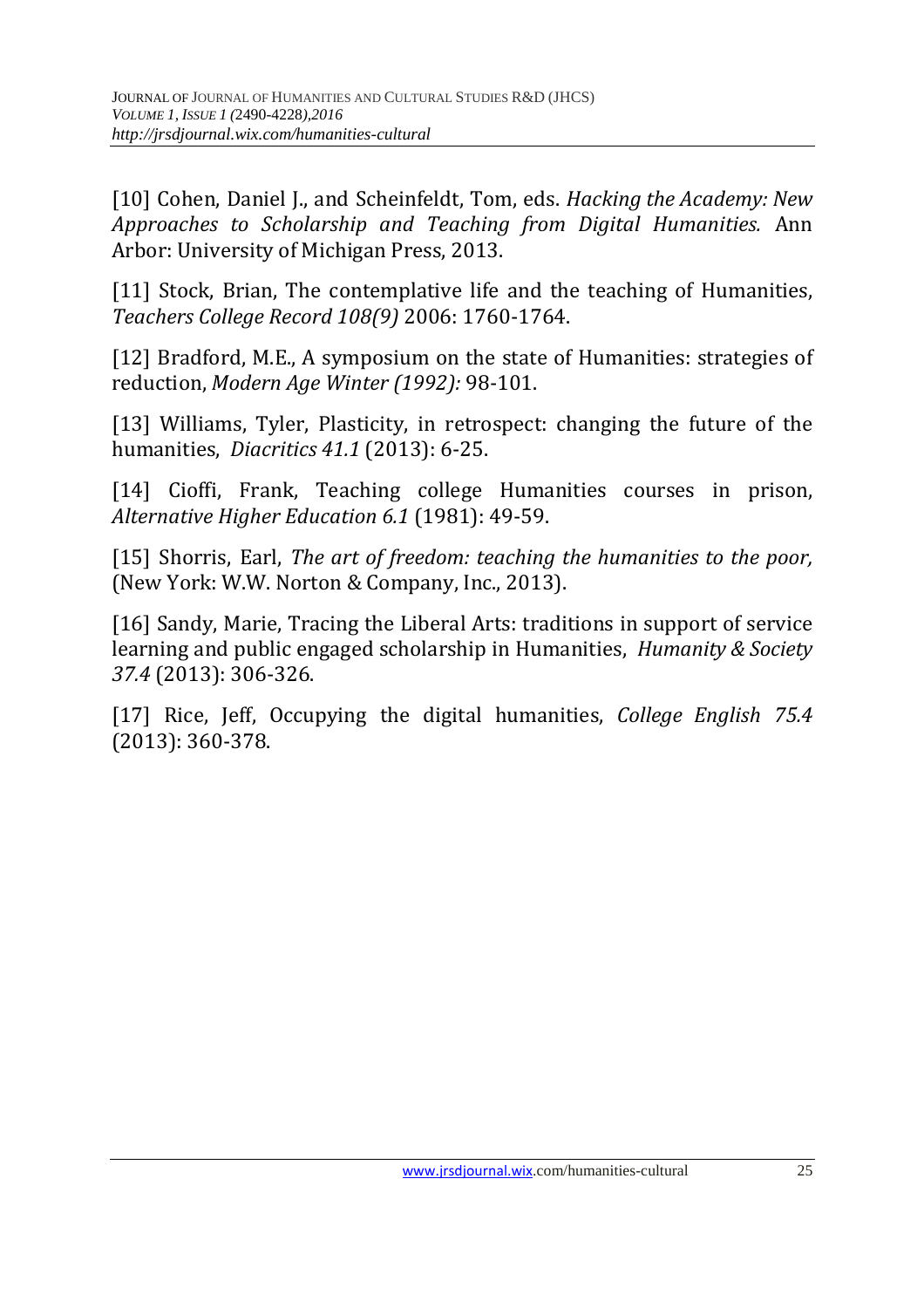### **Inducing a Global Phantasm: The Case of the Veiled Presence of Islam in** *The 99* **or the 'Islamic' Comic Superheroes**

### **Lorna Quejong Israel**

*(Asian Center, University of the Philippines-Diliman, Philippines)* 

**Abstract:** *Using the concept of phantasm, this article examines the media stories by Naif Al-Mutawa, the creator of The 99, which is touted as the first 'Islamic' cartoon superheroes. His stories attempt to globalize The 99, but in a manner that veils Islam. His global phantasm, therefore, upholds the visual policy of Islam, but it also makes The 99 no longer Islamic. This is how the global phantasm is induced—by making in/visible Islam but makes questionable the super-heroic status of The 99.*

**Keywords***:* cartoon, comic superheroes, Islam, Naif Al-Mutawa, phantasm

#### **I. INTRODUCTION**

 In defining cartooning not as a method of drawing, but "a way of seeing," McCloud is drawing attention to its "special power:" magnifying an idea by stripping it of details. In short, simplifying by amplifying (1994, 31). Strictly speaking, a cartoon drawing is empty, but the emptiness "draws our identities and awareness," thus filling it up with ideas or concepts (Ibid. 36). This became the situation of *The 99*, the first comic cartoon to feature Muslim superhero characters that represent The 99 virtues of Allah. Its creator, the Kuwaiti Muslim Naif Al-Mutawa, constructed a simplified narrative to magnify what *The 99* is all about.

Al-Mutawa engaged in what Mamdani calls 'culture talk,' a kind of rhetoric that makes culture the explanation of an event, thus stripping it of historical and political underpinning (2004, 17). He traces its foundation from the intellectual works of Bernard Lewis's *Roots of Muslim Rage* and Samuel Huntington's *Clash of Civilizations*, which had long prepared the Western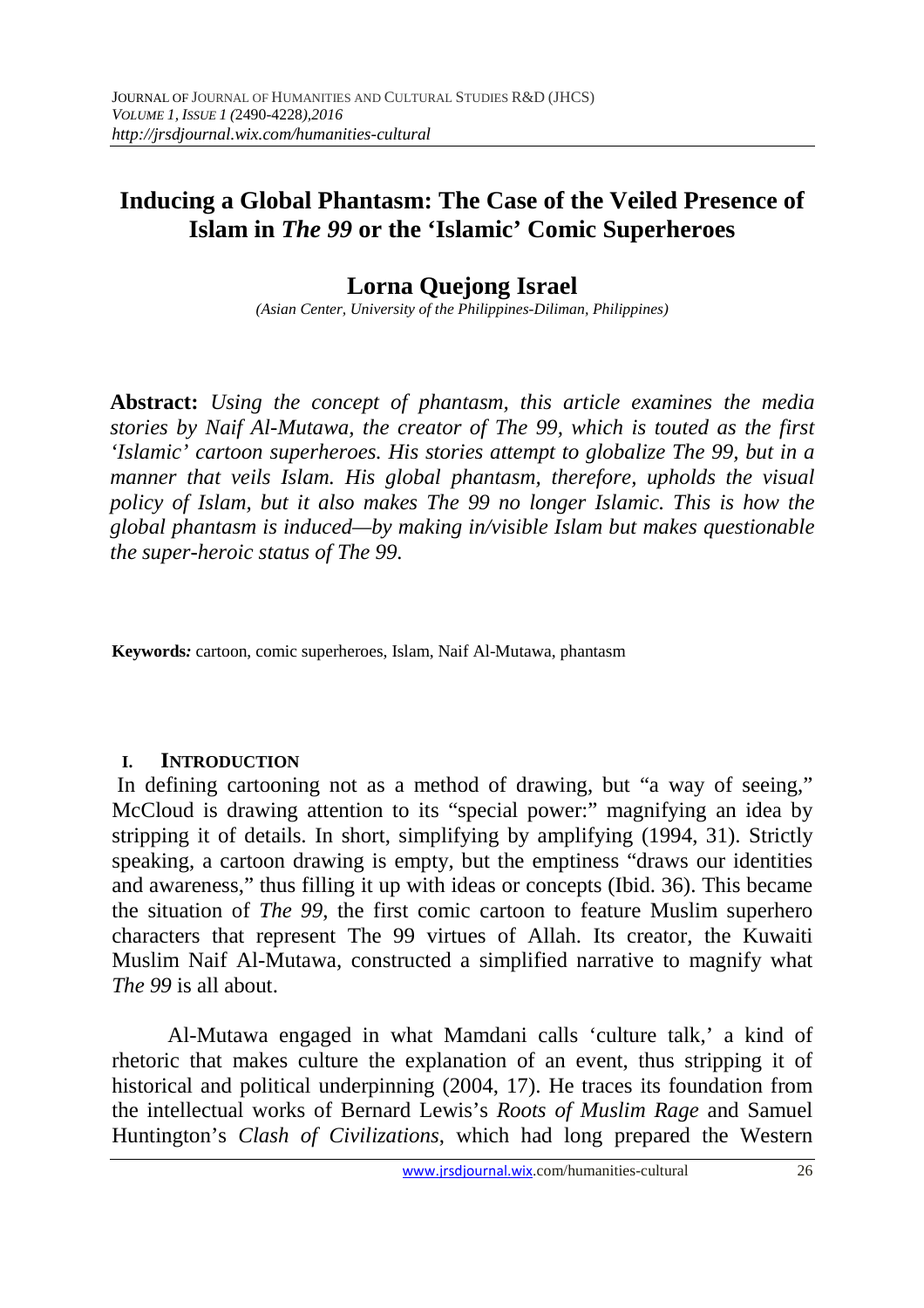public to equate Islam and terrorism as one and the same. Culture talk promoted the idea that the Green Peril was more dangerous than the Communist Red (Ibid., 25).

Having studied in the US and openly acknowledging his identification with American values (PRI 2014), Al-Mutawa's engagement with culture talk is understandable. His own kind of culture talk is to personalize the anxiety toward Islam that such talk had elicited. As Santo points out, "the story of *The 99* is almost always also the story" of Al-Mutawa rather than about the comic's content (2014, 686). Indeed, Saint-Louis (2011) questions the legitimacy of *The 99* as a comic book. It earned a publishing award from UNESCO and praises from influential organizations like TED Talk despite 'little proof of influence and literary value.' *The 99* became valuable, not for any result, but for its "potentials" (Ibid.).

Al-Mutawa has explained these potentials to the media as stories. These stories came in the form of interviews and media coverage in 2010-2011 when *The 99* entered the US's comic market through a 'crossover' team-up with DC Comics. International media, whose self-identity is global and having understood *The 99* as 'Muslim' tagged it as 'global' and 'Islamic.' Al-Mutawa's expressed goal is to use the comic cartoon as a medium for 'correcting the negative perception of Islam/Muslim among Muslim themselves. His 'corrective goal' provides the context for his stories about *The 99*, which he constructed as a phantasm to underscore what makes *The 99* global, but not Islamic.

#### **II. STORIES AS PHANTASM**

Fox Harrell points out that human condition or that which we accept as reality is 'partly the result of imagination.' Imagining is made experiential by "broader stories" conveyed by different media like film, television, photography or books. These media convey a phantasm, which provides the audience a sensory experience by watching images that also contained ideas or ideas that also suggest an image. Those images and ideas are filled up by our "subjective, emotional and intellectual impressions," hence the notion of phantasm as imagined and experienced by our senses. The diagram below represents how phantasm is constructed according to Fox Harrel (2013, 11-12).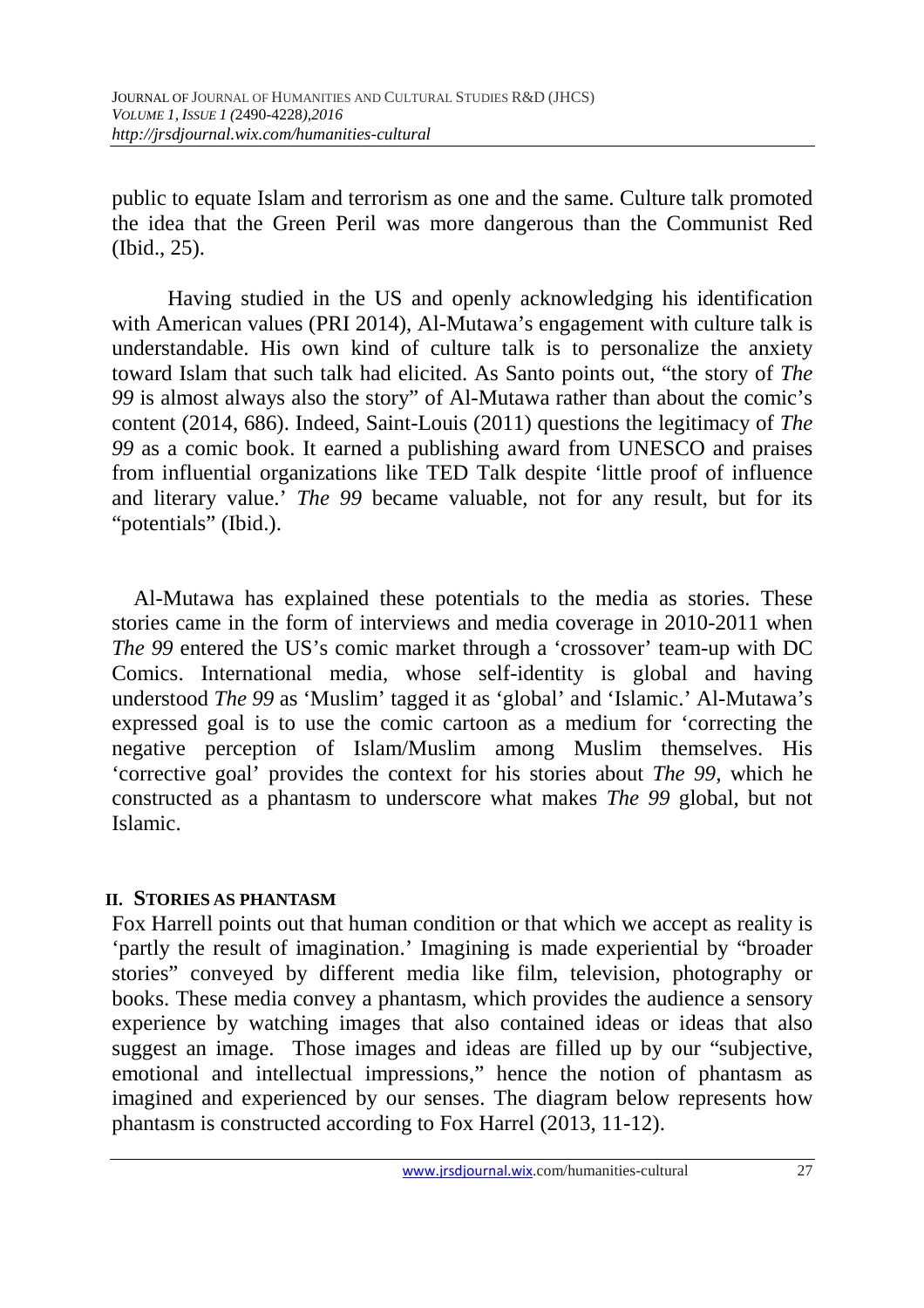Phantasm (space) is drawn from a cultural worldview, which is basically a source of one's knowledge, beliefs, and values. As such, it also functions as a knowledge domain where one can propose an epistemic space or a shortened version of worldview. Also known as a conceptual space, the epistemic space is framed by arranging ideas or information about the recent event. These sensory images inserted into epistemic space results in the creation of a phantasm. What we see is the phantasm, but not the cultural worldview from which it is derived. By examining these sensory and ideas, one can expose the worldviews being upheld or challenged by that phantasm. Al-Mutawa provides an interesting angle to Fox-Harrel's phantasm revealed; Al-Mutawa hides as much as he reveals.

#### **III. THE COMIC SUPERHEROAS PHANTASM: 9/11 VS THE 99**

The comic superhero is a medium of phantasm. Superheroes, then and now, basically performs the same function: to impart a worldview, an epistemic understanding, of a world has gone awry (Robb 2014, 360).

Ancient myths and legends are littered with 'supermen', gifted by gods with extraordinary powers. They offered explanations of why things were as they were, explaining customs, civilization's institutions, and origins of their specific taboos. From the *Epic of Gilgamesh*, through the Indian's *Mahabharata*, to Homer's *Iliad* and *Odyssey*, right up to the Virgil's *Aeneid*, the epic tale took shape and proved to be a major influence on the creation and evolution of later superhero stories (Ibid., 20-25).

Superheroes are particularly popular during bad times or moments of social unrest and political upheavals, which generate a corpus of explanations from politicians, activists, intellectuals, media organizations and the popular culture industry. These bad times are actually good for the creators of superheroes. The economic boom of the Clinton years bankrupted the Marvel Comic Group, but the Bush/Blair war on terror was profitable for superheroes' writers (DiPaolo 2011, 1). After 9/11, the "villainous Arabs and Muslims" that serve as backdrops to American superheroes "reached a critical mass," thus creating a "market for the increasingly curious" (Phillips and Strobl 2013, 59). Though the 9/11 event "minted" new heroes from the first responders who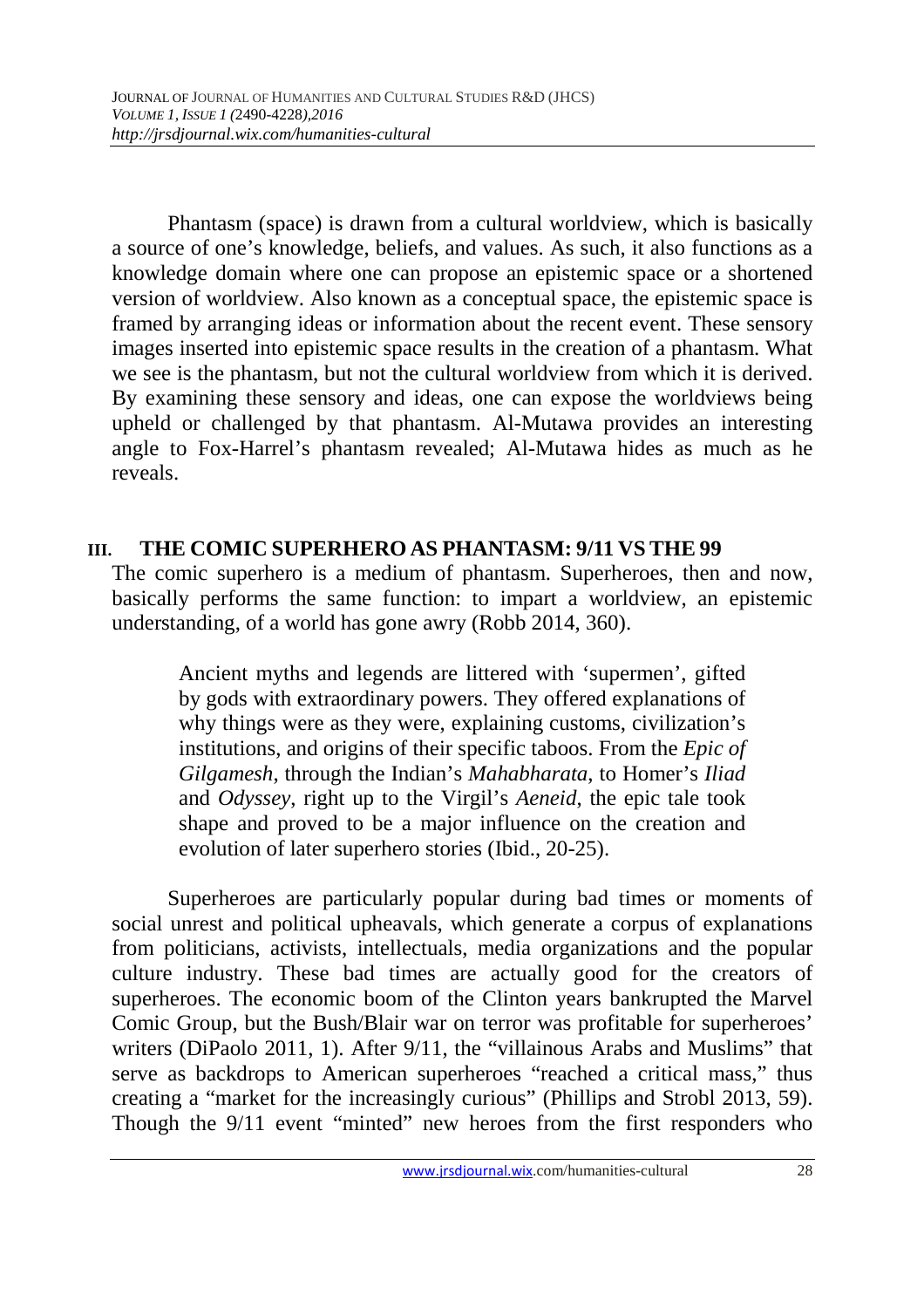assisted the victims and survivors, which suggests the notion that the fictional superheroes have nothing to do anymore, the "villainization of the Arab and Muslim continued" (Ibid.). Al-Mutawa has made such villainization the primary target of his phantasm.

Though 9/11 made it possible to imagine the Islamic world as a phantom or a specter, it also iconized anyone who looks like an Arab as both a "Muslim" and a "terrorist." Thus, the phantom is also a phantasm that can be corrected by a worldview of progress, modernity, and secularism. In recent years, the image (pictorial) and the imagery (idea conveyed), the Muslims have sharpened the profile of the terrorists as they started identifying themselves as Muslims (Shyrock 2010, 1). This also strengthened Al-Mutawa's belief that the prevailing Islamophobia is the fault of the Muslims themselves.

*The 99* was launched in Kuwait in 2006 or five years after the 9/11 event. Al-Mutawa's initial epistemic domain is the conflation of 99/11 with 99 by a simple mathematical equation. In an open letter to his son he wrote for the BBC website (2009), Al-Mutawa addresses the third one and recounts how he figured *The 99.* 

Khalid, you were born in New York City, shortly after 9/11. I had already made a decision that I needed to find a way to take back Islam from its hostage takers, but I did not know how. The answer was staring me in the face. It was simple, and as difficult, as the multiplication of 9 by 11:99.

The mathematics appears simplistic but the outcome appears smart. By equating 9/11 with his 99 comic cartoon project, Al-Mutawa created the figure of the victim—Islam—and the villain—the Muslim themselves. He recalls a pre-9/11 incident in an article he wrote for the CNN (2010). He further describes his action as "a point of intellectual critical mass where my love for religion overwhelmed my sitting in silence any longer."

Fifteen years ago I walked out of a mosque in silent protest of the imam's sermon. The imam was railing against the foreign enemies of Islam and the sinners within. With every genocidal rant came an "amen" from the congregation. As I stood up, I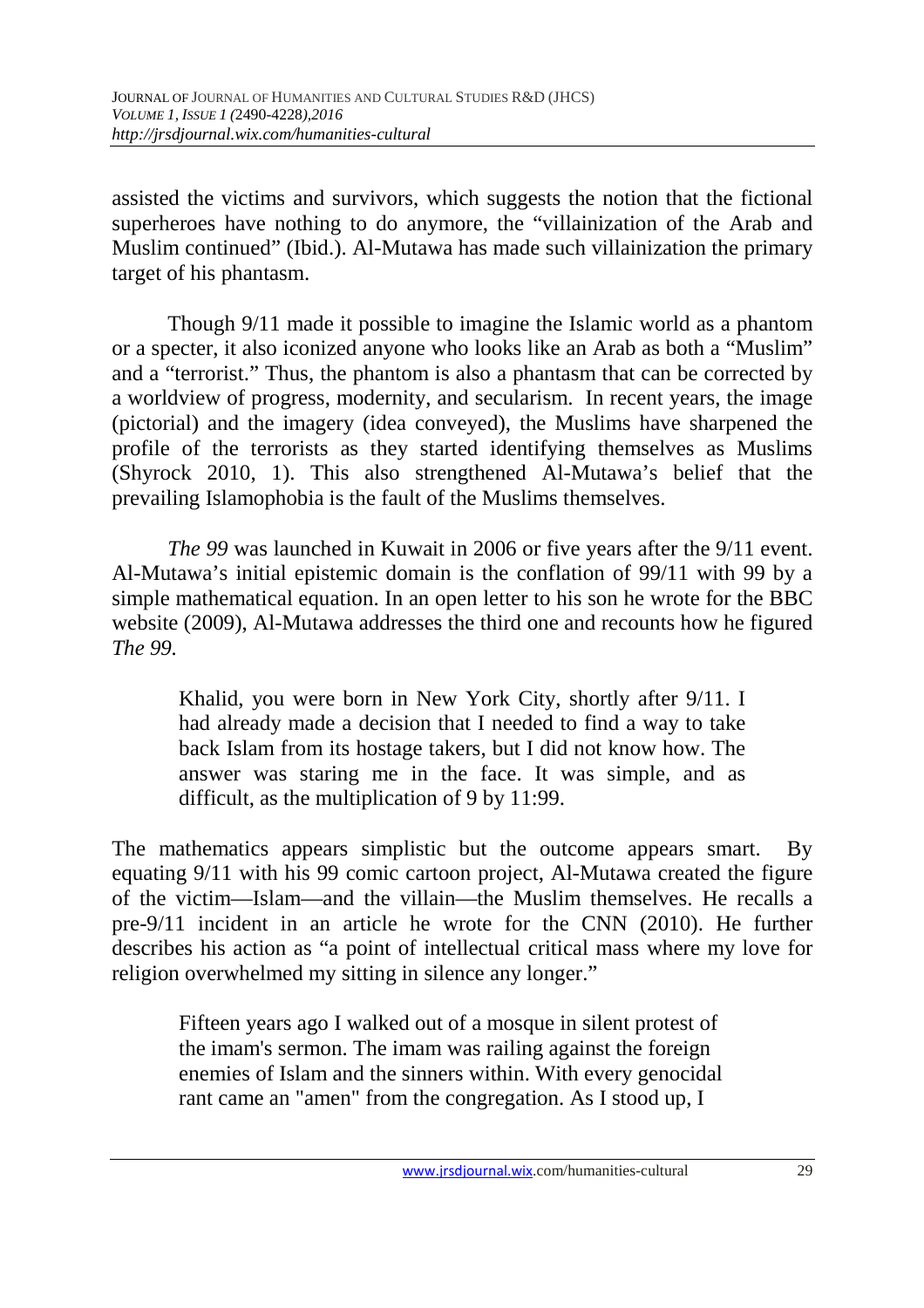stared at the imam to make sure he knew that at least one person would no longer accept the recipe of his revenge.

Al-Mutawa's is concerned about the image of Islam, of how it is being "manipulated even within my extended family" and how Muslims "see themselves in my part of the world." (Ibid.). He expresses "alarm at how Islam is being seen in the West" after the 9/11 event but stresses 'it is more important how Islam sees itself.' As a licensed psychologist and a father, he thinks children will get "fixated on bad things" (Rogers 2010). In other words, Muslim children might play the role of the villain, which has already been rendered visually.

Upon learning the circulation of children's stickers "glorifying suicide bombers," Al-Mutawa promptly "put his clinical psychology practice on hold" to raise the capital for "heroes the Muslim world could be proud of" (Brittan 2006). The powers and characteristics of a superhero, however, are also "the characteristic of a villain." True villains regard themselves as a superhero and just like the superhero, the villains also regard themselves as the "representative of the values of their society (Fingeroth 2014, 16). But in Al-Mutawa's epistemic domain, such figure of the villain-as-also-hero will have no space.

#### **IV. THE ABSENT MUSLIM SUPERHERO AS PHANTASM SPACE**

A moderate, Al-Mutawa considers suicide bombers neither honorable nor heroic-- though they convey the heroic image of self-sacrifice in the name of communal interest (Hassan 2009). As far as he is concerned, it is an expression of violent extremism from which Muslim children needed the figure of a superhero, which Al-Mutawa regards as absent on his side of the world. He points out that superheroes were defending North America and Japan (Macmillan 2008). "But where were the superheroes for children in the Islamic world?" (Haggman 2012). In finding none, Al-Mutawa had created the absent superhero. This absence provides the phantasm space for *The 99*, which Al-Mutawa imagined as fighting, not some actual invaders or oppressors, but ostensibly the perpetrators of Islam's negative image—the Muslims themselves.

Such perceptions have been strongly conveyed by "guns, bombs, and war," which Al-Mutawa believes can only be countered by "crowding them out," that is to present something stronger than "bombs, guns, and war." To a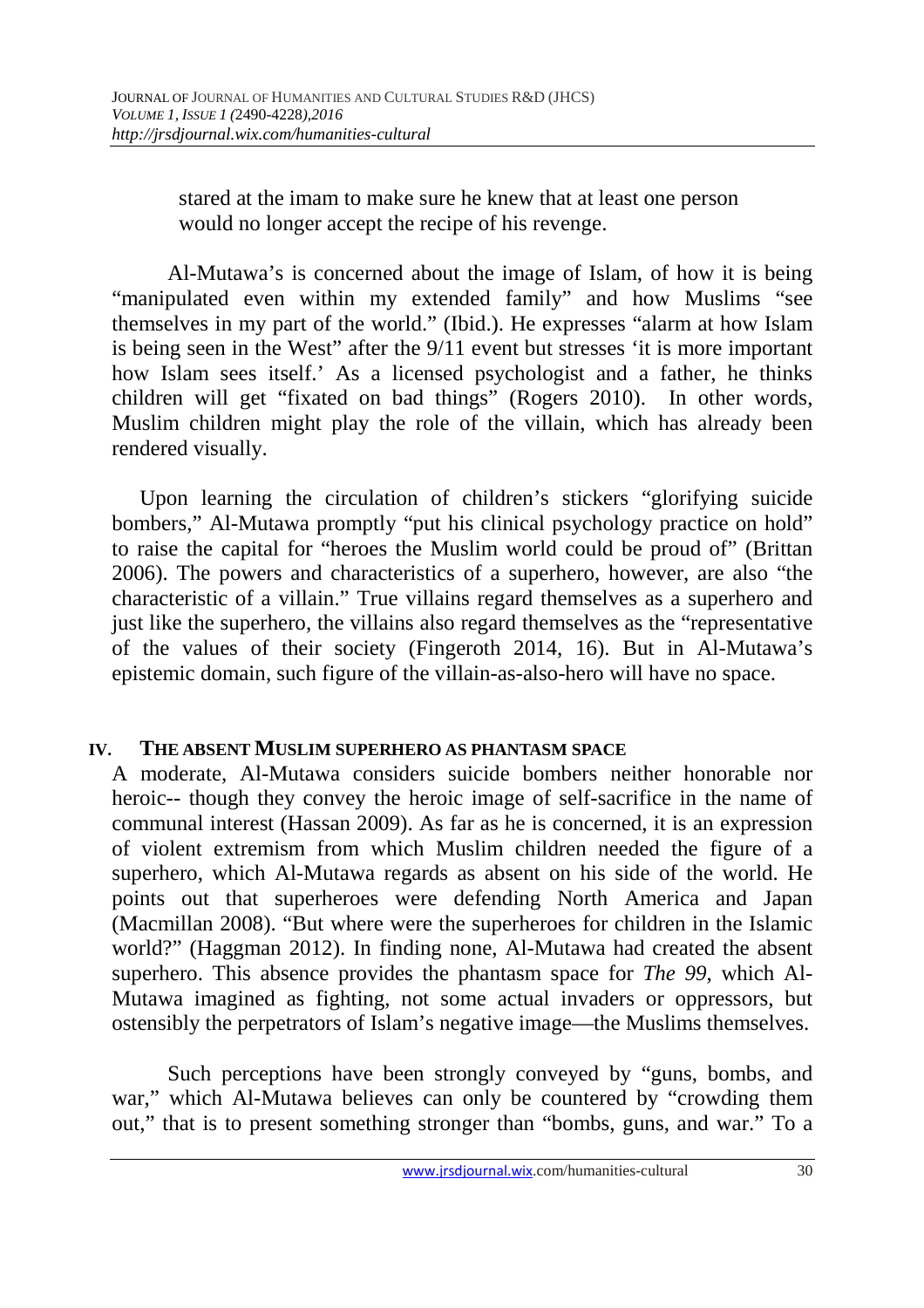Western audience, these are iconizing acts that picture Islam/Muslim as extremists. Al-Mutawa tells his interviewer "how you compete with that?" Apparently, the approach is not to compete, which is more the language of crowding them out. Thus, in the same interview, Al-Mutawa shifts from crowding them out to "averaging it out" (Ellliman 2012). In other words, make it even. Al-Mutawa demonstrates his averaging-it-out approach by flashing this picture to his audience at his TED Talk (2010). He used this picture to "shock into action" prospective investors of *The 99*. For Al-Mutawa, this picture, which was selling millions, promotes a "culture of violence and death" and needs a counter-image to "save children from embracing" such a culture (Boustany 2006).



Al-Mutawa annotates this picture by calmly pointing out to an audience that is all too familiar with the sign of the cross and the horror of the swastika symbol: "you know there's a big parallel between bending the crucifix out of shape and creating the swastika." He draws a parallel between the Qur'an being twisted into a suicide bombing belt around a child's body. He informs his audience that there are parents and relatives who find this picture "cute." For Al-Mutawa, Fig 1 is neither cute nor heroic; it is a negative image. He tells his audience that by "linking enough positive things to the Qur'an, then one day we can move this child from being proud in the way they're proud there (Fig 1) to that  $(Fig 2)$ ."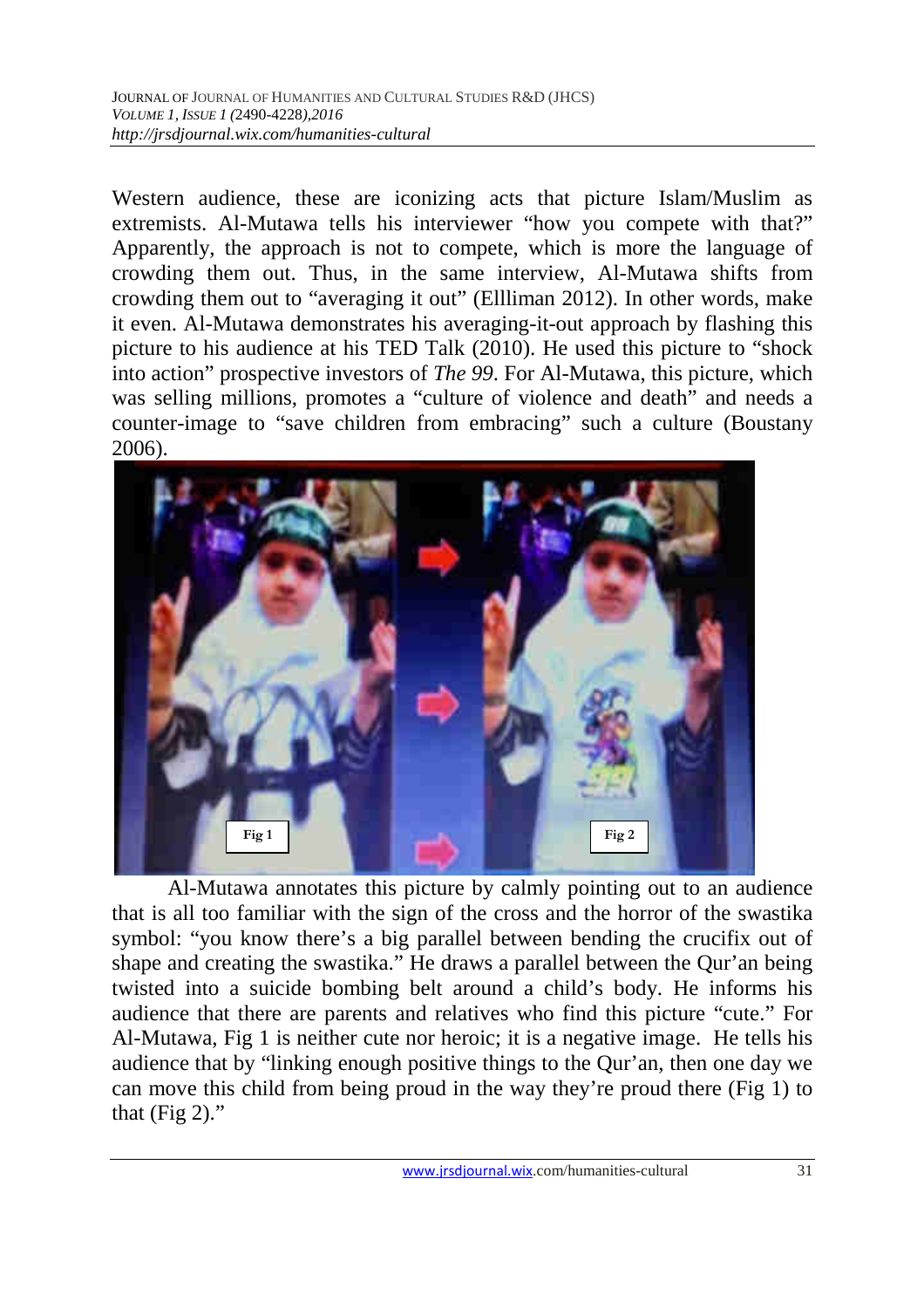For Al-Mutawa, Fig.1, which he notes as a source of 'less pride,' spreads hate and must be "named and shamed." Al-Mutawa himself seems to hate and ashamed of what Fig.1 stands for. In an article he wrote, he reveals an affinity with the serial killer *Dexter*, an American television series about a man who witnessed the bloody murder of his parents as a child and grew up to become a serial murderer. Dexter, however, only kills those who deserved to die like his own fellow criminal. Al-Mutawa does not find Dexter problematic; he does not deserve to be caught, unlike 'Muslim protagonists who harm the innocents' (Al-Mutawa, 2015a).

 Fig.1 is also very personal to Al-Mutawa. Consistent with his belief in the power of the image is the belief that his sons might become the very image he is trying to counteract. Upon the birth of his fifth son, a relative remarked he had enough "boys to liberate Palestine." He did not want to know if the relative was serious, but "offering my sons as cannon fodder to kill other children in a futile war was not how I wanted to spend my first day with my newborn." Since a war to liberate Palestine is 'futile,' he would rather that his boys win a basketball game (Al-Mutawa, 2015b). Al-Mutawa explains why fighting for Palestinian liberation is futile and won't provide a heroic figure worth emulating:

One thing that kept popping into my mind was the lack of real, proper modern day role models and heroes in our part of the world. Historical figures as role models have issues; it depends on what side you belong. You know the whole George Washington conundrum…to American he's a political hero, to the British he's a political terrorist. So that's the problem with historical figures in Islamic society as well. Except with the prophet (pbuh), there are few people on whom everyone would agree as their hero (Mujtaba 2008).

Al-Mutawa's aversion to the political is evident when he turns into a humorous anecdote an incident he recalls to his TED Talk audience. As an undergraduate student at Tufts University, he distributed free falafel during the school's Middle East Day. A woman, who had just attended an Amnesty International Meeting, approached him and asked, "Who's Falafel?" With the audience laughing, Al-Mutawa emphasizes that misunderstanding due to 'twisting of religion' can be rectified by Superman and *The 99.*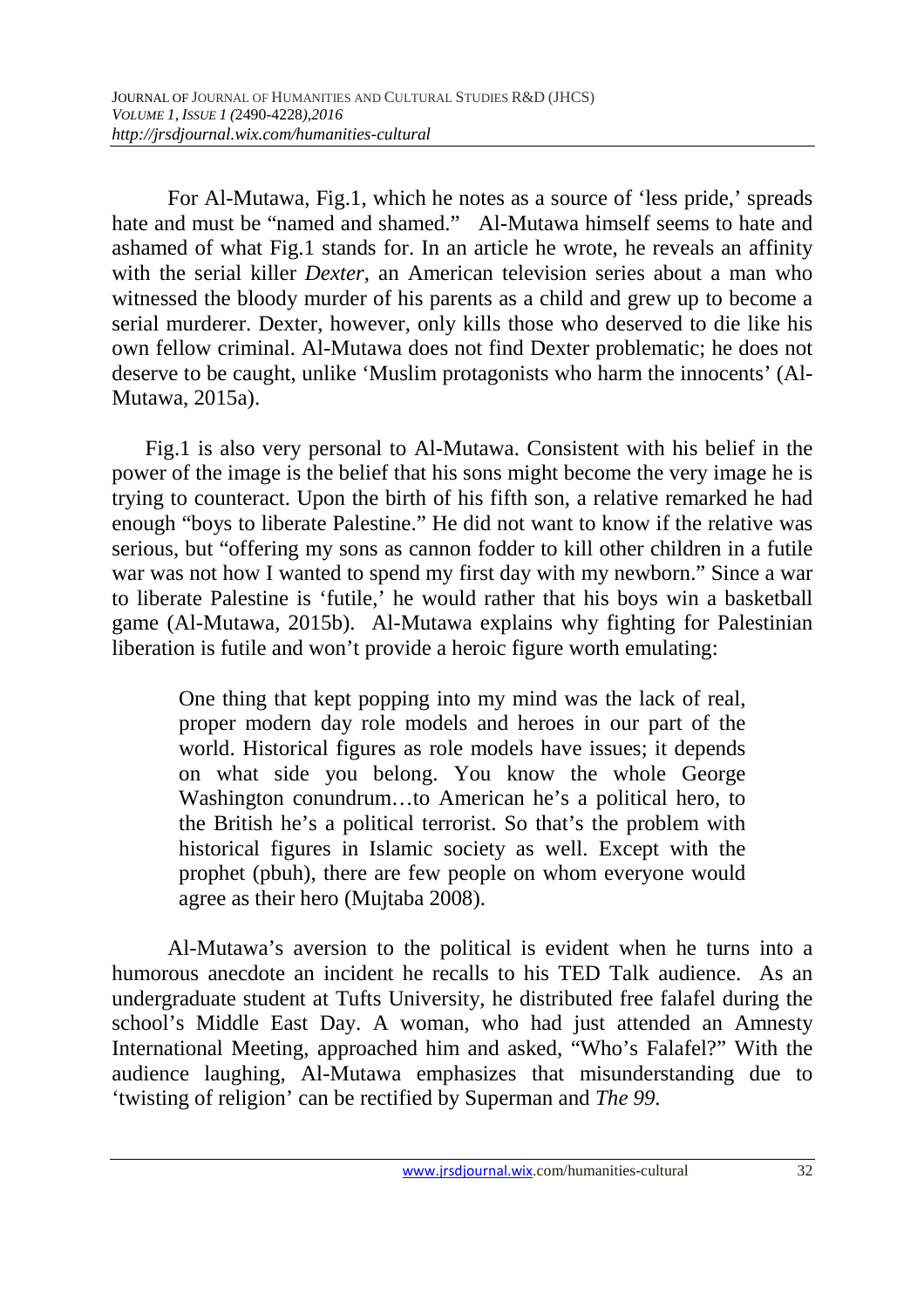Religion is central to Al-Mutawa's phantasm because it is "prone to misappropriations," particularly Islam. He promptly adds, however, that the West is also prone to use 'good books' to violent ends. His favorite example is Salinger's *Catcher in the Rye*, which he thinks was misappropriated by Chapman (John Lennon's killer) and Hinckley (Reagan's failed assassin) (PRI 2014). So why did not Al-Mutawa end up murderous despite being "enamored" with the author that he also read his other novels? He tried to seek the answer by rereading *Catcher in the Rye* for clues on why he himself did not have the urge to shoot somebody. But he "found nothing, "despite the personal effect on him of the author's words. Citing the millions of copies sold and linking the two violent incidents to this novel, Al-Mutawa concludes, "Clearly the fault is that of the reader" (Ibid.).

He had said the same of the readers of the Qur'an, "The problem with what's going on in this part of the world is not the Our'an. It's the reader. It's not the book." Al-Mutawa portrays that reader as closed-minded and carries in its head 'burning thoughts of hatred' (Solotaroff 2002-2011). Coming from a licensed psychologist, Al-Mutawa's diagnosis of 'bad reader' of a 'good book' sounds simplistic. But it resonates with a public that would find it easy to explain away a murderer as psychotic. For what is a psychotic but a shortened explanation of the political, cultural, and moral ramifications of a violent act? Al-Mutawa labels those who literally venerate the Qur'an and disregard its literary 'depth and meaning' as 'shameful' and those not open to outside ideas as having a 'diseased intellect.' He calls the Kuwait court that was about to issue a verdict if he had indeed 'insulted' Islam by creating *The 99* "the dumb fish in the desert" (Al-Mutawa 2015a).

Responding to media's call for Muslims to apologize for the terroristic killing at *Charlie Hebdo,* which published a cartoon of the Prophet Muhammed, Al-Mutawa put himself on both sides of the clearly divisive situation. Siding with Islam's graphic policy, he considered the magazine's "content as heinous" and hateful." But he won't apologize for acts inspired by "illiterate imams who spew hatred in their pulpits" and carried out by the "deranged, the ill-informed and the uneducated" (Al-Mutawa 2015b). His unapologetic statement further underscores his mission to 'correct' the image of Islam among Muslim themselves (Ahmad 2010). As proof the power of imagery, he cites the American television show *The Cosby Show* and how it "changed African American view of themselves" (Al-Mutawa 2015c). He likes to mention that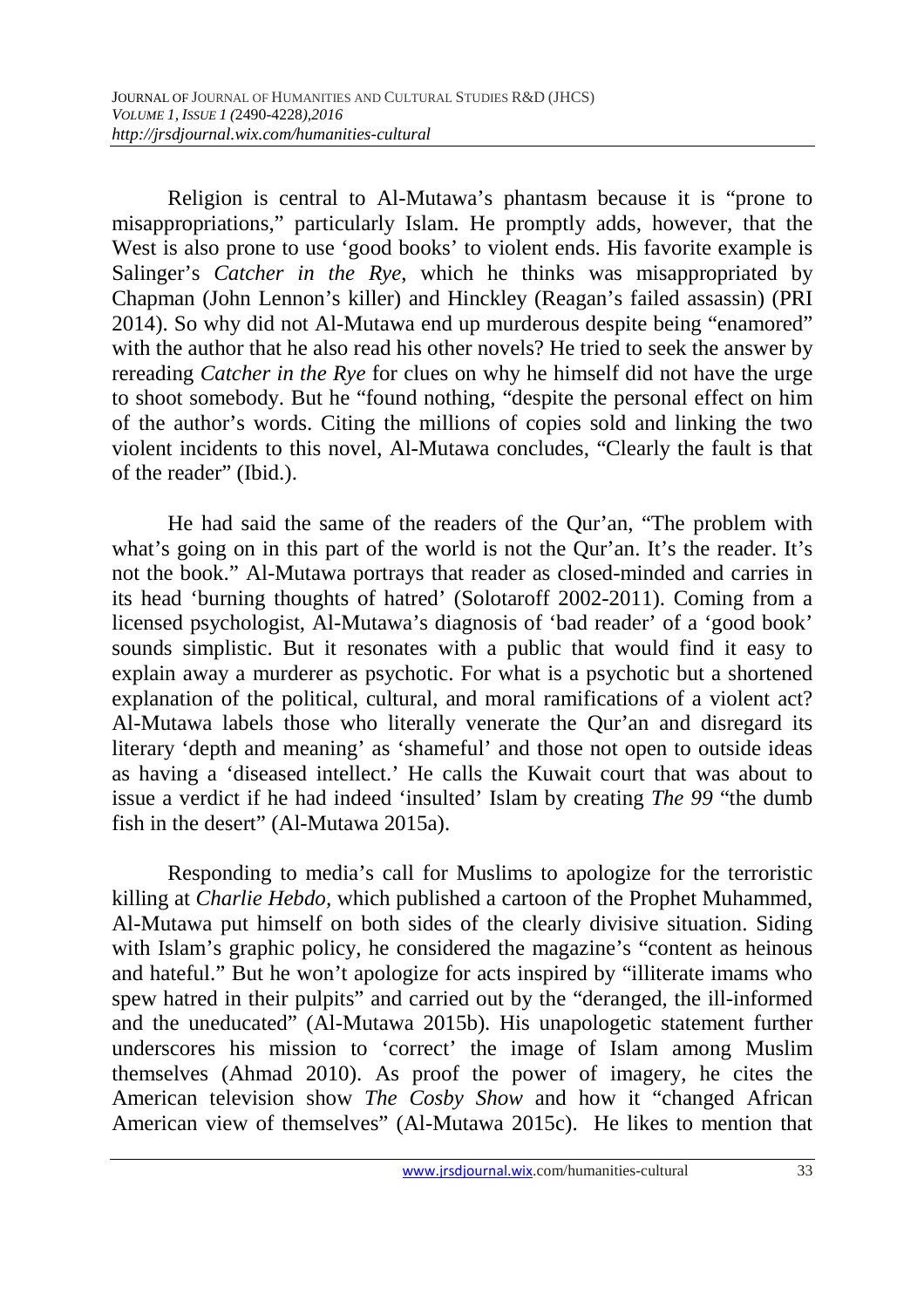the show did not make any reference to racial inequality at all, "just positive representation" (Radio Netherlands Worldwide, 2011).

Associating one with the other is Al-Mutawa's phantasmic space because he believes in 'learning by association' as he tells his TED Talk audience. Through learning by association, he has effectively made the audience see the link between religion and superheroes.

#### **V. RELIGION AS THE EPISTEMIC DOMAIN OF SUPERHEROES**

Al-Mutawa is not exactly introducing a new meaning about religion, but he is posing an epistemic space where the Islamic superheroes can be easily inserted into the existing worldview or knowledge about the superheroes. As he likes to emphasize, Western superheroes are also affiliated with a religion. Moreover, Islam and Christianity "were born in the same neighborhood under similar conditions" (Al-Mutawa 2010). Jewish writers created Batman and Superman based on the Bible (Haggman 2012). Superheroes, "like the prophets," have missing parents and received a message "from above just like the prophets." Superman was sent to earth "in a pod much like Moses" and his father, Jor-el, tells earth, "I have sent to you my only son" (Al-Mutawa 2010).

In another simple but informative observation, Al-Mutawa points out that, though god-descended, these superheroes are not religious, for instance, they do not pray (Rogers 2010). Al-Mutawa likes to stress that it is their nonreligiosity that makes them universally acceptable, which could be applied to *The 99:* "The premise is that I've secularized the content and archetypes from the Qur'an so the storyline is universal and applicable to everybody" (Kennedy 2011). In interview after interview, Al-Mutawa would draw attention to this premise. He would tell his prospective investors that 'western comics books were based on Biblical archetypes" so why not a comic book based on Islamic archetypes (KUNA 2013). He also likes to tell his audience that Pokemon is based Japanese values that also achieved a global following.

Pokemon is also something close and personal to Al-Mutawa because he got the idea of The 99 attributes from Pokemon's 300 attributes. "Pokémon spurred the idea for *The 99* and if I was going to write something, it would have to be something that has the potential of Pokémon," (Kennedy, Ibid.) If such a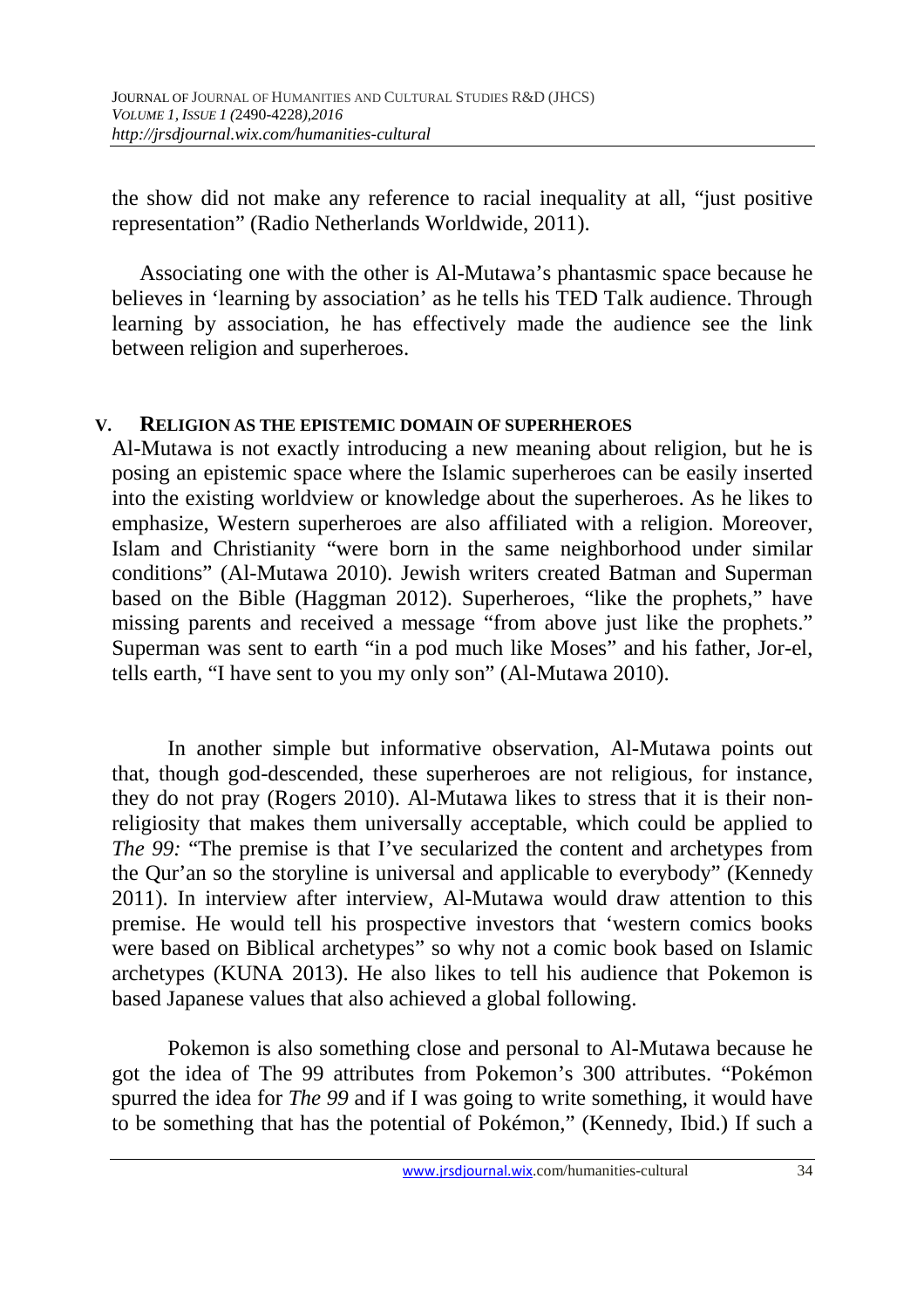recognizably Japanese name made it to the global, then it could be done to something unmistakably Islamic. Indeed, the media bannered *The 99* as "Islamic" in headline after headline. Al-Mutawa prominently displays some of these on *The 99* page of his website with Newsweek giving it a full cover treatment. A click of this photograph leads the reader, not to the full article, but to an enlarged version of the same photograph http://www.almutawa.com/newsweek/.



This web page is consistent with Al-Mutawa's concerned with dissociating Islam from the set of the set of the set of the set of the set of the set of the set of the set of the set of the set of the set of the set of the set of the set of the set of the set of the set of the set of the set of th

*The 99.* Initially, the only apparent Muslim in the Newsweek cover is the word Muslim although the characters are not immediately recognizable as Muslim or Arabic. But there, in the far right corner of the cover, is a mosque or rather what looks like a mosque. One could easily mistake it for a castle or a palace, which is just as well. Al-Mutawa would like to see the day when children will not recognize it as a mosque, but identity it according to their cultural terms. A child calling the mosque a temple or a church is for Al-Mutawa mission accomplished. As proof that this is possible, he cites his Irish Catholic teacher who thought that Muslims "were all Irish Catholic!" (Kennedy 2011).

#### **VI. THE DISSOCIATED ISLAM FROM THE 99 AS PHANTASM**

Al-Mutawa's technique of associating *The 99* with the universal, and therefore, its global character, is also his technique of dissociating it from Islam. He has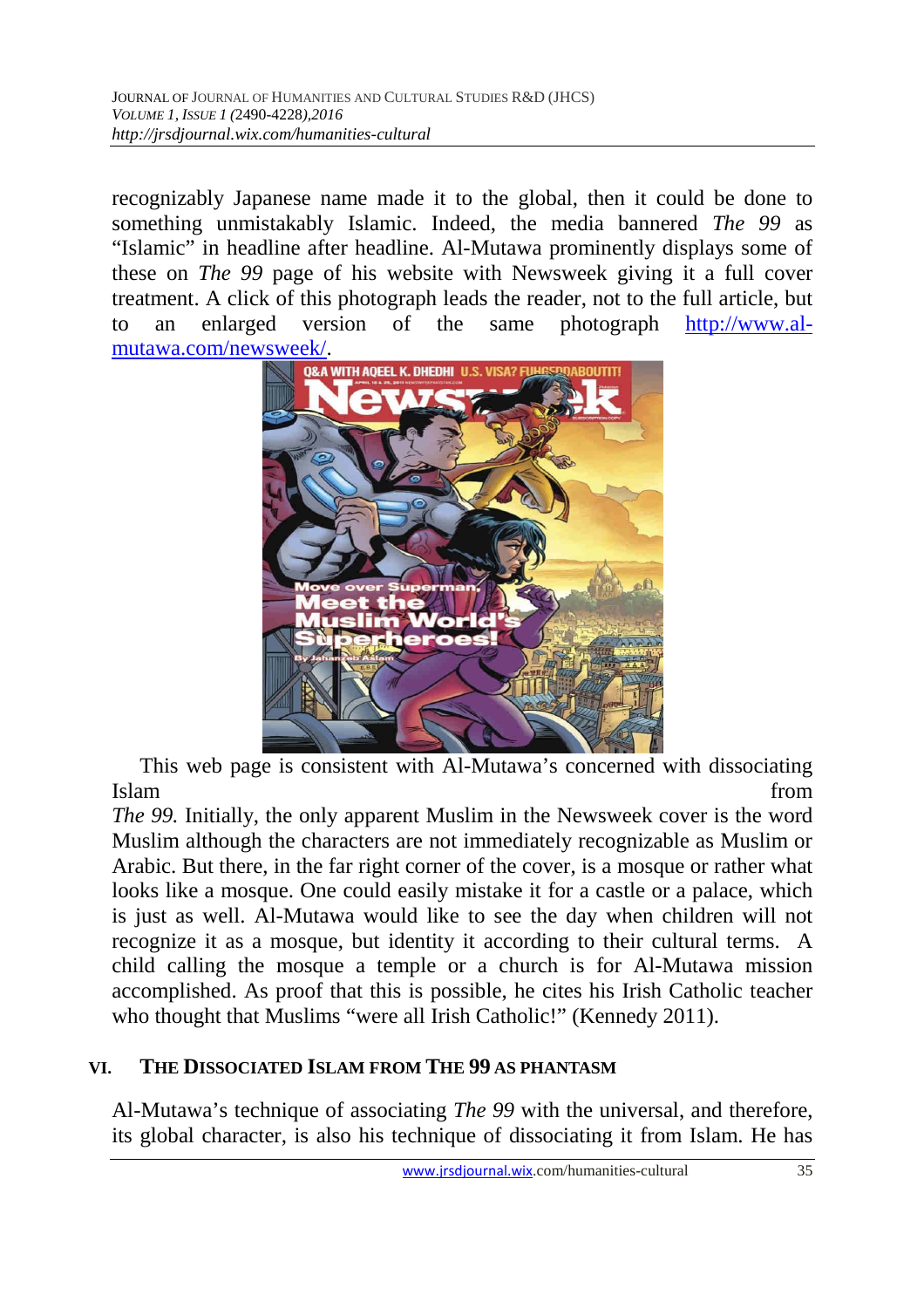assembled his own version of the news about *The 99* not only to emphasize the magnitude of media attention it generated but also to de-emphasize their emphasis.

In Al-Mutawa's version of media coverage, *The 99* is emphasized as global (East and West) with such attributes as 'working together,' eschewing 'hatred and selfishness,' inspiring for its 'cultural, historical, and philosophical values,' and 'secular yet spiritual.' In contrast, the stress in the original news article is on the religious affiliation of *The 99:* Islamic, Muslim, Qur'an, and 'terrorist.' Al-Mutawa's version is consistent with his goal of secularizing Islam through *The 99*.

As a medium of 'secularized Islam,' Al-Mutawa explains that *The 99* is "inspired by Islam," but "it is not Islamic" (Moulthrop 2012). Al-Mutawa emphasizes that though the characters 'personify the attributes of God,' they do not pray (Boustany 2006), go to the mosque or talk about Islam (Hagmann 2012). The editor of *The 99,* Marie Javins, echoes Al-Mutawa's definition of a secularized Islam, "they are *not* Muslim superheroes--we don't identify them as religious or not religious" (Moore, n.d.). Asked if "Islam is invisible" in *The 99*, Al-Mutawa replies "No, it's subtle...Islam as a religion is not in there."

Making Islam not obvious in *The 99* is, for Al-Mutawa, to "beat" religious extremism. To demonstrate how this will happen, Al-Mutawa another association: how art and culture prevailed over medieval Europe during the Reformation and Renaissance, and adds "that's what has to happen in the Muslim world" (Ibid.). The association, however, is meant to detach Islam from *The 99* as Al-Mutawa positioned it in the realm of art and culture. In that realm, the task of *The 99* is not religious but to "bring back wisdom and reason back to the world" (Ibid.). Al-Mutawa explains the "essence of *The 99*:"

The concept of *The 99* doesn't directly incorporate Islam. It's only about its positive values. When you read the comic, there's no mention of Allah or the Prophet (pbuh). Nobody is praying, nobody is reading the Qur'an. There's no religion in the book. It's based on the basic human values that well share, the real virtues of Islam, the attributes of Allah...generosity, strength, wisdom, foresight, and mercy. This is the essence of *The 99* (Mujtaba 2008).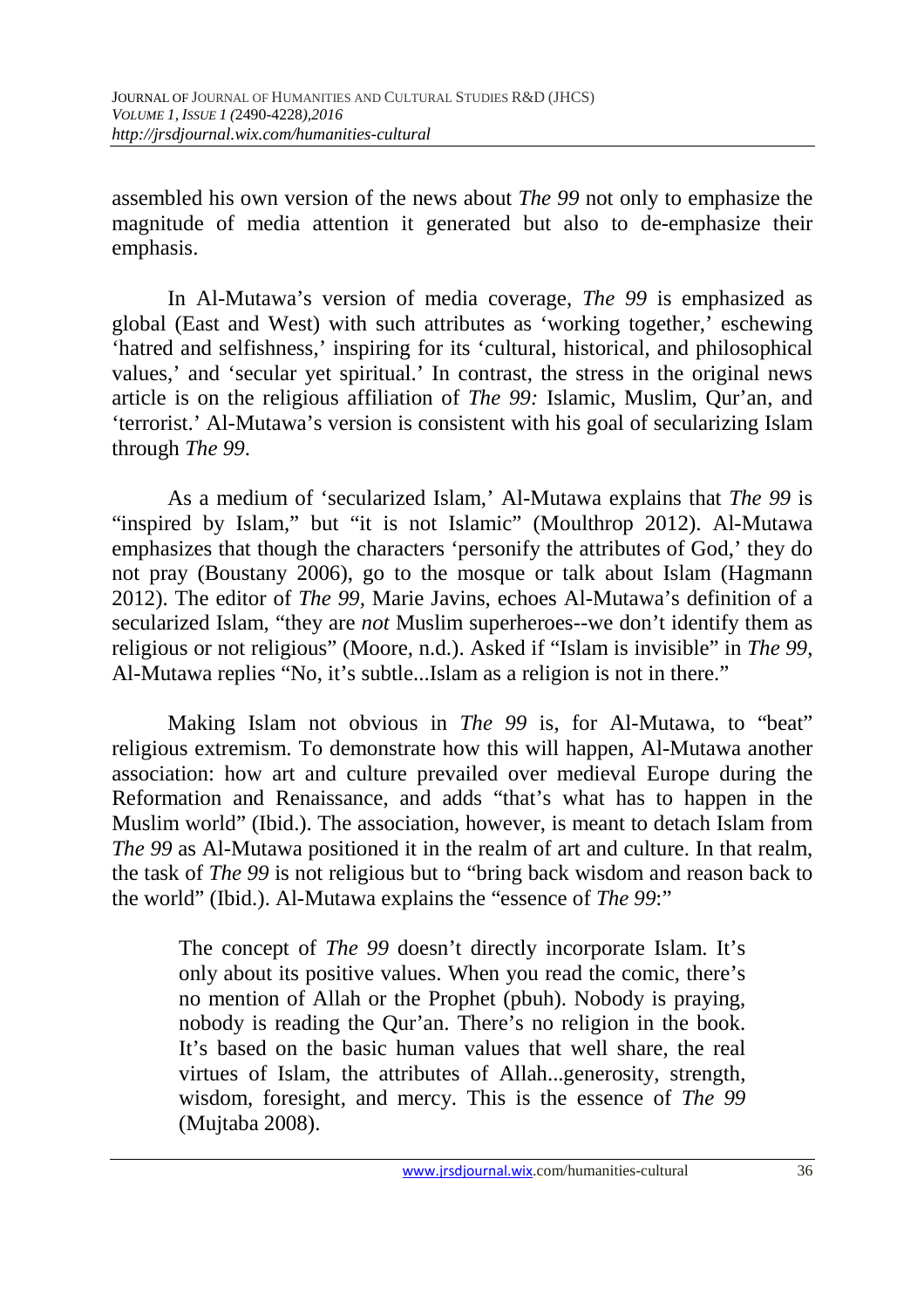The translation of *The 99's* essence is built around the formula of a group of young male and female heroes who are given 99 stones that contain The 99 attributes of Allah. The stones contained the preserved knowledge of the great library of Baghdad prior to its destruction by the Mongols in 1258. These stones have been dispersed in 99 countries, hence, *The 99* characters are also drawn from different countries, both Islamic and non-Islamic, East and West. Al-Mutawa considers The 99 dispersed stones as the 'personification of the modern Islamic diaspora' (Ibid.).

Diaspora is another familiar term and strongly associated with the Jews and the imagery of forced displacement. Al-Mutawa seems to be forcing the same for the Muslims, but this for the purpose of underscoring his idea that "there is nothing fundamentally different between Islam and any other belief on Earth or any other way of being human." Thus, when asked if the characters in *The 99* are meant to be Muslim since Islam is not mentioned, Al-Mutawa says "we don't say...The 99 attributes of Allah are attributed that not only Muslims value but humanity values." These values, if detached from religion 'would bring us together' (Solotaroff, 2002-2011).

For Al-Mutawa, the Muslims are not together—with the rest of the world. Unlike minorities whose culture has already been integrated (Jewish Hannukah now scheduled during Christmas), Muslims (considering their large number in across different parts of the world), according to Al-Mutawa, have 'isolated themselves' (Ibid.). Al-Mutawa's solution is not to mention the word Muslim or Islam. This solution has been achieved by not hiring Arab or Muslim talent for *The 99* (Santo 2014, 686). One of *The 99's* talents who wrote for the series Batman and Superman stressed the no-difference approach, "Honestly, the only difference is in the specifics. It's the exact same thing. There's virtually no difference at all" (Cadwalladr 2010). This clearly creates a blank in the mind of the audience.

To what form then can *The 99* become visually appealing? Al-Mutawa admitted that "I knew from the beginning that I wanted *The 99* to look like an American comic book" (Vazquez, n.d.). So why not go straight to creating an American cartoon? "I am not naive. If it were the 98 superheroes, or the 101, no one would be interested in the stories" (Zekri 2007).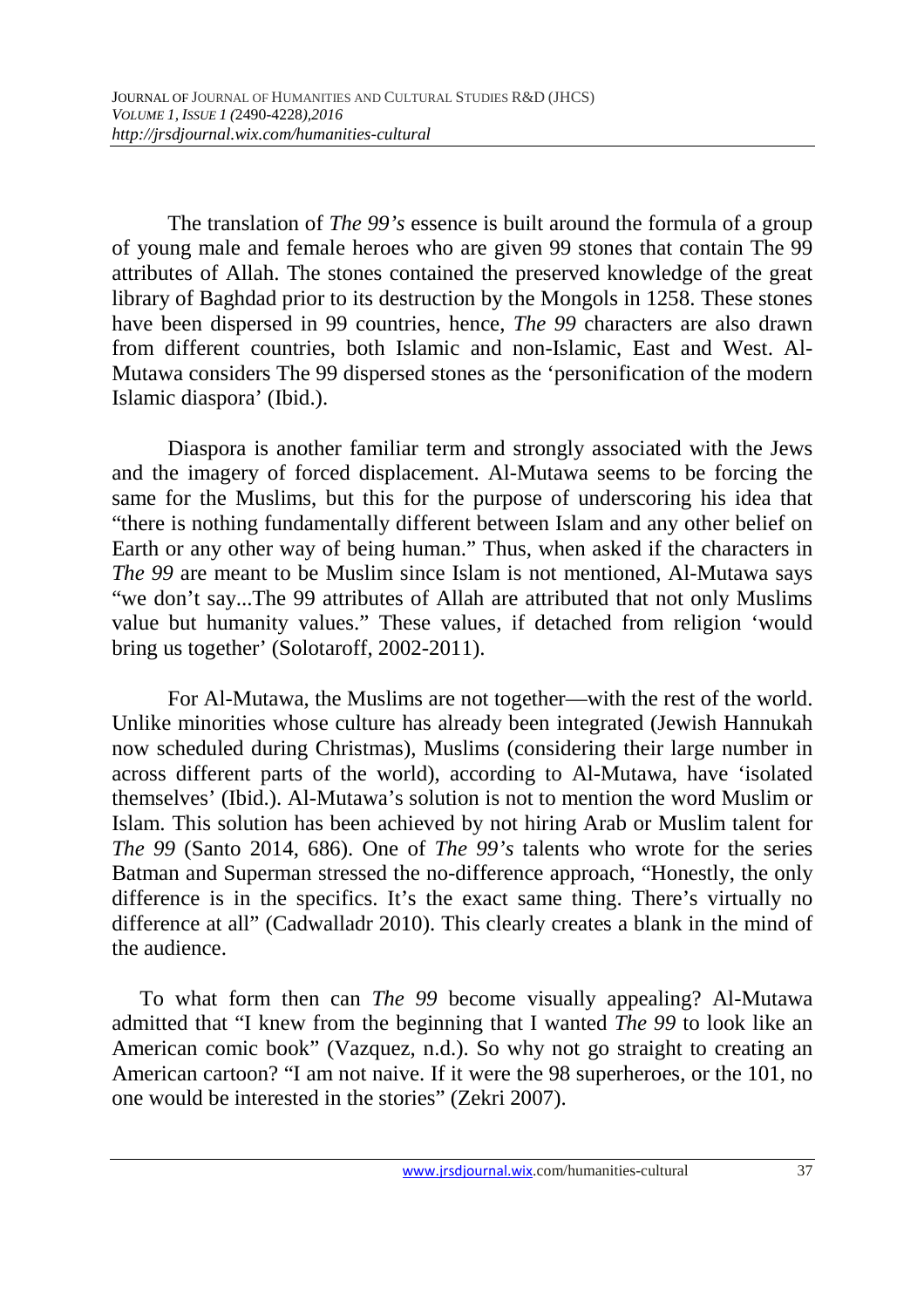#### **VII. ISLAMIC ARCHETYPES/STEREOTYPES AS EPISTEMIC SPACE**

The different specifics that did not make any difference at all are the "Islamic archetypes," said Al-Mutawa who further explains that he did not want a "Middle Eastern style or invent anything new or unusual' (Vazquez, n.d.). With his archetype in mind, Al-Mutawa admits "always having to correct people" who have stereotyped *The 99* as Islamic: "It's not Islamic. It's inspired by Islam. It is inspired by Islam in the way that so many American comics are inspired by Judeo-Christian archetypes" (Ibid.).

When asked what are the archetypes in *The 99*, Al-Mutawa cites a) the Noor stones containing the "wisdom of the ages," which has a self-updating mechanism so that knowledge is not frozen in the past; b) characters work in groups of three young people, which make the stone more effective than if they were old; and c) the stones are subject to misuse. His basic premise is that if religion is used for the wrong reason, "you get to blow yourself up. That's where I'm coming from" (Ibid.). To his interviewer (Vazquez) Al-Mutawa's archetypes appear more symbolic rather than Islamic. He asked what exactly makes them Islamic. Al-Mutawa's answers by reverting to what he has already denied or rather what he specifically said as 'we don't say.'

Well, for one thing, all of the characters' powers are based on the attributes of God. But also the main bad guy's name is Rughal. And as any Muslim child can tell you, Abu Rughal is the name of the one who gave directions to King Abraha's army, which was marching on the Kaaba to destroy it the year the Prophet was born. It's known as the Year of the Elephant, because there were elephants in Abraham's army. Now in the Qur'an,…

In the course of the interview, Vazquez politely told him, "it just seemed interesting to fight stereotypes with things that are sort of blank." Al-Mutawa conceded that to a non-Muslim, *The 99* are simply good stories, but Muslims would know that these stories are from the Qur'an (Santo, Ibid.). Clements and Gauvin (2014) find that Kuwaiti students recognized Islam in *The 99* despite non-reference to Islam. Some of them agreed with the principle of *jihad* as a "defensive force" and the absence of graphic violence (42). Clements and Gauvin, however, note that none of them sensed the "revolutionary implication" of *The 99*: that the young are the most appropriate bearer of Islam's virtues (58).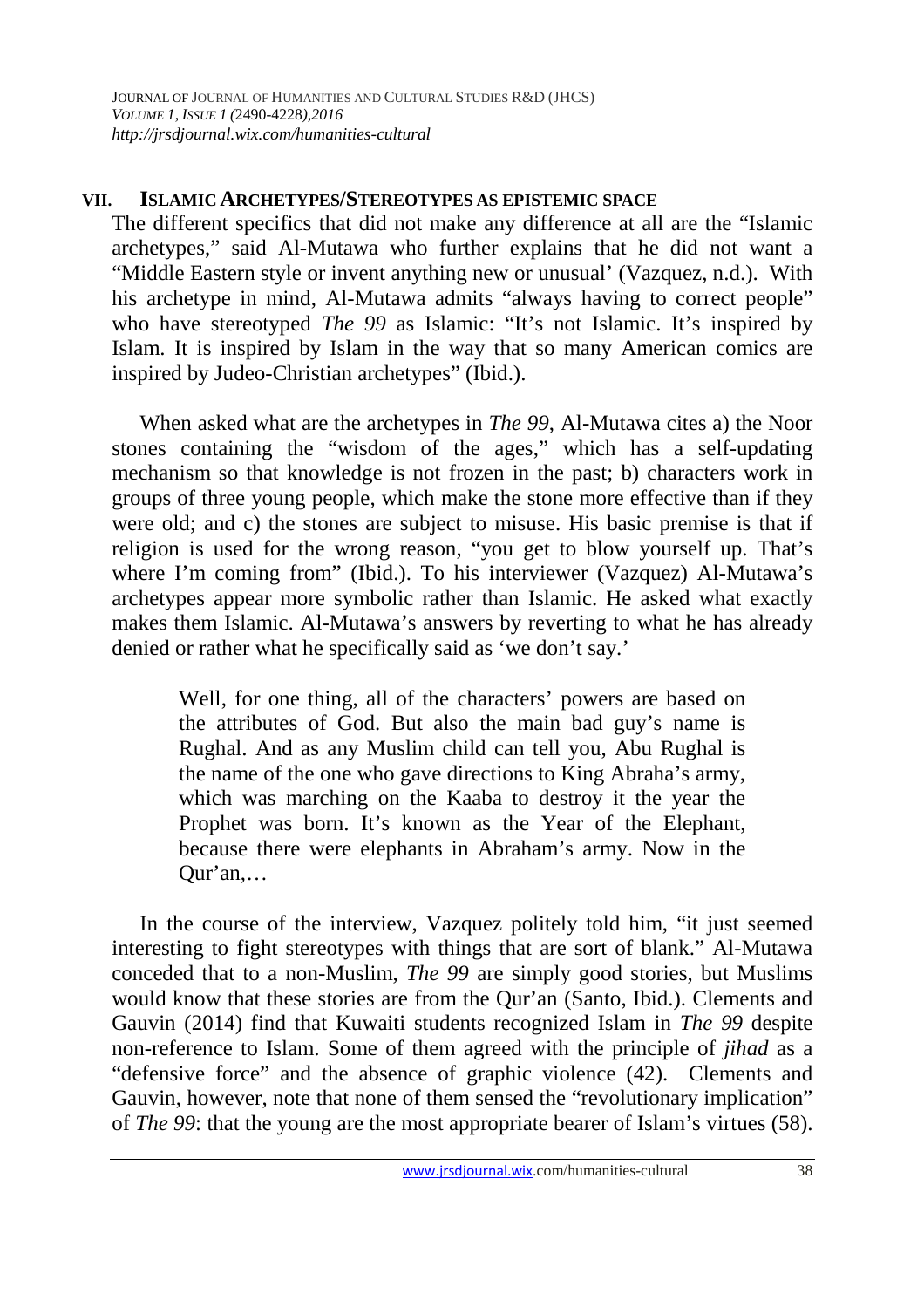They rationalize this by pointing out the Kuwaitis are generally happy with their political leaders and value the 'wisdom of their elders' that having the youth take on a leadership role is one "particular idea not consonant with Islam" (58).

Al-Mutawa, however, might disagree with their observation that attempts to link Islam and *The 99*. In another radio interview, he was asked again why the characters are "not overtly religious?" He emphatically underscores that the "keyword is not Islam, it is humanity."

I am not interested in spreading Islam. Put human values, that's what human being can agree on. When you put on religion or behavior [such as praying], people will disagree (Radio Netherlands Worldwide, 2011).

In another interview, he calls *The 99* as a way of saying "Hey, this is how I personally choose to portray Islam." He hopes that someone would respond by saying "Hey, this is how I portray it" (Musaji 2011). Someone did and led *The 99* to the *Justice League of America*. Once again, Al-Mutawa's 'learning by association' did the trick. Obama had publicly praised Al-Mutawa at the 2010 Presidential Summit on Entrepreneurship for "spreading tolerance and *The 99* as "most innovative for capturing the imagination young people" (Walid 2011). Having already established a personal connection with DC Comics, Al-Mutawa prompted them to put *The 99*, in the same way, Marvel did it to Obama upon his historic election as president.

For Al-Mutawa, Marvel had "pulled a cheap shot" when Obama became president, but DC Comics "has the opportunity to fulfill Obama's vision" (Rogers 2010). Needless to say, it was also Al-Mutawa's vision, but once hidden and revealed by the prestige and stature of an American president. Indeed, the entry of Obama has been noted as 'legitimizing' *The 99* (Ibid.).

#### **VIII. THE DIMINISHING PHANTASM SPACE OF THE 99**

The 'fulfilled vision' was the 'crossover' of *The 99* and the *Justice League of America* (JLA) composed of Batman, Superman, and Wonder Woman. The idea of crossover is an epistemic space. Not only is it a 'rare' feat for two sets of superheroes teaming up to battle bad and evil forces, it also serves as a 'corrective' for the 'Arabs evils' that have been beaten by Batman, Superman, and Wonder (Cadwalladr 2010). As a phantasm, the crossover becomes a shared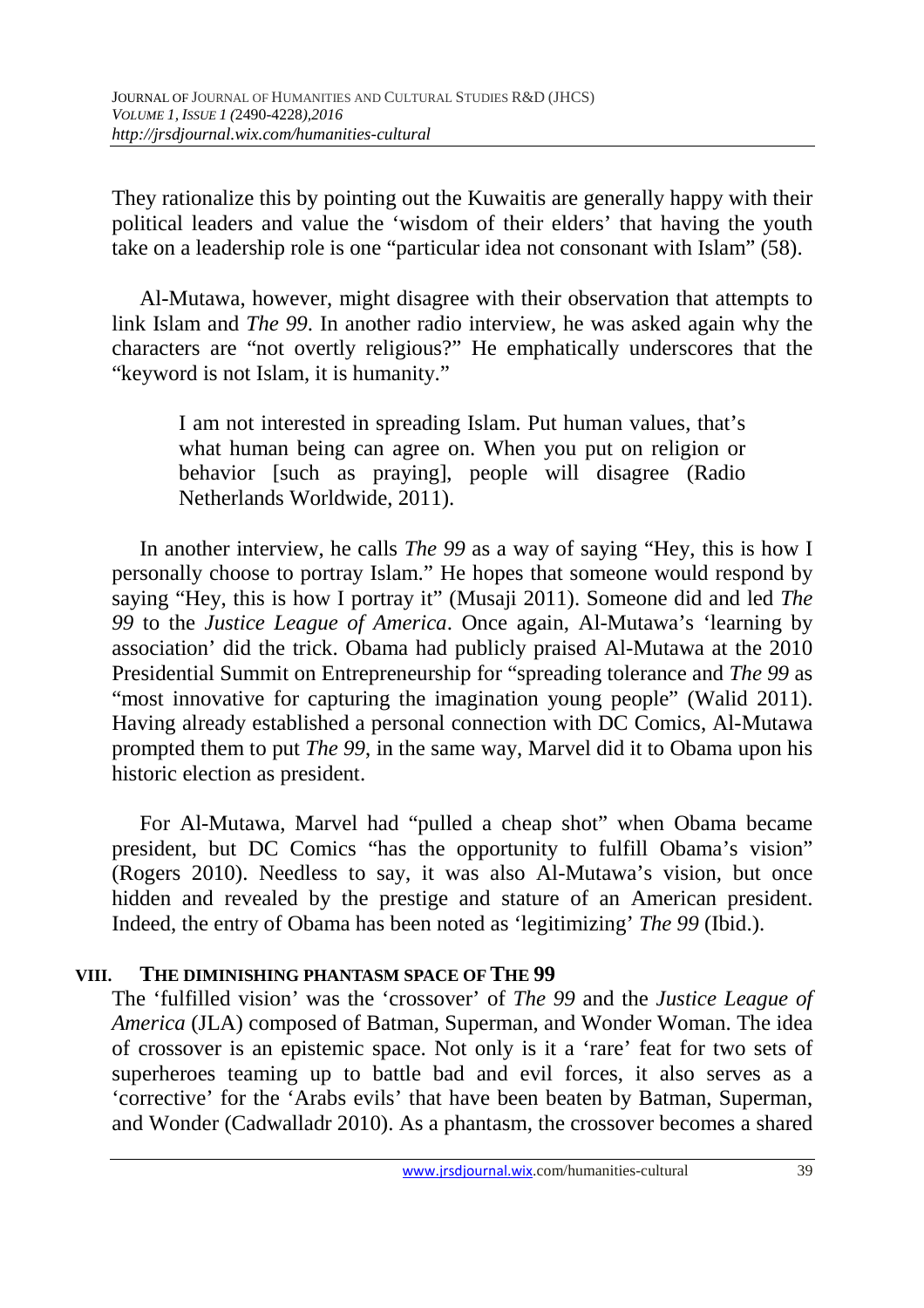space for the meeting of "East and West," which is another shortened version of imagining the Islamic world with the rest of the world. Such a shared phantasmic space, explains DC's Fabian Nicieza, involves a "combination of seasoned veterans (JLA) and young, idealistic heroes (*The 99*). He tries to force an image of fun by making "odd combinations" like the friendship of Women Woman and "the cute" eight-year-old Samda the Invulnerable (Rogers 2010).

The DC expressed support of "The 99's mission of universal peace and brotherhood," but it is a qualified "brotherhood." The *Justice League* has full command of all situation, but "*The* 99 have to work in little ways" to assist civilians and "also" in solving problems peacefully. And this exactly what is visualized in the six crossover issues of *The 99*/*JLA*. The old, veteran, and professional superheroes have been endowed with command and control, thus, diminishing the presence of *The 99*. This is apparent in the crossover covers of Issues 1-5.

The cover of Issue no.1 introduces both world's superheroes with the *JLA* assuming the role of the 'greatest' and *The 99* as the 'newest.' The teaser conveys the idea that the *JLA* has 'joined' *The 99* to create unbeatable "superpowered beings." The word is double-edged for it implies the union of equal while also suggesting that *The 99* needs the other for its super-power qualities. This is represented by the most familiar image of Superman and Batman enclosing *The 99's* characters, particularly the women.

The seemingly questionable super-power of *The 99* becomes clearer in the cover teaser of Issue no.2. It actually asks "how can *The 99* hope to stop an out-of-control Superman?" It gives a tentative answer: 'perhaps with the help of Batman and Wonder Woman, *The 99* can make a difference.' But the help simply underscores the uncertainty of *The 99's* power.

The cover of Issue no.3 poses the same question (Can Hafiz harness the stone's power) as JLA's Hawkman is made to "join" three members of *The 99* in earthquake-devastated Brazil thus conveying the idea that without the *JLA*, *The 99* is inadequately super though they are given prominence in the cover.

Issue no. 4 attempts to even it out between *JLA* and *The 99* as shared the 'strain of dealing with an alien invasion.' However, it is up to *JLA's* Batman to find the one item that would save the "two venerable superhero team." Thus, the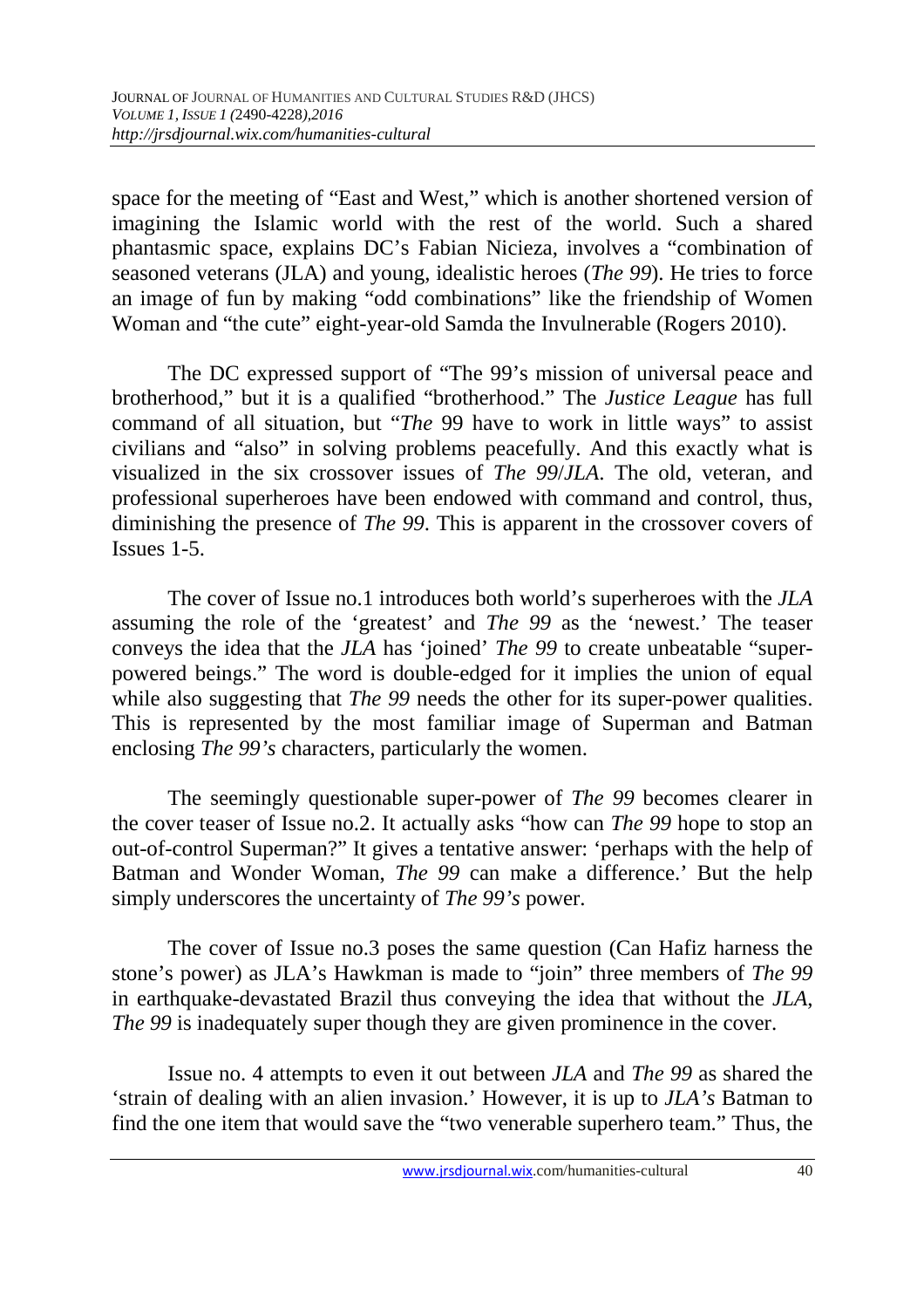visualization of this issue's cover prominently projects an unassailable Batman in contrast to the struggling characters of *The 99.*

Issue no.5 repeats the prominence of *The 99* on the cover. The teaser, however, puts into question the integrity of their team-up with the *JLA.* "Can the united 99 and the JLA" saved Dr. Ramzi's vision of global harmony? They did, proving that the two "disparate teams" can pull themselves together (Issue no. 6). But the final issue of the crossover, however, bows to the veterans and the old, or more precisely, the young literally bowing down to the upright positioning of the old and the veteran *JLA.* 

#### **IX. CONCLUSION: PICTURING THE BLANK OR THE IN/VISIBLE**

The *JL/The 99*crossover issues did not deviate from Al-Mutawa's vision, which he first presented during his 2010 TED Talk. Understandably playing into his American audience's cultural sensitivity, Al-Mutawa first flashed the picture of the *JLA* followed by *The 99*.



Note that the title of Al-Mutawa's slide makes an explicit reference to the Holy Cross while he completely omits Islamic references to The 99's characters as he introduces some of them to his audience. He has maintained the same position of muting or making invisible the Islamic derivation of *The 99.* No doubt, Al-Mutawa will always be asked on what makes it Islamic-inspired to an audience curious or unfamiliar with it and he will provide the same answer—of leaving one's imagination blank until he fills it up with information and icons that are already global, and therefore shared, in the first place.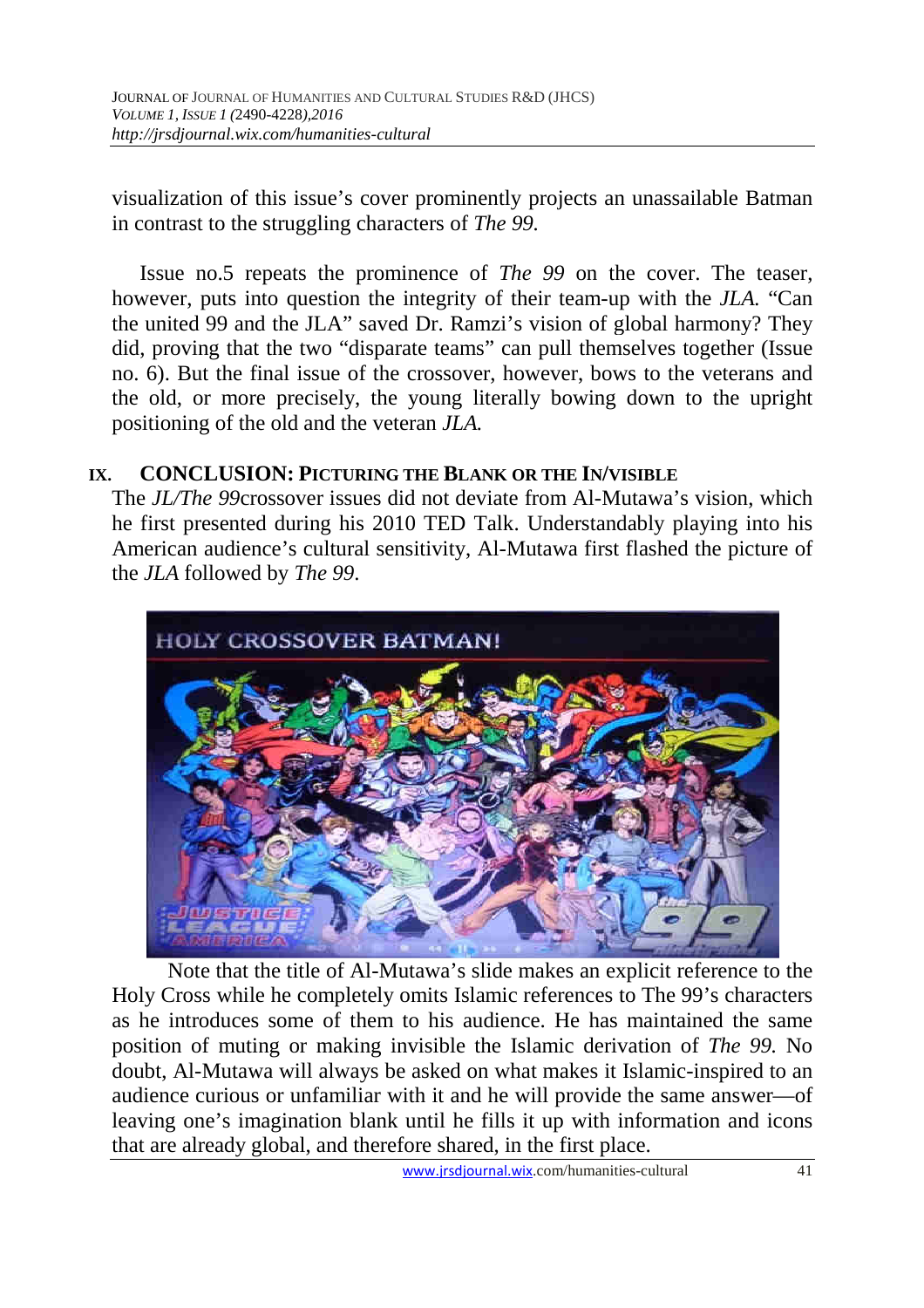Al-Mutawa's phantasmic stories, which literally cover-up the Islamic in *The 99* are also a screen against picturing it as Islamic or Arabic, which is a seeming conformity with Islam's visual policy on its god. Its global rendition by DC comics effectively makes it in/visible. It is there, but it is not immediately seen as Islam-inspired unless Al-Mutawa explains. In other words, it is global because it is not Islamic.

In another interview, Al-Mutawa is asked to choose between the power of flight and the power of invisibility. He chooses invisibility because it "takes the pressure off" (Burney 2011). Without Al-Mutawa's stories, the pressure of being Islamic/Muslim is divested from *The 99*. But his phantasmic stories also create the same effect—of making Islam dis/appear—into the heroic prestige of Superman et.al. If such is the case, *The 99* are neither super nor heroes. They are basically an empty cartoon from which a phantasm can be drawn.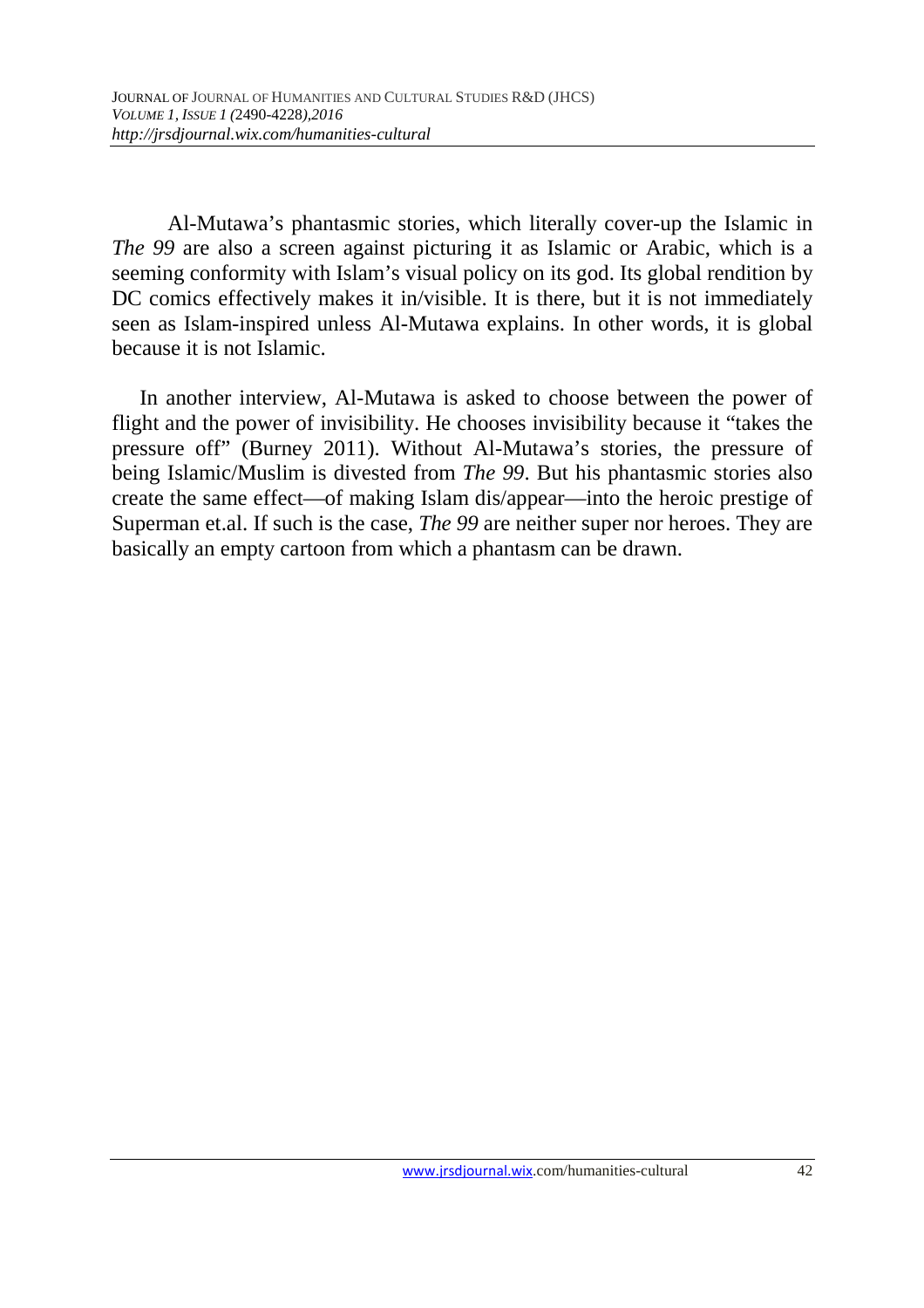## **REFERENCES**

[1] McCloud, Scott, *Understanding Comics: The Invisible Art* (New York: Harper Perennial, 1994).

[2] Mamdani, Mahmood,*Good Muslim, Bad Muslim: America, the Cold War, and the Roots of Terror.* (New York: Pantheon Books, 2004).

[3] PRI. "A Saudi Fatwa Shuns the First Comic Book to Feature Muslim Superheroes." March 29, 2014. Accessed November 10, 2015. http://www.pri.org/stories/2014-03-28/saudi-fatwa-shuns-first-comic-bookfeature-muslim-superheroes

[4] Santo, Avi. "''Is It a Camel? Is It a Turban? No, It's The 99'': Branding Islamic Superheroes as Authentic Global Cultural Commodities." *Television New Media 15 (2014*): 679-695. 2014 15: 679 http://tvn.sagepub.com/content/15/7/679

[5] Fox Harrell, D., *Phantasmal Media: An Approach to Imagination, Computation, and Expression* (Massachusetts: MIT Press, 2013).

[6] Robb, Brian J., *A Brief History of Superheroes* (Philadelphia: Running Press Book Publishers, 2014).

[7] DiPaolo, Marc, *War, Politics and Superheroes: Ethics and Propaganda in Comics and Film*. (Jefferson, N.C.: McFarland & Company, Inc., 2011).

[8] Phillips, Nickie D., and Staci Strobl, *Comic Book Crime: Truth, Justice, and the American Way* (New York: New York University Press, 2013).

[9] Shryock, Andrew, ed., *Islamophobia/Islamophilia : Beyond the Politics of Enemy and Friend* (Bloomington: Indiana University Press, 2010).

[10] Al-Mutawa, Naif.. "Why I based Superheroes on Islam." July 2, 2009. Accessed November 15, 2015. http://news.bbc.co.uk/2/hi/middle\_east/8127699.stm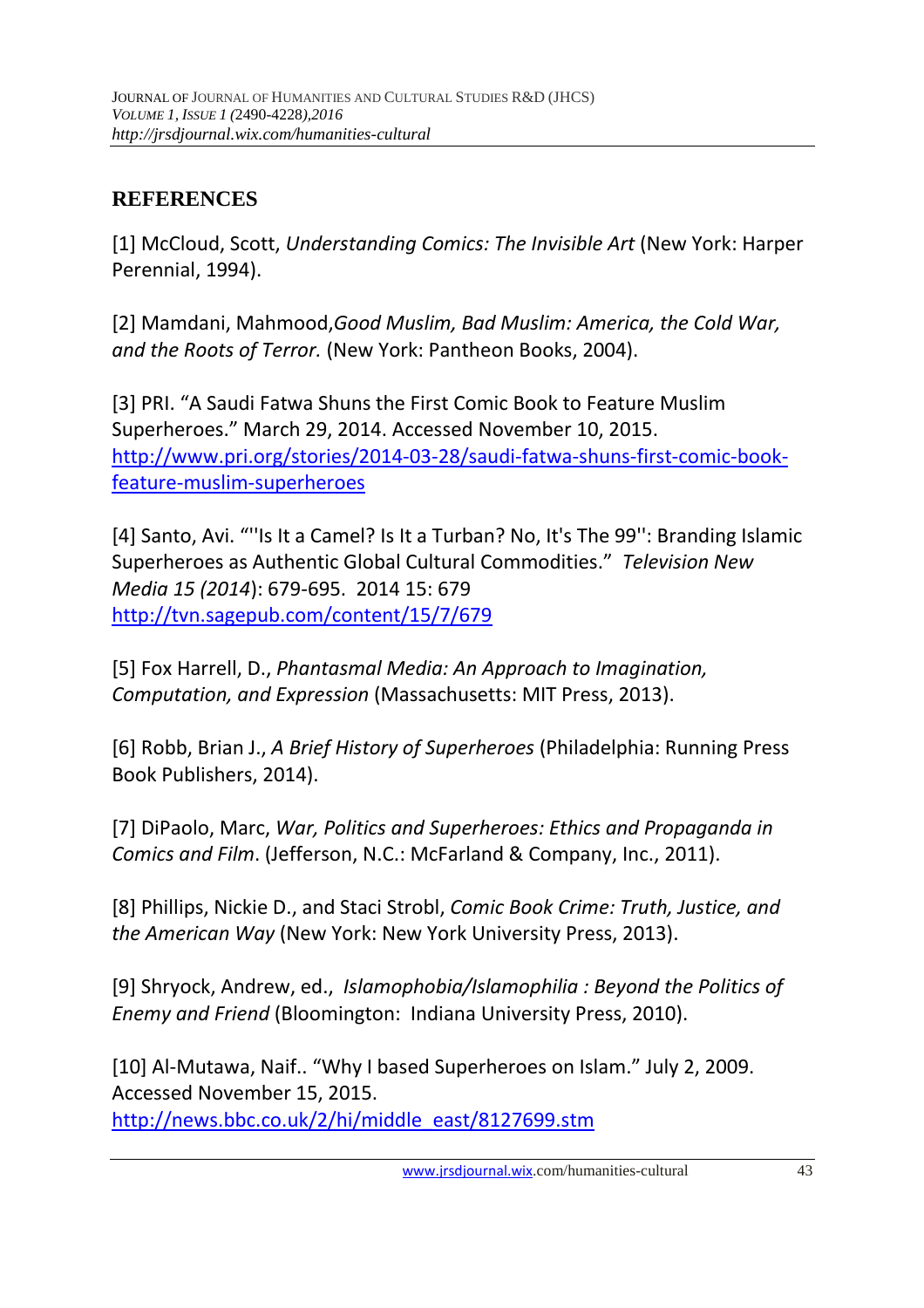[11] [11] [11] . Subsetsmanning and the superheroes Fight for Peace." *CNN,* August 22, 2010. Accessed October 23, 2015. http://edition.cnn.com/2010/OPINION/08/22/al-mutawa.islamic.superheroes/

[12] Rogers, Vaneta. "Islamic Archetypes: The 99 Meet DC's Justice League." August 23, 2010. Accessed 17 November 2015.

http://www.newsarama.com/5945-islamic-archetypes-the-99-meet-dc-sjustice-league-in-oct.html

[13] Brittan, David. "Why Can't a Comic Be Islamic." 2006. Accessed November 15, 2015.

http://www.tufts.edu/alumni/magazine/summer2006/departments/alumniNe wsmakers.html

[14] Elliman, Henry. "Haverford Conversation: Dr. Naif-Al Mutawa." February 20, 2012. Accessed November 15, 2015. https://www.haverford.edu/collegecommunications/news/haverford-conversation-dr-naif-al-mutawa

[15] Fingeroth, Danny. *Superman on the Couch: What Superheroes Really Tell Us about Ourselves and our Society.* New York: The Continuum International Publishing Group Inc., 2004.

[16] Hasan, Riaz. "What Motivates the Suicide Bombers? Study of A Comprehensive Database Gives a Surprising Answer." September 3, 2009. Accessed November 10, 2015. http://yaleglobal.yale.edu/content/whatmotivates-suicide-bombers-0

[17] MacMillan, Leslie. "Profile: Naif Al-Mutawa." January 21, 2008. Accessed November 5, 2015. http://www.tufts.edu/home/feature/?p=99

[18] Hagmann, Jannis."The 99'' Cartoons Islamic Super-Heroes." August 27, 2012. Accessed November 12, 2015. https://en.qantara.de/content/the-99 cartoons-islamic-super-heroes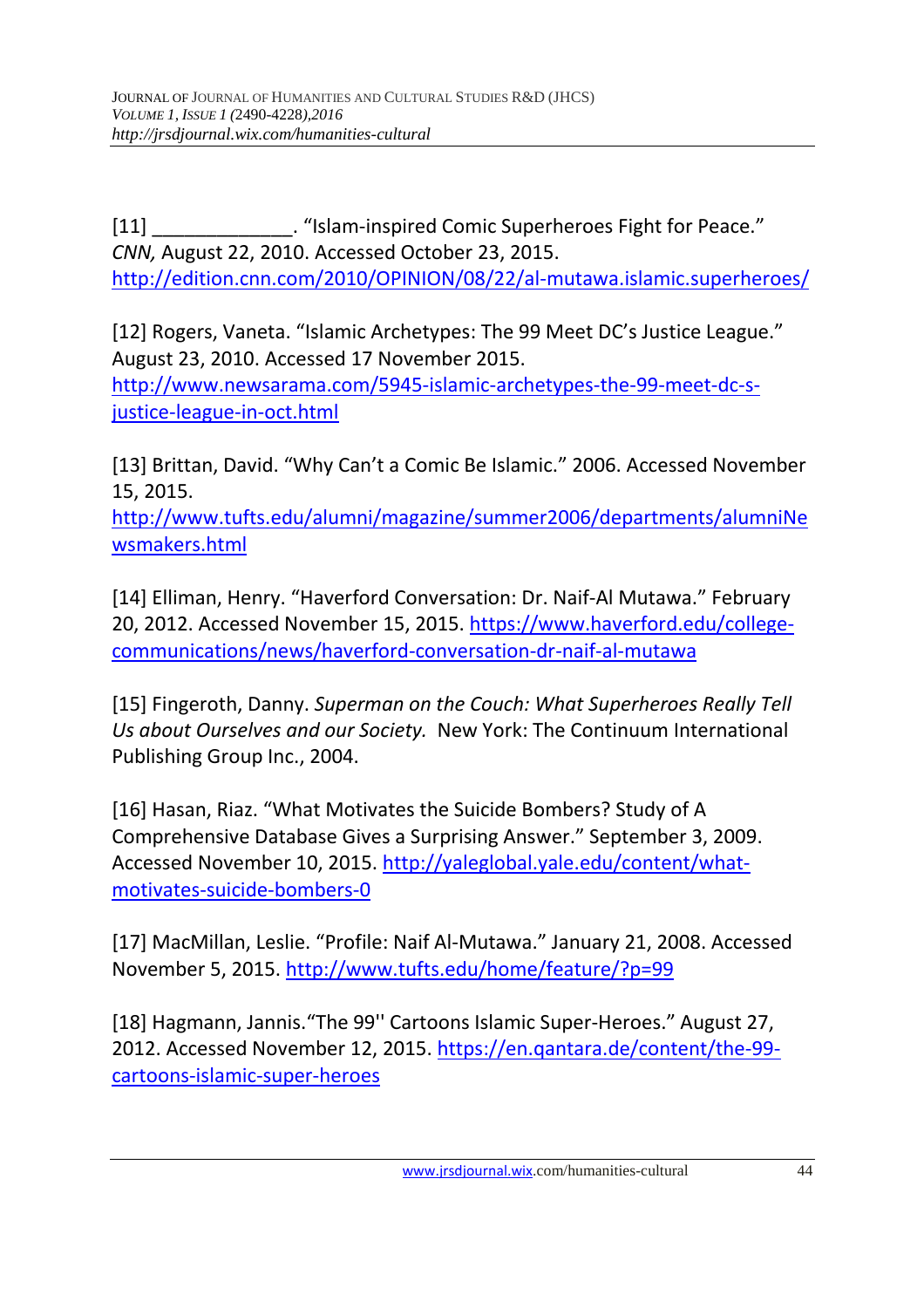[19] Elliman, Henry. "Haverford Conversation: Dr. Naif-Al Mutawa." February 20, 2012. Accessed November 15, 2015. https://www.haverford.edu/collegecommunications/news/haverford-conversation-dr-naif-al-mutawa

[20] Al-Mutawa, Naif. "Superheroes inspired by Islam." *Ted Talk*, July 2010. Accessed November 15, 2010. http://www.ted.com/talks/naif\_al\_mutawa\_superheroes\_inspired\_by\_islam

[21] Hasan, Riaz. "What Motivates the Suicide Bombers? Study of A Comprehensive Database Gives a Surprising Answer." September 3, 2009. Accessed November 10, 2015. http://yaleglobal.yale.edu/content/whatmotivates-suicide-bombers-0

[22] Hagmann, Jannis."The 99'' Cartoons Islamic Super-Heroes." August 27, 2012. Accessed November 12, 2015. https://en.qantara.de/content/the-99 cartoons-islamic-super-heroes

 [23] Boustany, Nora. "Superheroes Powered on Islam." *Washington Post*, February 8, 2006. Accessed November 10, 2015. http://www.washingtonpost.com/wpdyn/content/article/2006/02/07/AR2006 020702034\_pf.html

[24]Al-Mutawa, Naif (a). "The Dumb Fish in the Desert." 2015. Accessed November 20, 2015. http://www.al-mutawa.com/articles/the-dumb-fish-inthe-desert/

[25] Al-Mutawa, Naif. (b). "A Tale of 4 Emails." 2015. Accessed November 20, 2015. http://www.al-mutawa.com/articles/a-tale-of-4-emails/

[26] Mujtaba, Syed Ali. "The 99'—A World Class Brand with Muslim Values." *Dinar Standard,* May 28, 2008. Accessed October 15, 2015. http://dinarstandard.com/marketing/the-99-a-world-class-brand-withmuslimvalues/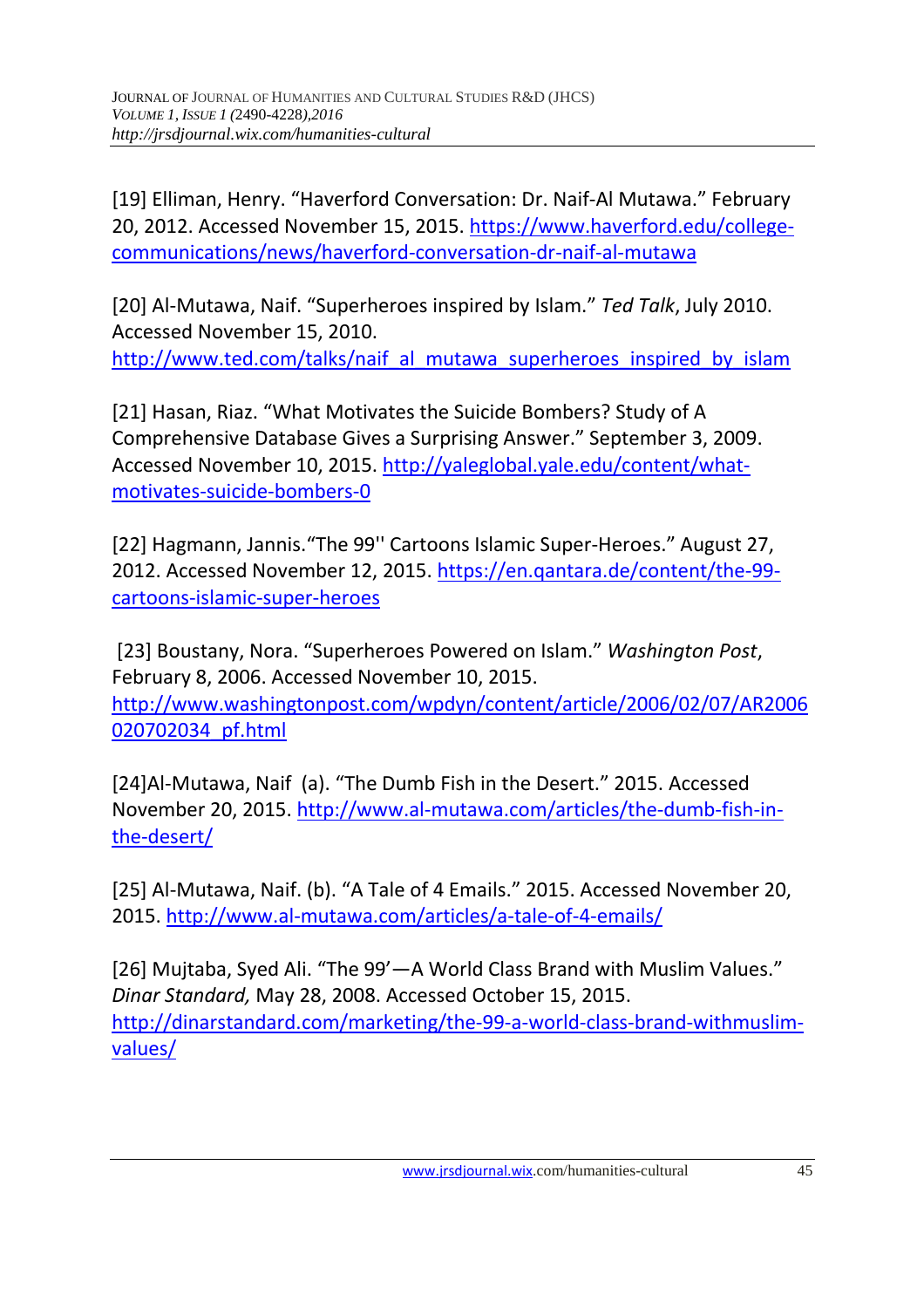[27] Solotaroff, Isaac. "Interview: Naif Al-Mutawa." 2002-2011. Accessed 10 November 2015.

http://www.pbs.org/frontlineworld/stories/kuwait605/creator.html

[28]Ahmad, Zeeshan. "The 99: Superheroes turn to Islam." August 20, 2011. Accessed 20 November 2015. http://tribune.com.pk/story/235834/the-99 superheroes-turn-to-islam/

[29]Al-Mutawa, Naif (c). "Cheering a Muslim as we do a murderer." 2015. Acccessed November 20, 2015. http://www.al-mutawa.com/articles/cheeringa-muslim-as-we-do-a-murderer/

[30] Hagmann, Jannis."The 99'' Cartoons Islamic Super-Heroes." August 27, 2012. Accessed November 12, 2015. https://en.qantara.de/content/the-99 cartoons-islamic-super-heroes

[31] Rogers, Vaneta. "Islamic Archetypes: The 99 Meet DC's Justice League." August 23, 2010. Accessed 17 November 2015. http://www.newsarama.com/5945-islamic-archetypes-the-99-meet-dc-sjustice-league-in-oct.html

[32] Kennedy, Channing. "Comic Artist Re-Draws Islam with Secular Superheroes in "The 99." October 14, 2011. Accessed November 15, 2015. http://www.colorlines.com/articles/comic-artist-re-draws-islam-secularsuperheroes-99

[33] KUNA . "Pop-culture: Kuwait's Passport to the World." *Kuwaiti Times*, August 24, 2013. Accessed November 15, 2015. http://news.kuwaittimes.net/pop-culture-kuwaits-passport-world/

[34] Moulthrop, Daniel. "Which Is Scarier: Terrorists or Superheroes?" *HuffPost Impact,* July 3, 2012. Accessed November 15, 2015 http://www.huffingtonpost.com/daniel-moulthrop/the-99-comicbook\_b\_1474430.html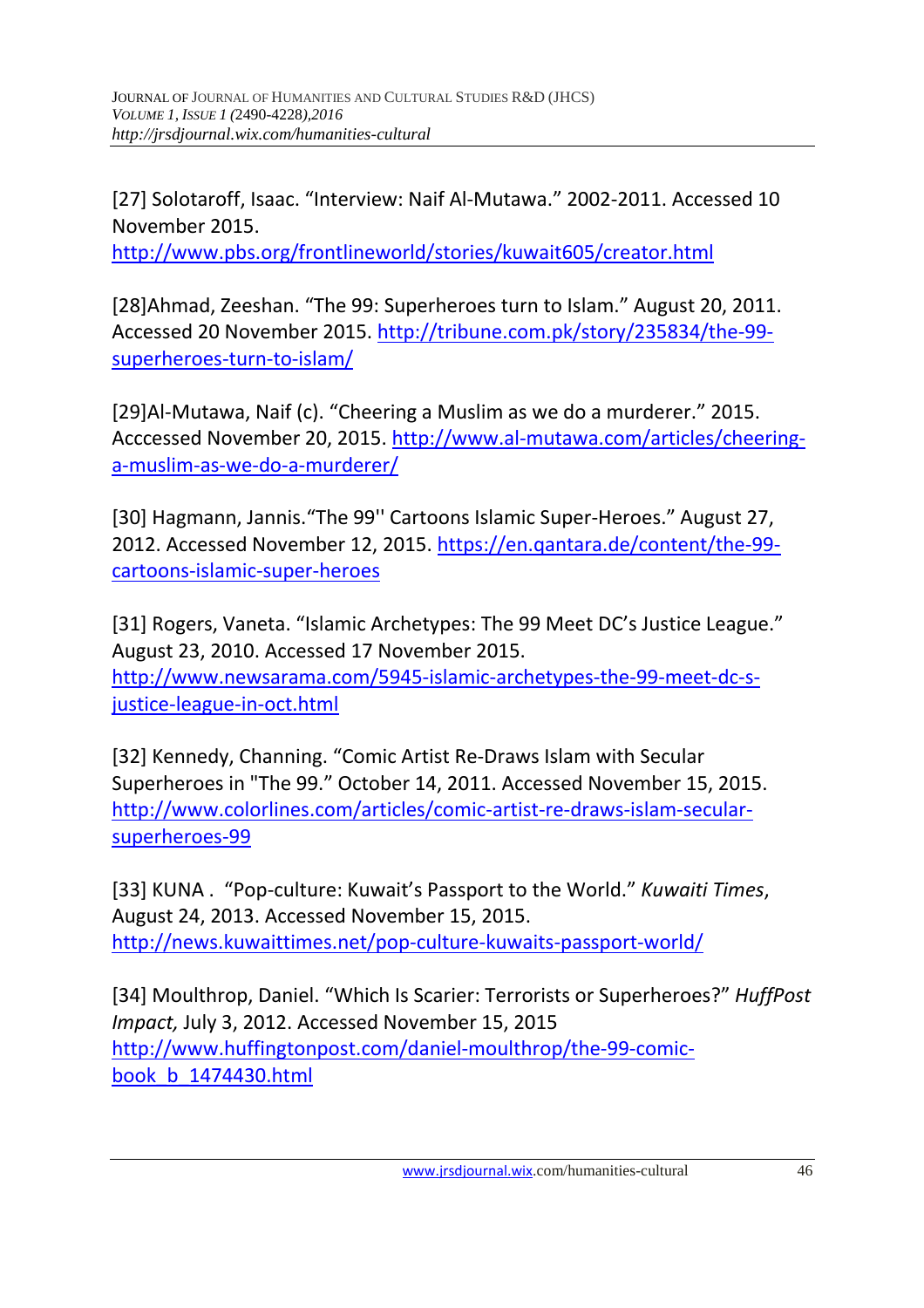[35] Moore, Peter. "Talks to Marie Javins, How I Help Create International Superheroes." n.d. Accessed November 6,

2015.http://www.wanderlust.co.uk/magazine/articles/interviews/mariejavins-the-99-international-superheroes?page=all#

[36] Cadwalladr, Carole. "The 99: the Islamic Superheroes Fighting Side by Side with Batman." October 24, 210. Accessed August 9, 2015. http://www.theguardian.com/books/2010/oct/24/99-islamic-heroes-batmansuperman

[37] Vasquez, Michael C. "Best Dad Ever." Bidoun, Issue 23. n.d. Accessed November 15, 2015.

http://www.bidoun.org/magazine/23-squares/best-dad-ever-by-michael-cvazquez/

[38] Zekri, Sonja. "Muslim Superheroes: The Arab Hulks." December 14, 2007. Accessed November 20, 2011.

https://en.qantara.de/content/muslim-superheroes-the-arab-hulks

[39] Clements, James., and Richard Gauvain. "The Marvel of Islam: Reconciling Muslim Epistemologies through a New Islamic Origin Saga in Naif al-Mutawa's The 99." *The Journal of Religion and Popular Culture*26: *1, Spring (2014):* 36-70. doi:10.3138/jrpc.26.1.36

[40] Radio Netherlands Worldwide. "Image busting: The State We're In." May 28, 211. Accessed 22 November 2015. http://www.rnw.nl/english/radioshow/image-busting

[41] Musaji, Sheila. "The 99 Superheroes." October 26, 2011. Accessed 22 November 2015.

http://theamericanmuslim.org/tam.php/features/articles/the-99-superheroes

[42] Walid, Tamara. "Islam-Inspired Comic Superheroes, Lauded by Obama, Head to U.S."October 3, 2011. Accessed November 17, 2011. http://www.bloomberg.com/news/articles/2011-10-02/islam-inspired-comicsuperheroes-lauded-by-obama-head-to-u-s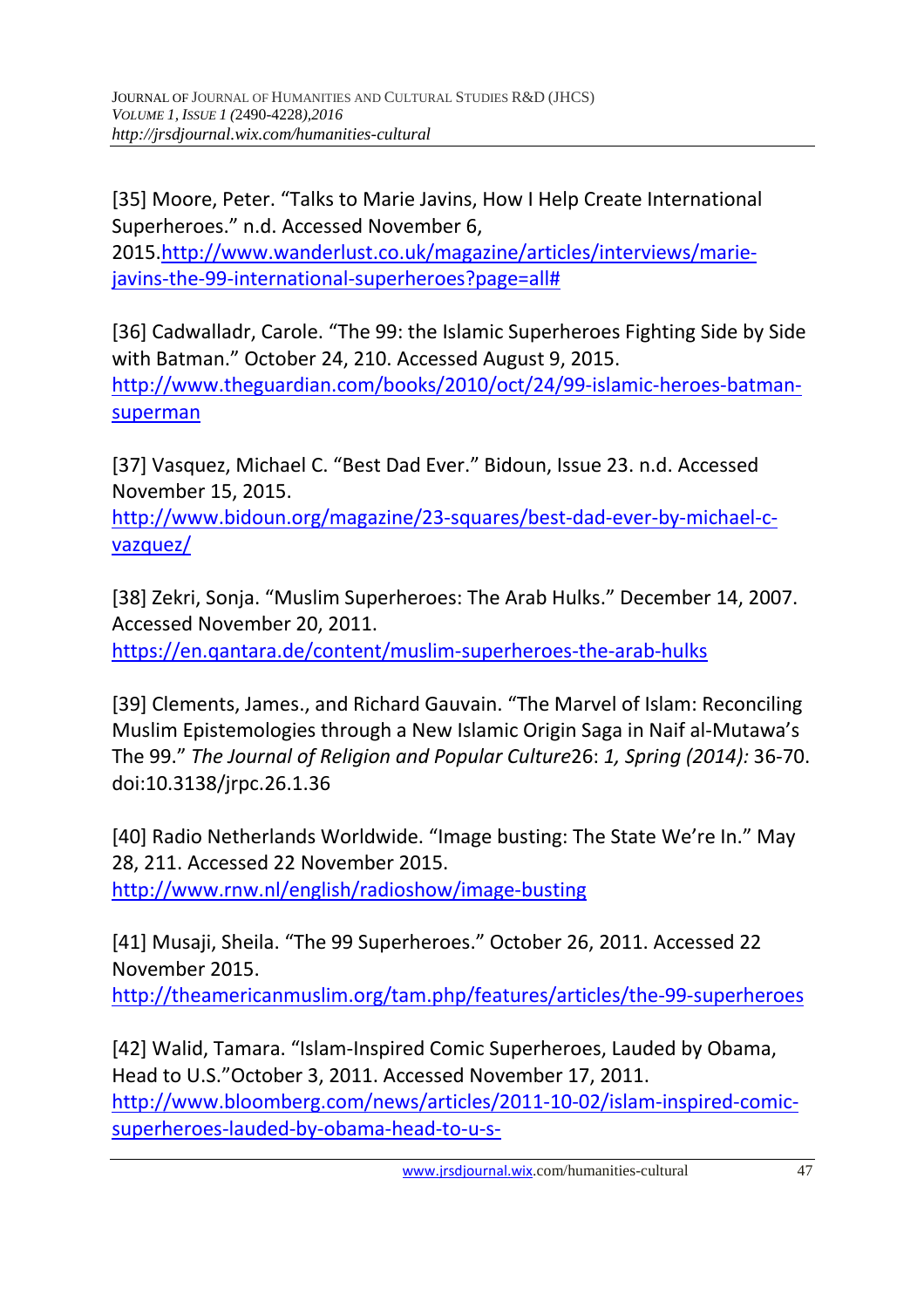[43] http://comicvine.gamespot.com/the-99/4060-57699/

[44] Burney, Bushra. Interview: Dr. Naif Al-Mutawa, Creator of the Comic Book The 99. October 9, 2011. Accessed August 23, 2015. http://caffeinatedmuslim.com/2011/10/09/interview-dr-naif-al-mutawacreator-of-the-comic-book-the-99/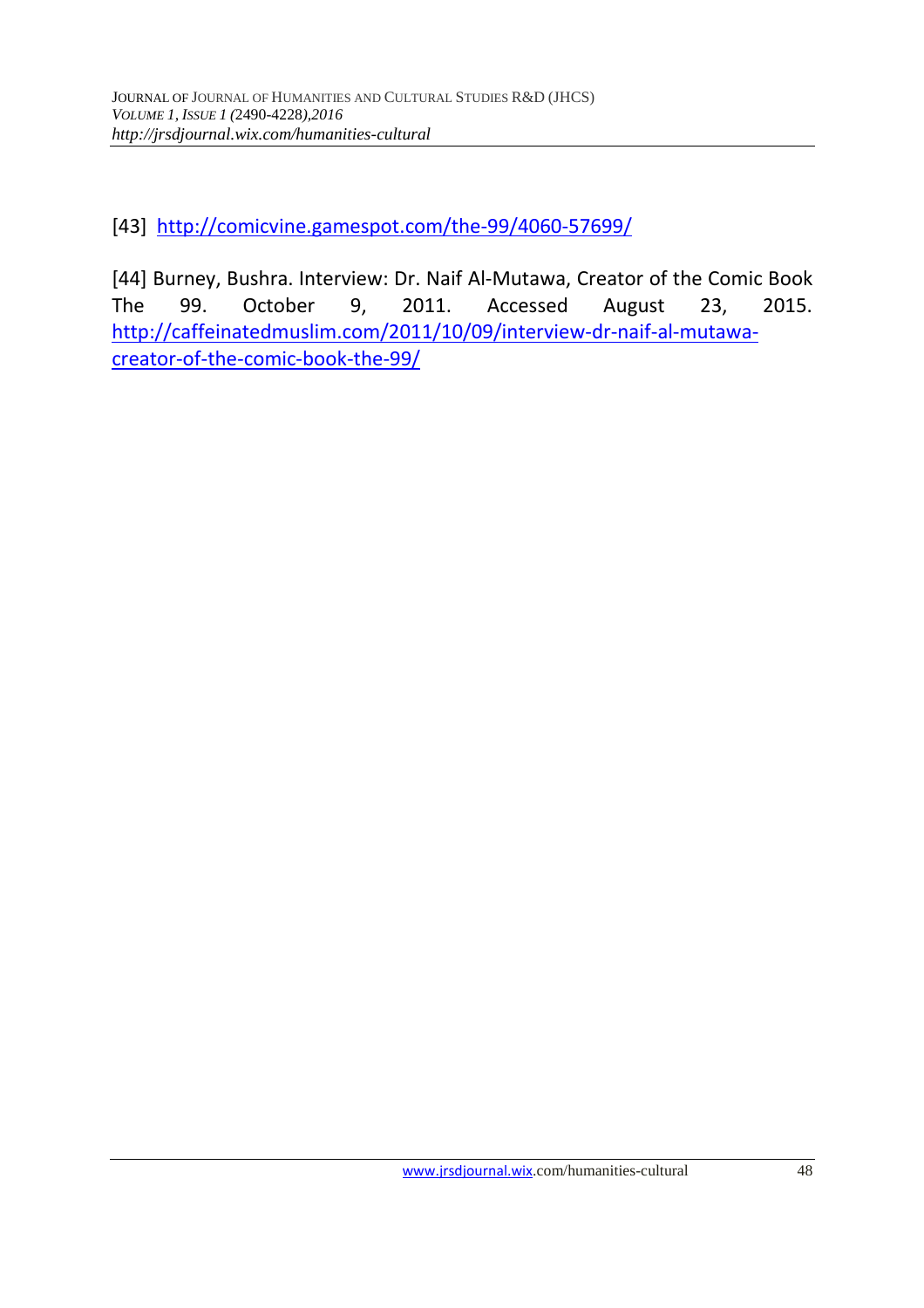## **"But haud me fast…": The Socialization, not Psychoanalysis, of the Heroic Couple within 'Tam Lin' and Its Contemporary Retellings**

Amber Hancock

(Online Education, Brigham Young University-Idaho, United States of America)

*Abstract: Though the majority of contemporary criticism has shifted focus from the hero to the heroine, their concerns remain on the ways in which the external world reflects on the individual character. However, within the genre of young adult, there has emerged a new heroic category: the couple. Rather than focusing on the obvious connector of romantic love or sexual desire, I will examine the external ways heroic couples are bound together, and how this affects the overall structure of the plot. It is my contention that these characters are connected by external social/cultural conventions necessitating both their individual and combined actions. Using the established story structure of the ballad of Tam Lin as a baseline, I will look at the ways story-telling, nature and social expectations define the heroic couple within not only the original ballad but also the contemporary retellings of Perilous Gard by Elizabeth Pope and Fire and Hemlock by Diana Wynne Jones. In this way, I will also be exploring the ways in which this common folk tale has changed through its various retellings and how these changes are accentuated through the external conventions surrounding the heroic couple.* 

*Keywords* - *heroic couple, culture, Tam Lin, story-telling, young adult literature*

# **I- INTRODUCTION- THE HEROIC COUPLE**

Classically, a hero is a male individual progressing towards an ideal. With the popularity of Freud's theories, scholarship has been primarily focused on the psycho-systematic development of the hero rather than the sociocentric influences on characterization. Though the discussion of heroes has begun to include many heroines, the psychoanalytical approach remains a favorite even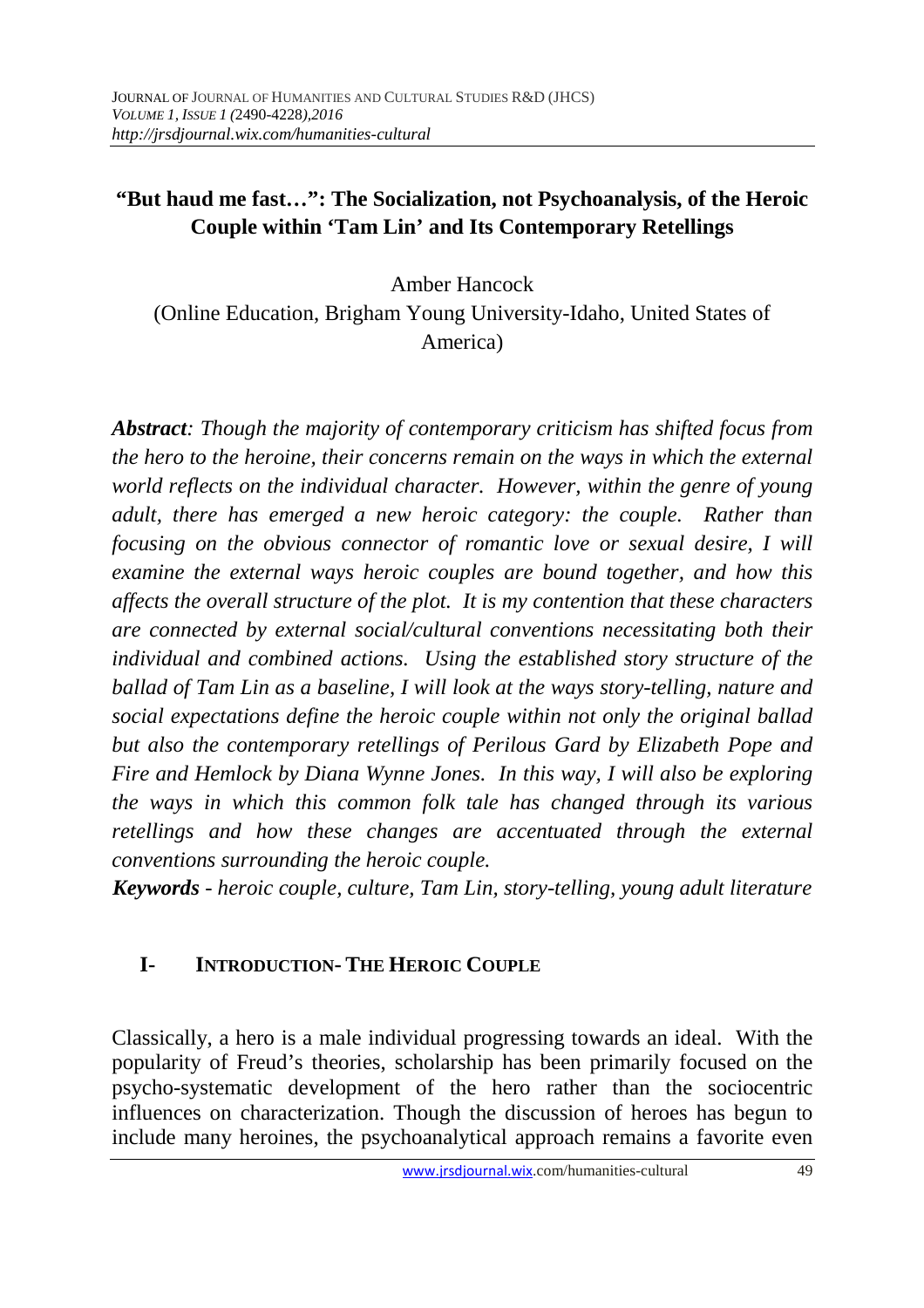today. Indeed, character relationships within this purview only serve as indicators of certain aspects of the heroic person's personality or internal struggle. Working under this premise, critics, particularly of young adult literature, find the shift in the heroic gender of more cultural interest.

However, heroes are not solitary outsiders. If they lack support from the community of their birth, they cultivate their own. Superheroes gain 'sidekicks' and join justice leagues; Sherlock adopts Watson. Heroes must "… direct 'the plot of [his own life]' so that each moment strengthens one's sense of belonging to a wider community" (Moretti 19). This increasing level of socialization informs and defines a hero's behavior. It is Watson who tells the stories and explains Sherlock's actions; it is also Watson who influences and changes Sherlock's perspective. The hero and the community have a symbiotic relationship without which they could never accomplish their idealized objectives. The 'sidekicks' are the characters that pave the way for the climatic last stand. Hermione and Ron, for example, complete the preliminary tasks so Harry can face Voldemort. Heroes cannot function without their communities.

 The first gateway of socialization lies within the heroic couple dynamic.This term is defined as two characters whose relationship drives or defines the action within a story or novel. It is also an acknowledged staple of most young adult literature with a female protagonist. The scholar John Stephens in his essay entitled "Impartiality and Attachment: Ethics and Ecopoiesis in Children's Narrative Texts" identifies heroic couples as "cathartic relationships" (207). He further defines these character connections as those "…grounded in the ideational and emotional investment one person has with another which range from pre-teen close friendships to young adult incipient romances" (207). The emotional connection between two characters is not limited to mainstream heterosexual norms of romance and friendship. Homosexual and bisexual relationships also fulfill an individual's need to broaden their social sphere. However, I will be focusing my comments on heterosexual romantic couplings because of the added element of gender social roles. With this in mind, I will be focusing my attentions on the 'Ballad of Tam Lin' and two of its contemporary retellings: *The Perilous Gard* by Elizabeth Marie Pope and *Fire and Hemlock* by Diana Wynne Jones. There, I will be examining the external ways such heroic couples are bound together, and these factors (namely nature, social conventions and story-telling) necessitate both their individual and combined actions within the plot.

### **II- THE BALLAD OF TAM LIN – ARETELLING OF SOCIAL ROLES**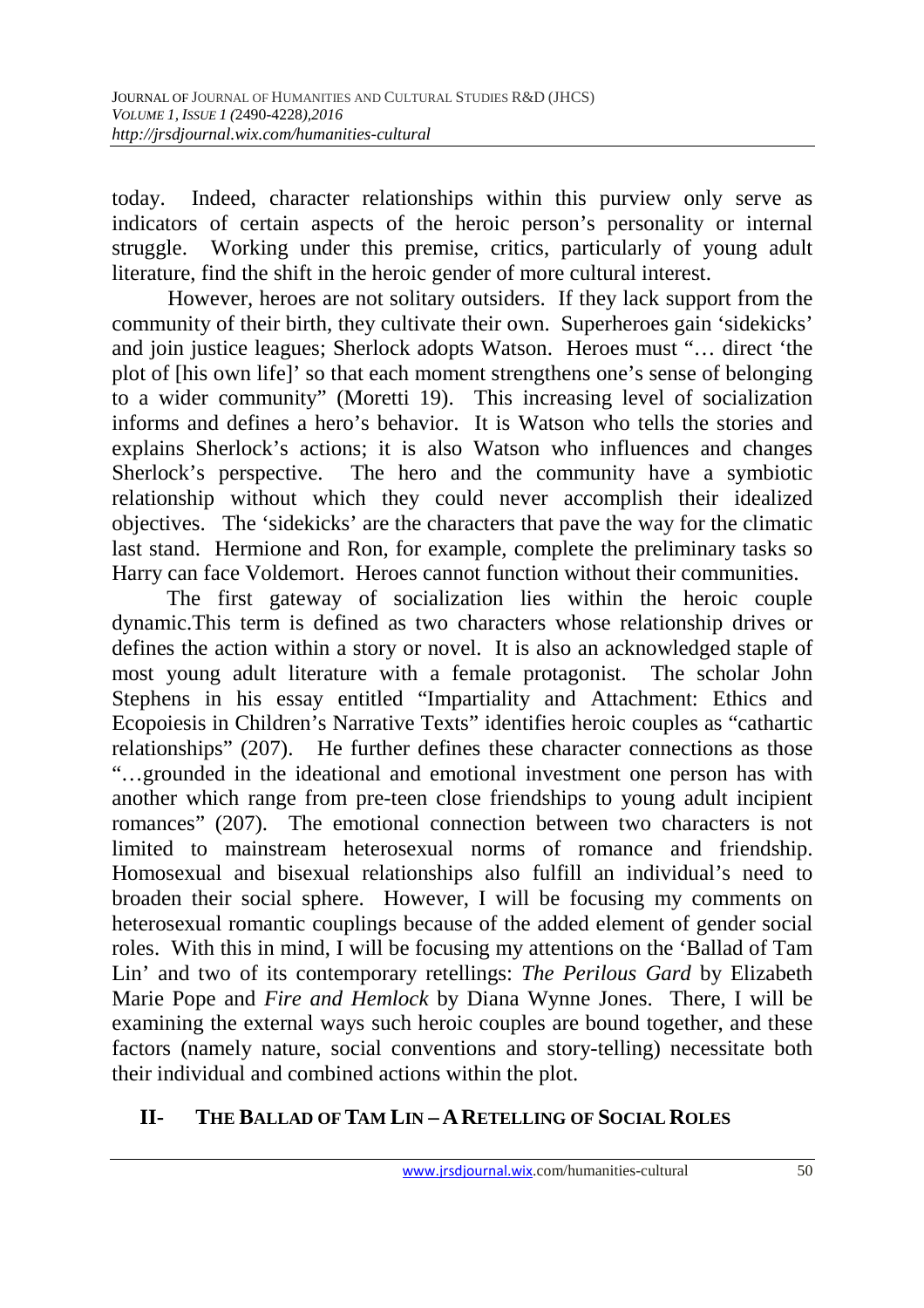The story of Tam Lin is one of the most popular foundational components among the Fantasy or Supernatural/Paranormal genre. From Jane Yolan to Patricia Briggs, writers of this type of literature have either retold the tale or reused its shape-changing climax. Their interest lies in the unusual nature of the tale itself. It is one of the few folktales to feature a female hero, and is grouped with other such tales including "Beauty and the Beast", "East of the Sun West of the Moon", and "Cupid and Psyche." In those tales, the protagonist, by enacting her social role, finds and/or rescues her intended. In the case of Tam Lin, however, the protagonist-Janet- appears to not only reject the social norms of her society but to also gain her desires in the end. With the dearth of feminine role models in literature during the 70's, a tale that had a young girl carry the day was too tempting to overlook, and its "didactic potential" helps readers become "aware of issues and possible [fresh] interpretations in the texts" (Joosen 130-1).

Indeed, Janet's mannerisms, both before and after her pregnancy, carry a level of rebelliousness that would appeal to the modern aesthetic. First, she purposefully goes to a culturally forbidden place – Carterhaugh - because she believes she owns it and therefore, has a right to be there. "Carterhaugh it is mine ain; /My daddie gave it me; / I'll come and gang to Carterhaugh,/ And ask nae leave o' thee" (Child 33-6). Unlike Beauty or Psyche, who in their meekness and self-sacrificial tendencies exemplify pure clichés of women, Janet exhibits masculine traits. She states emphatically her right of property ownership (a generally masculine right) and asserts this right *against a man's*. This defiance becomes her primary characteristic and continues after her pregnancy becomes general knowledge. Rather than accept the man her father chose to make her honest, she not only accepts the blame upon herself but more importantly, declares that her child will only bear the name of her true love. "If my love were an earthly knight, / As he's an elfin grey, /I wadnagie my ain true love/ For nae lord that ye hae" (Child 81-4). The implication here is clear: even if her true love were human and still unavailable, she would not trade him for another who was. This stubbornness and unwillingness to deviate from her chosen course (a masculine prerogative) is what allows her to rescue Tam.

Or so many critics postulate. For them, her pregnant state only serves to facilitate the practicality of her actions. She is going to have a baby and therefore, according to the edict of established social norms, must have a husband. Yes, she is choosing who her husband will be rather than accepting the substitute her father may have chosen for her. Indeed, there is a level of practicality to "hanging" onto Tam; as the true father of her child, he has a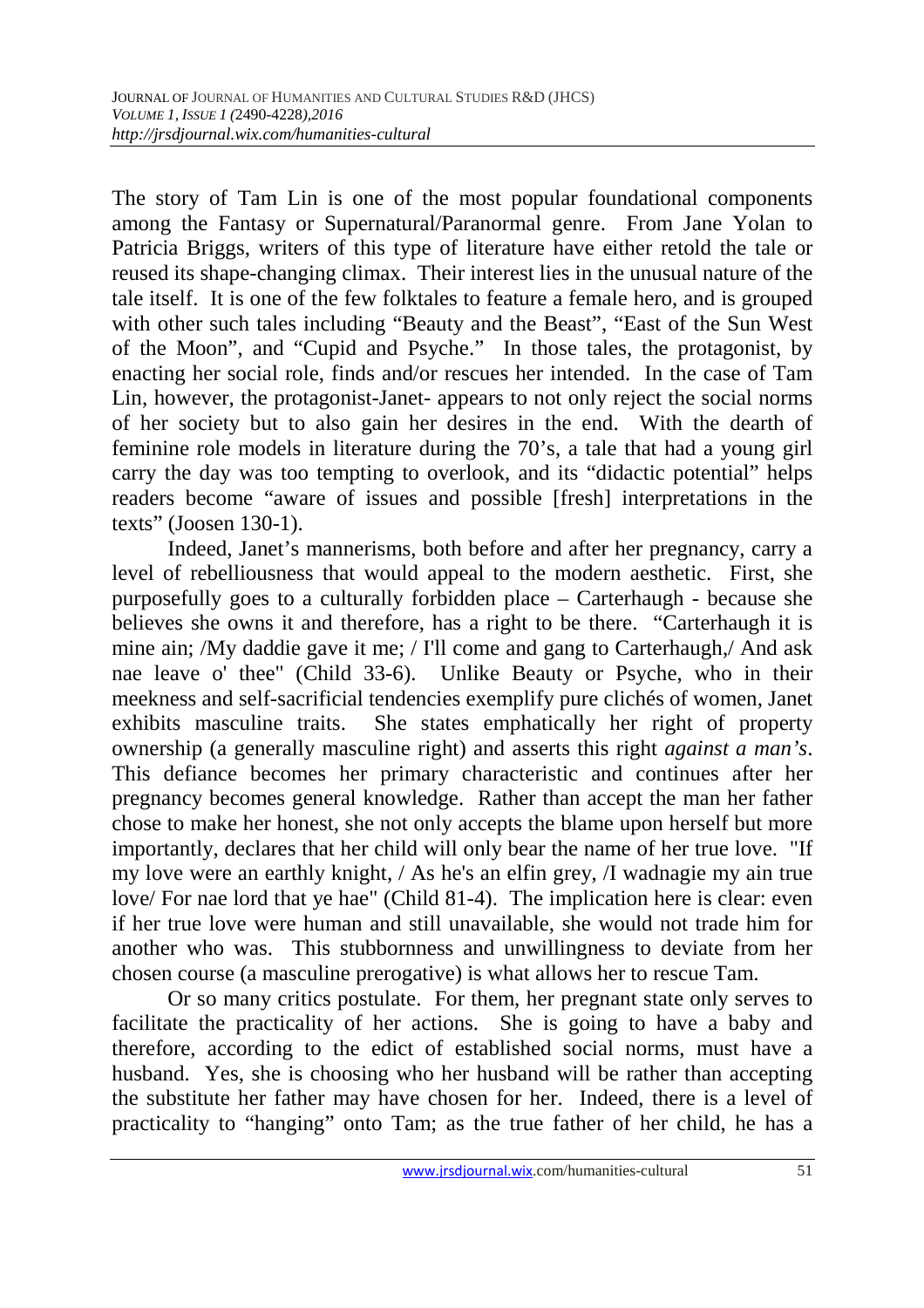greater vested interest in her welfare. In her society, this would surely affect her final selection. However, the discussion of practicality takes away from the significance of her being pregnant at all, and her state of being muddles the question of whether Janet is, in fact,defying her social role.

The act of being pregnant is inarguably a decided feminine capability. It means, especially in regards to this ballad, that a piece of Tam resides within Janet, allowing him to remain tethered to the human world. Traditionally, women have served as the kite string within the relationship; and they are meant to keep their menfolk tied to home (i.e. society). Like the Victorian "Angel of the House," they represent home and family while the men symbolize the outside world. This juxtaposition becomes, even more, evident once children are conceived. Historically, women were mere vessels of masculine seed. They carried the child which they had no part in creating. However, looking at this from a purely modern perspective,the situation is much more balanced. Because they receive half of their genetics from their father and the other half from their mother, children are a permanent, irrefutable connection between two individuals. In the case of Tam Lin, it is the act of pregnancy which binds this couple together more assuredly than an act of marriage.

In a traditional Bildungsroman narrative, the story ends with either marriage or a social constrict of equal weight. "... For more than a century, European consciousness will perceive the crisis of marriage as a rupture that divides a couple but destroys the very roots …of those sentiments that keep the individual 'alive'" (Moretti 23). The act of marriage constitutes their acceptance of their position within society, and through this, the individual breaks down into a cog of the social machine. Instead of 'me' or 'I,' they become 'we' or 'us.' In the realm of the heroic couple, this means that, once the two people come to together, they become the extension of each other's will; they represent one entity.

For a heroic couple of Janet and Tam, her pregnancy functions the same way and is reflected in the way that Janet and Tam behave around each other. As demonstrated above, Janet acts defiantly when she first meets Tam Lin, and she remains so to the rest of the world afterward. However, after she loses her virginity to Tam, her behavior towards him changes. In the scene following her rejection of suitors, Janet goes to find Tam. There, he tells her not only his history but also gives her a play-by-play of how to save him. Her following actions word for word abide by his instructions; indeed, from the moment that she accepted his authority, she became the instrument by which Tam saved himself.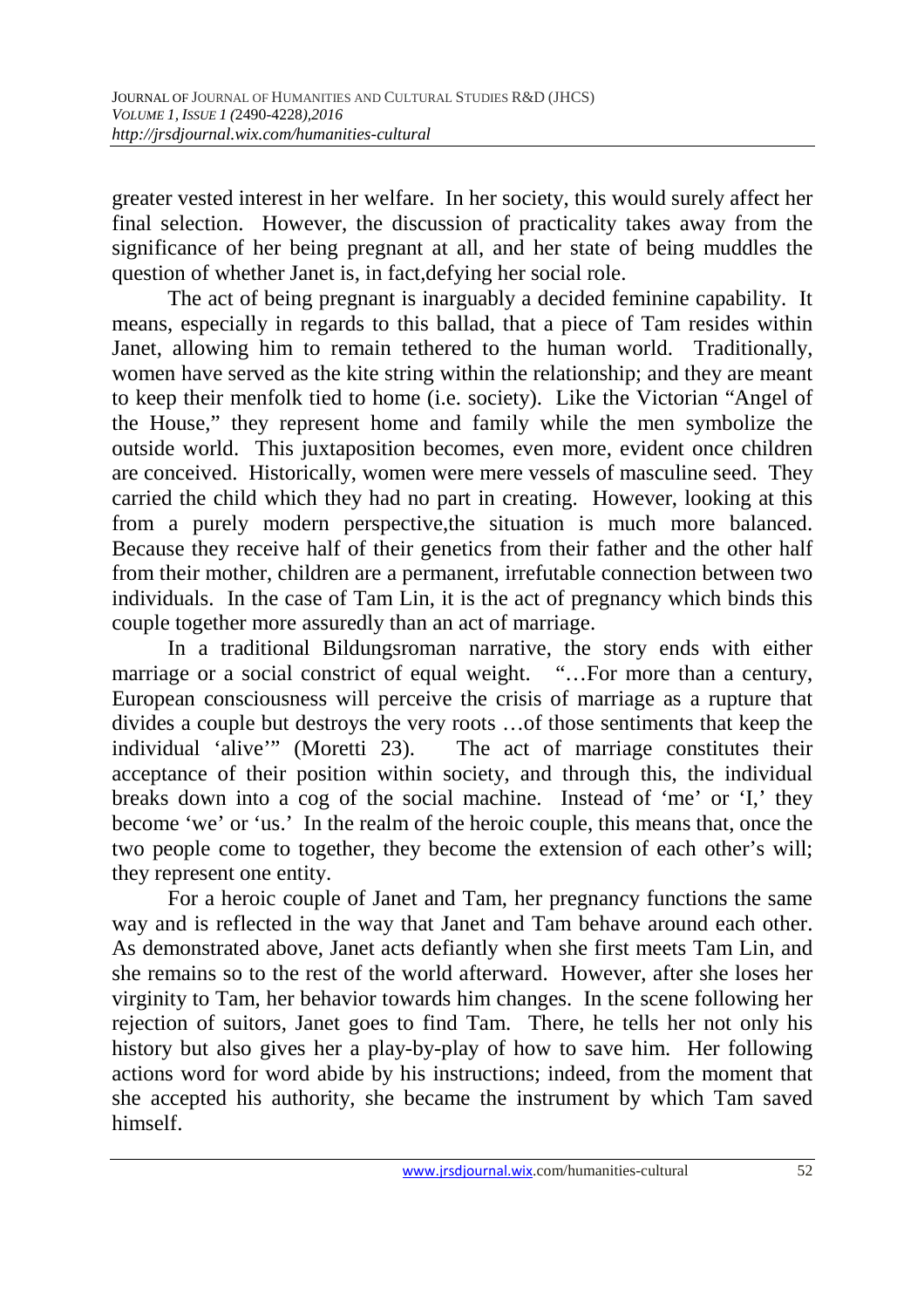He uses the connection through their child to grant her the authority to accomplish this. His subtle actions are made even more apparent through the Fairy Queen's reaction. It is not Janet who the Queen reels against but Tam himself. She claims that had she known he intended to use his sexual conquests as a tether, she would have exchanged his eyes and heart for wood and stone (Child 225-35). Without his eyes, Tam would have been unable to acknowledge his attraction to Janet; without his heart, he could not have felt the prerequisite love. Thus, she would have effectively emasculated him, and he would have been incapable of developing the significant emotional connection that rescues him.

Most of the modern retelling have done away with the pregnancy subplot. However, they continue to utilize the ways in which external factors inform on the internal core relationship. The pregnancy in the original ballad both bound the couple and facilitates the resulting action. Without this aspect of the plot structure, authors have highlighted those other aspects of the plot that call for an external/internal social binary. Furthermore, to present a complete picture of the socialization of the heroic couple, I have included one retelling set in a historical setting (*The Perilous Gard*) and one contemporary (*Fire and Hemlock*). The aspects utilized within these retellings are reflective of their corresponding time periods.For *The Perilous Gard* by Elizabeth Marie Pope, the dynamic choice between one set of social expectations over another lies at the heart of its conflict.Both the Tam and Janet of this novel act as bridges between two states of being. For Kate, she moves between two society's expectations: Elizabethan and Fairy. Not an official part of either society, Christopher suffers at the edge of the world and the realm of death, and for him, Fairy is a transitional stage between the two. It takes a physical act to defeat the Queen. In contrast, *Fire and Hemlock* by Diana Wynne Jones handle the connection between the couple very differently. Instead of a more physical representation like Pope's retelling, this novel takes a more cerebral approach and focuses on the story-telling aspect of the ballad. For this variation, the connection between character and author is explored and becomes representative of the writer's process.

### **III- THE PERILOUS GARD- AFAERIE CULTURAL STUDY**

As stated above, *The Perilous Gard* takes place in the historical era just before the reign of Queen Elizabeth I. The politics of the age are more of a fringe concern, and while it drives certain aspects of the plot, it becomes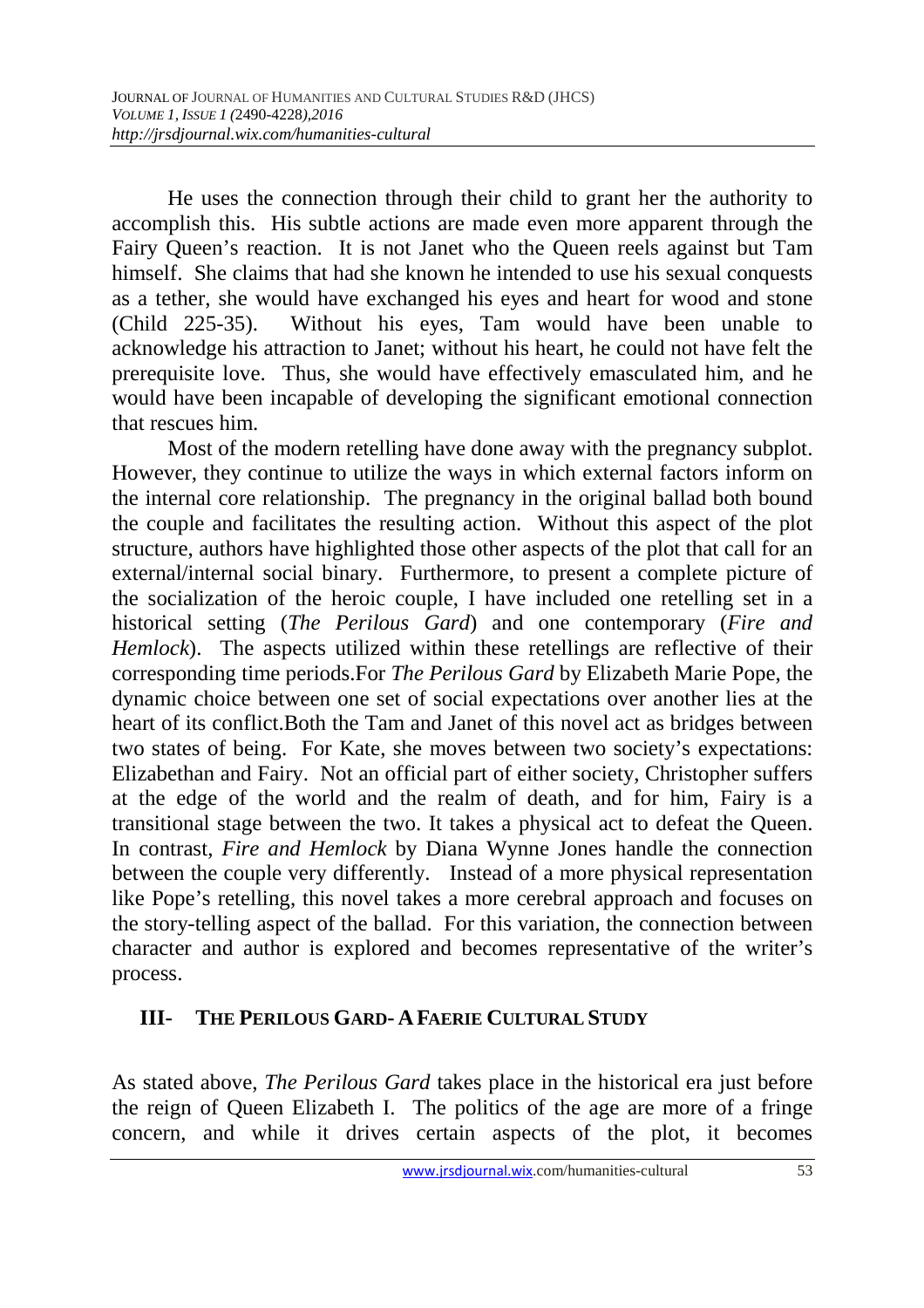overshadowed by those of Fairy. In this novel, the Janet character is called Kate Sutton, and her Tam is known as Christopher Heron. Both are of them are of the nobility; Kate is an exiled lady-in-waiting to Princess Elizabeth and Christopher is the younger brother of an advisor to Queen Mary. However, Christopher, because he feels responsible for the disappearance of his niece, starts the novel rejecting the external world while Kate, due to the inference of a younger sister, is forced away. Since Queen Mary is dying, Kate knows that her exile is not permanent while Christopher intends for his to only end with his death. This slight variation in their circumstances allows Kate to function within their relationship as a link to Elizabethan society. However, without the addition of the nature-worshiping Fairy Folk civilization, the similarities between their situations would have kept them apart.

Indeed, unlike the Ballad itself, the Fairy Folk take a much more active role in the development of this novel's plot. Thus, the description of the structure and norms of this social group are invaluable in a discussion of those relationships which develop within their confines.As John Stephens states, "A capacity to move attention from the local to the global requires not only an understanding of a particular ecosystem but a willingness to think beyond oneself and one's own immediate environment and interests" (209). In other words, to understand the broader implications of a social condition, one must first describe how the primary community functions and then impartially discuss what the significance of this set-up is. In the case of the Fairies, this involves an in-depth look at the communal indicators of this fictional society.

With the original Tam and Janet, the Fairies are a fringe threat – something with limited contextual interaction with the characters, but who still poses a danger. The circumstances of both his position within the Fairy Court and how he must be rescued are told to Janet (and the audience) rather than being shown through words. This distances the reader from the action significantly and the very lack of interaction gives the Fairies the appropriate otherworldly aura. However, because of both the length of a novel and the contemporary looking-behind-curtain urge, the natural distance of the language does not function effectively away from the ballad structure. To compensate, Pope constructs an almost-possible Fairy society. Though their potions and herbal remedies are magical in their application, their nature-centered religious rituals, and underground civilization carry a level of historic realism. British holiday traditions have often displayed an element of the arcane. A man made of leaves (The Green Man) is pitched over a cliff into the sea, for example. Men made of straw are thrown into the bonfire on Bonfire Day. It is not much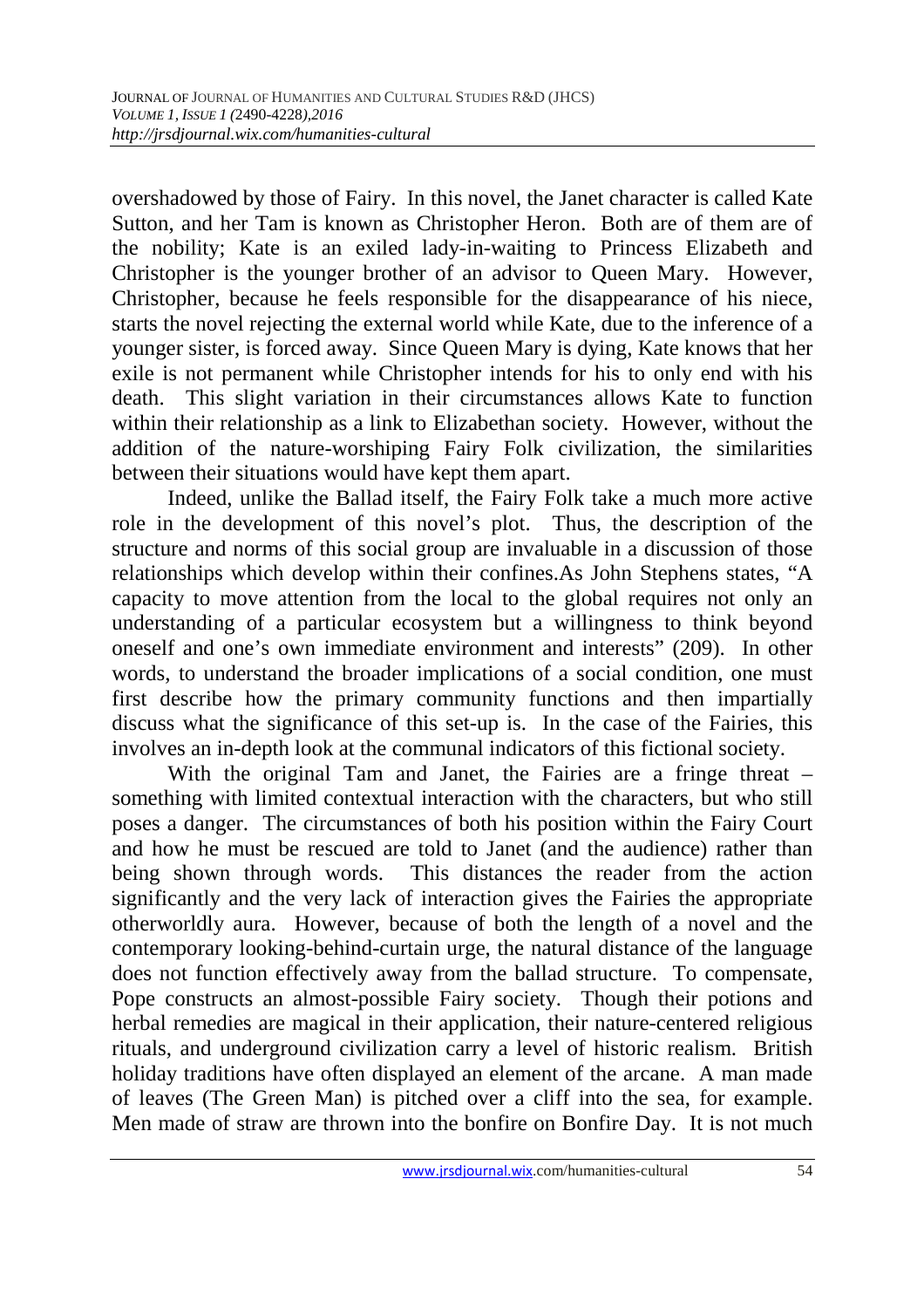of a leap of logic to imagine a society dependent upon fiery human sacrifices like the teind-payer.

Furthermore, the nature aspect of the Fairy Folk becomes even more of a symbol as one examines the trappings of their social status. The expectations of their society are opposite of the Elizabethans. Their communal position is indicated by the naturalness of their possessions and not materialism. "Gold for the maids, and wood for the masters and one bronze bowl for the King of the land, at his death time" (Pope 164). Gold often correlates with affluence, and yet here, wood is the most precious element. Furthermore, the wood bowl lacks adornment while the golden bowls have handles "…shaped like animal heads: geese and asses and swine" (154). Taken with the first quotation, 'the masters' believe that civilization needs no ornate decoration; it simply exists within the natural order. The food that fills the bowl also highlights this point.The old adage that "you are what you eat" labels these differences of culture as the binary of materialism and simplicity. While the Fairy Folk eat "… only a handful of boiled grain, like a fragmentary, sodden with milk and a little honey" (151), the maids are fed "[heaps of] some rich dark meat in a sauce that smelt delectable of wine and sweet herbs" (154). Like Daniel in the Biblical story of Daniel and the Princes of Babylon (Daniel 1), the Fairy Folk view the consumption of 'unnaturally' favored meat as sacrilegious because it denotes an animalistic behavior. This is verified in the maids' actions. "They flung themselves on the bowls with little cries of delight, tossing away the spoons, snatching, gobbling, slavering as they tore at the meat with their fingers and stuffed great chunks of it into their mouths" (154). They do not act like civilized creatures but gluttonous beasts without thought or manners as evidenced by their 'tossing away the spoons' (a symbol of decorum) and adjectival words for eating. There remains no sense of society or community but what is overridden by selfishness. In this society, materialism correlates with an animalistic nature, and this kind of disposition lacks the capability to understand reality. Indeed, they are too weak mentally to handle life underground – the ultimate way to commune with nature. Thus, the maids are drugged into situation unawareness, clothed in the skins of animals and left grunting in the dark at the end of the day.

The undercurrent of this civilization is the weight. The Fairy Folk view their connection to nature is the most important aspect of their lives. They eat grains (a naturally occurring food), they use wooden utensils and wear greens and browns (what scholar Martha P. Hixon calls "the color of nature and new growth" (*Tam Lin* 73)).Nature is often associated with freedom or, at least, a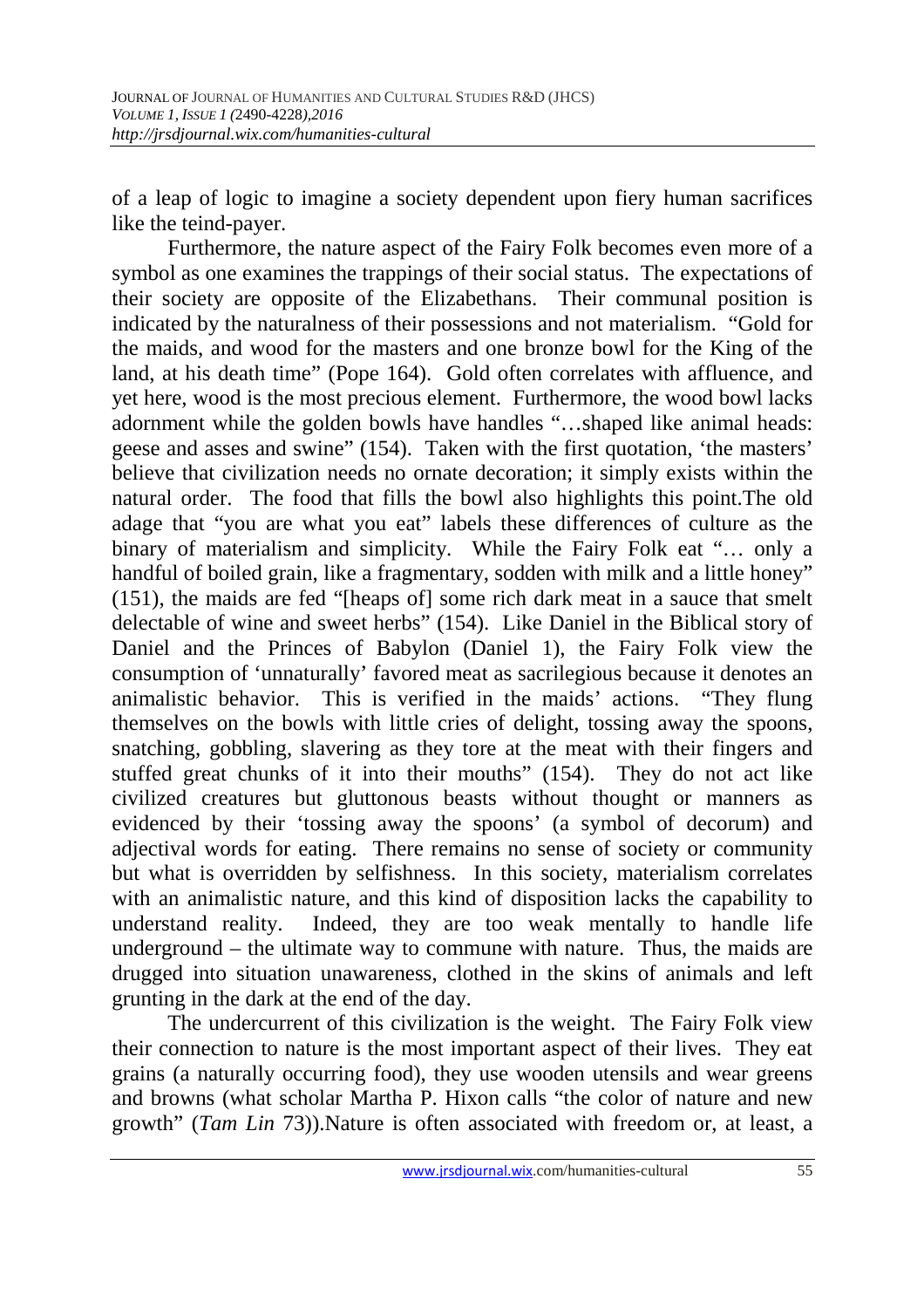lack of social restrictions. Conversely, this is not the case here. To join the society of the Fairy Folk even as a drugged maid is to simply exchange one set of norms for a more ritualistic set of rules. The dark edge of this existence is very readily apparent. Beyond the slave labor, this culture is dependent upon literal human sacrifice. Every seven years, they must have a young human throw themselves onto the fire. Most societies have their necessary black secrets, but they either remain unacknowledged or are rationalized away. The Fairy Folk are no exception. "All power comes from life, and when that life is low in the land and the people, they must take it from one who has it, adding his strength to their own, or perish. That is the law which the gods have laid on us, and they themselves cannot alter it" (208).

For them, a teind is an act of transference. During times of draft or famine, the life energy of the world – both natural and social – is lacking. To fill that emptiness, they believe that they can take the life of a person and distribute it to the world. They are aware of the cost and the blackness of the act, but it is "…the law [which] …they themselves cannot alter." This awareness presents itself as the constant weight of "…the tons and tons of actual earth and stone lying above her, closing down on her, shutting her in. It was like some suffocating dream of being buried alive, or rather it was like the moment of awakening from that dream to find that it was true" (160). Though they are used to the pressure, the Fairy Folk have moments of weakness. They stumble or collapse under the weight; however, they view it as the personal price they pay for maintaining their way of life.

For Kate and Christopher, these idiosyncrasies – the weight, the drugging of the maids, the food bowl social markers - serve as physical reminders of their transitory states. Psychoanalysts would state that this is a natural element of story-telling; the external world acts as a magnifying glass, illuminating the characters' personalities. However, these indicators are social constants for the Fairy Folk. All meals are conducted the same way. Every seven years, there will come a teind. Rather than viewing these aspects of the world-building as bringing forth hidden personal depths, it is signaling how well these characters are assimilating to their new social circumstances. Christopher and Kate are both outsiders to the Fairy culture; however, one has a greater chance of 'fitting in' than the other. This opportunity of integration works in direct contrast to what binds this couple together: rural ambitions.

Christopher is waffling between death and the manner but is not a recognized member of the community.Like the maids and the masters, his social position is indicated by his food and utensils. He is fed in a bronze bowl. As an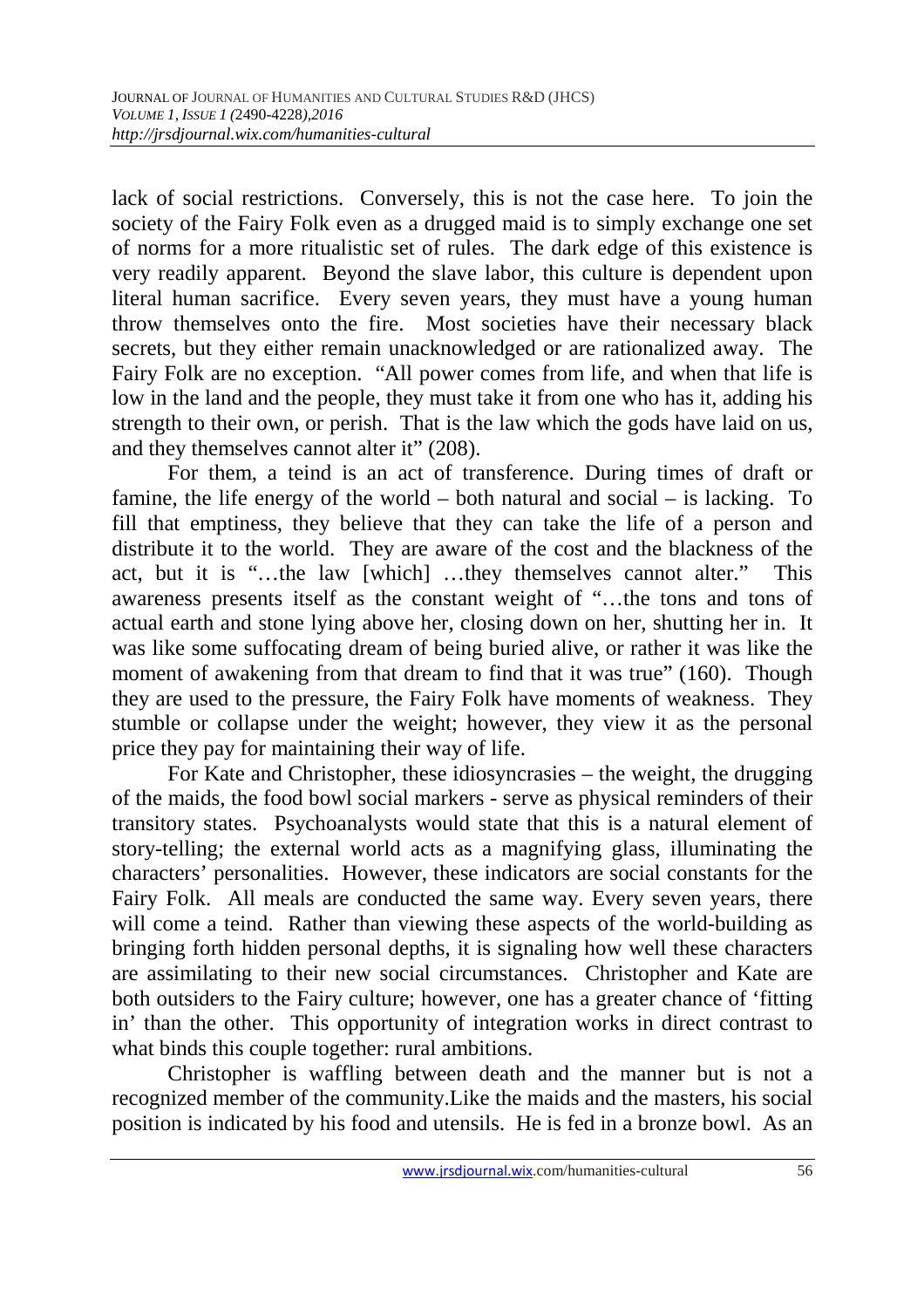unnatural metal, this clearly broadcasts to the Fairy Folk that he is not one of them. However, he is fed the same food as the masters: grain mixed with milk and honey. This places him in a position of greater public value than the maids because he was given the more socially acceptable victuals. This discrepancy between the bowl's material and its fare represents his isolation. He is no longer considered a part of Elizabethan society in the eyes of the Fairy Folk, and yet he is also not part of their civilization. His lack of social interaction is to be expected because,by their social standards, he is already dead. For the nine weeks before Halloween, he is separated from everyone, and is prepared (or brainwashed) into throwing himself into the fire:

The 'death service' was what they called it long ago when the King of the land did it. To their way of thinking, he *was* dead from the moment he entered this place, or at least, couldn't be treated as if he were even in the world any longer. Everyone was strictly forbidden to touch him, and nobody was allowed to speak to him except the Guardian of the Well (172).

The Guardian of the Well functions as the death figure of the novel and his strongest skill lies in his ethereal persuasion. Language plays a large part of the socialization process. Through it, the members of a community not only recognize other members but also develop their own social identity. As Christopher's only socially acceptable contact, the Guardian seeks to develop a strong enough bond that Christopher will identify with his position and enact his collectively assigned duty: to die. Unfortunately,(from the Fairy Folk's perspective), the Guardian is not his only social contact.

After she is drafted into the Fairy Folk society as a maid, Kate makes a point of maintaining her upper-class Elizabethan dignity. First, she refused to be drugged, and defies the Lady (or Queen) by telling her "…why should your land be any more dreadful to me than it is too you?" (137) By laying down this gantlet, Kate is effectively declaring her sensibilities as equal to the greatest of the Fairy Folk. She will not be a wilting maiden, and though she feels the weight, she endures it on her own.Second, while the other maids ate like animals, she remembers her manners. "She picked up her silver spoon and began to eat: slowly and with the attention he her manners" (155). She is not only declaring to herself that she is different from the other maids, but also to her Fairy masters. It is these beginnings that convince them to begin teaching her their ways. Yet, though she is moving up in this new world, she still maintains a connection to her old life. Though she functions as Christopher's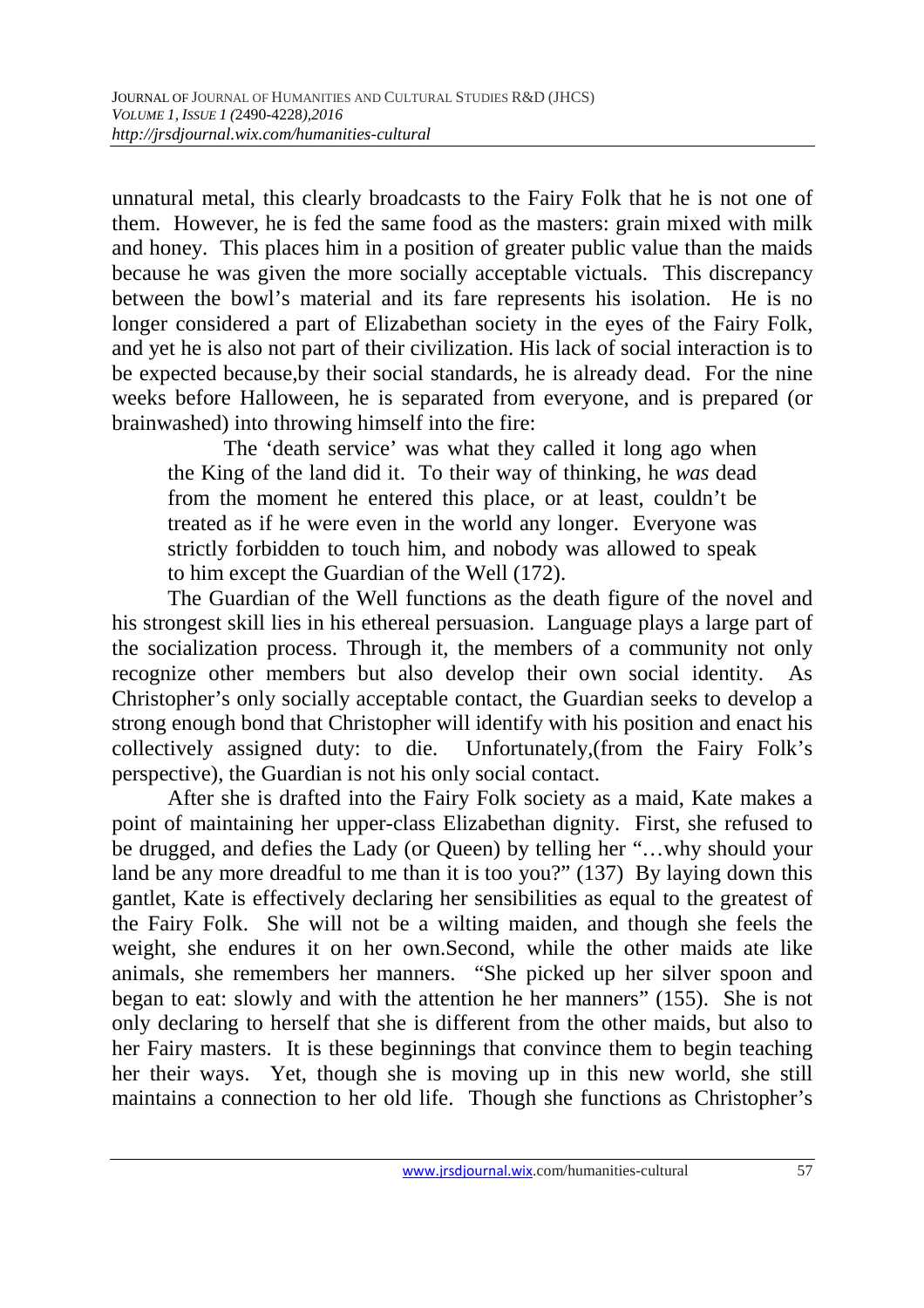tie to the upper world, she is also keeping her old way of life fresh in her mind through their strange conversations.

Rather than the romantic drivel that is often associated with the heroic couple, Christopher and Kate's discussions are remarkably unsentimental. Indeed, the conversations between Kate and Christopher are characterized not by words of love but by practical statements about draining fields and "Manure, good plain dung. You take those water meadows at the manor …" (185). Christopher even goes on to describe their relationship in similar terms. "You know how it is with me, Kate. I've been going to waste all my life, like the manor. It's not bad land, but it's too heavy and if the dead water backs up in it  $-$  "(279). The fact that this scene is enacted during a marriage proposal brings the lack of romanticism into sharper focus. Nonetheless, because the manor is the main focal point of most of their interactions, it represents their ambition to make a place for themselves in the upper 'human' world. Indeed, draining fields, the manor itself, and dunging are all indicators of a rural society. They require action and manpower; in short, they necessitate both life and social position. It is these concerns which hold Christopher within this world as Janet held Tam.

The tend scene functions as a more intense variation of these preliminary debates between farming techniques and Christopher's death service. Even though Christopher clearly loves to talk about his dreams for the manor, it is a struggle to maintain his focus during his existential preparation for death. In essence, the Fairy Folk do not simply want him to die, but to give up being himself. "Think. Will you keep the strength of your body, the force of your will, the power of your mind, the courage of your heart, or will you give them up to us, and be nothing?" (237) To truly become a sacrifice, there must be no part of Christopher left. Even what he wears during his final ritual becomes symbolic of what he must throw away in order to fulfill his role within this society. Christopher is decked out in gold and rubies to the point that he is even wearing a golden mask. As stated earlier, gold is not cherished by the culture of the Fairy Folk. Instead, it is symbolic of the materialism and lack of refinement of the Elizabethan society. During the final stage of the tend ritual, Christopher must throw away his clothes and jewelry and become "nothing." This act is not only practical (fire  $+$  gold  $=$  a messy body) but also symbolic of throwing away his last connection to his former life. Without Kate's constant reminder of his ambitions, Christopher might not have thought twice about tossing it all away. However, because they had, he is "…rigid as if [he] were locked in the grip of two equal and opposing forces, contending together, neither able to break free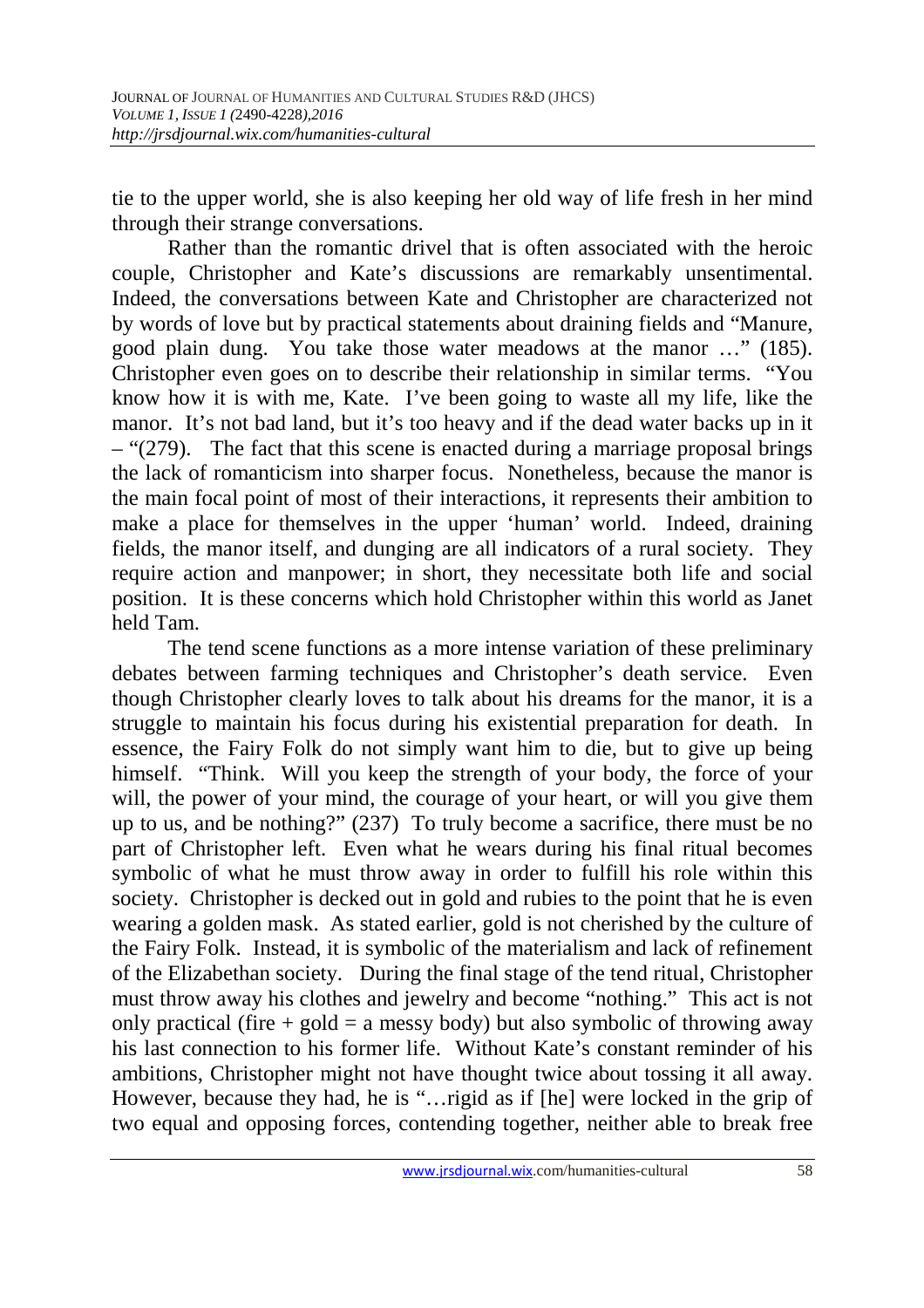of the other" (243). These two opposing forces are conflicting social expectations. On the one hand are his social wants (i.e. his rural ambitions which includes marriage) and the other is his social duty (i.e. to sacrifice himself for the betterment of others). These are natural conflicts; what people want is not always what people should have. Still, in this case, it is a crippling struggle because one's biological imperative includes a lack of enthusiasm for death. Ironically, it is another biological imperative that snaps him out of his internal stalemate: food.

Throughout Christopher and Kate's conversations, food has been a reoccurring theme. This fits into the aesthetic symbol of the manor for what is a manor house but a gentry farm? And what is the point of a farm if not for sustenance? Yet, what is more, interesting about this final tempting of Christopher is that the Fairy Folk encourage appearances which defy their established social norms to win his cooperation. They suggest that he is dressed in "gold and precious things like one of the gods" (246). This encourages him to consider himself above present company when, in reality, gold has been an indicator of the lowest social caste. This slip of the tongue harkens back to the essentials of the original ballad. Tam is only free to leave after he turns into something culturally repugnant to the Fairies- a cold iron rod (Child 170). Here, they are simply stating something false – that gold indicates godliness to them. Like Janet, Kate is the one who dives into the truth of the matter by telling Christopher that he looks "… like a piece of gilded gingerbread, that's what you look like, one of those cakes they sell at the fair!" (246). This act of deception illustrates the final moral of the novel; whether for good or ill, defying social conventions (even unintentionally) causes them to dissolve.

#### **IV- FIRE AND HEMLOCK – THE AUTHOR/CHARACTER DYNAMIC**

In Diana Wynne Jones's *Fire and Hemlock*, the heroic couple Polly Whittaker and Thomas Lynn, unlike Christopher and Kate, is characterized by the cerebral rather than the physical. They met at a funeral when Polly is ten and Tom is a youngish man. There, they tell stories about themselves in which Tom is a hero called Tan Coul and Polly is his assistant called Hero. Though it can be argued that story-telling is an internal practice, it functions within society on an external level. Whether through writing or speech, telling is synonymous with sharing, and it is during this process that social groups are established. In the case of Polly and Tom, it is what forms their connection as a couple.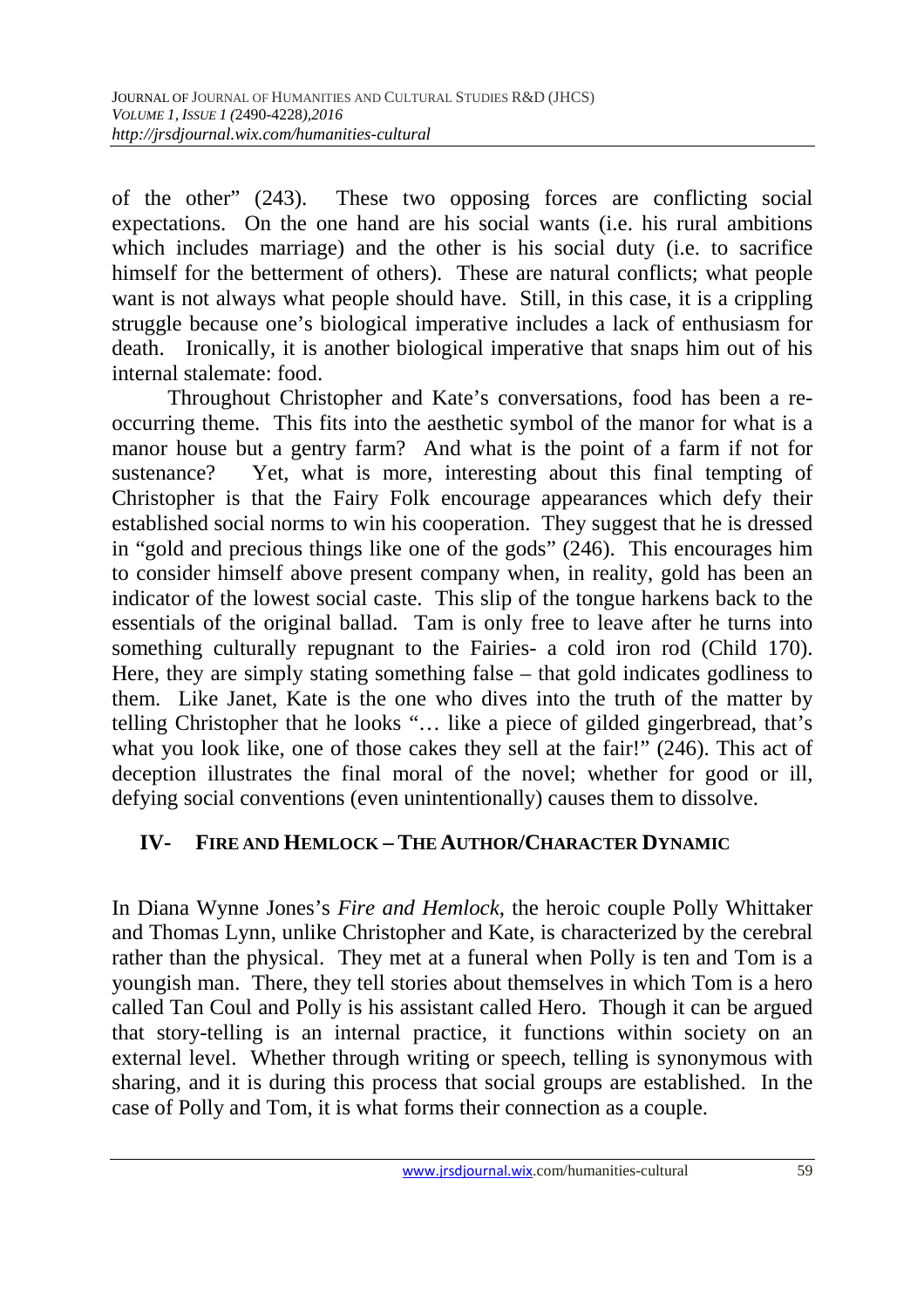The writing process is unique to each writer, and can involve some very personal steps. However, there are certain aspects of the process that are foundational. First, they must brainstorm for ideas and story narratives. Second, they need to research similar stories and concepts. Next, they begin to tell the tale, which includes editing and critiques. Finally, they let go and work towards bringing it out into the world (i.e. publication). The relationship between Tom and Polly follows this basic pattern. At the funeral, they set out the parameters of their story. They choose names, decide on their general purpose (to become heroes), and establish their home life as Thomas Piper (ironmonger) and his assistant. Over the course of years, Tom sends Polly 'necessary' reading material (books like a collection of fairy tales and the *Three Musketeers*) and shares further ideas for stories and characters. As Polly becomes more and more involved with writing down her tales, Tom gives her feedback (sometimes harshly), but encourages her to dig deeper into her story's possibilities like a professional editor. This progression of their relationship becomes more significant as they move towards the final, foundational stage: letting it go. Jones explores both the stagnation of the coveted work and the freedom of its release into the wider world. Unlike Pope's novel, Jones is much subtle in her adaptation. Not only does this lead to a wildly different solution in the finale but also in her handling of the fantastic.

In Jones's opinion, reality and the fantastic are not mutually exclusive; instead, the imagination augments the mundane and clarifies life situations."Fantasy is very important part of how your mind works. People trot out the truism that man is a tool-making animal, but nobody pauses to think that before a caveman could make a stone ax or obsidian arrowhead, he had to imagine it first" (*Answers* 131). She further elucidates that imagination and "matters that dealt with in fairy tales or myths (magic)" are "functions of the right lobe of the brain" (129). The significance of this lies in the problemsolving processes of the human mind. A human, most particularly an author, exists on multiple planes of awareness. On the standard level of 'reality,' people live their lives and deal with normal issues. The realm of the imagination happens nearly simultaneously with reality. It helps them calculate probabilities of success on mad ventures, and to think ahead in the middle of a conversation. For authors, this helps them live several lifetimes as their characters during their one. In actuality, it is the magic functions of the brain that keep society evolving.

In *Fire and Hemlock*, Jones gives these right and left operations new names: the Now Here of reality and the Nowhere of the imagination. They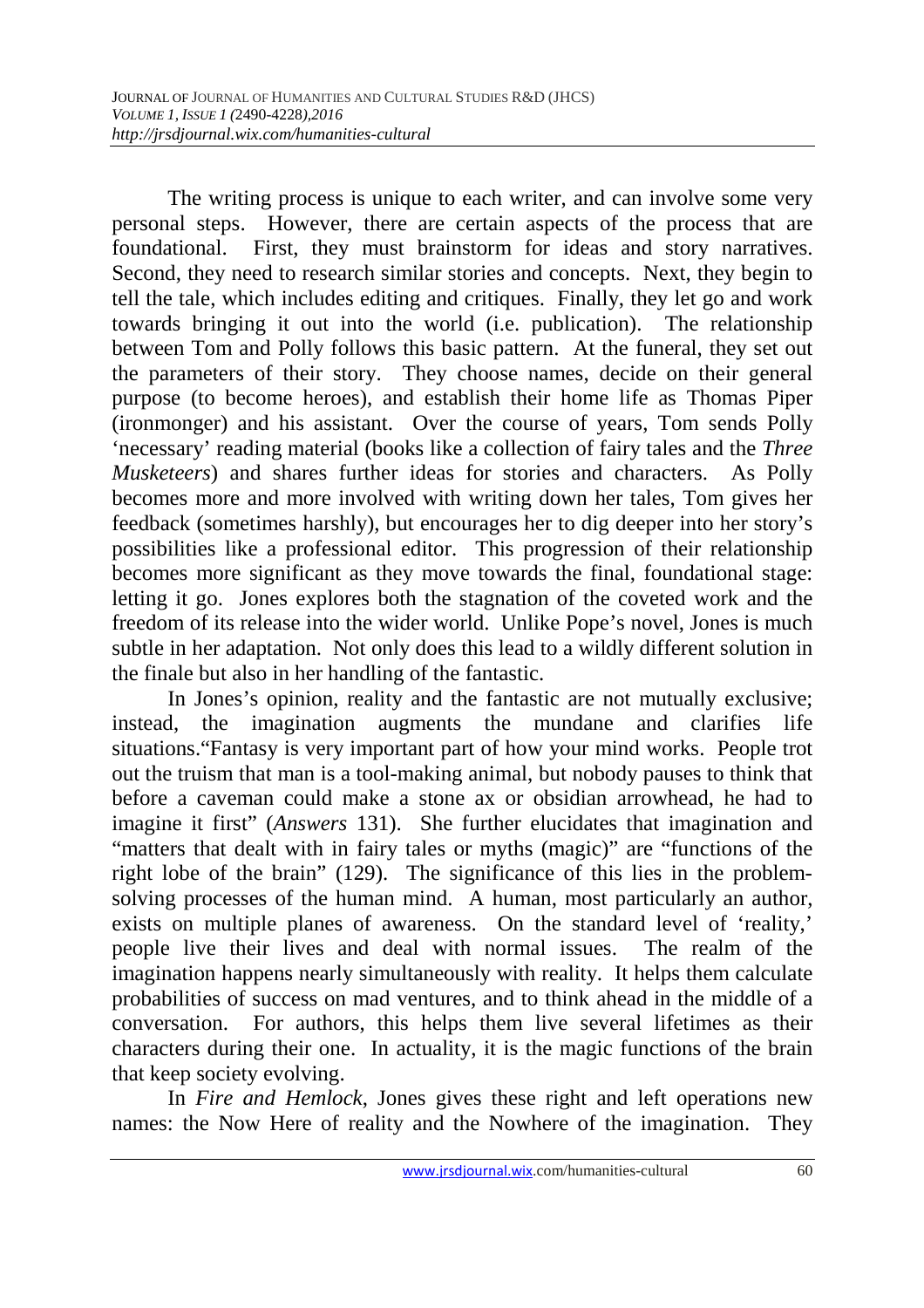appear on the side of two spinning vases in front of Hunsdon House, or the home base of the fairies of this novel. In reality, each vase simply reads as "Nowhere," but as they turn, their words shift around to read several different phrases: Nowhere, Now Here, and Here Now. In the time it takes them to spin, the planes of awareness have changed even in this small way. Martha P. Hixon established the purview of creative planes of existence in her essay entitled "The Importance of Being Nowhere: Narrative Dimensions and their Interplay in *Fire and Hemlock*" by stating emphatically that "[the] sphere of the creative imagination in the novel is "Nowhere," the place where seemingly magical things can happen, whereas the ordinary and everyday is "Now Here'" (100). Like with her theory of problem-solving creativity and the real world, these two planes of existence happen so closely together at the same moment that they are almost indistinguishable. This theory is demonstrated early on in the novel as Tom and Polly gazed at a dry pool:

For just a flickering part of a second, some trick of the light filled the pool deep with transparent water. The sun made bright, curved wrinkles on the bottom, and the leaves, Polly could have sworn, instead of rolling on the bottom, were, just for an instant, floating, green and growing. Then the sunbeam traveled on, and there was just a dry oblong of concrete again (22).

The act of seeing beyond the standard expectations is a function of Nowhere, and yet in a blink, Now Here reasserts itself. In this way, Jones comments on authors (heroes) as people who flicker between these areas of perception. Polly even reaffirms this by saying directly after this incident, "Heroes do see things like that" (22). In this way, Jones suggests that this state of dual being is not just universal but natural.

Nowhere is where Tom and Polly meet, but it is Now Here where he prepares her for their meetings. He does this by sending her a great many books of fantasy and literature, and then commenting on her writing progress. The writing of fiction is naturally intertextual; no story grows up out of nothing. What constitutes texts is not simply literature, but also photographs, music, and other indicators of time and signification. Moreover, what constitutes intertextuality is that "the texts referring to each other illuminate each other" (Yamazaki 113). The significance of a single contributing text cannot overshadow the power/meaning of the itinerary texts as a whole. Thus, the work of balancing texts and creativity is the author's main challenge; the act of taking too much from any one text or too little causes the whole novel to lose credibility. Some of Tom's harshest criticism to Polly came after she read *Lord*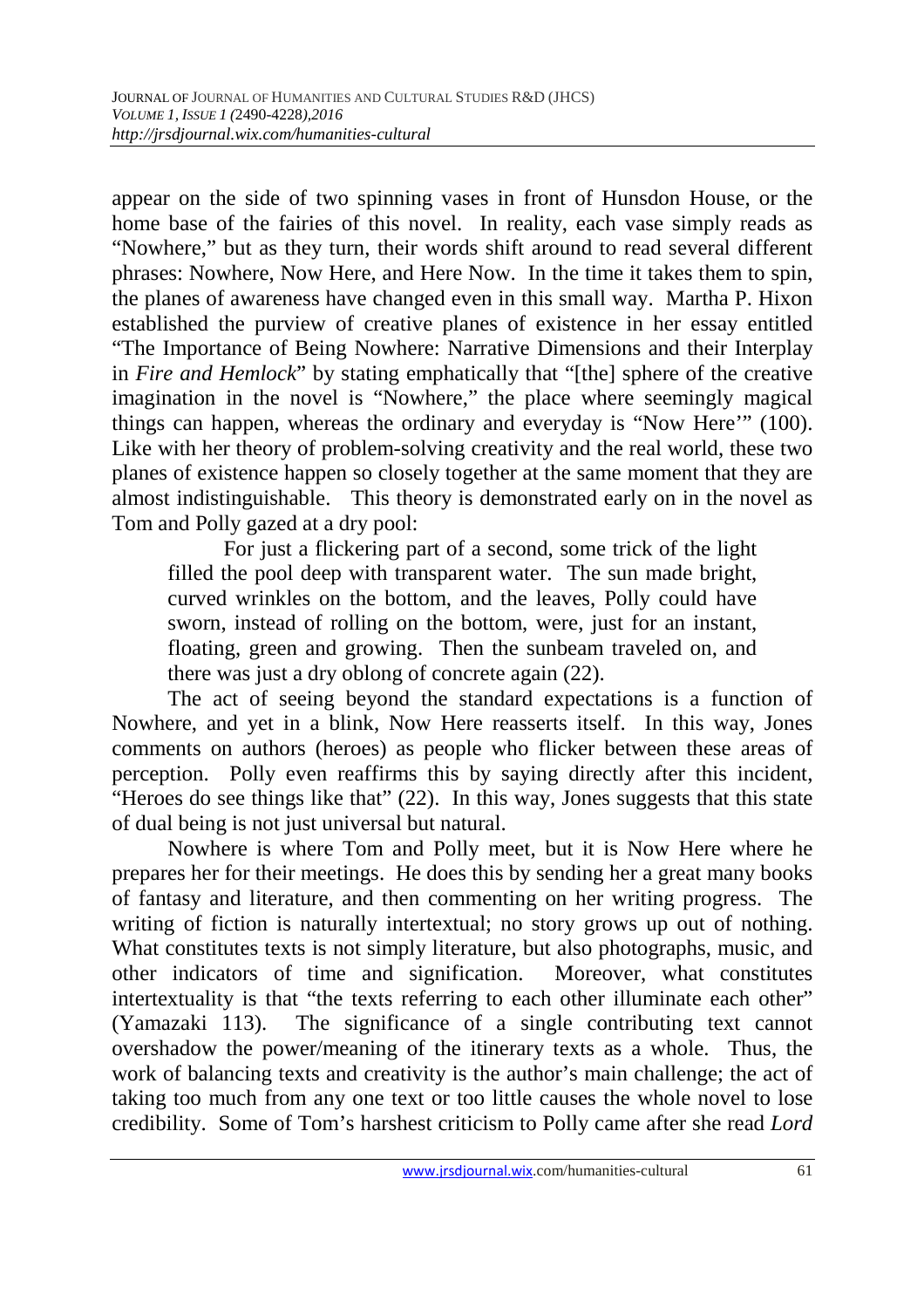*of the Rings*, and suddenly Tan and Hero were searching for an evil ring instead of questing for something more unique. "No, it is not a ring. You stole that from Tolkien. Use your own ideas" (192). *Use your own ideas* suggests that there is, in fact, an original idea. Still, it has to be said that it is only the configuration of old ideas that is new or fresh, and it is this intertextuality that represents the Social Conversation of fictional interpretation.

For Tom and Polly, this level of intertextuality is not simply to improve Polly's skills as a writer but to also show her the reality of their own situation. Tom, like all the other variations of Tam Lin, is still intended to be a tithe to hell. His death will allow another fairy- The Queen's consort - to renew his life. Unlike Tam, he cannot tell her directly about it. To make up for this lack, he sends her those novels and stories which can shed light on his situation. Unfortunately, stories are subject to interpretation and are therefore unreliable for conveying such specific information as Polly was sure to tell Tom once she found out. "Well, you should have told me! I can't help if you don't tell me anything, can I?' 'I sent you enough books about it!' 'That's not the sa- '" (368). The truth was that as long as she remembered him long as Polly remembers him and writes stories about him – holds onto to him mentally- he is safe. The trouble is that she cannot hoard him like a dragon over gold; he is not hers but is a part of Nowhere. Thus, he belongs to the world of readers. At the moment she tries to keep him to herself, Polly loses her ability to write about him at all. She forgets him, and the stories she already wrote about him were lost.

This is represented in the novel as the changed tales within the book *Tales of Nowhere*. Originally, this was a collection of tales told by her characters: Tan Coul, Tan Thare, Tan Hanivar, and Tan Audel. These characters have special abilities and have helped Polly as Hero with her hero business. Years later (and at the beginning of the novel proper), this same book's tales are different than she remembered. This discrepancy reveals two things. One, those authors carry inside them two sets of memories: one of the real world and one figuring her imagined lives. Two, that if she had forgotten any part of either lifetime, then "… it was because of something dreadful she had done herself" (5). Her act of possessive forgetting (which it takes nearly the entire book to remember) causes both a personal loss and a social one. Though she lost connection to her characters, it is her readers who suffer unknowingly because they will never meet them at all.

Indeed, if an author stops writing about a character without seeking publication for what they have completed, is it not like the story disappears into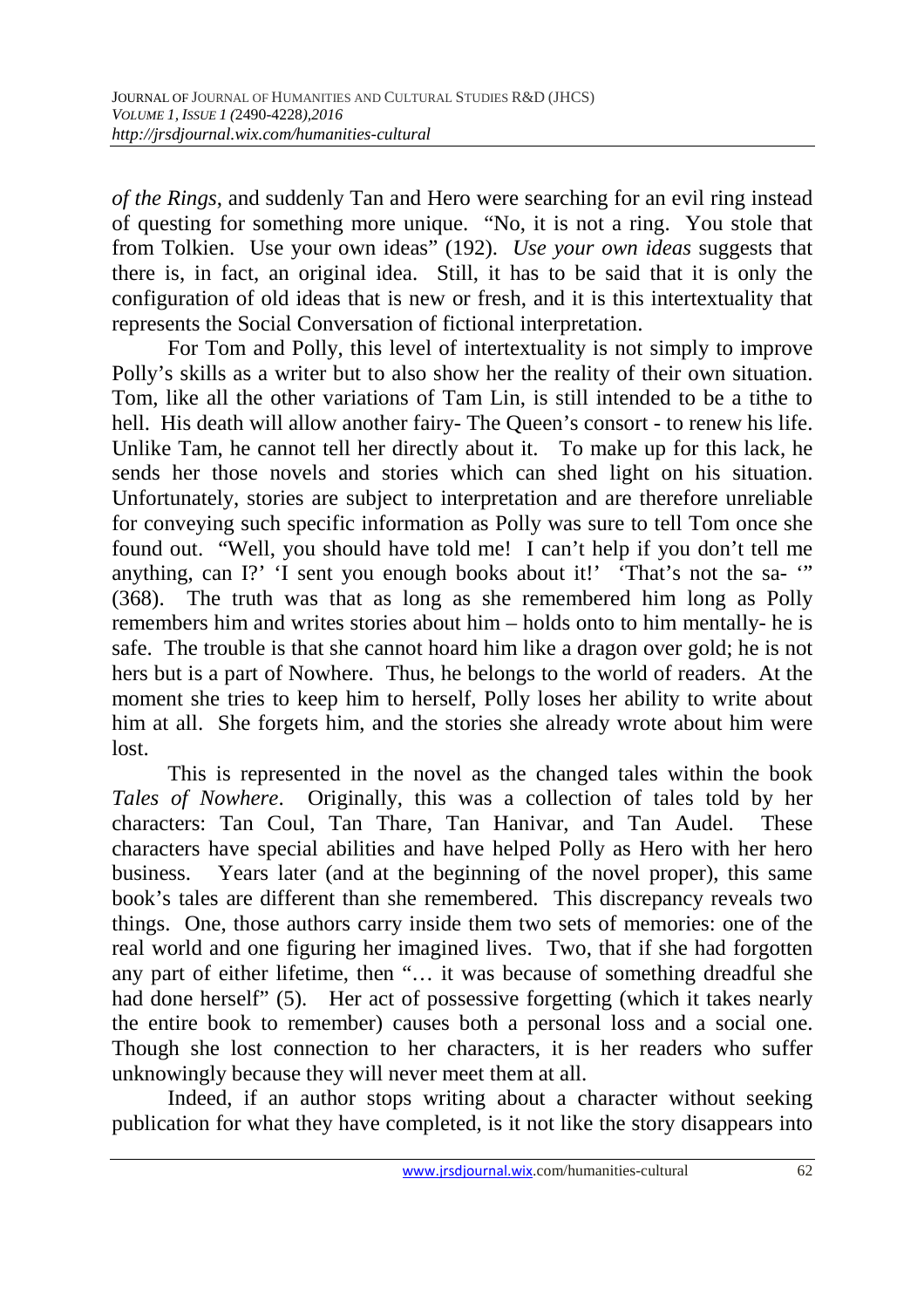nothing – or hell? In the world of authors, there are boxes of unfinished stories. In all ways that matter, their characters are dead or lost. However, those who succeed in the writing game also lose control of their characters. They are now in the realm of the readers, who will have their own ideas of what things mean or what holds significance. This is the case of Polly and Tom. The harder they try to control the story or keep it for themselves, the faster they find it slipping from their fingers.

Unlike most Tam Lin variations, it is not the act of hanging on that rescues Tom. Instead, Polly must do the opposite. In the final scene, Tom and Mr. Leroy (the Queen's consort) fight for the right to not be the tithe, and it is during this scene that Polly realizes that she has to let Tom go emotionally. "So the only way to win is to lose, I'll have to lose" (413). The more Polly tries to hang onto Tom, the quicker she pulls him down into nothingness. He cannot grow with that weight. It is in the hands of readers that stories gain fresh, renewable life. It is through their interest and interpretation that academics, scholars and fans find the shifting significance of a layered text, and broaden the perspectives of later readers. However, this does not mean that Polly and Tom must part ways forever. She is still his author, and he her character. There is alwaysNowhere – the place of new stories. Polly summed it up perfectly when she said, "If two people can't get together anywhere- "(420), then it must be Nowhere. Diana Wynne Jones confirms this in her essay entitled "The Heroic Ideal: A Personal Odyssey," by saying that, "…though a relationship was possible between Polly and Tom, such a relationship is only likely to be maintained through continuing repeated small acts of heroism from both" (98). These acts of heroism can only amount to future situations of growth and stories freely shared with the community.

#### **V- CONCLUSION – SUMMATIONS AND IMPLICATIONS**

Polly and Tom, Christopher and Kate, and Tam and Janet are all couples who are defined by the plot. For Tam and Janet, it is their status as an expecting couple that allows Tam to reconnect with the human world and defeat the Fairy Queen. Kate tethers Christopher to Elizabethan society by reminding him of rural progression and social disorder. Polly and Tom explored the land of social imagination –Nowhere- and found that one can only hold onto stories that one let's go. All of these heroic couples use their connection to each other to achieve those social expectations that would bring them the most happiness. However, do all heroic couples function this way or only those of the 'fairy tale'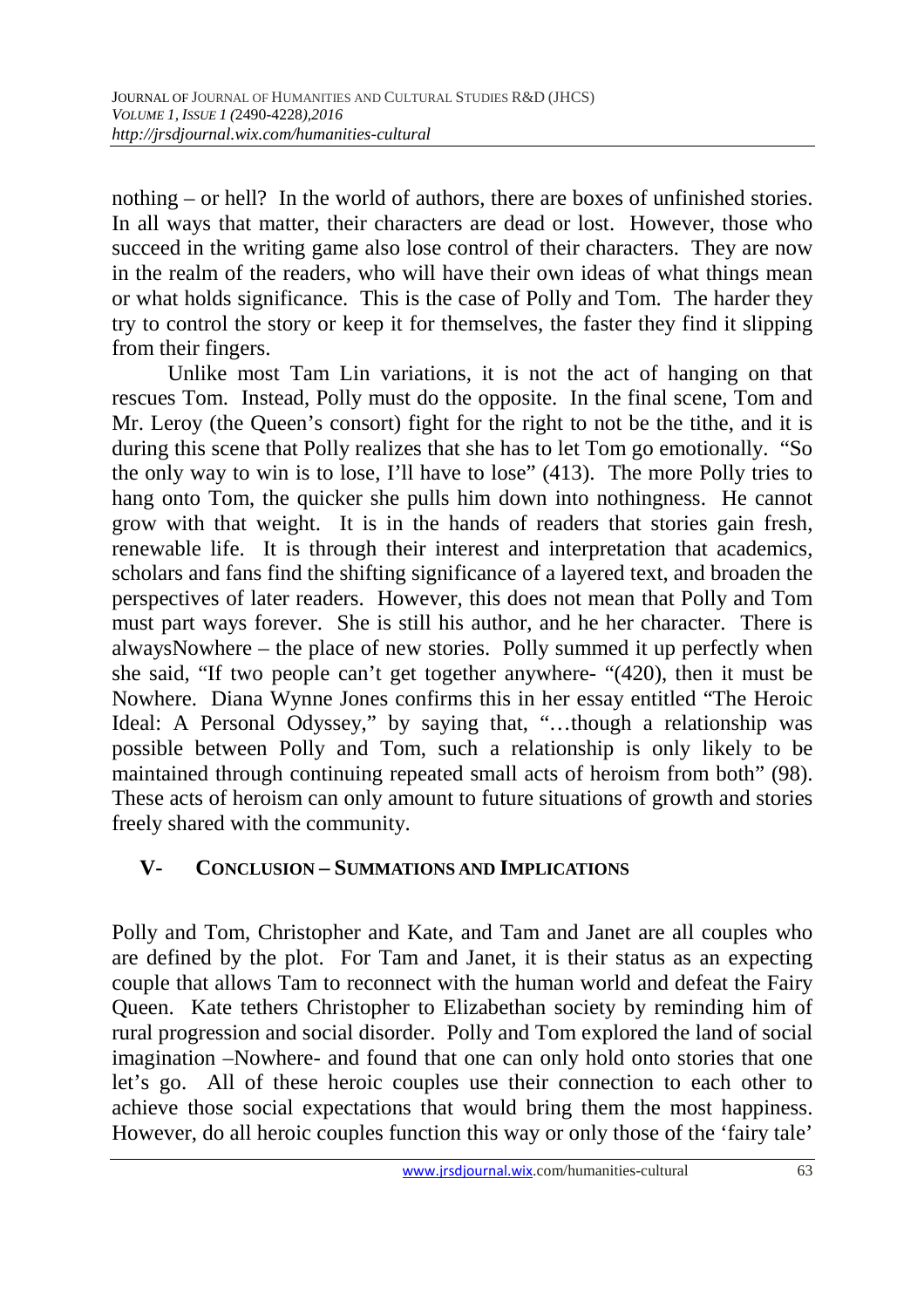persuasion? Only the literature can tell. Still, are we not all products of external factors? It has been a proven fact that communal culture – families, regional backgrounds, social expectations – have a strong effect on the development of an individual, and this correlation can only be reinforced by those things that represent contemporary culture values: the stories themselves.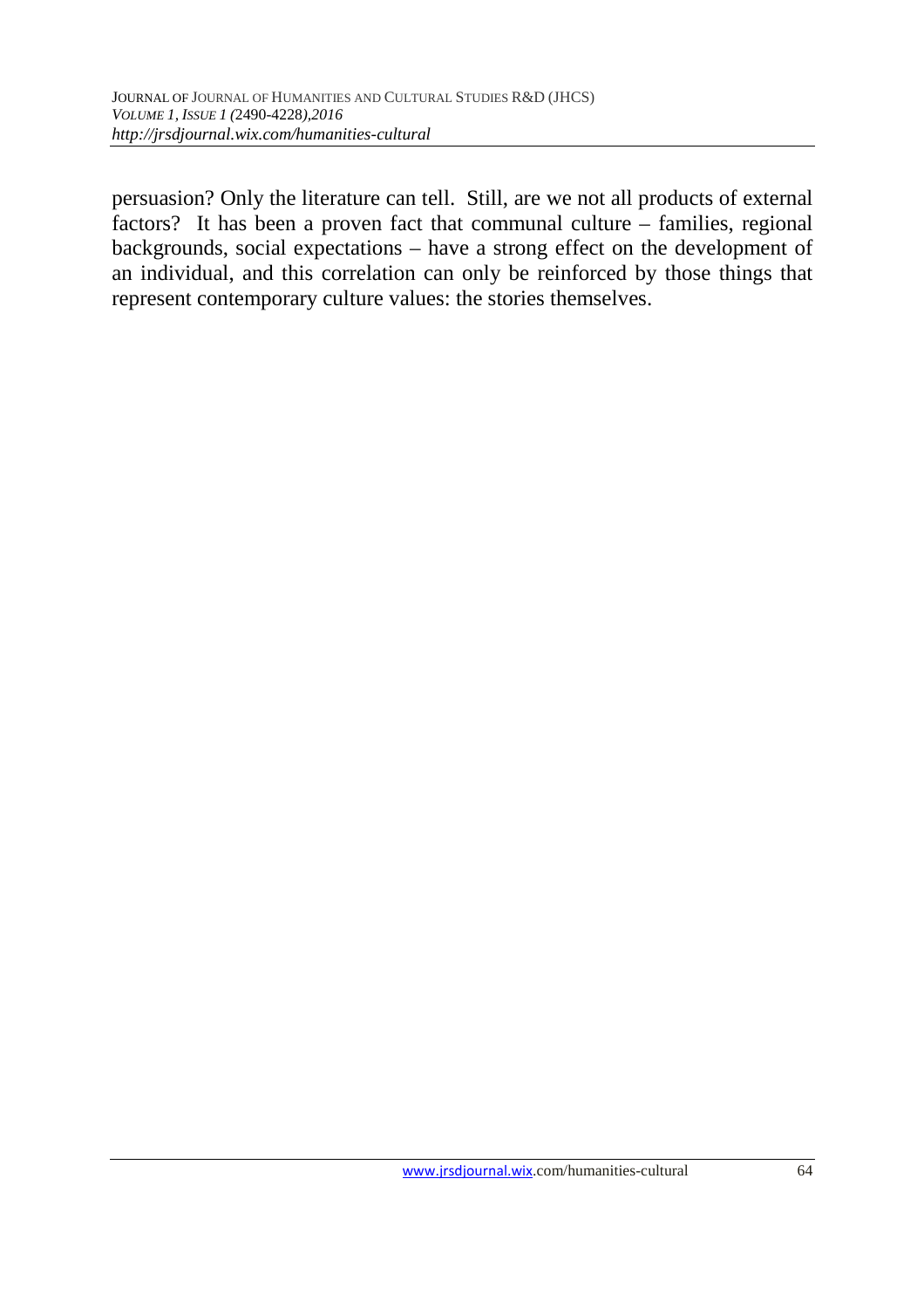#### **References**

[1] Franco Moretti, The way of the world: the bildungsroman in European culture (London: Verso, 1987).

[2] John Stephens, Impartiality, and attachment: ethics and ecopoiesis in children's narrative texts, International Research in Children's Literature. 3(2), 2010, 205-16.

[3] Vanessa Joosen, Fairy-tale retellings between pedagogy and art, Children's Literature in Education, 36(2), 2005, 129-39.

[4] Francis James Childs, English, and Scottish ballads. Vol. 1(Boston: Little, Brown Company; 1857),114-25.

[5] Elizabeth Marie Pope, The perilous guard (Boston: Houghton Mifflin Company, 1974).

[6] Martha P Hixon, Tam Lin, fair Janet and the sexual revolution: traditional ballads, fairy tales, and twentieth- century children literature, Marvels & Tales, 18(1), 2004, 67-92.

[7] Diana Wynne Jones, Fire and hemlock (New York: Greenwillow Books, 1985).

[8] Diana Wynne Jones, Some answers to questions (formerly the profession of science fiction), in Charlie Butler (Ed.), Reflections on the Magic of Writing,(New York: Greenwillow Books, 2012), 115-33.

[9] Martha P. Hixon, The importance of being nowhere: narrative dimensions and their interplay in fire and hemlock, in Teya Rosenberg, Martha P. Hixon, Sharon M. Scapple, and Donna R. White (Eds), Diana Wynne Jones: an exciting and exacting wisdom, (New York: Peter Lang Publishing, Inc., 2002). 96-107.

[10] AkikoYamazaki, Fire and hemlock: a text as a spellcoat, in Teya Rosenberg, Martha P. Hixon, Sharon M. Scapple, and Donna R. White (Eds), Diana Wynne Jones: an exciting and exacting wisdom, (New York: Peter Lang Publishing, Inc., 2002), 108-16.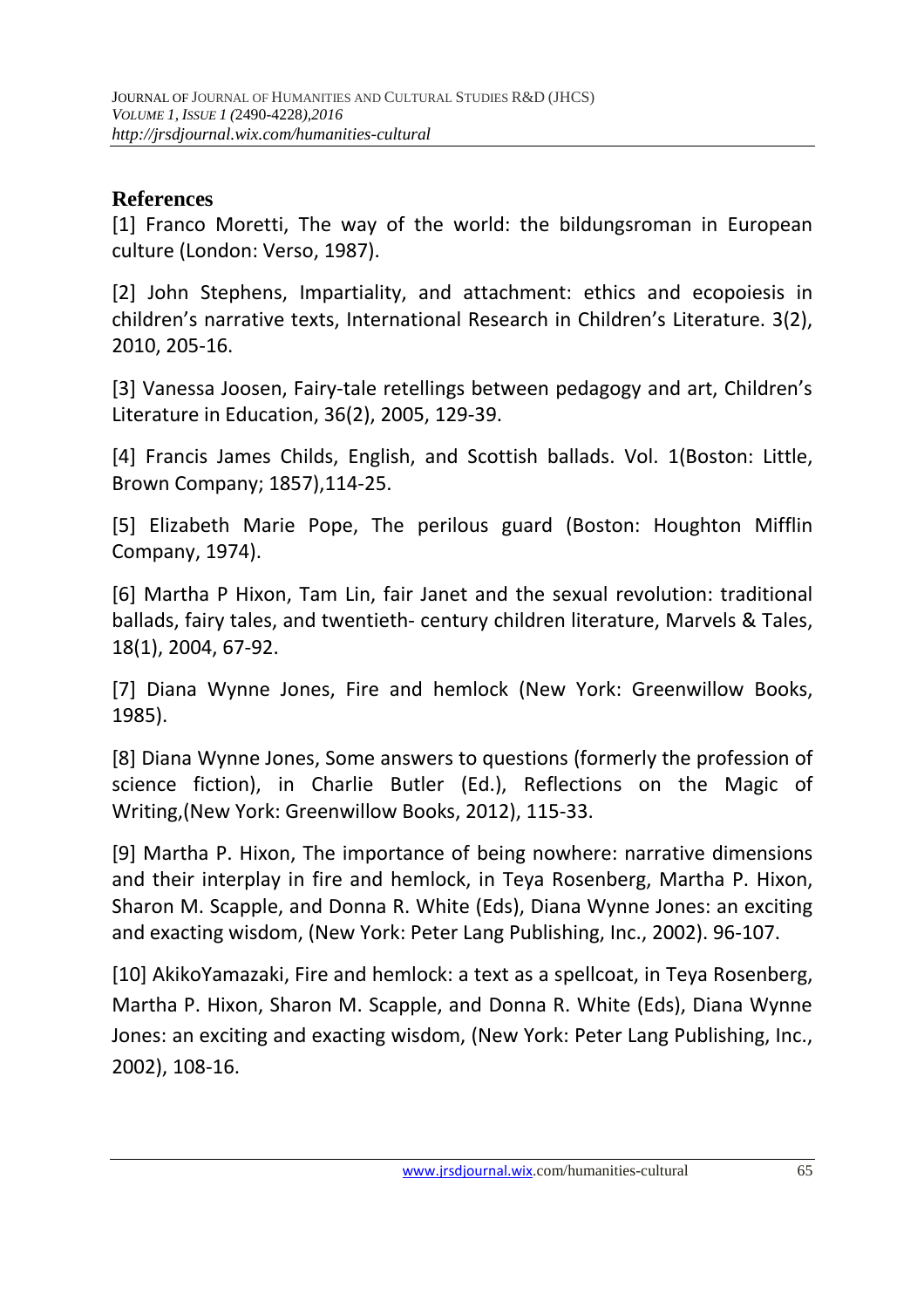[11] Diana Wynne Jones, The heroic ideal: a personal odyssey." in Charlie Butler (Ed.), Reflections on the Magic of Writing, (New York: Greenwillow Books, 2012), 79-98.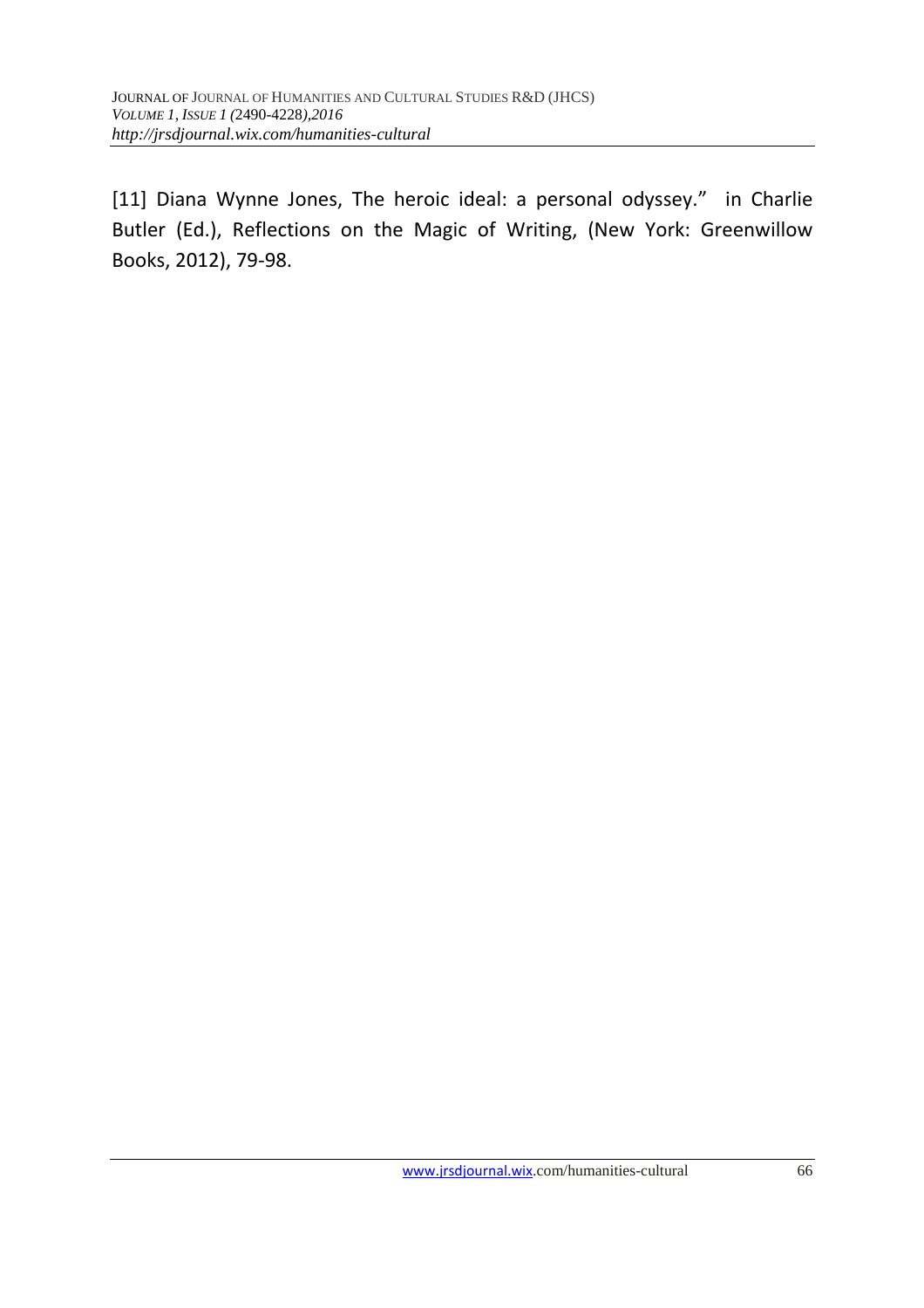## **"Under the Spell" of Non-Sense<sup>5</sup> : Diana Abu-Jaber's** *Crescent* **as a Counter-Narrative and the Poetics of Making Sense of a Senseless World.**

*Sihem ARFAOUI* 

*(Department of English, Northern Border University, KSA and Jendouba University, Tunisia)* 

*The yarns of seamen have a direct simplicity, the whole meaning of which lies within the shell of a cracked nut. But Marlow was not typical [if his propensity to spin yarns be excepted], and to him the meaning of an episode was not inside like a kernel but outside, enveloping the tale which brought it out only as a glow brings out a haze, in the likeness of one of these misty halos that sometimes are made visible by the spectral illumination of moonshine (Conrad 8).* 

**Abstract:***Diana Abu-Jaber's Crescent (2003) provides a picture of the postmodern struggle with identity conflicts, especially among Arabs and Arab Americans in the twenty-first century. It could even amount to the status of a reference text as to the dilemmatic query involvingthe crisis of sense. Crescent approaches the crisis of sense from a conceptual and ideological position whichdemystifies the myth around the missionary discourse that America sets out to accomplish. The novel additionally reflects upon a cultural psychological understanding of the considered dilemma by intriguing the characters' perception of what defines an Arab American identity in the turn of the twentyfirst century. In examining some aspects of sense and nonsense in Crescent, I argue that this text embodies a senseless world which it also tries to balance through the revelation of the contradictions enveloped in the U. S. support of* 

 $\overline{\phantom{0}}$ 

<sup>5</sup> My subtitle is in part borrowed from Diana Abu-Jaber, *Crescent* (New York: W.W. Norton & Company, Inc., 2003): (295). The image also lends itself to the loss even of academic figures in the novel, such as Han and Aziz, to nonsense to the extent of giving in to superstition.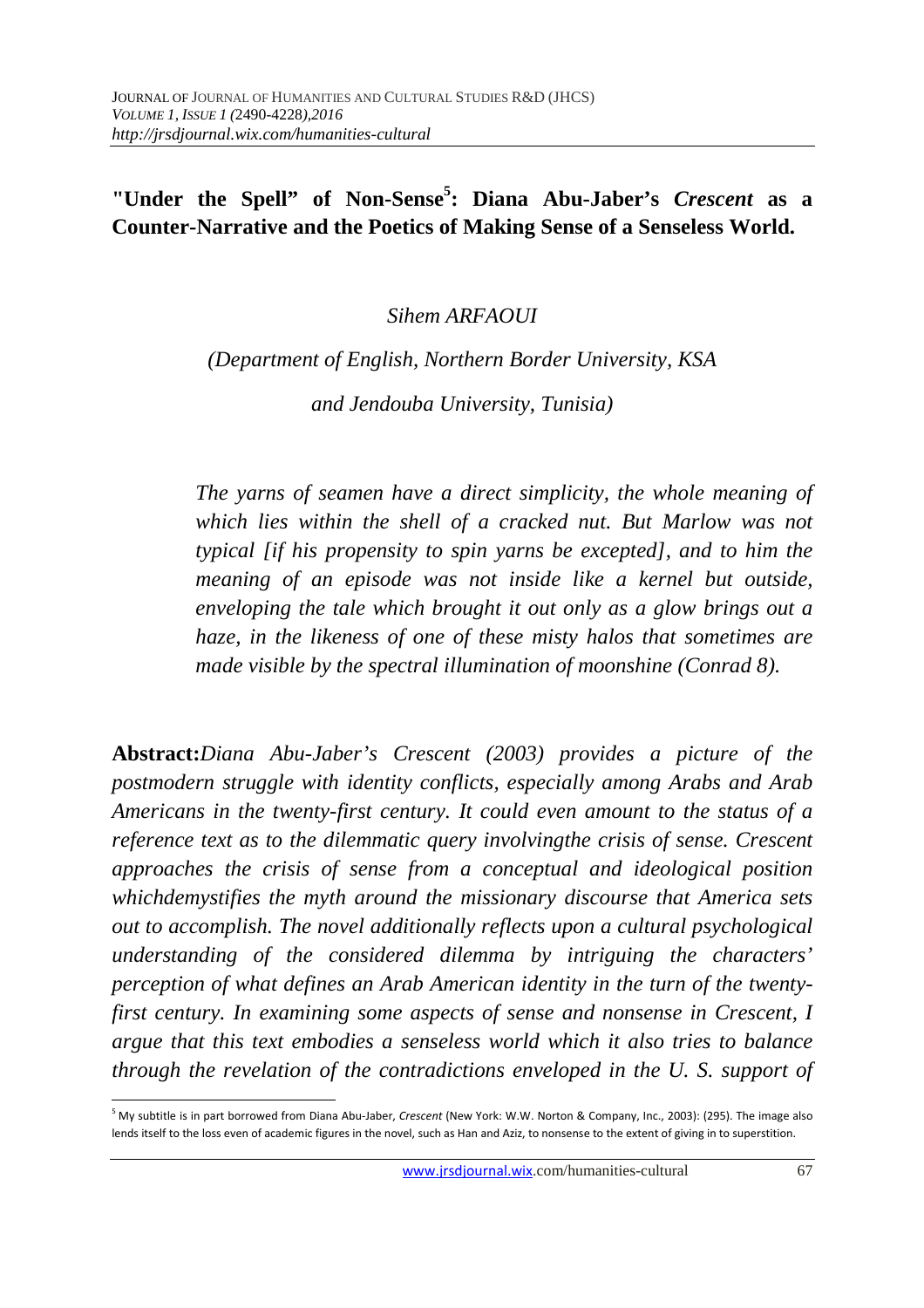*state violence in the name of democracy as well as the invalidity of negative dogmas against Arabs. As a counter-narrative, Crescenttransmogrifies a world under the spell of nonsense into a sensual experience as a way to cast away the obsession with exile.*

**Keywords:** *Crescent, sense, non-sense, civilizing miss*ion, exile.

### **1. Introduction:**

In English letters, the crisis of sense does evoke a multitude of dimensions and unfold onto myriad vantage points. Speaking of a crisis, we refer to "a turning point," "a radical change of status in a person's life," "a decisive moment in a literary plot," "an unstable or crucial time or state of affairs in which a decisive change is impending," "one with a highly undesirable outcome," also "a situation that has reached a critical phase". Aligned with the term sense, the notion crisis restricts the range of descriptions above to critical or controversial moments of undecidability or instability at the levels of "sensation, feeling, mechanism of perception [and] meaning" (*Webster's*). As such, the crisis of sense could have a psychological load and entail states of irrationality and angst as much as it may suggest a certain ontological absence, loss or lack of purpose in life. Altogether, the concept could also encompass a condition of nonmeaning, evoking whatsoever is generative of emptiness, devoid of reference and, consequently, invalid. As the crisis of sense takes in similar conditions of vacancy, nonsense or meaninglessness, it is even attributable to traces of failure, conflict or disintegration in establishing centers of reference, comprehending one's circumstances and making sense of one's identity and existence. Currently, all these implications are re-announced as a marker of the twentyfirst-century literature, hence, the urgency to revisit the complexity of this notion, its literary representation sand repercussions.

At least from modern to postmodern English literature, the crisis of sense or meaning, evoked interchangeably in this essay, becomes inseparable from the quest for meaning in life.As one modern literary instance, Joseph Conrad's *Heart of Darkness* suggests the crucial principle of deciphering meaning in the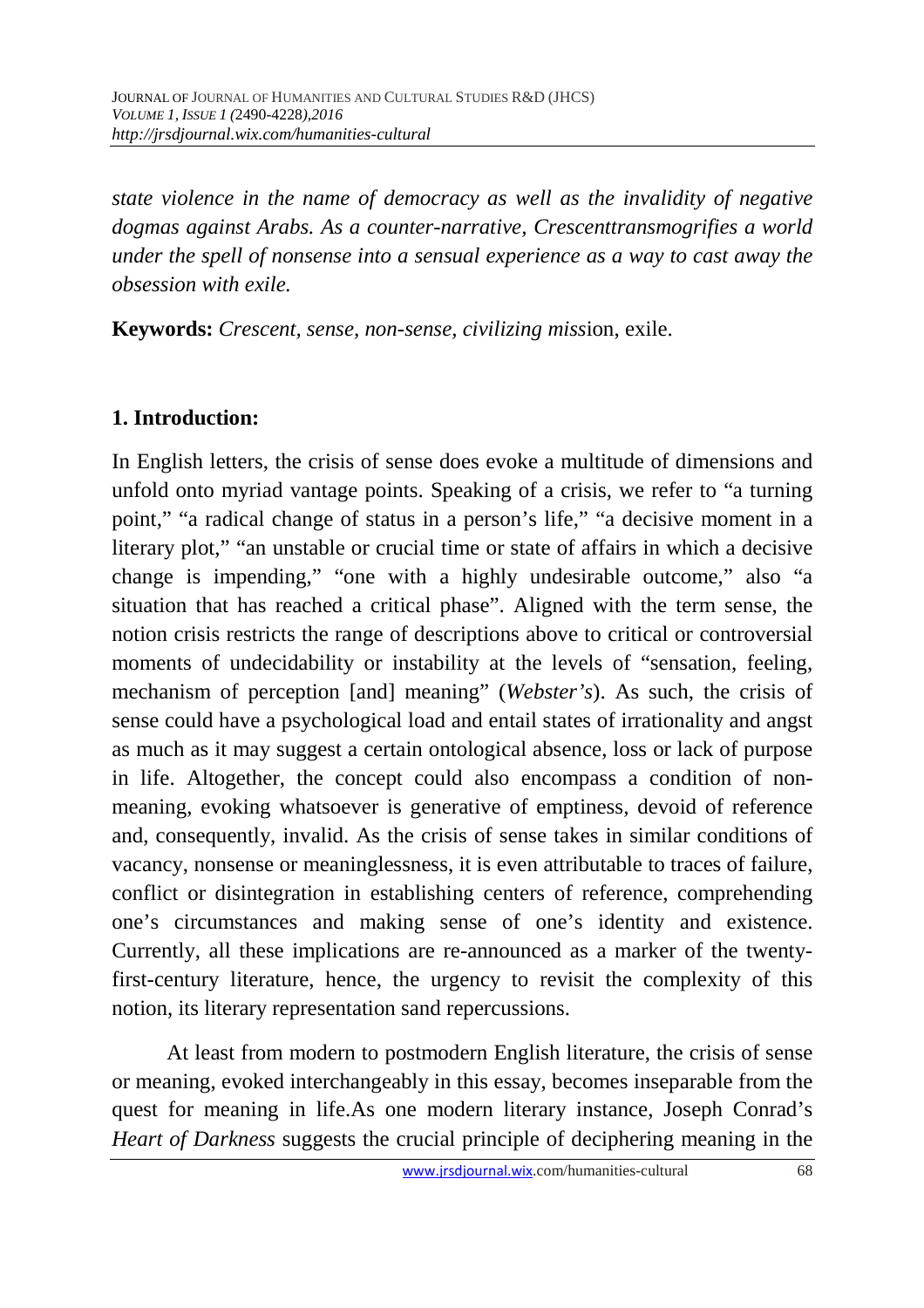quest for life which offers itself up as the ultimate preoccupation of the high and the low, from the seaman to the literary man. At the onset of the essay, the prefatory passage, taken from the same novel, goes beyond reinforcing a universal hunger for meaningfulness, to a challenging distinction between simple and complex levels of producing meaning in the folds of a story. In tandem with the appeal to this question,the current example of Diana Abu-Jaber's *Crescent* (2003) provides a picture of the postmodern struggle with identity conflicts, especially among Arabs and Arab Americans in the twentyfirst century, and could even amount to the status of a reference text as to this dilemmatic query.

Throughout *Crescent*, the crisis of sense is not solely that which is conceptual and ideological, disruptive of the balance in the missionary discourse that America sets out to accomplish, but also a cultural psychological one, since it intrigues the characters' perception of what defines an Arab American identity in the turn of the twenty-first century. Peopled by characters, the majority of whom are either intellectual or have something to do with the intellect, *Crescent* provides the right framework for a discussion of the crisis of sense. There are, at least, four intellectual figures in this novel that could be said to function as the triggering forces in giving the considered crisis further prominence. These include Sirine's Uncle, Hanif and Aziz, all of them Arab university professors in Los Angeles and Nathan, an American student of Sociology.

Nevertheless, the crisis of sense is not just endemic to the orbit of academia. That is why, even Sirine, the female protagonist and a chef in a Middle-Eastern restaurant in L.A., takes part in consolidating decisive controversies in the plot and restoring meaning to certain concepts. On the whole, the crises are intrinsically related to discerning one's identity as an American with an Iraqi heritage, a query sharpened with the venture to discuss politics by attempting to dig deep in the notion of the United States as an exporter of justice to the world and question its dominant perception of the Arab as a terrorist. For the Arab American, what brings this ideological crisis to the fore is the fact of inhabiting an in-between world, not often a blessing, because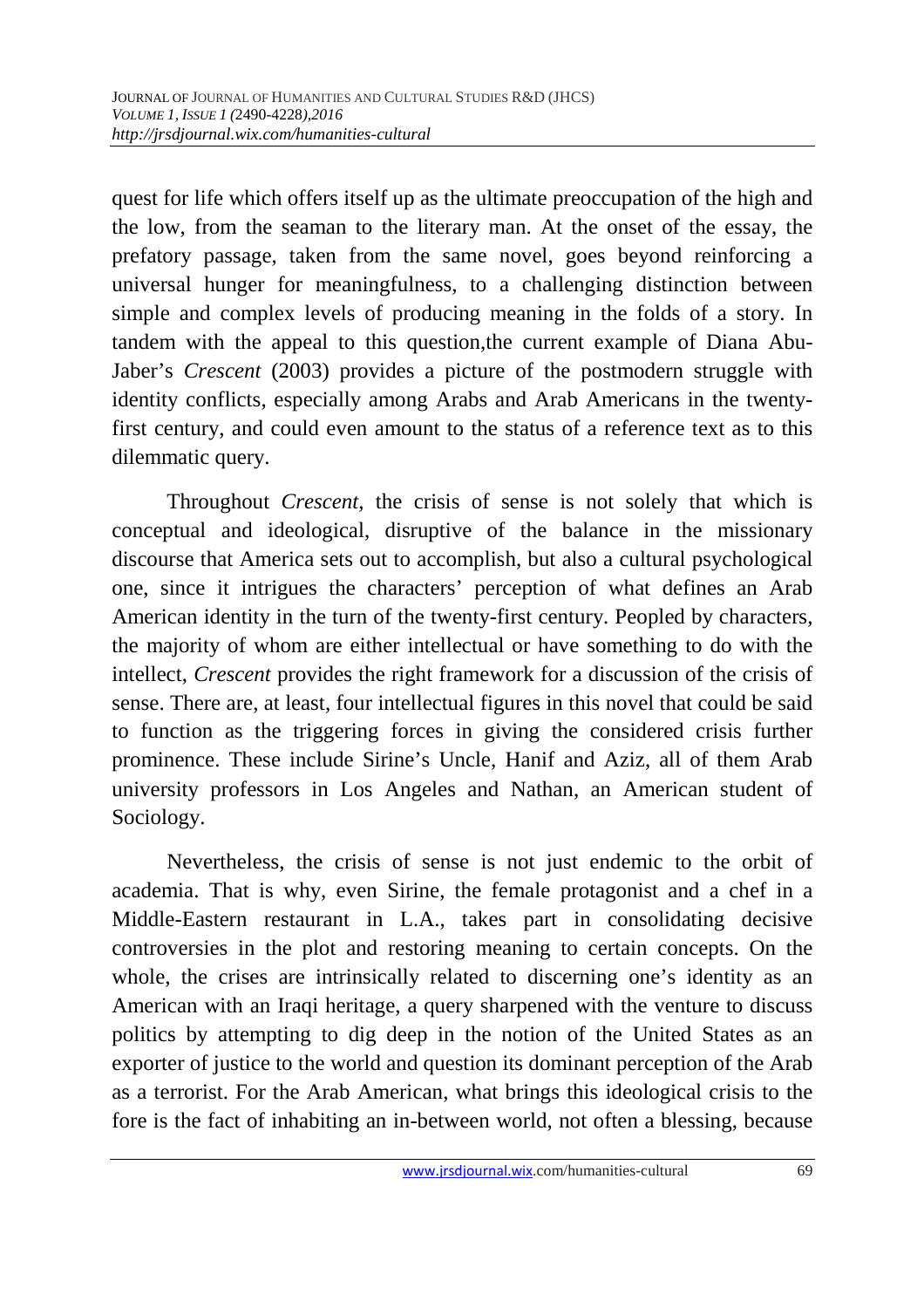it also suggests not being "wholly one thing or another" i.e., in a way, "situated somewhere between Arab and American cultures---never quite rooted in either, always constrained by both" (Majaj, "Boundaries" 79).

Through a study of some aspects of sense and nonsense in *Crescent*, this article argues that this textembodies a senseless world which it also tries to balance with diverse strategies. Part of recording such a dark vision are the contradictions enveloped in the U. S. support of state violence in the name of democracy as well as the invalidity of negative dogmas against Arabs. In tandem with the conceptual/ideological crisis, the exile stands out as an existential trait of the identity crisis, given its identification with loss and a shadowy existence. However, the task to which Abu-Jaber puts herself is more intractable than transmitting the prevalent undecidability in meaning, because it also "helps make sense of the senselessness of our days" (Orfalea 117). As a counter-narrative, her book transmogrifies a world under the spell of nonsense into a sensual experience by seeking spiritual and physical feeding to cast away a nonsensical spell.

To the extent that the crisis of sense in *Crescent* stretches out to engulf conceptual, ideological and identity axes, "Under the Spell of Non-Sense" willinterpret the crisis of sense in Abu-Jaber's *Crescent* while calling upon some specific particulars of theoretical works by Arab Americans. In the first place, "Master versus Counter-narratives" will study the features that make the characters' world lack an essential valuable or also stable meaning, by scrutinizing discursive distortions in American politics and culture. In the second place, "Paradise Lost" tries torender the intricate crisis of sense for the exile. The section entitled "Paradise Regained: On Feeding Sense" turns our attention to the counter-strategies that Abu-Jaber implements to better understand the Arab American experience by considering the profuse role of the culinary in fostering a sense of direction. I will also dissect memory and its capacity to escape a death-in-life orbit and allow a full grasp of a whole self.

### **2. Master Versus Counter-Narratives:**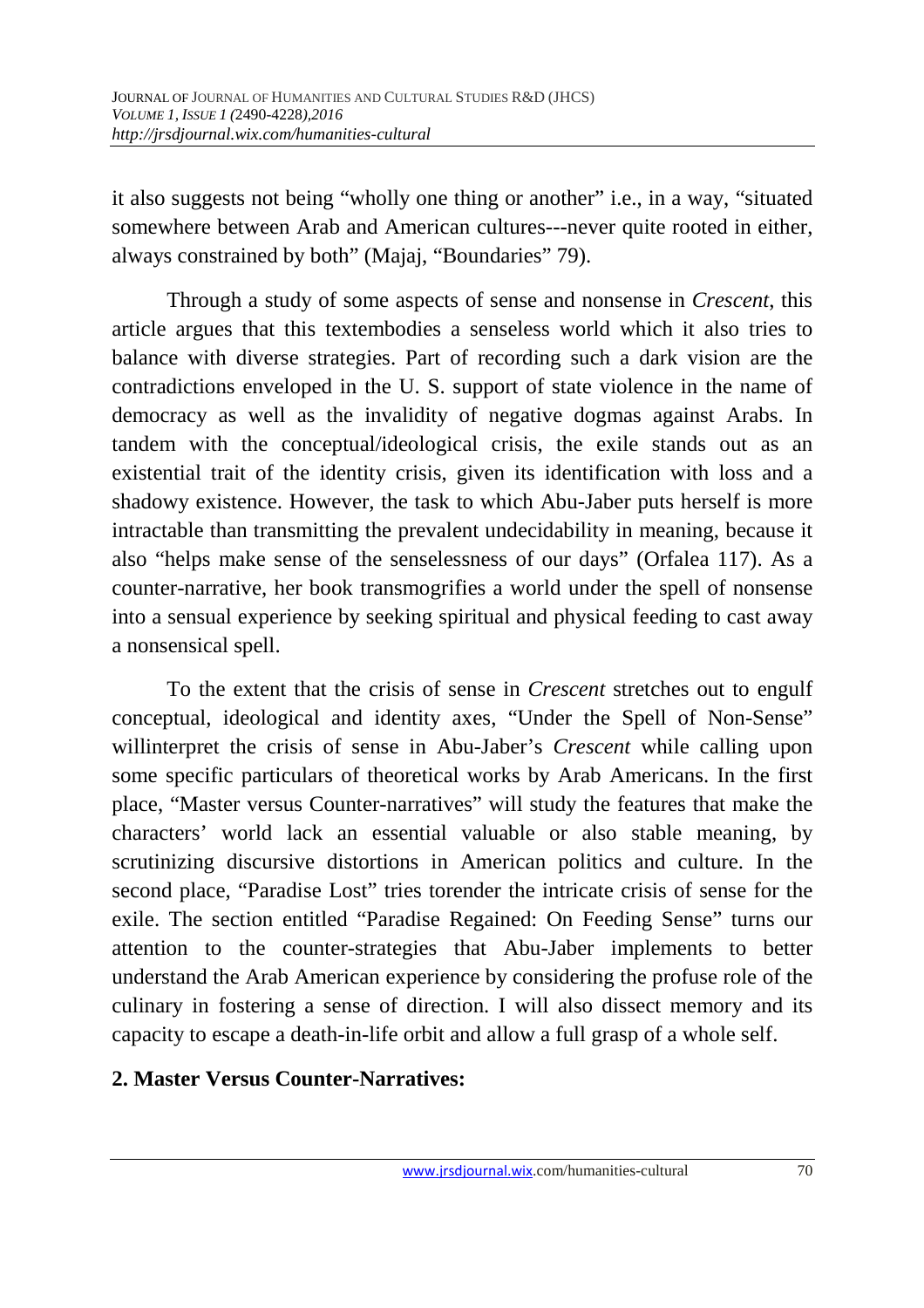By itself, the significant publication of *Crescent* almost two years after September  $11<sup>th</sup>$  heralds the beginning of a global crisis for Arabs and Arab Americans. The turn of the twenty-first century is ideologically related to the controversies about American democracy as opposed to Arab terrorism. Describing the amalgam of these crises, Peter McLaren refers to the entry of"a realityzone already captured by its opposite: unreality. It is the world where nobody really wanted to venture. It is the world where order has given way to disorder, where reason has given way to unreason, where reality is compromised by truth, where guilt is presumed over innocence" and where "[p]ublic school teachers across the country eagerly prepare new courses on the glory of Western civilization, elevating the United States to its shining pinnacle" (149). His statement undermines the common sense agenda of Americanism, in turn, challenged throughout *Crescent* with a meticulous focus on the inconsistencies emanating from an imperial democracy.

A love-story in essence, *Crescent* enfolds a secondary plot whose foundation is questioning the exemplary image of the U. S. role in international pacifism. <sup>6</sup>It digresses into the American propagandist claim of re-establishing stability in the Middle East, reconceived as a rhetoric as devoid of its original or intended meaning as slogans like "manifest destiny", "the white man's burden" and the "civilizing mission" (Hamouda 288). This is achieved by showing that the embargoes, following the First Gulf War and aimed to punish the Iraqi regime for attempting to annex Kuwait, are no less disastrous than "the trope of war-as-a-lesson" which consists in teaching the native "how to behave" and acting "as schoolmaster" to an "unruly pupil" (MacDonald 27). With regard to the anti-humanitarian realities behind the U.S. hegemonic policy towards Iraq, including diseases and refugees resulting from the embargoes, any claim of reinstating order in the region loses its apparent implications and turns out be no more than a superficial empty variation on a real imperial project (Abu-Jaber169, 288).

 $\overline{\phantom{0}}$ 6 For a detailed analysis of the romantic features in this novel, see my recent paper entitled "Diana Abu-Jaber's *Crescent*:A Political Satire within a Love Story in Disguise".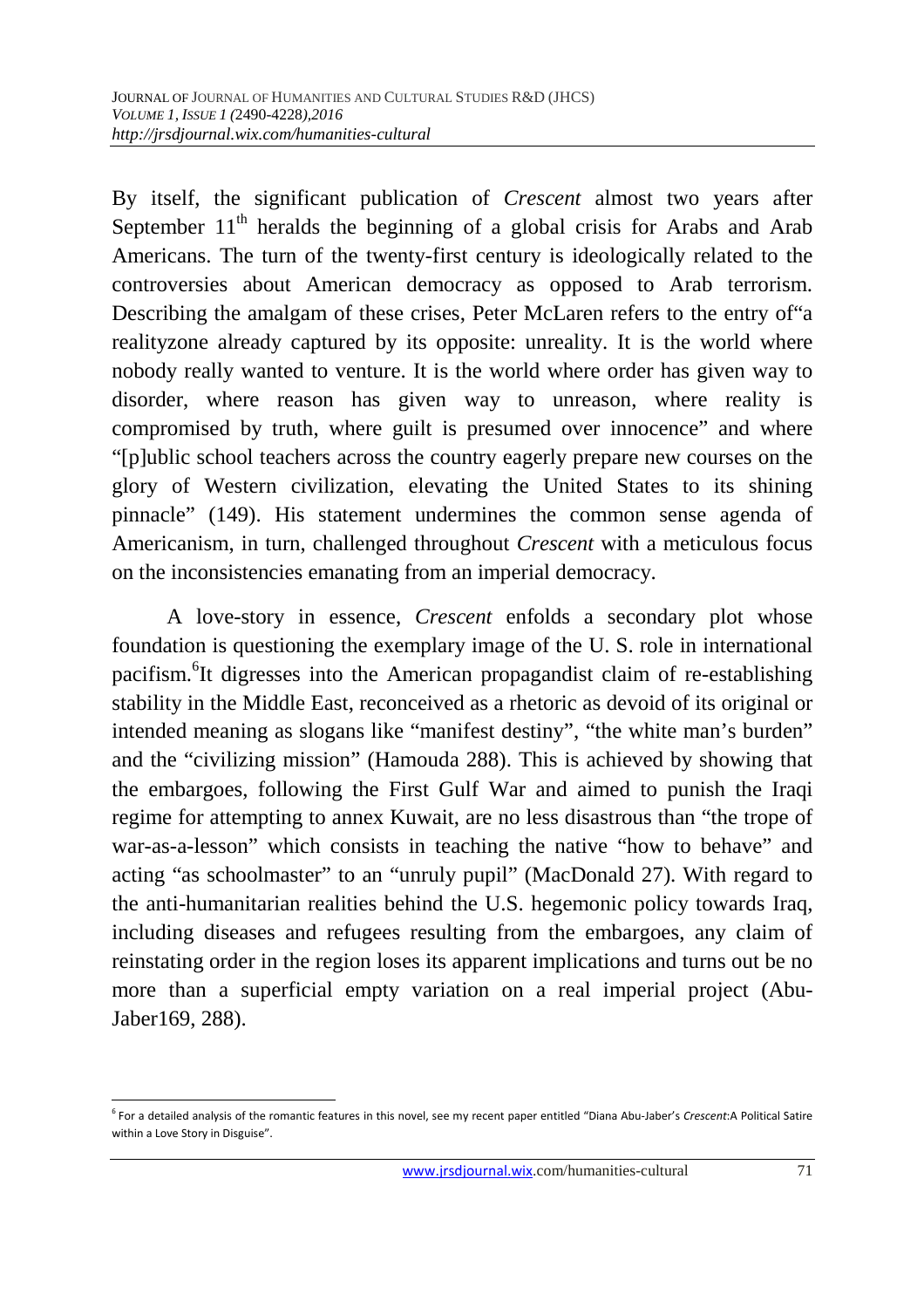In wagering on the lives of the Iraqi civilians and children and playing on "political and economic doctrines" such as free economy, globalization and democratization, regularly "sustained by militarism", the economic sanctions on Iraq, which are endorsed by the U.S., unravel an explicit American desire to domesticate Iraq as a subject country (Hamouda 383). *Crescent* suggests that they fall under what Glenn E. Perry terms "Imperial Democratization", meaning the fact of "hiding a struggle for domination –even 'deceiving oneself' –'behind the mask of political ideology' (i.e., 'pretexts and false fronts') that make one's goals 'psychologically and morally acceptable' and thus provide 'weapons in the struggle for power"  $(56)$ .<sup>7</sup> Hence, if there is something that logically explains U.S. interventionism in the Middle East it is the fact of dovetailing mythmaking and propagandistic mottoes with warfare for the sakes of domination and supremacy.<sup>8</sup>

Apart from dismissing the U.S. announced intentions as mere illogical pretexts disguising pure self-interested motivations, we can decipher another side of embodying the ideological-conceptual crisis in *Crescent* by looking at the more recent "war on terror" (Hamouda 288).As it is pointed out by the Arab American feminist Joanna Kadi, there is a strong affinity between politics and the validity of such descriptions as Arab terrorism:

As Arabs, like other people of color in this racist society, our race is simultaneously emphasized and ignored. For long periods of time, no one can remember that Arabs even exist. This is the case no matter how many times non-Arabs are reminded of our presence. Of course, this forgetfulness changes once there is another 'crisis' in the Middle East. Crisis: A by-product of past and current colonialism. During crises, Arabs can be reassured we exist as a distinct racial group. We will remember it, in the dark of night and the light of day. We will feel the effects of the social construction of 'the Arabs' that has cast us as enemy, other, fanatical terrorist, crazy Muslim. (Sic xvi)

 $\overline{\phantom{0}}$ 7 Perry quotes Hans J. Morgenthau, *Politics among nations: The Struggle for power and peace,* 7th ed., revised by Kenneth W. Thompson and W. David Clinton (Boston: McGraw Hill Higher Education, 2006): 97-100.

<sup>&</sup>lt;sup>8</sup> See an interesting discussion by Majid Khadduri and Edmund Ghareeb who explain that the "intervention of the United States in the Gulf crisis, apart from its obligations as a member of the Security Council, rested on three grounds," among them, the protection of "its own national interests in the Gulf region", the U.S. "commitments to a number of countries" and, last, the endeavor to defend "Western (Christian) values" (252).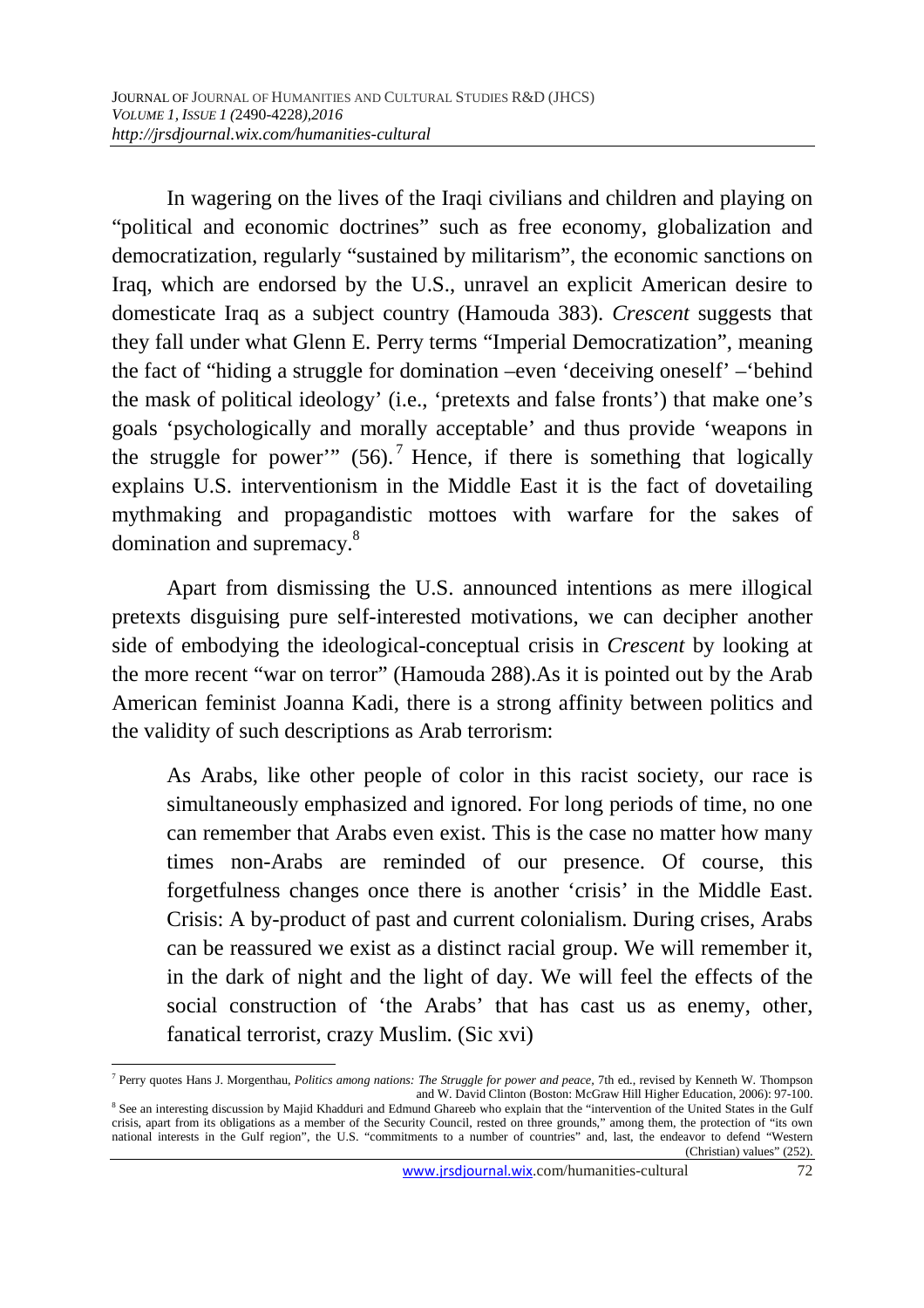The passage is quoted at length, for its propensity to trigger an important controversial weakness in the American rationale, understanding, usage and equation of Arabness and terrorism, in the sense that the latter does not always have strong grounds as long as it is the most contingent on both the world state of affairs and the East / West dialogues or their absence.

There are hints in *Crescent* that the current war on terror in the U.S. often amounts to a racist rhetoric that legitimates a harassing surveillance of Arabs and Arab Americans at the expense of the Civil Rights' achievements (Hamouda 272). The novel is keen on showing that the intruding gaze of the C.I.A. agents, who become a complementary segment of its general scene, turns state surveillance into amere nuisance to ordinary immigrants (Abu-Jaber18). For instance, it goes deeper than establishing that everything about the overwhelming feeling of being scrutinized seems to unfold back to as "the Arab disease"; it's where "you keep thinking the C.I.A. is following you around" (Abu-Jaber116). Instead, *Crescent* prompts us to grapple the extent to which even the love intimations between the protagonists become subjected to a haunting, surveying gaze of a malicious intruder (Abu-Jaber114-7, 155-6). It is also in the name of the war on terror that surveillance becomes, for the Arab immigrant, associated with destabilizing effects which range from putting in practice the official stigmatization of the Arab as a terrorist to foregrounding "the loneliness of the Arab" (Abu-Jaber19). We can infer that such aspectsput the civil rights of the Arab American at stake, thus, reflecting another crisis of sense inside the backbone of the American constitution.

Through a noticeable scrutiny of the attribute terrorist in *Crescent*, it is necessary to mention that Abu-Jaber goes profound than this in questioning the underlying assumptions enveloped in the American discourse of terrorism. At least four characters in the novel, including Sirine, Nathan, Aziz and Rana, attempt to make sense of the expression Arab terrorist and, more importantly, find out its link to reality. With respect to Sirine, the narrator stresses her failed efforts to verify the meaningfulness of the involved catchphrase, for, sometimes, "she used to scan the room and imagine the word *terrorist*. But her gaze ran over the faces and all that came back to her were words like *lonely*, and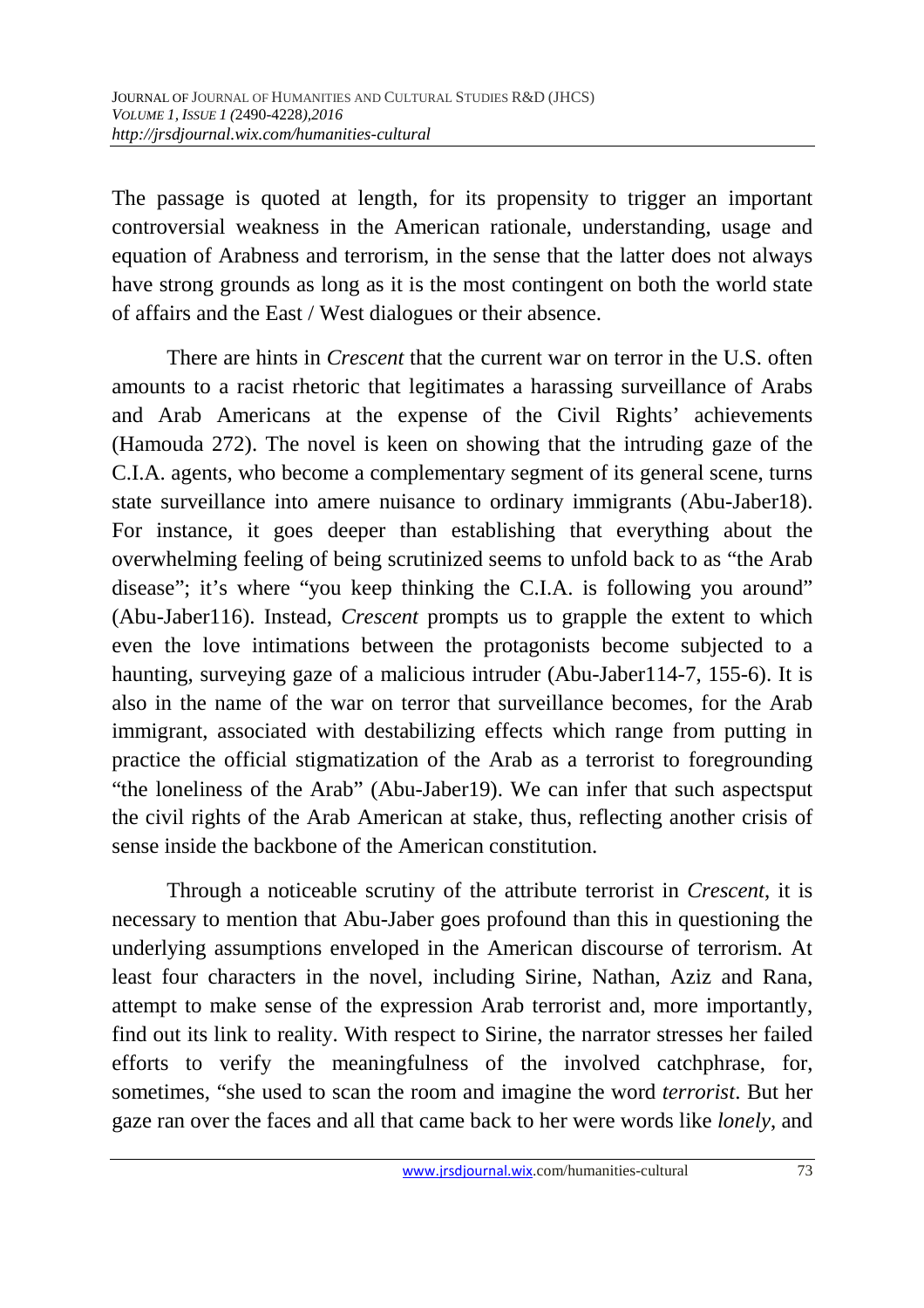*young*" (sic,Abu-Jaber 19). The implication of her reflection does not simply question terrorism as a token of Arabness but, additionally, stresses its unreal exaggeration i.e., the fact that it is not always grounded in reality. In consequence, the inexistence of pertinent or concrete tracesforthis signifier transfigures the whole ideology into one governed by the biased essence of stereotypes.

In the same context, Aziz, the Iraqi poet and a visiting lecturer in L.A., allows us to get a better hold of the illusory aspect of the questionable signifier. In the middle of a crucial discussion during Thanksgiving, Aziz notes, "'[t]hey think we're all terrorists anyway.'" Victor, an assistant of the chef in Um-Nadia's café retorts, "'[w]ho's 'they''", commenting, "'*I* don't think that.'" In full humor, Aziz answers, "[i]f you and I were out shopping at the mall do you think any of the white guys there could tell the difference between us? They'd think you were one of my terrorist buddies" (Abu-Jaber197). The short exchange, especially through its last statement, serves as reinforcement of the word terrorist as part and parcel of a whole system of stereotyping quite prevalent throughout the history of minorities in the U.S. Despite Victor's opposition, its scrutiny adjoins the expression terrorist to a semantic field of racial discrimination, as it is further suggested by Aziz's distribution of pronouns that extends the scope of the word terrorist to describe non-whites, deflected to the bottom line of racial classification and turned into an interchangeable category with 'terrorist'. Ironically, the word terrorist acquires the definitional capacity of a bias and, thus, reinforces the reformulation of this notion as another pretext for legitimating discrimination.

In view of all these attempts to contemplate the rationale for Arab terrorism and grapple with its meaning, nothing perfectly illustrates the deficit in the word terrorist as a signifier of being Arab than the outcome of Nathan's search for its signification in the heart of the Middle East. As an American amateur of photography, Nathan not only consolidates the nonsensical essence of this tag but, also unravels the role of media in giving this word a sense of reality that it does by no means possess. The American amateur of photography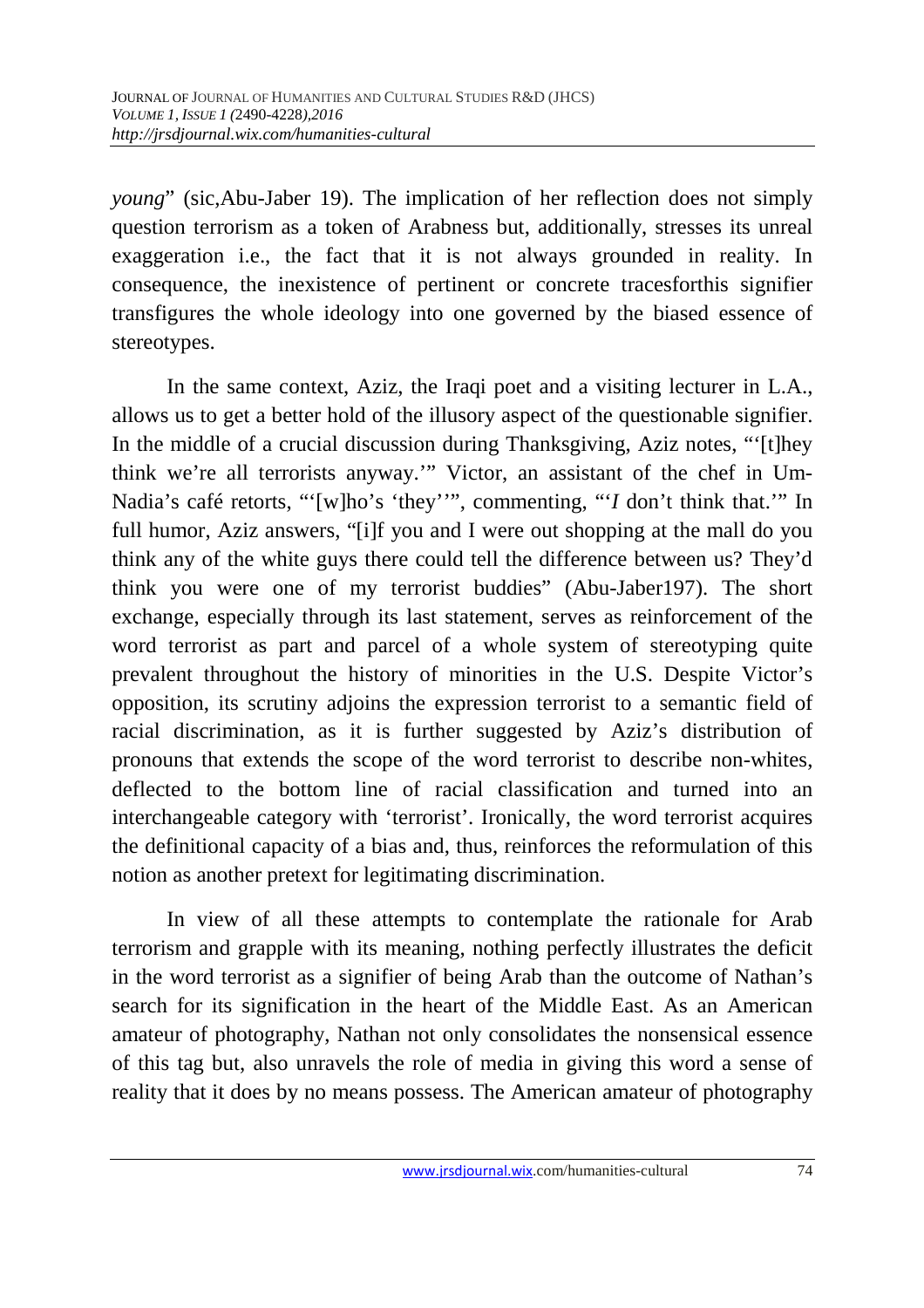provides a chronicle of his own struggle with comprehending this concept which I will quote at length:

 '[W]hen I was twenty-one, I didn't know about the world at all. But I had this idea about cowboys and Indians and submarine commanders and Russian spies. I used to be unhappy because I thought that all the bad guys were already caught and there wasn't much excitement left in the world. And then one day I went to see *Black Sunday*. You know—the one with Bruce Dern where the terrorists take over the Goodyear Blimp? But I came home thinking, oh, good, there's still terrorists!

'So I thought of that as my mission. I mean, don't we all want to have missions? I started dreaming of going to someplace like Lebanon or Iraq and hunting down terrorists […] You know, like James Bond? […] I had this thought about going over to the Middle East and uncovering terrorist spies. I would take their photos and send them to the C.I.A. or some place.' (Sic,Abu-Jaber 252-53)

Told as part of a speech that Nathan delivers on the occasion of his photograph exhibition in Dynamo Church (Abu-Jaber250), the passage explains how much the word terrorist is media-based. It demonstrates the construction of this notion through mass media such as James Bond's movies. The term terrorist also retains an aspect of vagueness as long as Nathan associates it with what is termed as the American mission in the world which gets us back to its double or ambivalent quintessence.

From illusion, Nathan passes on to disillusionment. In fact, what brings him down-to-earth is the reality-proof to which he subjects his interiorized biases. His ultimate visit of the Middle East is evidence of how the American movies are misleading, pointing out the untrue mythical, also propagandistic side about the claim of the American mission in the world. By providing a counter-narrative to the master narrative, it also reinforces that the absence of reference is equal to the absence of meaning. Nathan relates "And When I finally got there, you know, to the Middle East, I traveled through all these different countries, and this amazing thing happened—the people there were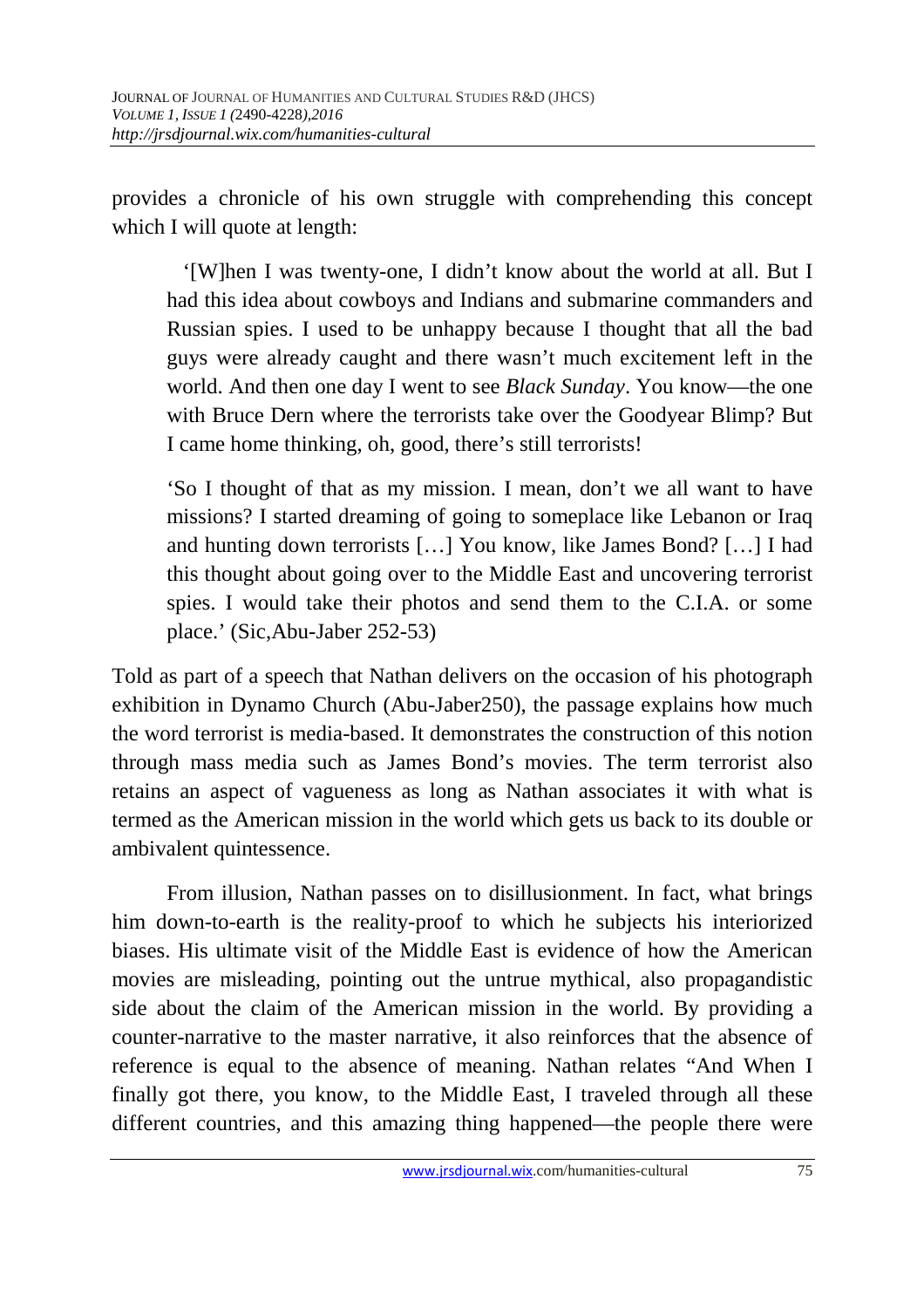really nice to me," adding, "I felt like I'd finally found something real. Like I'd regained my senses," shortly followed by "I never found my terrorist, though, unless […] it was me" (Abu-Jaber253). Right here, nobody can overlook Nathan's realization of the wide gap between what is common sense and what is real. It is this very gap between truth and reality that begets an equivalent chasm in his initial comprehension of terrorism. We should also be able to capture the irony of the closing statement about never grasping his "'terrorist, though, unless […] it was me'" (Abu-Jaber253). This acknowledgment of the impossibility of a referential meaning draws our attention to the idea that Nathan, instead of contributing to consolidating a distorted representation of Arabs according to a familiar western tradition, ends up disfiguring his proper image as a villain par excellence.

# **3. Paradise Lost:**

Apart from providing a commentary on the negotiation of pivotal referential crises of sense, that lend themselves to certain recurrent catchphrases, *Crescent* prompts us to look at identity issues which are incorporated within a similar critical trajectory. In effect, the crises that the Arab and Arab American characters endeavor to comprehend, Abu-Jaber's narrative demonstrates, do not only or always pertain to specific notions or ideologies, that is solely encompassed in political and historical interpretations, but principally internal, if not existential. To investigate the overlapping process of such experiences, I intend to examine in close Hanif's struggle to decipher the interior clash inhabiting the exiled self, without losing sight of other minor exiled characters. I will focus on the inner workings of a character to which Sirine's uncle refers as someone who "needs someone to show him how to live in this country and how to let go of the other" (Abu-Jaber47). What is noticeable about this personality is its striking awareness of veering towards a dilemma state of mind abounding with meaninglessness and intricate quandaries. Further, I will comment, with some briefness, on other instances of the encroachment of nonsense on the perception of one's alienated existence.

 Hanif's sensibility to exile as an ambivalent predicament provides us with a telling example of the cultural crisis of disconnection from one's roots. In fact,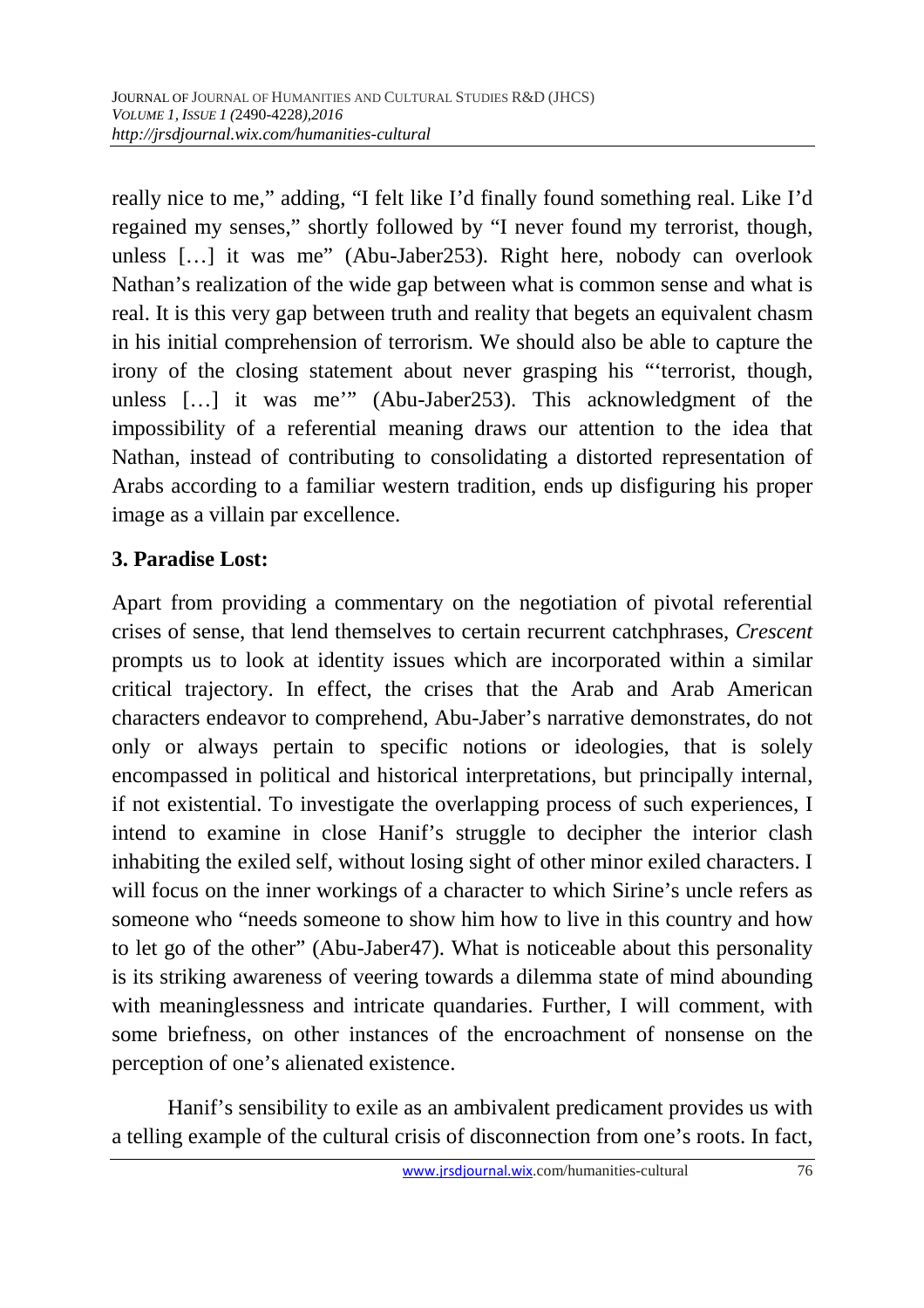only, at first, does exile, for him, emerge as the alternative to free expression, security and survival. While still in President Saddam Hussein's Iraq, Han dreams of "a new place, away from the new president, as far away as the other side of the world, a place where he will no longer have to look at his brother and sister not-sleeping, where he will not have to count his heartbeats, his breaths, the pulse in his eyelids" (Abu-Jaber14). Apart from representing an opportunity to escape persecution, exile also sounds Han's single occasion to escape his guilt-ridden conscience for endangering the life of his two siblings and the togetherness of his family. Unexpectedly, however, the fact of being forced to leave Iraq and live in England and, lately, in Los Angeles allows him to grasp firmly the ironies that could be enfolded in the alternative of exile as a synonym of dislocation and alienation.

 To Han, what marks the emergent crisis of sense is the re-conception of his exile from Iraq as being indivisible from losing his sense of direction. The note he leaves to Sirine before his sudden resignation points out "'Things are broken. The world is broken'" (Abu-Jaber296). Somewhere in the novel, Han reconfigures exile as

a dim, gray room, full of sounds and shadows, but there's nothing real or actual inside of it. You're constantly thinking that you see old dreams. You go up to people, certain that they're members of your family, and when you get close their faces melt away into total strangers'. Or sometimes you just forget this is America and not Iraq. Everything that you were—every sight, sound, taste, memory, all of that has been wiped away. You forget everything you thought you knew. (Abu-Jaber162)

These contemplations best reflect the dark world of non-meaning and ghostly presences that bounds Han's fractured sense of self throughout the novel and best manifests itself through an ever-wandering "soulful ache" (Tepper 24).

The losses that accompany Han's first-hand experience of imposed immigration range from the physical contact with the homeland to the religious scope. In truth, his enforced journey to the west becomes almost conditioned with a certain loss of faith embodied through the fact of cutting with praying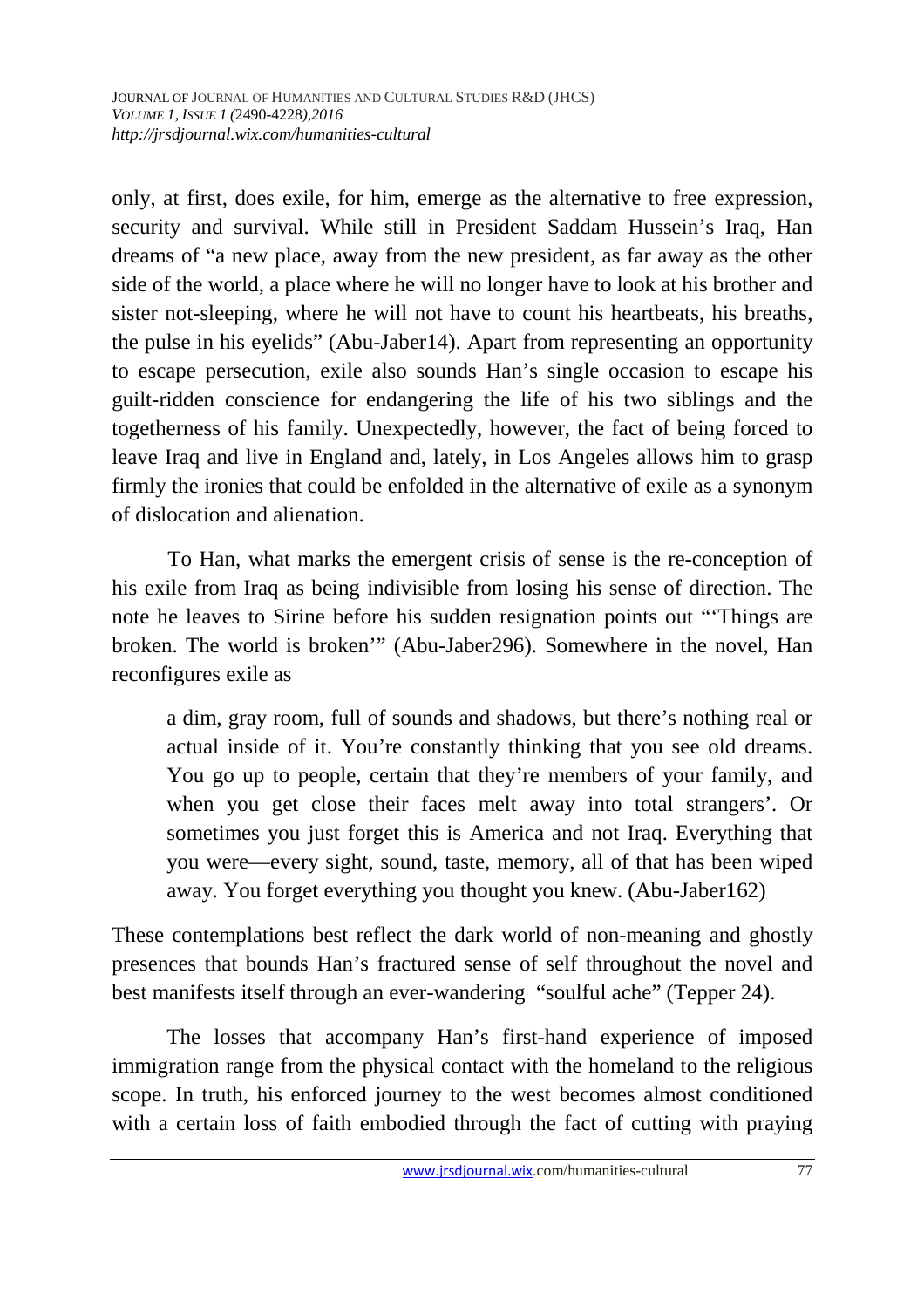(Abu-Jaber71). Out of practice, Han turns the prayer beads into mere relics of his Iraqi identity as a Moslem. Thus, his first reply to Sirine's question "do you believe that your religion---that Islam---defines who you are?" is only the blank vague statement: "'For me, it's more complicated than that. I've heard of people defining themselves according to their work or religion or family. But I pretty much think I define myself by an absence'" (Abu-Jaber161). Even his later clarification, "I don't believe in a specific notion of God. But I do believe in social constructions, notions of allegiance, cultural identity….," does not reveal the portrait of a person who still sees meaning in his religious identity as a Moslem (Abu-Jaber162). For this reason, he soon lapses from spirituality to the only meaningful void that overwhelms his sense of being, by drawing exile as the broadest truth in his life:

The fact of exile is bigger than everything else in my life. Leaving my country was like---I don't know---like part of my body was torn away. I have phantom pains from the loss of that part---I'm haunted by myself. I don't know---does any of that make any sense? It's as if I'm trying to describe something that I'm not, that's no longer here. (Abu-Jaber162)

In this sense, the only thing that Han ends up with from an experience of exile is uprootedness fused with an absurdist consciousness of non-existence, worse an existence in shadows, to which he becomes starkly enlightened.

The most illustrative figure of exile reconceived as overwhelming selfalienation, rather than safety, is engulfed in the image of inhabiting the world of the down-and-out which is quite common on American pavements. Han says to Sirine:

Sometimes when I see some of those homeless people on the street—you know, the ones walking around talking to the air, shuffling around, an old torn-up clothes—sometimes I think I've never felt so close to anyone as those people. They know what it feels like—they live in between worlds so they're not really anywhere. Exiled from them. (Abu-Jaber162)

Due to this state of non-belonging and instability, Han starts even to be skeptical of his work ethics, including his passion for translation. Describing the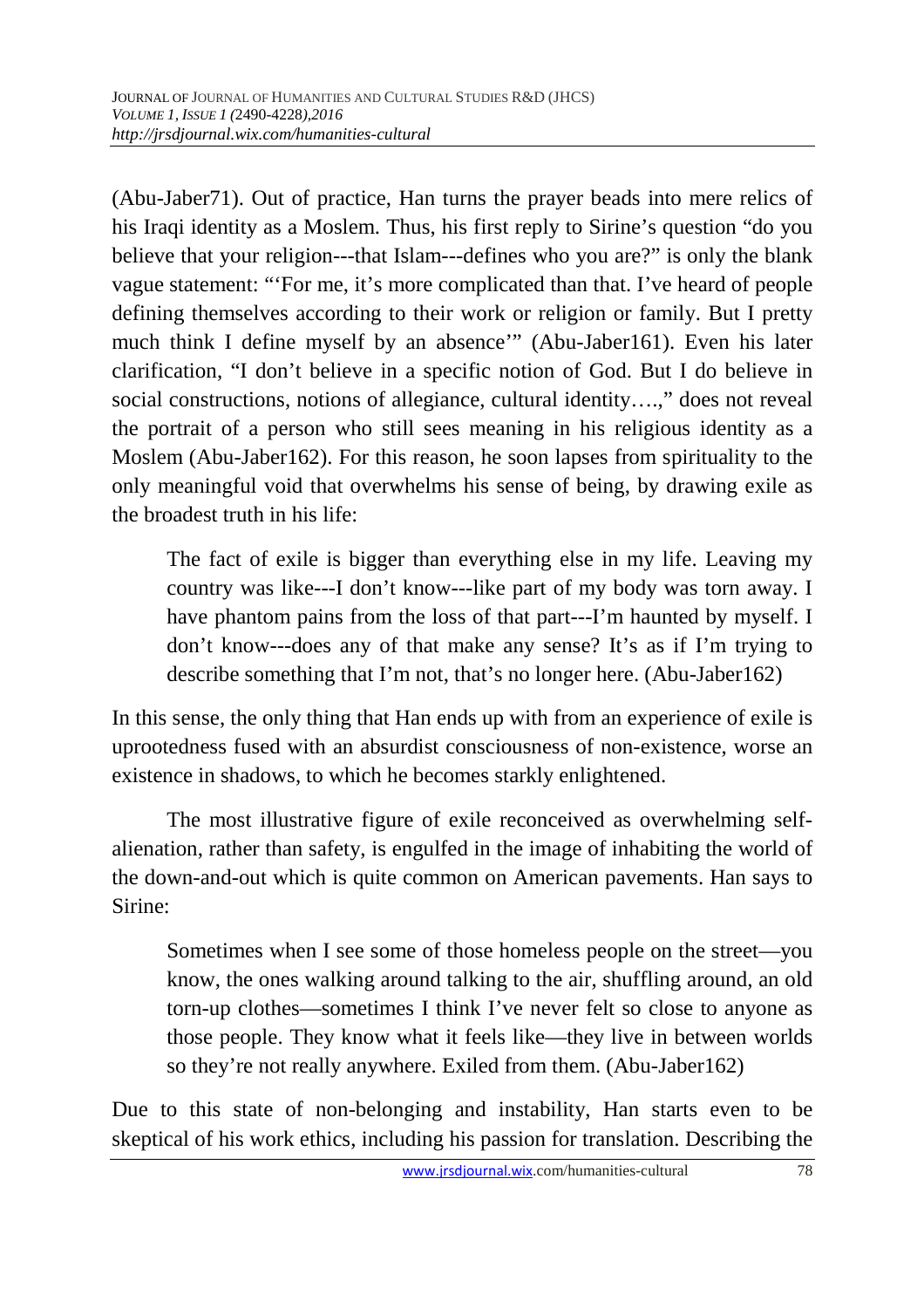tasks he exercises in class with students, he affirms, "[h]alf the time I don't know what I'm saying. I throw out some thoughts and then hope one or two of them sticks. It's all words to me" (Abu-Jaber93). The citation is the best indicative that arbitrariness and meaninglessness turn out solid tokens of cultural displacement and get impregnated with a strong sense of paradise lost to the extent of verging on devouring Han's academic principles.

Nevertheless, Han is not the only character in the novel that inhabits this world of non-meaning but, instead shares it together with two other characters, Sirine and Nathan. An orphan since age nine when her parents, emergency care personnel for the American Red Cross, were murdered in a raid in Africa, Sirine, at thirty-nine years, experiences a condition of symbolical exile (Abu-Jaber50). "What Han says reminds her of a sense that she's had---about both knowing and notknowing something. She often has the feeling of missing something and not quite understanding what it is that she's missing" (Abu-Jaber62). Critic Robin E. Field makes an important suggestion, upon mentioning the effect of the absence of Sirine's parents both on "her subsequent relationships with men" and "her sense of who she is as an Iraqi-American" (Abu-Jaber216). Indeed, similarly to Han, Sirine could not be definite about what faith she has, particularly, when she ventures to reply "I suppose I don't actually have one [religion]," adjoining, "I mean, my parents didn't, so…" (Abu-Jaber171). Letting her sentence trail off, echoing Han's in a way, she only comments "Well, I believe in lots of things" (Abu-Jaber171). When such a statement occurs in a workshop on Women in Islam it renders best Sirine's dilemma.

As a striking feature of Sirine's internal clash, the passage about her sensitivity to the failure of language to make any sense and console Nathan for his circumstances is quite evocative of a complex crisis. After listening to Nathan's traumatic adventures in Iraq, ranging from the execution of his beloved (Han's sister) to his consequent displacement, Sirine has reached an inference similar to the one it crossed her mind upon learning of her parents' death. She wishes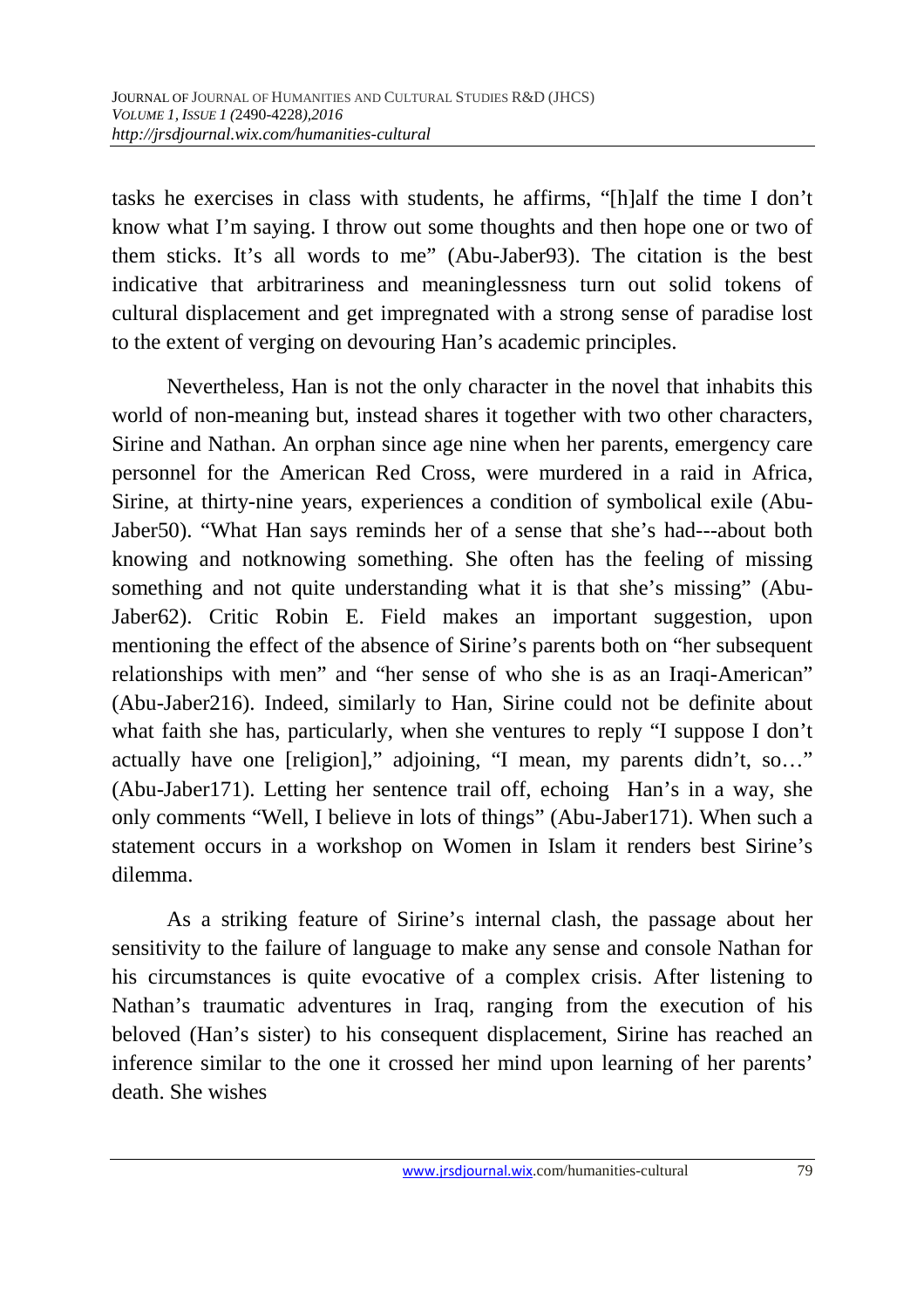she knew how to say something wise or consoling to him, something that wouldn't sound frightened or awkward. But then she remembers the time after her parents' death when people would approach her and try to explain her loss to her; they said things that were supposed to cure her of her sadness, but that had no effect at all. And she knew then, even when she was nine years old, that there was no wise or consoling thing to say. There were only certain helpful kinds of silences, and some were better than others. (Abu-Jaber88-9)

On both occasions, the only truth which is perceptible to Sirine is the fact of being failed or defeated by verbal language, which represents, in itself, the peak of the crisis of sense in the novel.

In Nathan's context, we should remind ourselves that his crisis of sense goes deeper than interrogating the ambiguity and even the unintelligibility of certain notions in order to engulf his sense of who he is as an American. When he speaks of himself he refers to an "overgrown student in search of a life, may be" (54) and, shortly, comments "I'm made out of powder" (Abu-Jaber55). Sirine compares him to "a monk—sunken cheeks, hungry lunar shadow eyes, a body inhabited by an old spirit" (Abu-Jaber329). The simile suggests a state of death-in-life, equally perceptible in Nathan's shots which are symbolic of a world close to a wasteland and reach the onlooker as "gray dreams, full of accusation and a lingering sense of emptiness" (Abu-Jaber253). These shots make sense only in the perspective of a person separated from his beloved due to a death execution and an essential civilizational cultural clash. Beyond this, the pictures convey but disfiguration, emptiness and absence.<sup>9</sup>

### **4.Paradise Regained: On Feeding Sense:**

 $\overline{\phantom{0}}$ 

It should be noticed that the literary world spun by Abu-Jaber is never utterly nonsensical. Instead, her representation of the twentieth and twenty-first centuries as much deprived of consistency, transparency and short of intelligibility is, equally, suggestive of hope in regaining some sense in life. It

<sup>&</sup>lt;sup>9</sup> Due to the space restriction, it is not possible to analyze another dimension about the predominance of non-sense in Abu-Jaber's work,that is, the omnipresence of superstition as a cogent motif.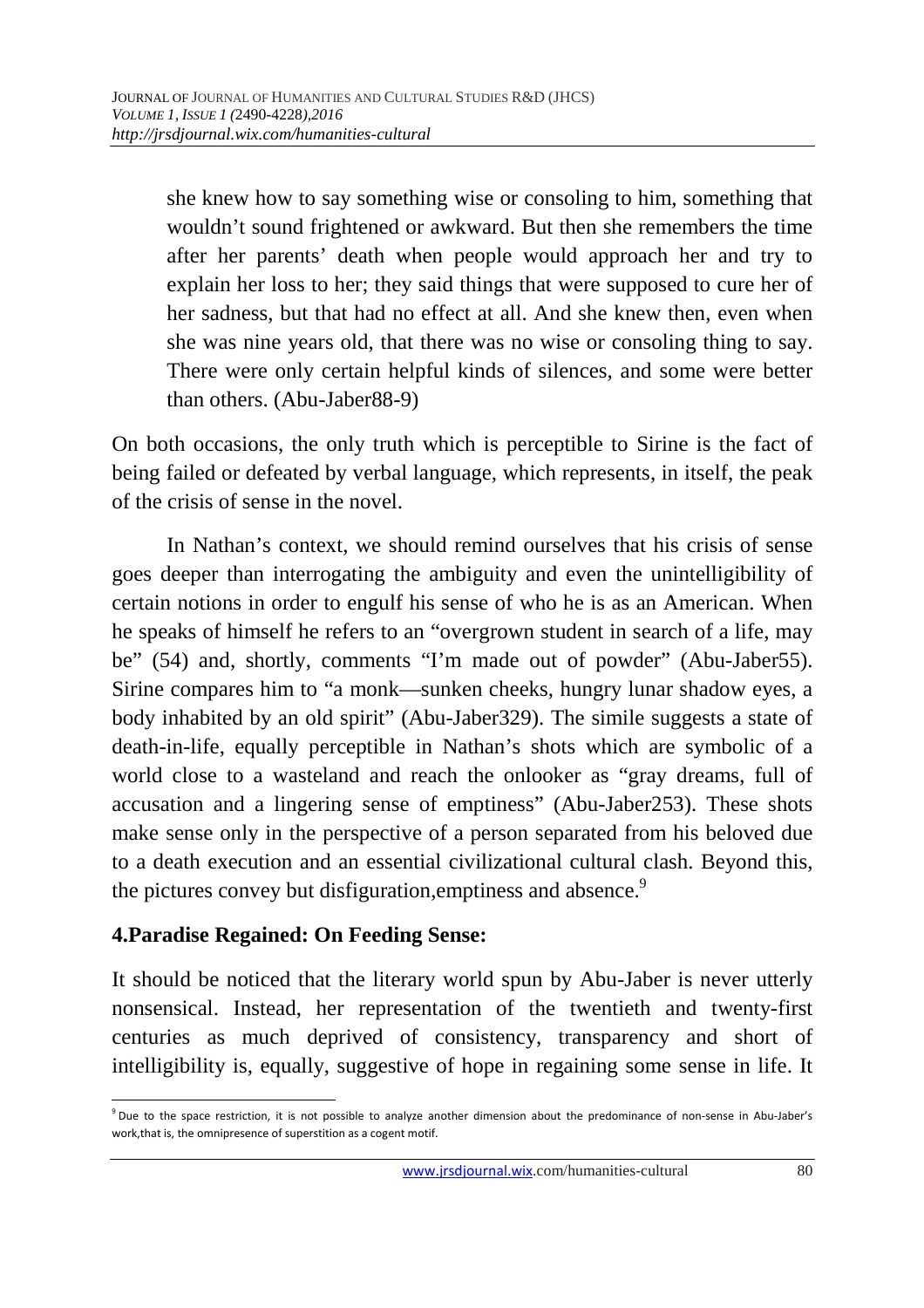even traces itineraries of how to go beyond these ontological crises, instead of letting them lead to self-defeat and absurdity. These strategies range from nurturing oneself with food and art to reconciling with one's homeland and cultural roots.

*Crescent* identifies a tactile view of the world as a significant means of making peace with oneself, the world around us and its system of signification. As a matter of fact, if there is something that saves Sirine from a desperate awareness of the contradictions around her as strikingly as Hanif it is the staying power that she is able to derive from cooking to others or eating together with them. Her concentration on taking care of this skill and forging it brings us back to Carolyn Korsmeyer's view that "the intimacy of eating is part of what knits together those who eat---the mutual trust presumed, the social equality of those who sit down together, and the shared tastes and pleasures of the table" (187). Critics Lorraine Mercer and Linda Strom emphasize the pertinence of food in bridging "the gap that may look like chaos and add[ing] structure to the narrative"  $(39)$ .<sup>10</sup> In such a way, feeding and eating are given a strong potential of establishing meaningfulness.

From Sirine's perspective, as long as she cooks and nurses her tactile expertise she exists, figures her sense of being and, even, turns what sounds nonsensical into something meaningful. Food is an epitome of patience and, even more, of existence, since "she was also born with an abiding sense of patience, an ability to live deeply and purely inside her own body, to stop thinking, to work, and to simply exist inside the simplest actions, like chopping an onion or stirring a pot" (Abu-Jaber19). Suffice it to scrutinize Sirine's ability to grasp the life, the love and the richness that could be enveloped inside a forkful of sweet potatoes into her mouth:

The potatoes are soft as velvet, the gravy satiny. It is as if she can taste the life inside all those ingredients: the stem that the cranberries grew on,

l

<sup>&</sup>lt;sup>10</sup>Likewise, Abu-Jaber affirms that, in her family, "meals were always the place where things really got hashed out. That was where we found out who each other was" (Field 217). That is why, food is depicted as a pivotal dynamic in *Crescent*, departing from the principle "that if you want to work spirituality, or if you have a sense of it of any kind, one of the best ways to go about it is to take care of yourself. Take care of your physical being, so that the spiritual being will also be brightened and nurtured" (Field224-25).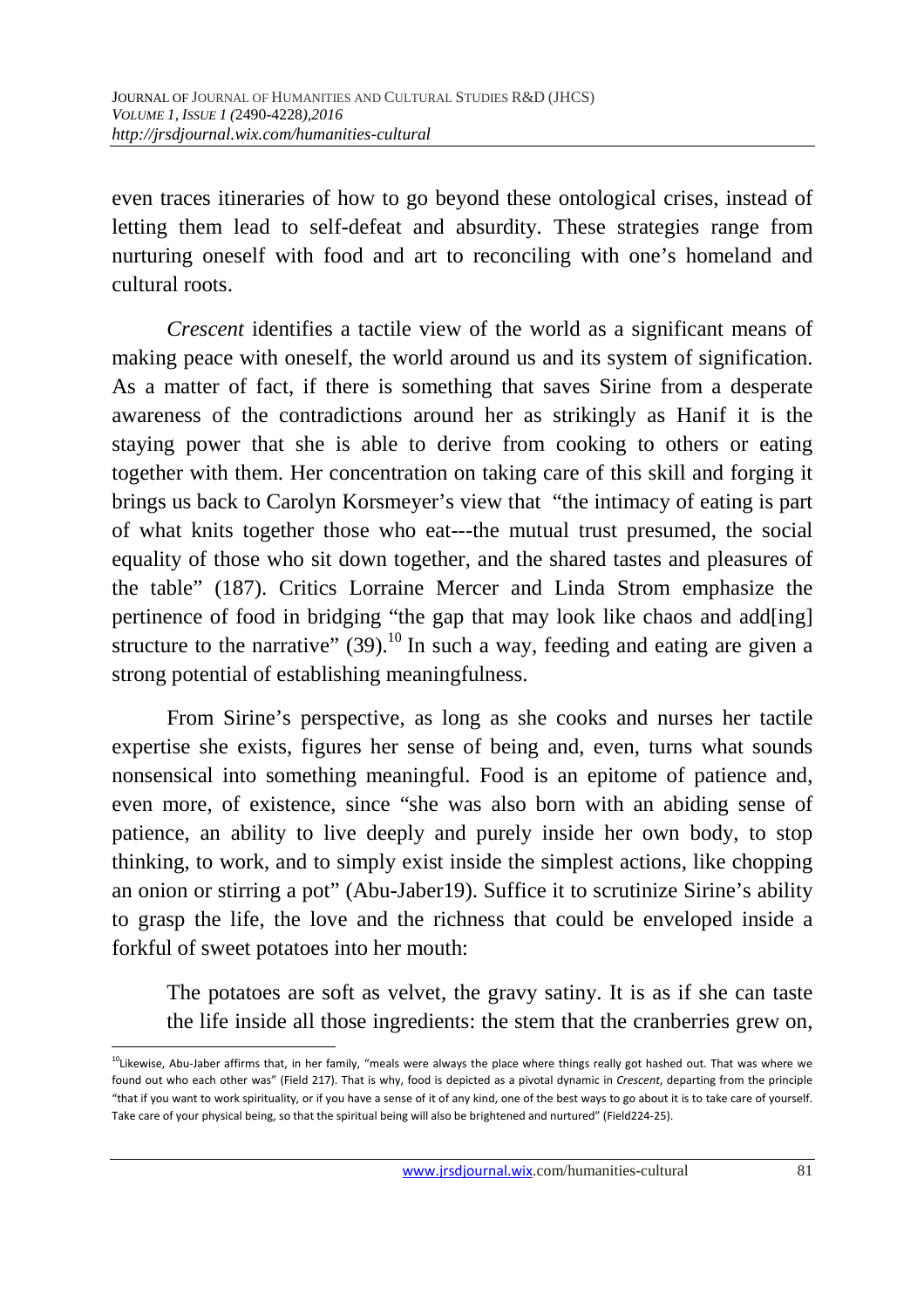the earth inside the bread, even the warm blood that was once inside the turkey. It comes back to her, the small secret that was always hers, for years, the only truth she seemed to possess—that food was better than love: surer, truer, more satisfying and enriching. As long as she could lose herself in the rhythms of peeling an onion, she was complete and whole. And as long as she could cook she would be loved. (Abu-Jaber194)

From the taste, she can identify the essential ingredients with precision. Her philosophy is that "food should taste like where it came from. I mean good food especially. You can sort of trace it back. You know, so the best butter tastes a little like pastures and flowers, that sort of stuff. Things show their origins" (Abu-Jaber69). Even when Aziz asks to "consider the difference between the first and third person in poetry" in relation to "'the difference between looking at a person and looking through their eyes'", Sirine picks up on his analogy saying, "'that's how I feel about eating'" (Abu-Jaber196). She explains that "'tasting a piece of bread that someone bought is like looking at that person; but tasting a piece of bread that they baked is like looking out of their eyes'" (Abu-Jaber196-7).

In Sirine's eyes, "cooking becomes agency: when all else fails in her life when she is confronted with uncertainty, confusion, and identity conflict, she goes to the kitchen and cooks herself and her history into existence" (Mercer and Strom 40). With every withering interest in feeding herself or others, Sirine fails to get hold of her life, that is, fails to recuperate an understanding of the world. As long as she does not yield herself to concocting different dishes she loses every other stamina, among them, the ability to establish meanings in her life. It is related that one year after the unexpected departure of Hanif and, in the course of resuming her creativity as a chef, "Sirine is starting to feel like she can breathe again without wanting to cry. Mostly she feels the neutrality of absence—neither happy nor sad, apart from sudden surges of feeling that lick through her, quick and electric as nerve synapses. Only when she cooks, in those moments of stirring and tasting, does she feel fully restored to herself" (Abu-Jaber340). It takes her only stirring, or another simple action, to regain wholeness. Right here, only through cooking does Sirine forge a strong ability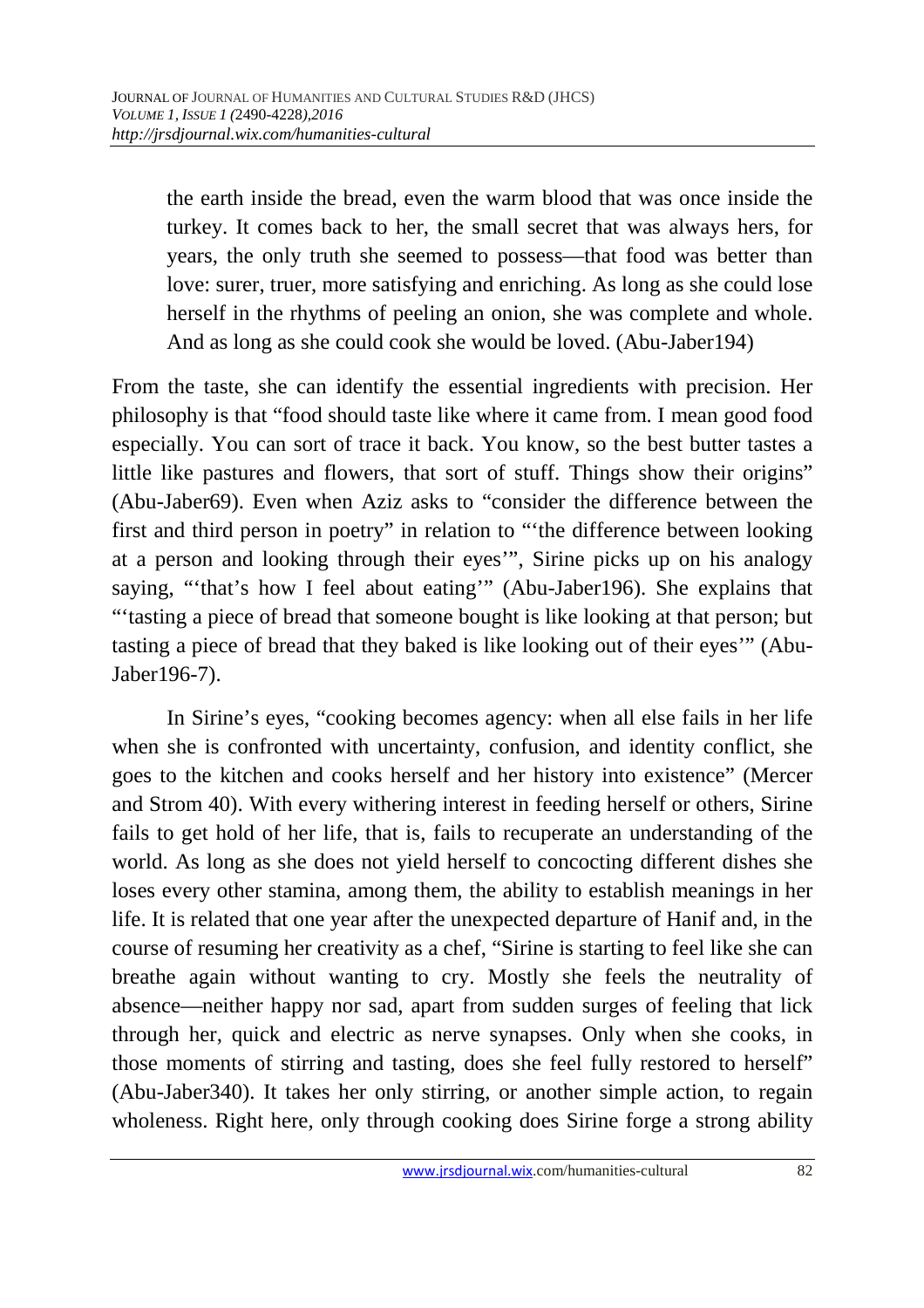to bear Han's absence of Hanif and await him with a mixture of despair and hope.

*Crescent* fosters the yoke of the crucial importance of physical feeding to spiritual feeding by contrasting Sirine and Han's incongruent responses to the tactile. While Sirine "tastes everything edible, studies the new flavors, tests the shock of them; and she learns, every time she tastes, about balance and composition, addition and subtraction", Hanif simply "watches, eyeing the strange foods. When she offers him a taste, he closes his eyes and shakes his head" (Abu-Jaber185-6). The novel insists on this divergence as much as it points out the influence of Sirine's awareness of the communicative secret in feeding on enhancing Han's journey from nonsense to sense. Nobody loses sight of their collaborative making of baklava, a sweet cake based on almonds and other fruits (Abu-Jaber59-61). For a while, Sirine draws Han from his impending sense of exile towards unforgettable sharing and pleasure. Similar episodes allow us to always keep in mind that Sirine sees food as "a contact language---a medium to translate experience and create a meaningful world," as a synonym "with love, prayer, creativity, and healing" and uses it "for translation, to connect and communicate with everyone around her" (Mercer and Strom 40).

In tandem with this reading, Han's growth from a stark state of emptiness to a meaningful existence is, to a large scale, fashioned by his recollections of Iraq and its landmarks. Nobody misses how remembering the homeland and its grandeur enhances self-reconciliation and expresses a continuing struggle for some sense of the exile, for a feeling of being safely at home. In "Arab American Literature and the Politics of Memory", Lisa Suhair Majaj explains that,

[m]emory plays a familiar role in the assertion of identity by members of ethnic and minority groups; family stories frequently ground ethnic identification, and the popularized search for 'roots' is often articulated as 'remembering who you are' […] Memory functions on both a cultural and a personal level to establish narratives of origin and belonging; myths of peoplehood, like memories of childhood, situate the subject and make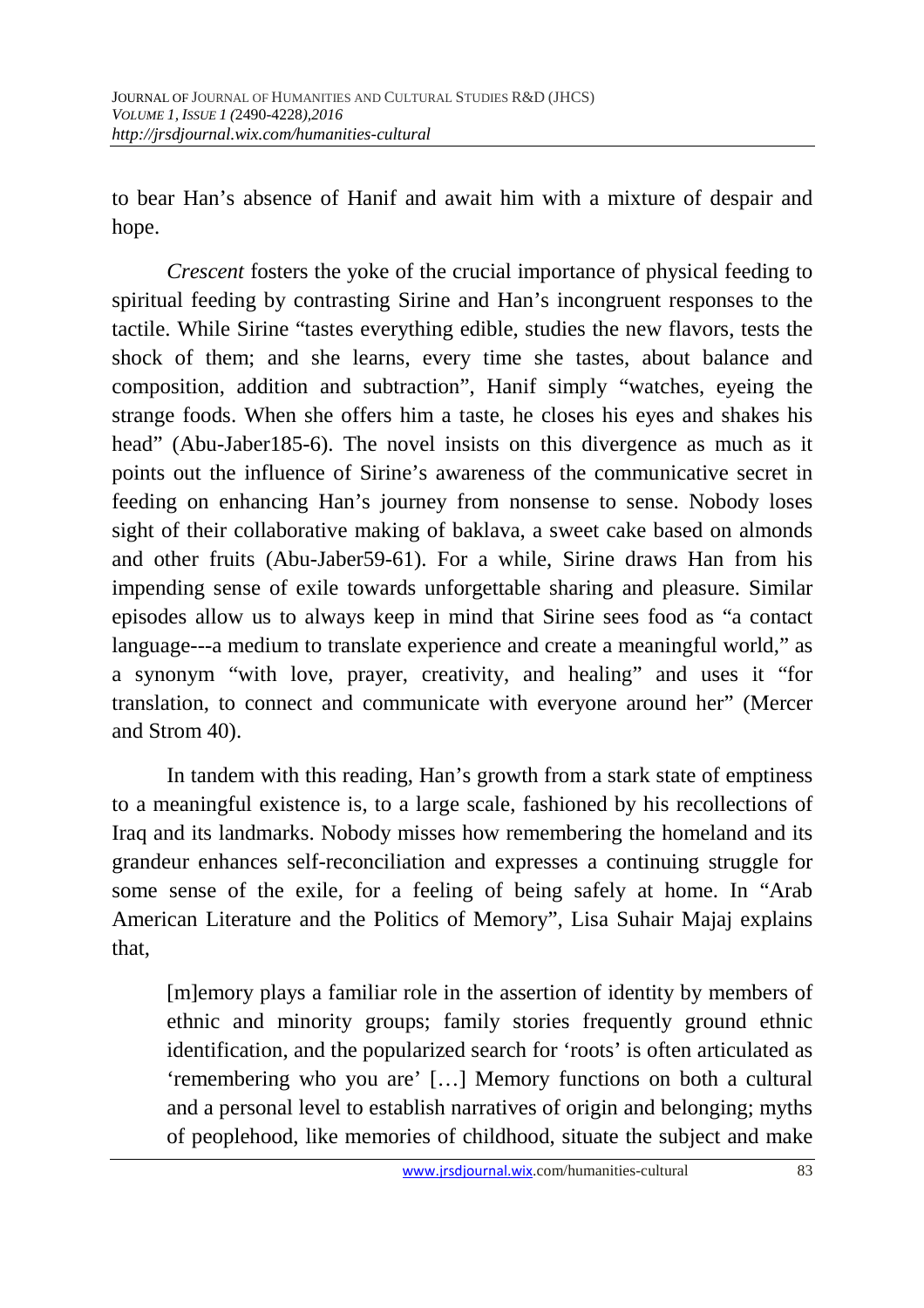agency possible. It is thus no surprise that Arab American literature turns repeatedly to memory to explore, assert, critique, and negotiate ethnic identity. (266)

If there is something that still relates Han to a meaningful world it is his ability to breathe life into his relationship with his family. As he renders it, "for a moment, I forgot where I was. I forgot that this America. I was on the banks of the Tigris. I could see the sun through my eyelids. My sister was about to call me in to eat. It's like the light broke for me and brought it all back and then I had to return to this place" (Abu-Jaber187). With every act of remembering, Han goes through a sense of rebirth and restores his childhood in Iraq, despite the scare of an utter loss of his present life to the past. He suggests that "sometimes when I start remembering … sometimes I'm afraid I won't be able to stop" (Abu-Jaber188). As implied, what meanings memory could reconstruct for the exile turns out insufficient as a guarantee of wholeness.

As a result of this incompleteness, Han's recuperation of an authentic sense of his Iraqi identity becomes associated with an inevitable return back to Iraq. The affirmation that "it's like there's some part of me that can't quite grasp the thought of never returning. I have to keep reminding myself. It's so hard to imagine" explains that visiting the homeland is the only and one prerequisite of wholeness (Abu-Jaber62). In a letter to Sirine, Han writes: "I'm driven by the prospect of return: my country won't let go of me—it's filled me up. You know that. And a certain fear—an emotional fear—has suddenly lifted and freed me" (Abu-Jaber312). Thus, when Han cuts with inaction and ventures to re-enter Iraq he expresses the scared of losing the last thread that could re-establish his grasp over his identity as an Iraqi, that is the possibility of not seeing his mentally-disturbed mother before her death. This audacious act shows the thin affinity between sense and nonsense, given the folly of the homecoming despite the strong probability of a death execution.

# **5. Conclusion:**

As I have tried to show in my reading into some aspects of sense and nonsense through Abu-Jaber's *Crescent*, the considered narrative offers solid convenient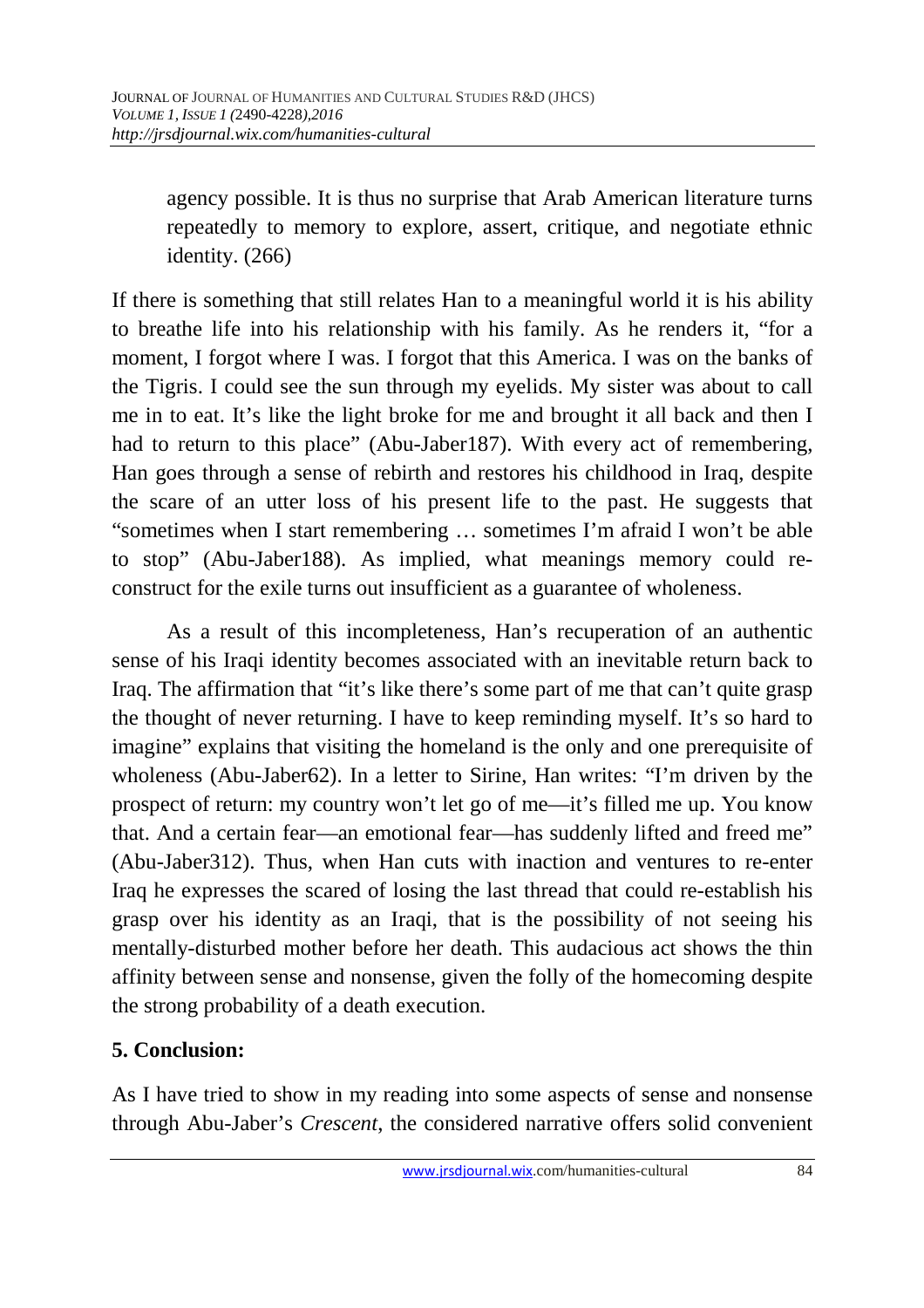contextual triggers for investigating the crisis of sense. In parallel, its immediate academic environment adds a complex challenge, essentially, to the overarching identity crises embodied in the novel. Among these challenges are the multifaceted controversies, extending from the lack of identification when certain notions cease to signify or lose their foundational aspects of reference and meaningfulness, to the features of opposition between an original meaning and the abuses made out of it. In this last case, reality does not just belie certain conceptions but, additionally re-identifies their emanation from illusions. As such, the crisis of sense in *Crescent* can only make sense in the plural form, rather than the singular.

Likewise, this literary approach of sense and non-sense alerts us to Abu-Jaber's attempts to make sense of the twenty-first-century crises for the Arab American by sending out a hopeful note. Her book denounces the disastrous complicity inherent in current political discourses while countering the inconsistencies and disfigurations of the master-narrative with "a simple, human story about love and fear and jealousy that can transcend culture and have an immediacy that will speak to a lot of different people" (Field 216). Hence, even the incorporation of a complex ideological background does not undercut "a vision of life that, while haunted by past suffering and loss, holds out hope for the future" (Mercer and Strom 46). By bringing to the fore the communicative up-building of remembering and eating, I have also pointed out that when verbal language fails to determine transparent meanings other means of signification take over to re-establish our sense of direction and foster the stamina to regain meanings with the cultivation of sense and care for the self.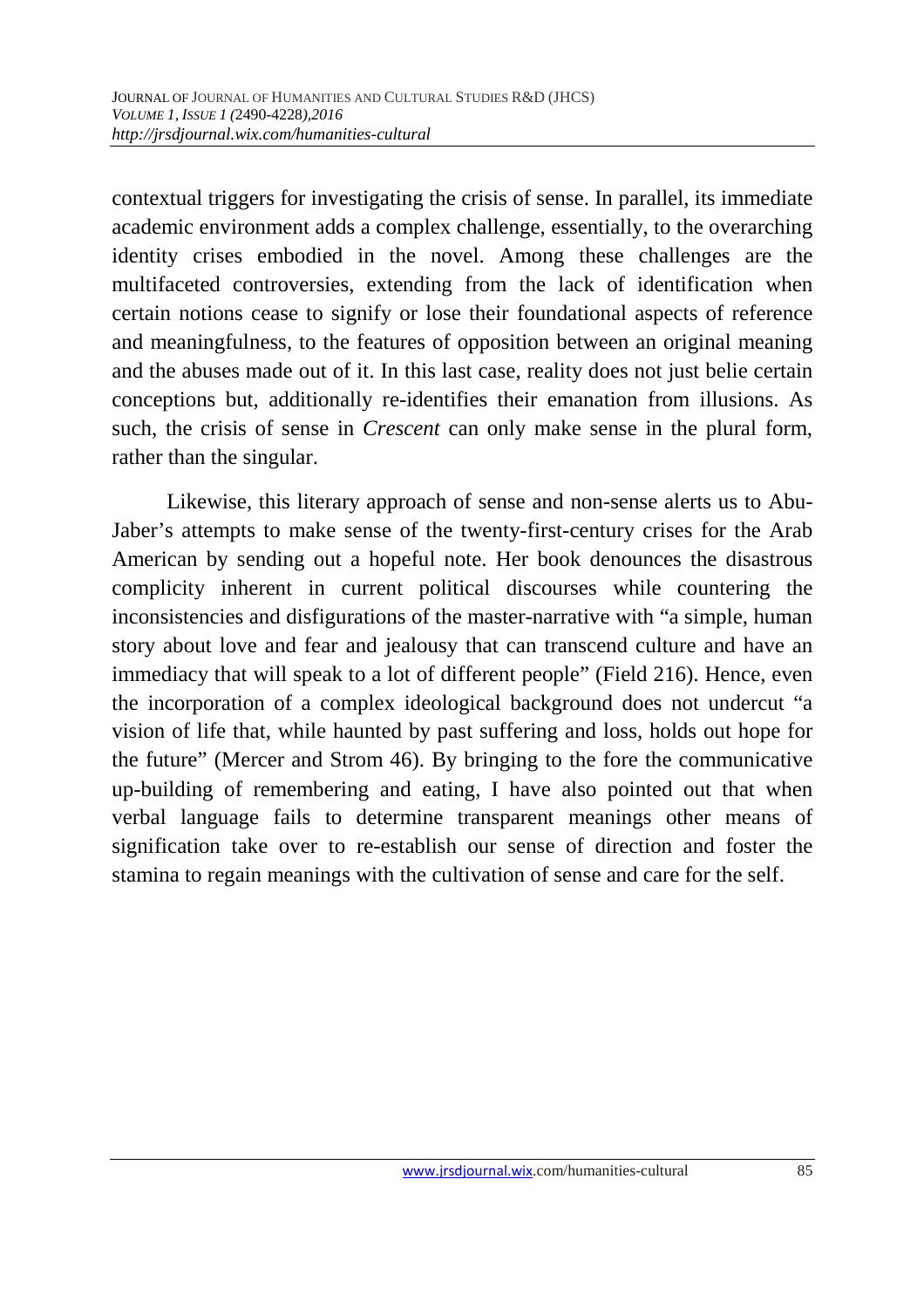## **References:**

- [1] Abu-Jaber, Diana. *Crescent*. New York: W.W. Norton & Company, Inc.,2003.
- [2] Conrad, Joseph. *Heart of darkness*. 1902. London: Penguin Books, 1994.
- [3] *Webster's universal encyclopedic dictionary*. New York: Barnes & Noble Books, 2002.
- [4] Majaj, Lisa Suhair. "Boundaries: Arab American," in JoannaKadi (Ed.), *Food for our grandmothers: Writings by Arab-American and Arab-Canadian feminists* (Boston: South End Press, 1994) 65-86.
- [5] Orfalea, Gregory. "The Arab American Novel." *MELUS,31 (4)*, Winter 2006, 115-32.
- [6] McLaren, Peter. "The Dialectics of Terrorism," in Ford Carol Boggs and Ted Rall (Eds.), *Masters of war: Militarism and blowback in the era of American empire (*New York: Taylor and Francis Books Inc., 2003) 149-89.
- [7] Hamouda, Chédlia Zargouni. *Roots of American culture and identity: Connecting the present with the past*. Tunis: Centre de Publication Universitaire, 2007.
- [8] MacDonald, Robert H. *The Language of empire: Myths and metaphors of popular imperialism 1880-1918*. Manchester: Manchester University Press, 1994.
- [9] Perry, Glenn E. "Imperial democratization: Rhetoric and reality." *Arab studies quarterly, 28 (¾*), Summer 2006, 55-86.
- [10] Morgenthau, Hans J. *Politics among nations: The struggle for power and peace.* Revised by Kenneth W. Thompson and W. David Clinton. Boston: McGraw-Hill Higher Education, 2006.
- [11] Khadduri, Majid and Edmund Ghareeb. *War in the Gulf 1990-91: The Iraq-Kuwait conflict and the implications*. Oxford: Oxford University Press, Inc., 1997.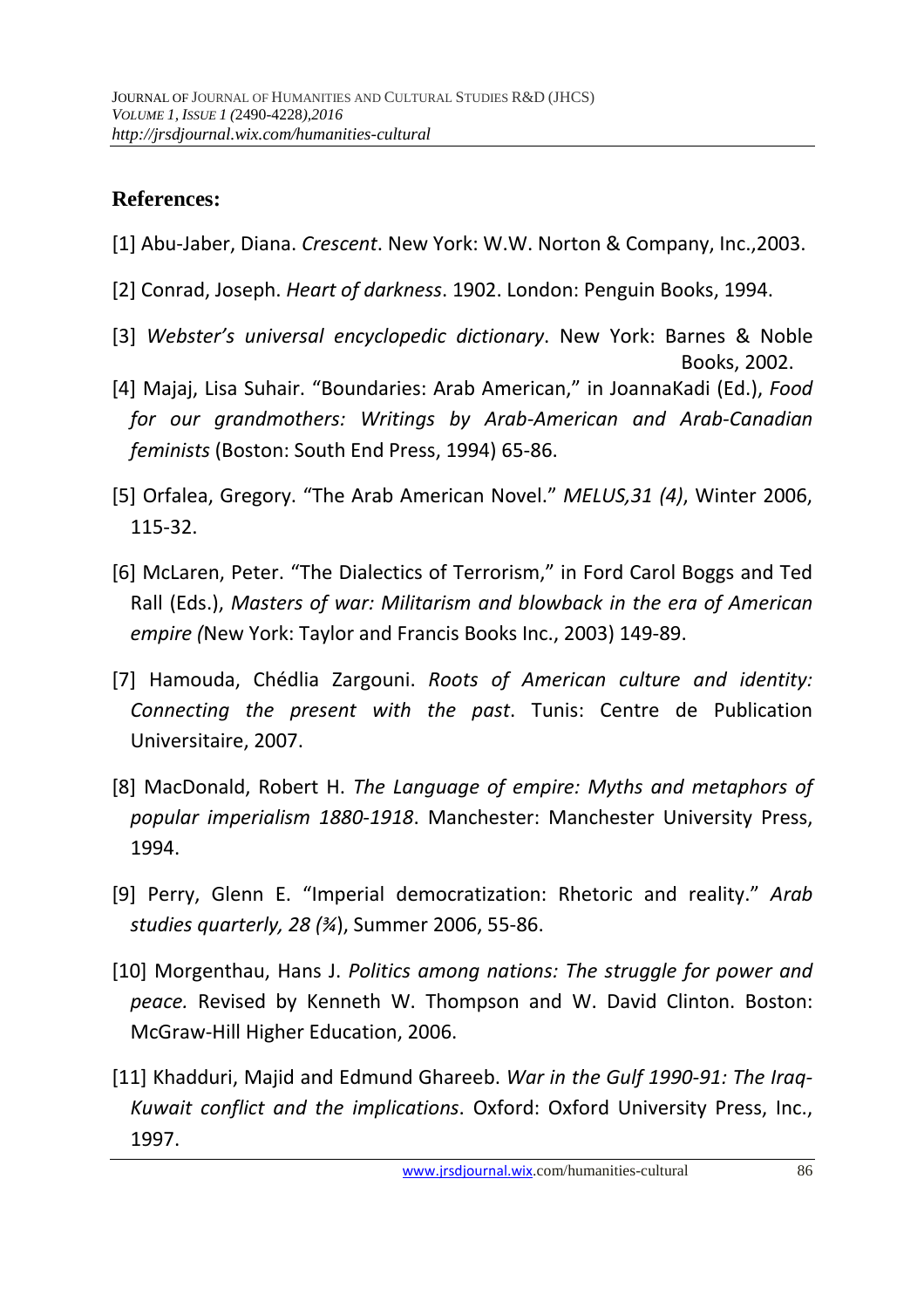- [12] Kadi, Joanna. Introduction, in Joanna Kadi (Ed.),*Food for our grandmothers*: *Writings by Arab-American and Arab-Canadianfeminists*(Boston: South End Press, 1994) xiii-xx.
- [13] Tepper, Andreson. "*Crescent*." Rev. of *Crescent*, by Diana Abu-Jaber. *New York Times Book Review*. June8, 2003: 24.
- [14]Field, Robin E. "A Prophet in her own town: An Interview with Diana Abu-Jaber." MELUS,31 (4), Winter 2006, 207-25.
- [15] Korsmeyer, Carolyn.*Makings of taste: Food and philosophy*. Ithaca: Cornell UP, 1999.
- [16] Mercer, Lorraine and Linda Strom. "Counter narratives: cooking up stories of love and loss in Naomi Shihab Nye's poetry and Diana Abu-Jaber's *crescent*." *MELUS,32 (4),* Winter 2007, 33-46.
- [17] Majaj, Lisa Suhair. "Arab American literature and the politics of memory." In Amritjit Singh, Joseph T. Skerrett and Jr. Robert E. Hogan (Eds.),*Memory and cultural politics: New approaches to American ethnic literatures*(Boston: Northeastern University Press, 1996)266-90.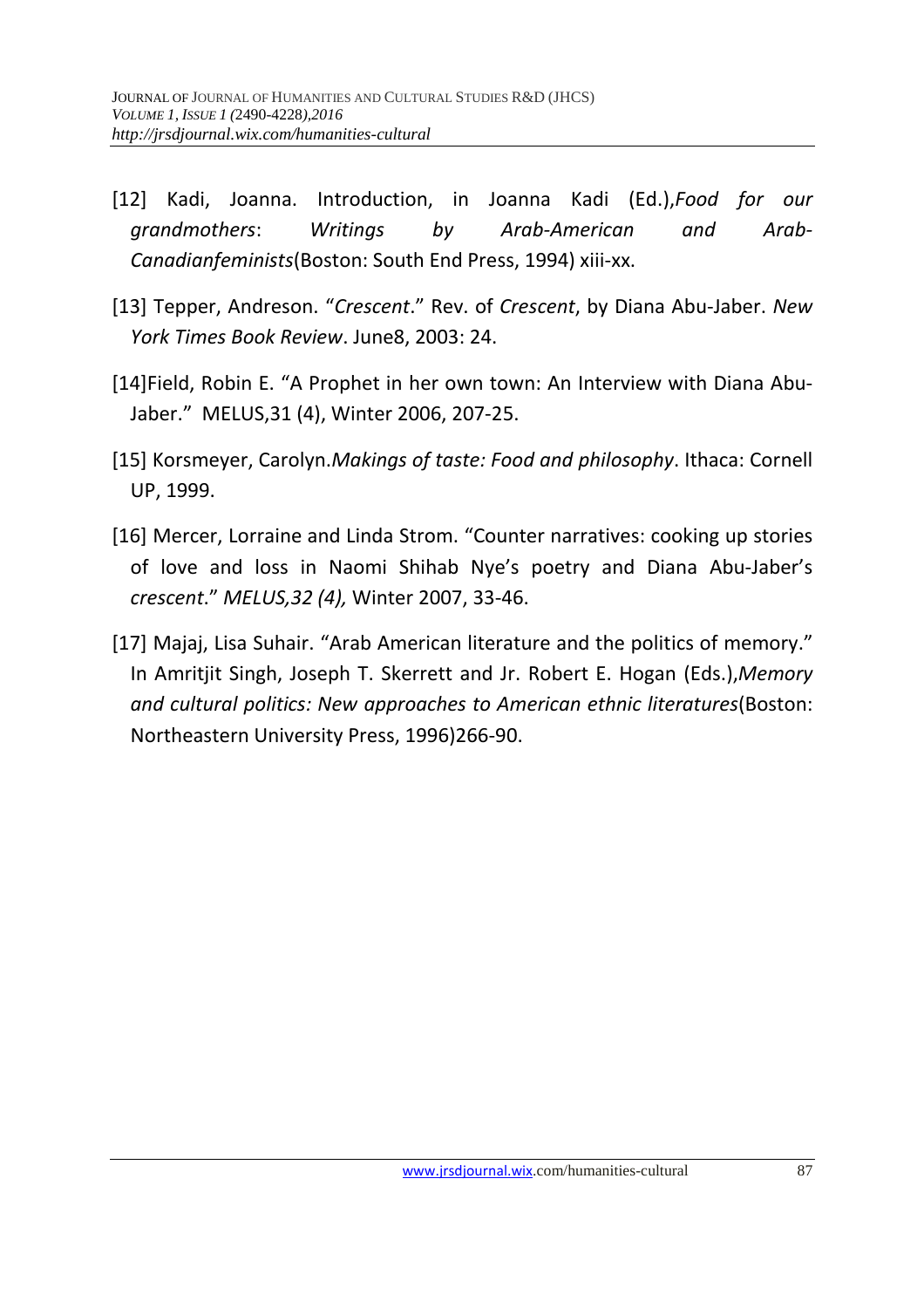### **TEÐUÐU ZA: A Music and Ritual of the Northern Ewe of Ghana**

Martin Q. Amlor

*Centre for African and International Studies, University of Cape Coast, Cape Coast, Ghana.* 

**Abstract :** *The belief in music and ritual as two cultural components that satisfy specific needs and purposes in African societies cannot be underrated especially when one examines the social, political, economic and religious activities of the people. Indigenous religious inclinations of Africans have shaped them to perceive festivals as embodiments of music and rituals that are publicly performed to mark important landmarks in their lives. A harvest festival that fosters a close bond between the chiefs and people of northern Eweland in the Volta Region of Ghana and their objects of worship is tedudu za (yam festival celebration) This paper examines the historical and geographical backgrounds of northern Ewes, their teɖuɖu za and finally explains why music and ritual performances in this harvest festival are strongly perceived as imperative to ensuring unity, solidarity and a total well-being of the people.* 

**Keywords:** Indigenous religion, music, northern Ewes, ritual, *teɖuɖu za*.

#### **I. Introduction**

The sustenance of festival celebrations to date among Africans is quite dependent on strong and deeply rooted religious beliefs of a people. As an inherited cultural legacy that provides solutions to their daily problems, Africans for this reason, see no reason or need to ever abandon festival celebrations because they attribute the day to day administration of the state partly to the presence, guidance and blessings of the spirits of the deities and ancestors. A non-celebration of festivals, therefore, is believed to trigger the wrath and punishment from the spirits of the gods.

A common but important traditional music and ritual that northern Ewes consider very religious and thus, accord it a communal patronisation is the *teɖuɖu za*. Like their neighbours of other indigenous Ghanaian or African societies, Modupe (1998:150) further explains the significance of indigenous African festival celebrations that "they illustrate among other things historical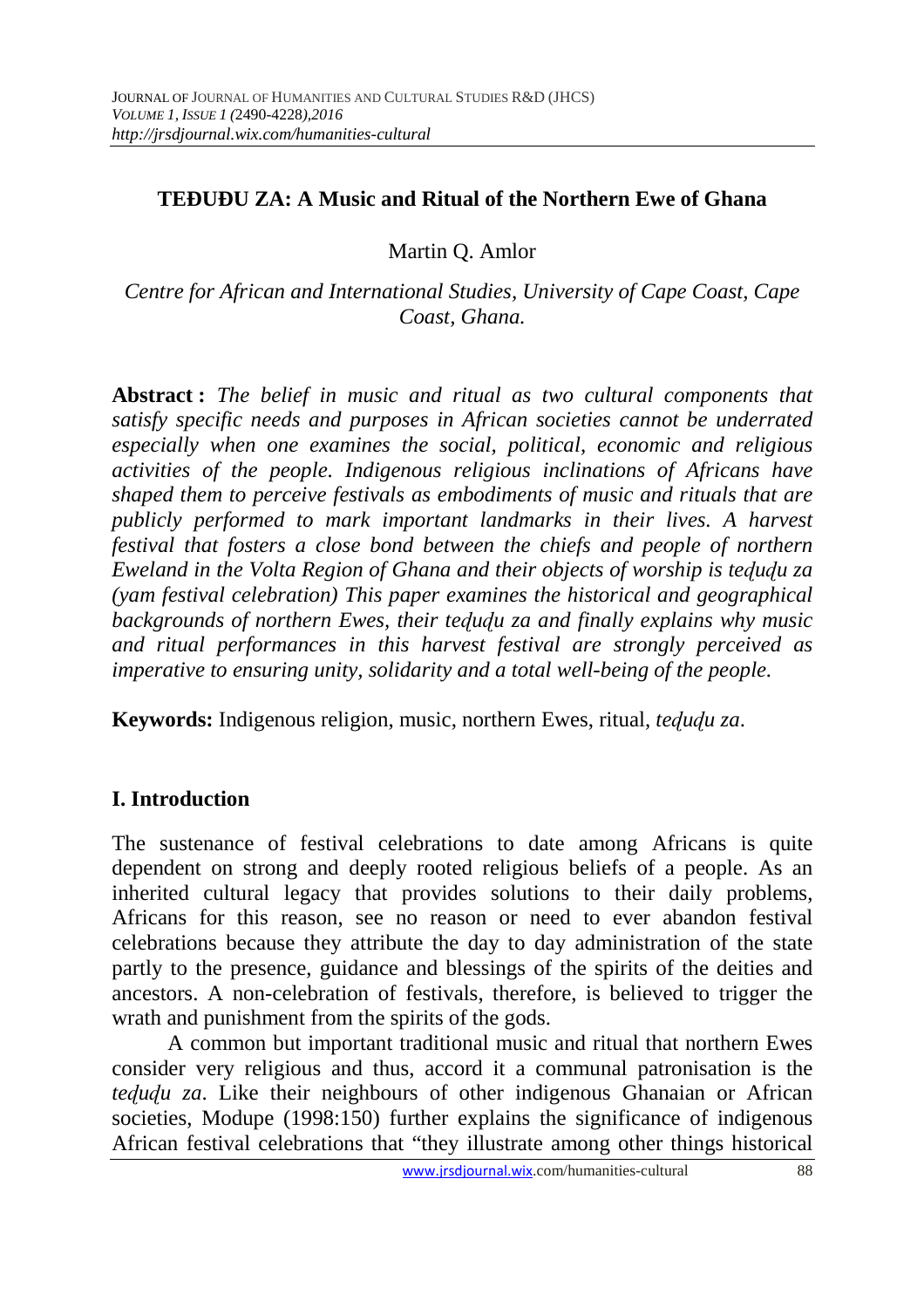events, harvesting of crops and appeasement to various gods for protection against enemies, evil forces or epidemic diseases". In an attempt to access a stronger and formidable fellowship that can be renewed or adjusted, northern Ewes see music and dance performance as a component of a successful ritual in festivals to the gods for physical and spiritual protection. Parrinder (1949:41), for this reason, opines:

No one who has visited a scene of public worship in Africa can be in doubt that one of the attributes of the gods is that they are music-loving gods. The most common situation in which they manifest themselves is the musical situation in which music which affects them is performed. They descend to the people through their human media and participate in the drama of worship.

Corroborating the point above, Mbiti (1991:141), states that there are many occasions when festivals add to the grandeur of both personal and communal rituals; among these festival types are planting, harvesting, hunting and fishing festivals. Dzide (2000:99) examines the festivals of Eweland and states: "there is no northern Ewe town or village that does not celebrate at least one annual festival. Apart from the celebration of festival types like the *gligbagba za* (wall-breaking festival) *sasadu za* and *danyibakaka za* (migration commemoration festivals), the commonest and perhaps the most important of all the festivals celebrated by northern Ewes is the *tedudu za*.

Mamattah (1976:65) examines the historical background of Ewes and states that from Southern Nigeria, they migrated first to Ketu or Oyo in Nigeria and later moved to Dahomey (Benin Republic) before finally settling at Ŋɔtsie in the Republic of Togo. Historically, Northern Ewes were part of a major bloc of Ewes believed to have migrated from *Dotsie* (sometimes spelt Nuatja, Nuatia or Nouatche), a settlement area that lies about  $6^{\circ}$  30' N and  $15^{\circ}$  E on the Lome-Atakpame road and about 112km from Lome, the capital of Togo (Daketsey, 1979:1). On the migration of Northern Ewes, Amenumey (1997) states that "by the end of the  $17<sup>th</sup>$ century, the people left *Dotsie*, their ancestral home, in small kin groups such as families and clans and travelled in different directions towards the Volta River and camped temporarily at a number of places before finally settling at present in relatively peaceful and small autonomous communities or homelands".

A close look at northern Ewe languages shows that beside Ewe being the main language of communication, a closer look at the language patterns of the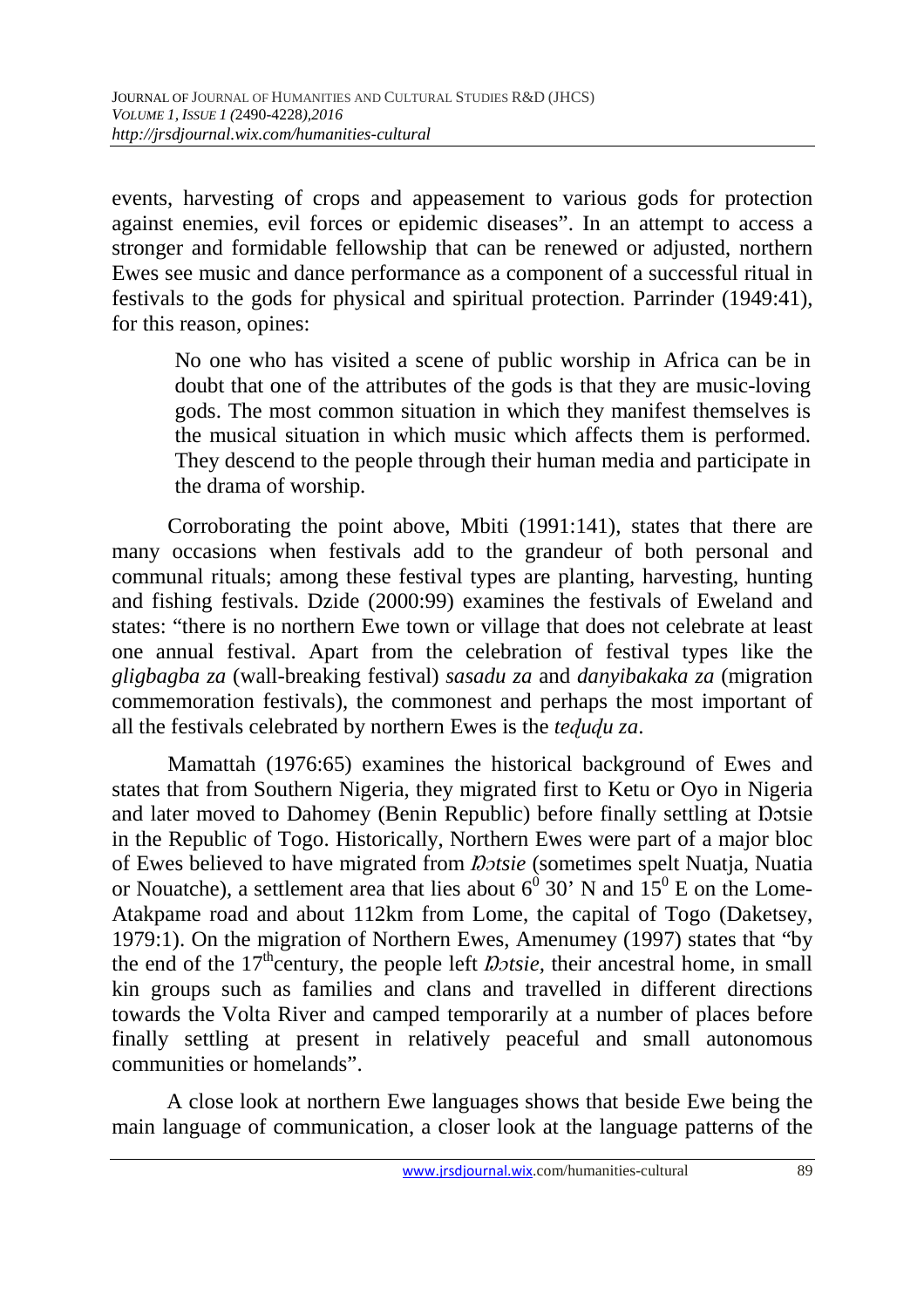area shows variations that exist in the *FIA FIA GBE* (non-Ewe speaking) areas which are occupied by pockets of Guan, Buem and Akan speaking ethnic groups which are referred to in Ewe as *FIA Fiala Wo*. These *fiafialawo* have their own languages but in most cases, speak Ewe as a second language. Some Guan-speaking settlements include Akpafu, Avatime, Bowiri, Likpe, Logba, Lolobi, Nkonya, Nyangbo, Santrokofi and Tafi. The Buem speaking groups are located at Jasikan and its adjoining settlements like Baglo, Teteman, Kute, and Okadjakrom. Going further north, one can find pockets of Akan speaking groups of settlers at Ahamansu, Apesokubi, Breweniase, Dapaa, Kadjebi, Papase, Pampawie, and Worawora.

Commenting on the geographical location of the people, Agbodeka (2000:1-4) delineates northern Eweland as bounded to the east by the Republic of Togo, to the West by the Volta Lake, to the north by Jasikan and Krachi Districts and to the south by Aŋlɔ, North and South Toŋu, Akatsi, Avenɔ and Ketu Districts. Northern Eweland as a substantial part of Volta Region has a total area of 20,344 kilometres. Out of the region's total land size, the people are currently located in seven administrative districts: Ho, Agortime-Ziɔfe Adaklu, Kpandu, Hohoe, Kpeve and South Dayi which occupy 4,900.4 square kilometres, representing about 20% of the Volta Region and 1.72% of Ghana's total land size.

For purposes of commonality in indigenous cultural practices, this paper would focus on the celebration of *tedudu za* in some traditional areas in the Ho, North and South Dayi, Kpando and Hohoe Districts. The festival celebration takes place mainly in the months of August/September through December in the Ho, Peki, Awudome, Anfoega, Kpando, Hohoe and Leklebi traditional areas.

### **II. What is** *Teɖuɖu za***?**

*Tedudu za* is a yam harvest festival celebrated by northern Ewe societies which are predominantly subsistence farming communities. As a customary obligation, the first harvest of new tubers of yam is offered through the chiefs as gifts to the traditional stools, spirits of the gods and ancestors to express the people's joy and gratitude for a bumper harvest of this food crop at the end of their farming season. *Tedudu za*, according to Dzide (2000:100):

.....is a harvest festival during which communal feasting between the gods and men take place. The celebration represents public affirmation by the people of oneness with their hierarchy of gods, ancestors and heroes. It is also a time for the rededication of the people to their chiefs. The festival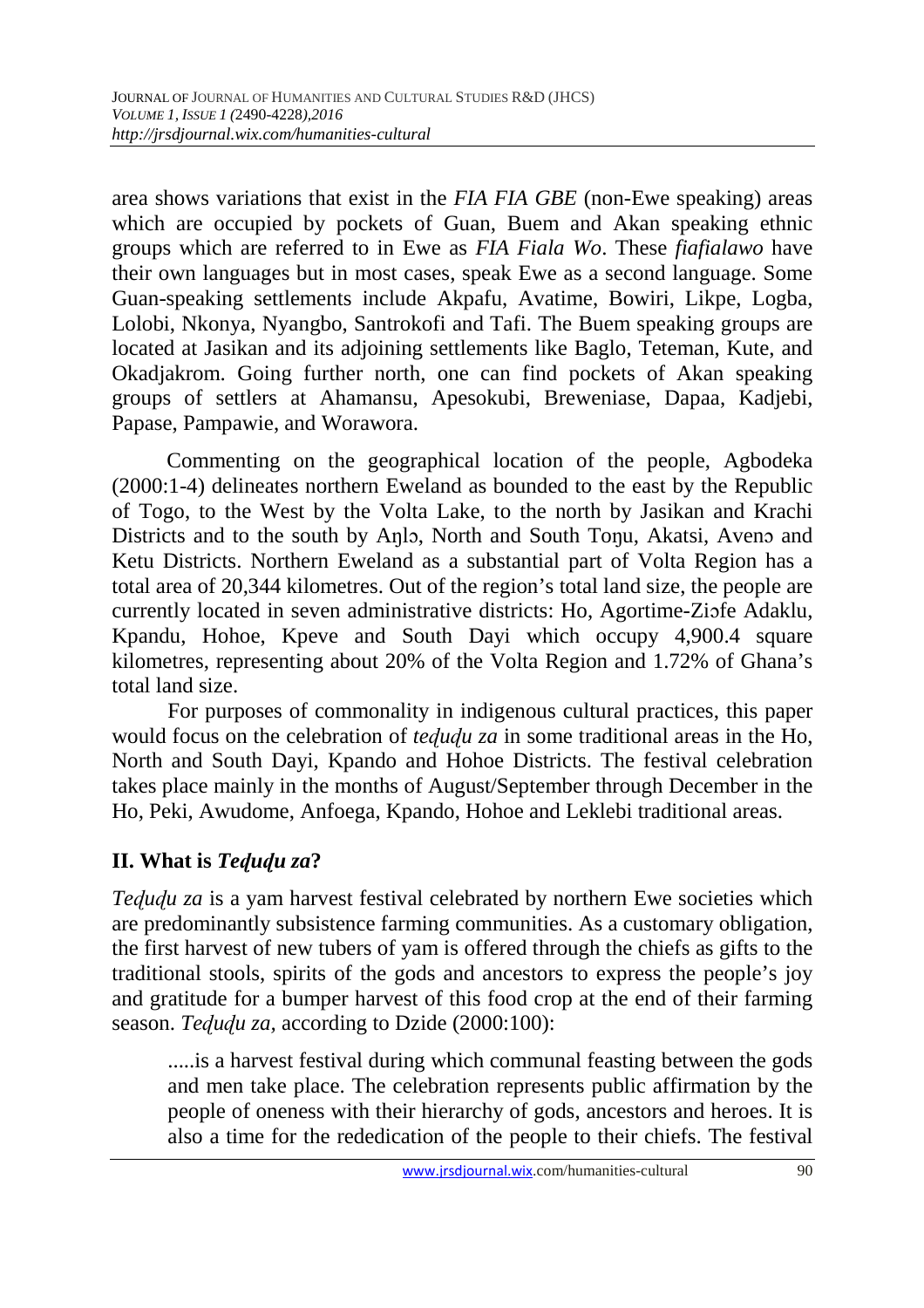creates an opportunity for solutions of family and community squabbles and misunderstandings.

The cultural significance of food being celebrated by ethnic groups in Ghana satisfies many reasons. In *tedudu za* for example, the first harvest of new tubers of yam from the farm is considered sacred. For this reason, not until the chief and his elders usher in new yams by first performing rituals to the gods, traditional stools and spirits of the ancestors by feeding them with new yams, no farmer has the right to bring fresh yams home for consumption. This is done as a public declaration by the people of oneness with their state deities and ancestors as the spiritual forces believed to have promoted the growth and bountiful harvest of yam.

A personal investigation that I carried out from (May 22-28, 2015) about the origin of yam festival in the Ho, Kpando, Peki and Hohoe traditional areas reveals that despite the lack of written records to support their claim, *tedudu za* in northern Eweland is believed to have originated from *Ŋɔtsie,* the last centre of dispersion of Ewes as a result of the tyrannical rule of Agorkoli, the king under whom they served before migrating some four centuries ago to their present areas of permanent settlement in the northern sector of Volta Region.

Like their northern neighbours, Nukunya (1997:106) traces the origin of festivals of the southern Ewes and states that "the origin of their festivals are deeply rooted in the history, tradition and culture of *Hogbe*, a name associated with *Dotsie*, their ancestral home located in central Togo. Among these festivals which are considered as music and ritual are: *Hogbetsotso* of the people of Aŋlɔga, *Tɔtsogbe* of the Sokpoe traditional area in the South Tɔŋu district and *Hogbeza*, an annual festival celebration of the people of Aveno traditional area"

What, therefore, is a ritual? A rite or a ritual can be explained as a prescribed form of carrying out a religious action or ceremony. Ritual as part of northern Ewe *tedudu za* can best be described in the words of Mbiti (1991:131) as a means of communicating something of religious significance, through word, symbol and action to the gods or powers that rule their destiny. The ritual word is powerful since it is spoken in seriousness and humility, and repeated every time that ritual is performed. In the African context, Mead (1973:87).also explains what a ritual stands for: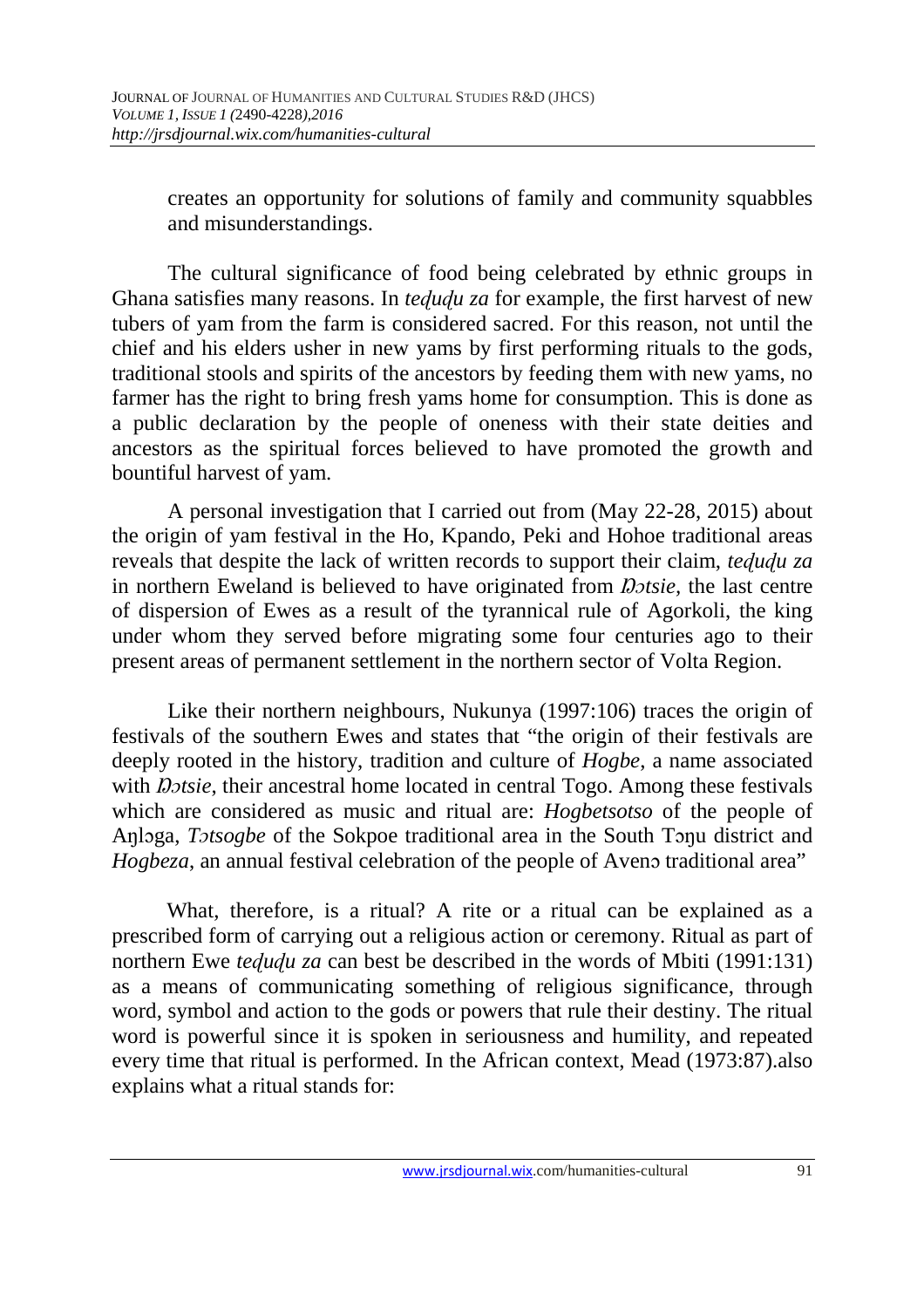A ritual deals with relationships, either between a single individual and the supernatural, or among a group of individuals who share things together, and there is something about sharing that makes it ritual, including its extra degree of intensity, due to the fact that its behavioural pattern is contact between the secular and the sacred.

Amlor (2011:11) in an article;"*Oguaa Fetu afahye*: A music and ritual of the people of Cape Coast in Ghana" explains why *Fante* citizens of Cape Coast, an old coastal historical town attach importance to first feeding their gods, and ancestral stools with (*etɔ*), mashed yam before the ban on eating fresh yam is lifted. According to him, "the gods and spirits of the ancestors and the traditional stools are fed with the first fruits of their harvests from both the land and the sea, because they are perceived as gifts from the gods and the ancestors".

Mbiti emphasises the importance of first fruits gathered at the end of harvest seasons in many African societies and explains that they are considered 'holy or sacred' because they open up the way for the ripening of the fields and the harvest. He further adds: "the rituals take away any dangers that could be incurred in eating the new harvest. This idea may be thought of as "cooling off" the crops, or blessing the harvest, tasting the food or taking away the bitterness. Rituals are like religious signals to the people that they may now safely eat the fruit of their labour, because by blessing the first fruits, the whole harvest is sanctified or ritually cleansed for human consumption" (1991:135-136).

*Tedudu za* has two main ritual components: private and public. While the private aspect covers rituals associated with the gods which are sacred, a public ritual, on the other hand, focuses on social and family unity that warrants the participation of every citizen. The private or sacred rituals include *nubabla* (tying of herbal leaves), *gbɔmekpɔkplɔ* (sweeping of the town) and *tetsrolɔlɔ* (gathering of yam peels). Two main public ritual performances in *teɖuɖu za* which customarily warrant obligatory participation of every individual citizen of the land are the *teɖugbe* (main festival day) and *dutakpeza* (state durbar) which crowns the festival celebration.

Preparations towards the *tedudu za* commences on the first day with the performance of *nubabla* rituals that are aimed at drawing the entire society closer to nature. Special leaves believed to have high magical potency are selected and blessed. A mixture of corn flour, palm oil, broken raw eggs, blood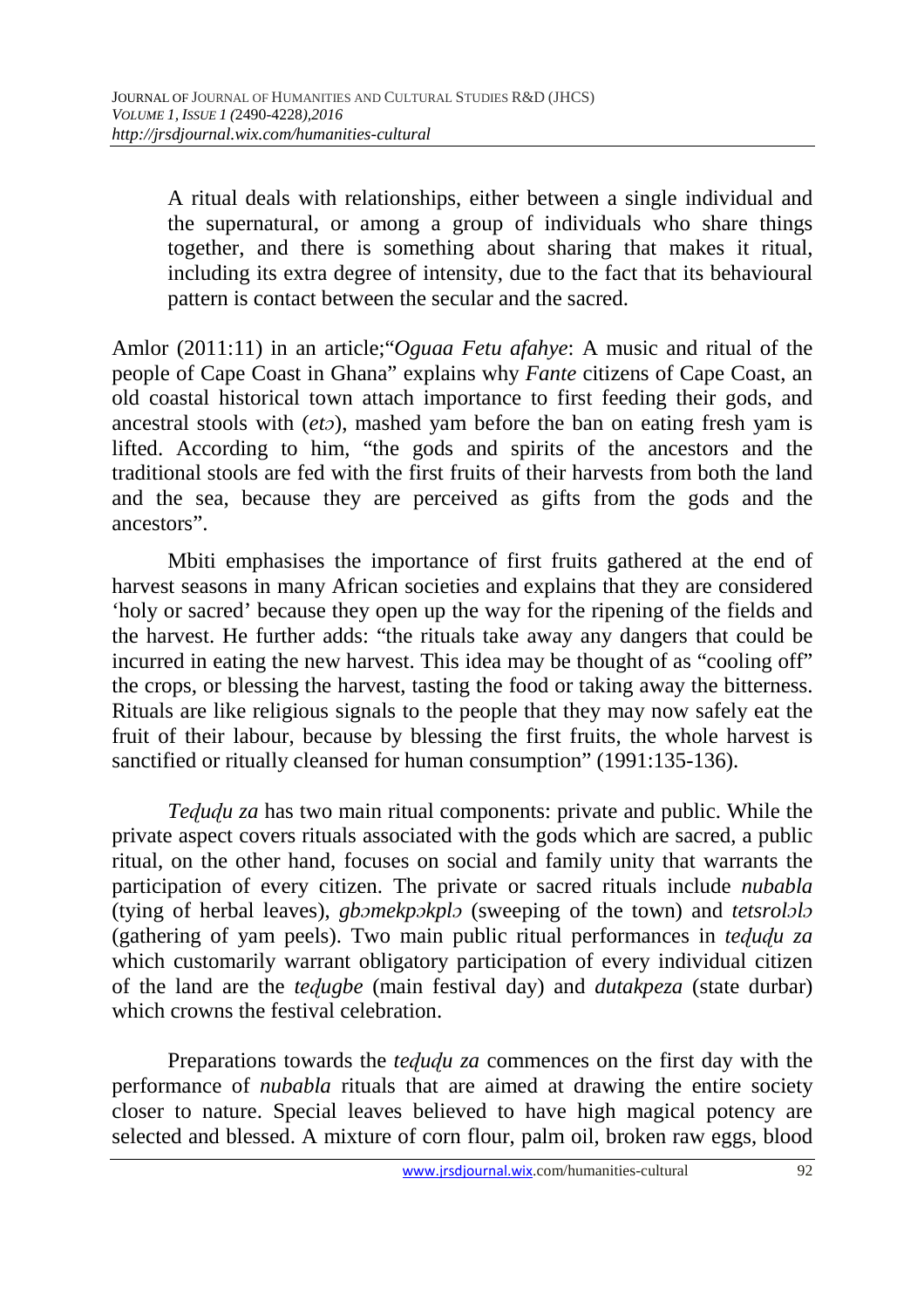and feathers of a slaughtered fowl are sprinkled on the special leaves and tied together. The symbolism in tying the leaves is to disarm and weaken the power of all evil forces during the celebration. In a procession accompanied by the sound of *afaga* (state gong), the *trɔnua* and *trɔsiawo* (traditional priests and priestesses), are escorted by some elders, and they move throughout the community and sprinkle ritual water to drive away malevolent forces such as plague, pestilence, drought and flood. The *gbɔmekpɔkplɔ* ritual comes after the *nubabla* ritual the following day.

*Gbɔmekpɔkplɔ,* therefore, is a ritual in which all the communities are spiritually swept clean to prevent evil forces and diseases from attacking the people. According to the natives, *gbɔmekpɔkplɔ* ritual involves the use of two calabashes; one contains ordinary water and the other contains a mixture of water, palm wine and two bundles of herbs. In addition, *blikpo*; a fresh shoot of a palm branch about three feet long, has a loop at one end and two live creatures; a frog and a month old chick tied to the other end to symbolize a 'ritual broom' The *trɔnuga* shouts an onomatopoeic word signal, *haa..hoo* to which the crowd bursts out into a simultaneous response by repeating the words after him. This word is repeated three times and the crowd marches in a procession along the main road through the town after the priest who drags the symbolic broom on the ground as they move along. As the procession, continues, he dips *afla*, a ritual plant into a large calabash filled with water and sprinkles it in all directions for every household to be touched by the sacred water. A town crier goes ahead to warn people to put out all lights. If a light of any kind is seen in the direction to which the priests move, stones are thrown at it as a warning for it to be put out to avoid the wrath of the gods.

The procession through the streets of the communities continues until it stops at a heap of wood ash and charcoal dumped by the women on the main road at the outskirts of the town. The chief priest now leaves the ritual broom with the creatures tied to it, now completely dead on the heap. The death of the creatures during the ritual cleansing symbolizes the peoples' resistance to death. The *trɔnuga* finally prays to the gods for the entire community to be well protected from any evil attack and, as well, prevent malevolent forces from overstepping the ritual broom to enter the town. The idea of maintaining good health is always a major concern for every society in the world, and in the pursuit of this ambition, citizens of northern Eweland perform rituals that are directed to the super powers on which they depend for help, blessing, protection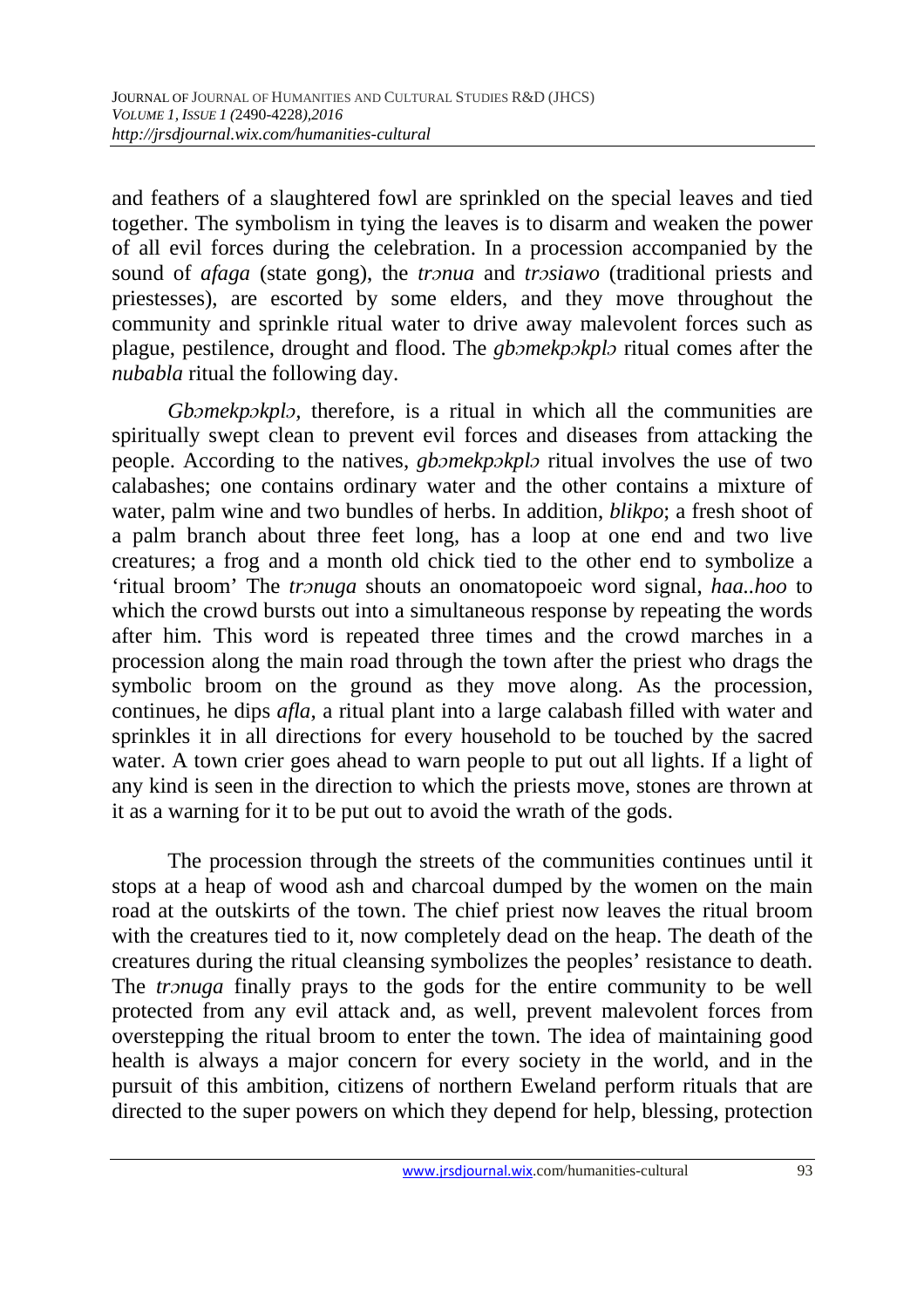and removal of evil spirits that affect their homes, animals and crops. As emphasis on the interrelation of music and ritual activities of most Ghanaian societies, Aziaku (2009:230) stresses:

Prayer moves with songs and they give a captivating message to the people by indicating the strong power of the spirits which can shape their physical and spiritual needs. Africans, therefore, hold the view that the practice of music associated with humanity dates from primordial time and its use in different contextual situations either on individual or community basis has a high psychological impact which makes them

believe that "music is life" and can never be done away with.

Music, therefore, depending on the context within which it is used in contemporary Africa, is what Ihekweazu (1985) describes as "a tool that the African employs to understand his/her past, and contribute to the shaping of his/her present and the future, express and document him/herself; his/her feelings, hopes, disappointments, sufferings and joy". The need for ritual performances in *teɖuɖu za* can also be explained in terms of the people's total dependence and protection that are perceived as merits which are ascribed to the powers of those in the spiritual realm. This is the reason why the society frowns on ignorance of these values and responsibilities because the people believe that they do not only render a citizen 'foreign', but also, a misfit in the society. In addition sacrifice as part of rituals of worship in *tedudu za*, is meant to feed the deities regularly because they (deities) are part of the daily, weekly or annual worship that is inseparably linked with them. In other words, Nukunya (1997:90) states: "sacrifices are offered to pacify the gods, traditional stools and ancestral spirits as a means of removing or stopping a looming danger believed to be punishment for disobedience or some strife against the gods. Sacrifices are also gifts to the sacred in the form of thanks or ritual meal offerings to pave way for reconciling the people with one another, or with the spirits of the gods and ancestors".

The *gbɔmekpɔkplɔ* ritual performance officially permits entry of 'new of fresh yam' into the town on the third day which is the main *tedugbe* (festival celebration day). The fresh tubers of yam are harvested and carried home by women, teenage boys and girls. A few metres away from home, the load carriers are welcomed by children amidst singing and jubilation. In the early hours of the morning, all heads and family members reunite to settle all disagreements and other family troubles. This is followed by the preparation of a ritual meal of 'plain' and 'red' mashed yam, by the *trɔnuawo.* While the white or plain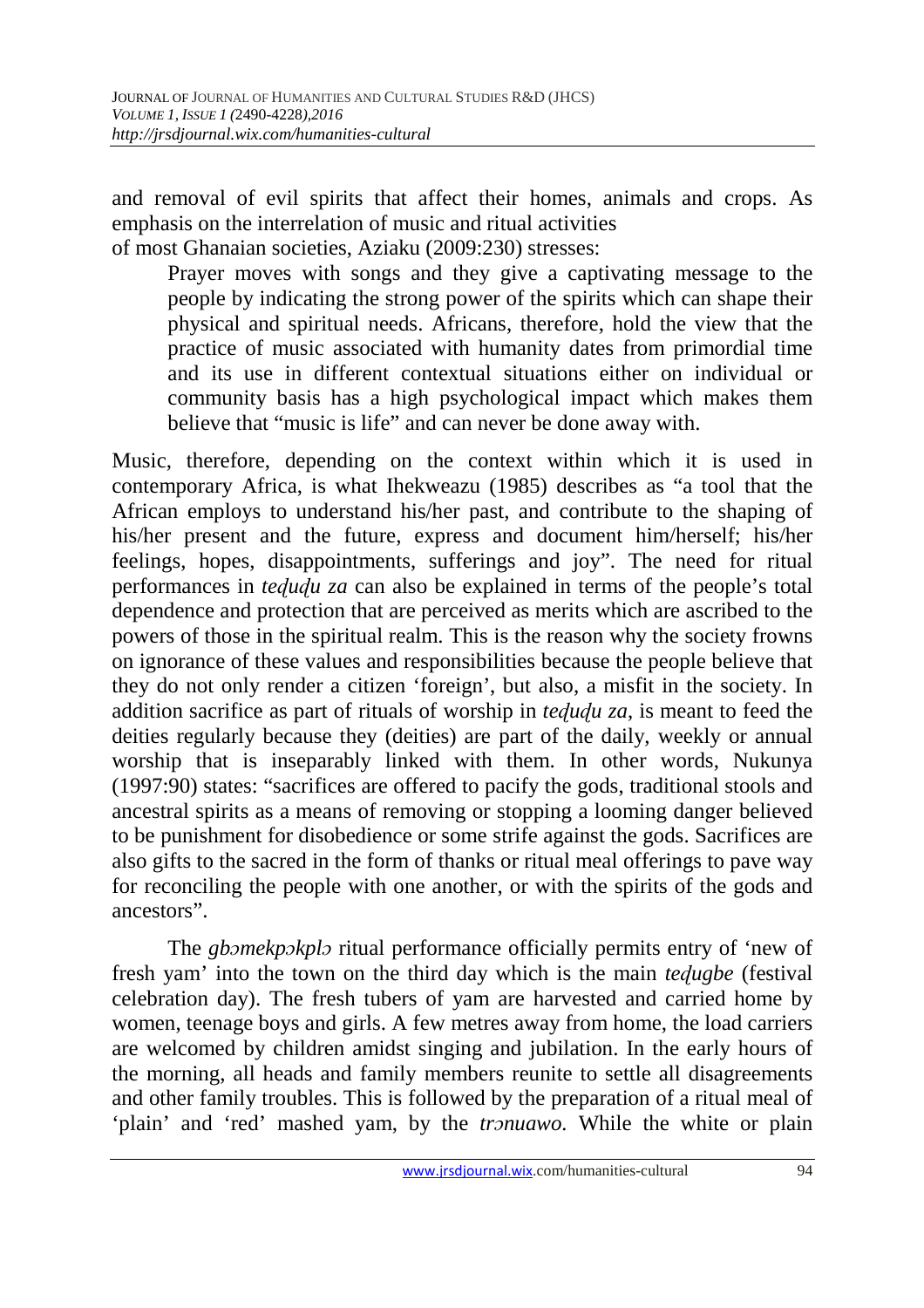mashed yam is never mixed with any type of oil, the 'red yam' is so called because it is mashed and mixed with palm oil and are both offered to the spirits of the deities and ancestors of the land to partake of first.

Since a strong belief of the people, is that these spirit powers are closely linked with the major transitional stages of their human existence, a person, or a communal group; family, clan, village, or society, expresses gratitude or appeals directly to these spiritual forces in such situations through a medium such as a traditional priest/priestess or a spirit diviner/healer. After these super-human spirits are fed, the entire palace of the *fiaga* (paramount chief) together with the ancestral stools, are sprinkled with both white and red mashed yam to declare the *teɖuɖu za* open to the public. This activity in effect symbolises abundant food not only for the harvesters but also for invited friends and the entire society. The celebration is climaxed by communal family feasts in which every household prepares yam *fufu,* (a Ghanaian delicacy prepared from pounded yam, cassava, cocoyam or plantain) and the sound and rhythm of the pounding is heard all over the community.

To round off the festivities, a grand *dutakpeza* (state durbar) is held on a Sunday. The procession atmosphere to the durbar ground becomes charged with the poetry of songs, rhythmical phrases of instruments and dance gestures. There is a notable array of royal regalia which include *fiavuwo* (court drums), *apakawo* (palanquins), *fiazikpuiwo* (stools), *tsiami-tikplɔwo* (linguist staffs), *atamkayiwo* (state swords); all symbolising the status and power of the chiefs and the philosophy of the people. Other properties, some of which are cosmetics of all kinds like rich beads, jewellery and well-packed bundles of women's clothes (both local and foreign) are neatly arranged in brass pans that are carried by teenage girls and shown to the public. At the durbar ground, libation is poured by the traditional priests and priestesses The rites of planting and harvesting of yam and other work activities which take place on the farm are dramatized by the priests(esses), farmers' associations and cultural troupes through singing, drumming and dancing. After the dance-drama, the chief and his sub-chiefs, seated in state, receive homage from their subjects. This is followed by greetings and speeches by chiefs and important dignitaries invited to come and grace the occasion.

After activities undertaken in the state durbar are over, *tetsrolɔlɔ* ritual is performed to symbolically remove from the towns or communities, peels of new yam consumed during the festival period as a sign that marks the end of the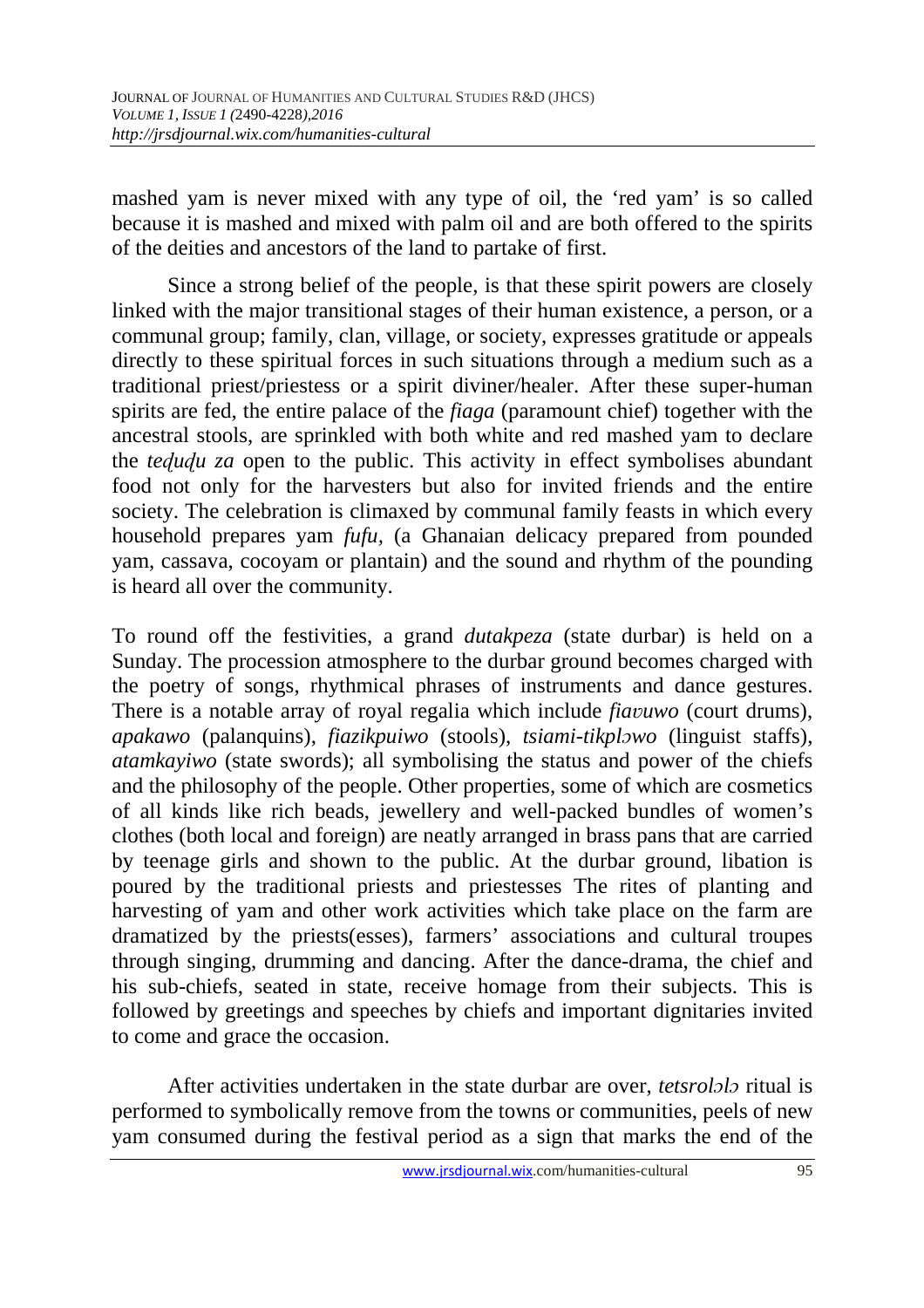*tedudu za*. This activity actually takes place eight days after the festival day. Though this ritual symbolically ends the celebration, the use of yam as a staple food continues until the beginning of the next sowing season that commences in early March.

A contemporary feature which has now emerged in northern Eweland is crowning the festival celebration with Christian and Moslem religious worship. Thanksgiving services are therefore held in the churches and mosques by the citizenry, to express their joy and gratitude to God/Allah, for granting them a fruitful and a successful *tedudu* za.

## **III. Music and dance in** *teɖuɖu za*

Music and dance cut across the entire socio-cultural foundation of African societies; hence, festival celebrations are regarded as religious events in which worship of the gods never lacks music making. Music as part of rituals performed during festivals is considered as a critical component of worship because Africans believe that music and rituals enhance and validate easy access or contact with all the spirit powers that are responsible for their total well-being. Similarly, Gyedu-Asamoah (2003:4) expresses why Africans to date cling to music and ritual performances to supernatural forces in their lives and work activities: "there is a deep sense that the human being is weak, impure or sinful and stands in need of transcendent power. The belief that people could enter into relationship with powerful and benevolent powers and thereby receive protection from evil forces is prevalent in African socio-religious life and popular discourse". In his investigation into the socio-cultural functions of music in indigenous worship of Ewes in the Volta Region of Ghana, Amlor (2009) comments:

Most traditional Ewe societies believe that the universe is constituted of benevolent and malevolent spirits and supernatural problems require supernatural interventions. They, therefore, seek solutions to their physical and spiritual problems through ritual performances which incorporate music making in the festival, puberty and funeral celebrations. Music and rituals are therefore perceived as the quickest means through which easy contact or communion with their spirit beings are possible.

To validate the point above, Nketia (1962), stresses: "there is the need to know more about indigenous religious life, its music, its modes of thought,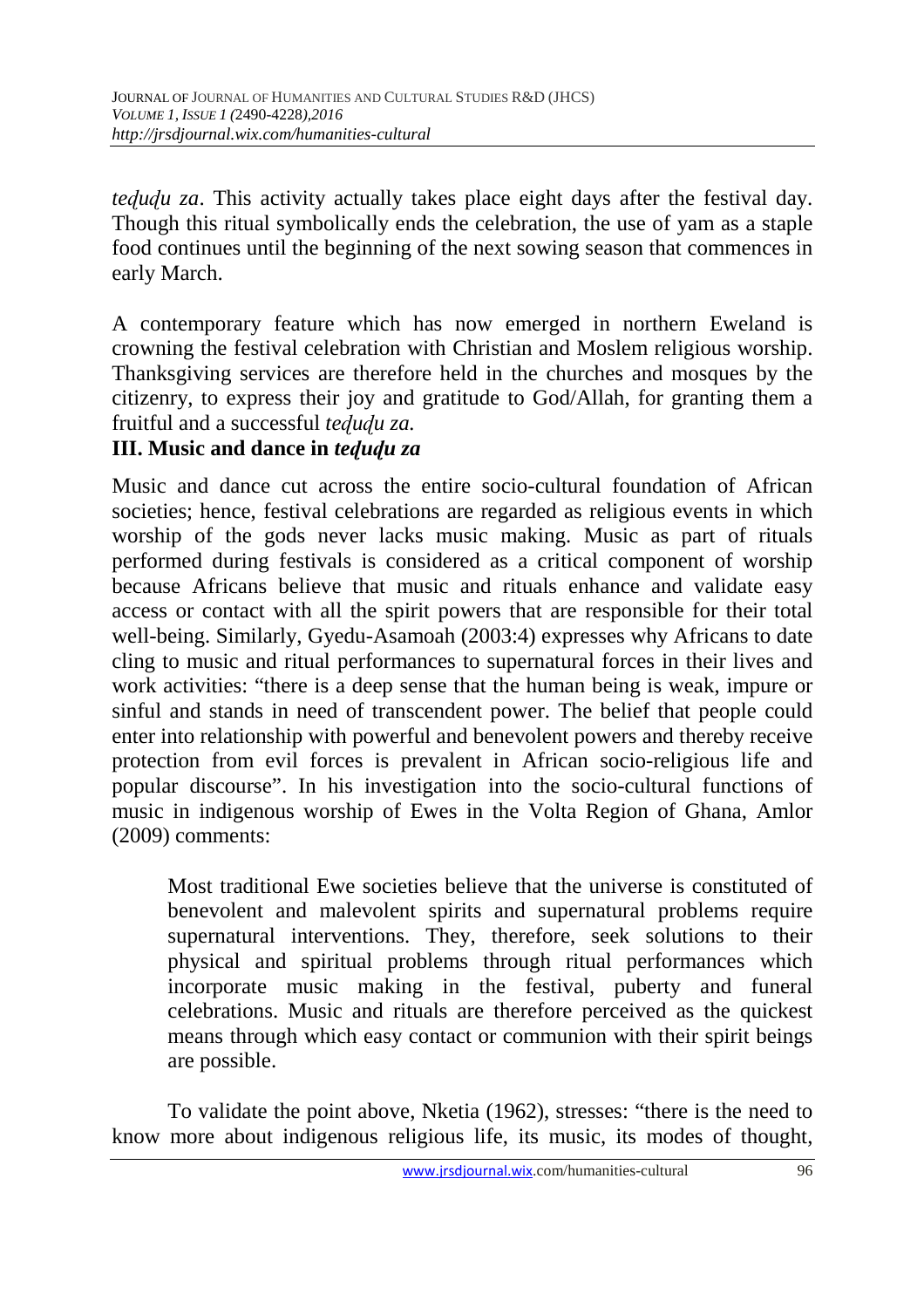beliefs and norms. It is only when we know the above that we can resist the temptation of allowing ourselves to be carried away from the knowledge of the past". Like most festival celebrations in Ghana or Africa, *tedudu za* is an actionpacked event and expressed through verbal, musical, dance and body gestures geared towards proper ritual communication. Among a plethora of indigenous musical types performed in this harvest festival, a major one that by custom, involves the participation of every celebrant is *agbleha* dance-drumming. The folks put a high religious premium on this folk occupational music because of the belief that its non-performance denies the farmers and the entire society of ritual blessings which can trigger untold hardship in their health and work activities in subsequent farming seasons.

In defining and tracing the origin of this folk genre, the term *agblehawo,* which is a short form of *agbledehawo*, literally means 'farming songs', and it is derived from two Ewe words, *agbledede* (farming) and *hawo* (songs). By definition, *agblehawo* are a type of work songs that are sung by farmers as an accompaniment to their work activities in order to motivate them to boost productivity and ensure their welfare and survival; when performed at home, they serve other specific purposes. Communal performance of *agblehawo* reaches its climax on the day of the state durbar. The procession atmosphere to the durbar ground becomes charged with poetry of songs, rhythmical throbbing of drums and other instruments and varied dance movements. This is followed by prayers, animal sacrifice and pouring of libation by the *trɔnuawo* for the protection of the people.

The organisation and performance of *agbleha* dance-drumming involve performers who are mostly adult male and female subsistence farmers as well the youth who form the bulk of the work force in these traditional societies. The stages of ritual performance in this festival largely determine the selection and use of songs. Kaemmer (1993:69), thus, writes: "music and dance are a very important part of the ritual ceremony because they frequently mark the stages of the ritual". In an interview with Francis Kyereme, a farmer and *agbleha* performer on (May 15, 2015) at Kpando about why this folk music is vital in *teɖuɖu za,* he explained:

It is our strong belief that the role(s) played by *agblehawo* that have religious themes, do not only express gratitude to the gods and ancestral spirits; but also, a means to fellowship with them. It is the people's belief that failure to carry out this cultural obligation could invoke the wrath of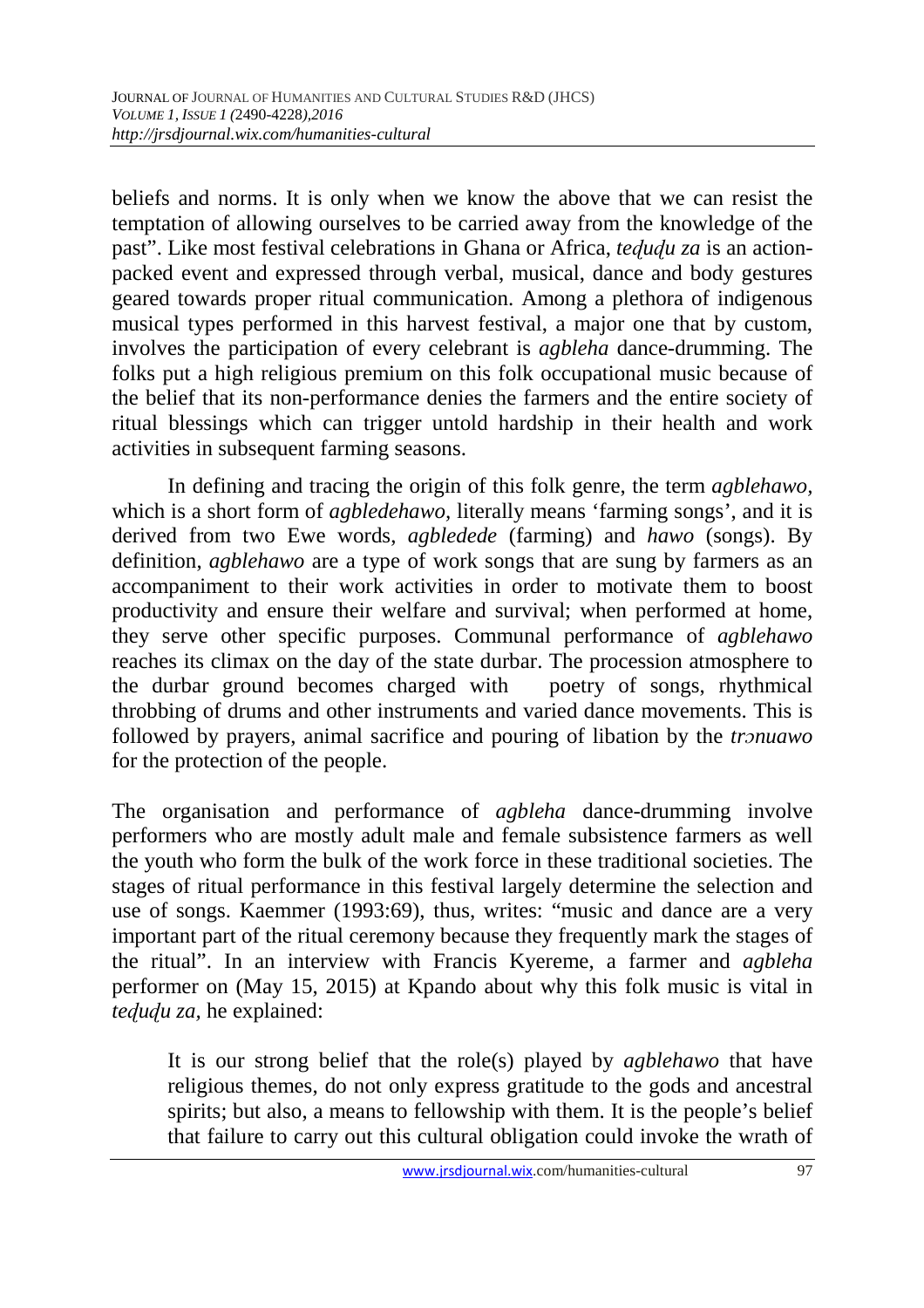the gods, negate the potency of the rituals in *tedudu za* and cause hardship in the form of diseases, drought, poor harvest, and death of citizens.

After the ritual, the priests(esses), as mentioned earlier, enact rites of planting and harvesting of yam as a tribute to the super powers and deceased farmers through music, dance and drama. They sing and dance to the tunes of religious *agblehawo* which recount farmers' joy, death, burial and funeral rites of their *ameyinugbeawo* (deceased farmers). The songs praise hardworking farmers who are either alive or dead for contributing to the development of their societies in the form of providing abundant food for the people and assisting in putting up community schools, roads, or clinics. The songs also help in controlling emotions/group behaviour and maintaining a state of normalcy for those alive.

The *agbleha* below with the title; *Mele wodzi zɔm la ɖaŋ' me* (I am threading over them with caution), recounts the loss of some illustrious sons and daughters who were farmers.



Example 1: An *agbleha* recounting the loss of relatives who were farmers.

//:*Mele wo dzi zɔm loo*:// //:I am threading over them:// *Ameveviewo le to me* Important relatives are lying underground *Mele wodzi zxm l'a* **I** am threading over them

www.jrsdjournal.wix.com/humanities-cultural 98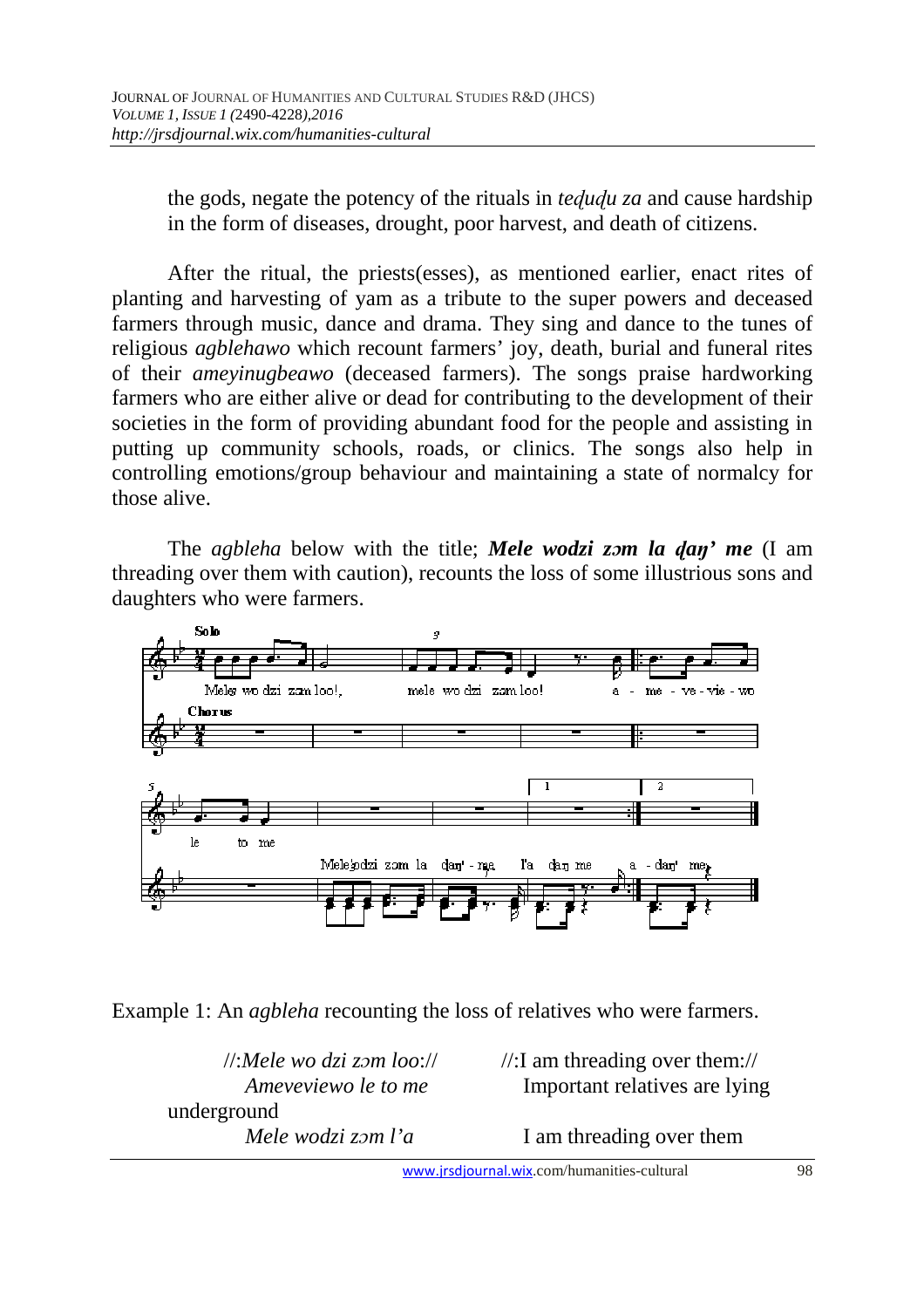*Adanu me, l'a danu me* With caution, with caution

Since the celebration borders so much on yam harvest and other farm products at the end of the farming season, *agblehawo* are featured in both private and communal ritual activities of the people. In the private or sacred ritual activities which include prayers, sacrifices and pouring of libation, the people move in a procession during the *gbɔmekpɔkplɔ* rituals and sprinkle every household with ritual water amidst *agbleha* dance-drumming. Here the songs performed focus on petition relating to the people's care and protection by their spirit powers. In addition, the songs do not only approve cordial interrelation that strengthens social bonds between the celebrants, priestly groups and their guardian spirits only, but also warn or punish those whose actions are considered detrimental to the success of the celebration. These responsibilities and fear of punishment from the gods have infused into the people a sense of discipline, unity and devotion to their religious activities. It is therefore not surprising to see that to date; music and dance are deeply embedded in ritual performances in other Ghanaian festivals like the *Odwira,* a ritual of stool cleansing and purification of the land by the Akan and *Homowɔ,* a harvest festival celebration of the Ga of Accra, the capital of Ghana.

During the *dutakpeza*, farmers enact through music, dance and drama, difficulties they face like an outbreak of bush fire, snake bite, accidental infliction of cutlass wounds on themselves and ways they take to contain such problems or difficulties. Participation in the durbar thus, offers the celebrants a platform through music, dance and drama to exhibit what Khamalwa (2012:65) describes as "breaking down social and moral barriers, allowing people to act out often suppressed emotions, transport the celebrants to a higher plane and liberate them from the usual socially approved selective words and actions sanctioned by society" According to the people, music, dance and drama in *teɖuɖu za* arouse feelings or emotions that stir and facilitate direct participation of the spirits of the deities in their moral, material and spiritual lives.

One can clearly realise from the actions and emotions of the celebrants during music and dance sessions what Khamalwa describes as "communication is enhanced and made more effective, as one or several people say or do different things simultaneously in a harmonious way that appeals to multiple senses". Turner (1969) corroborates the point above and states: "the individuals blend their individual uniqueness with that of others and they draw inspiration and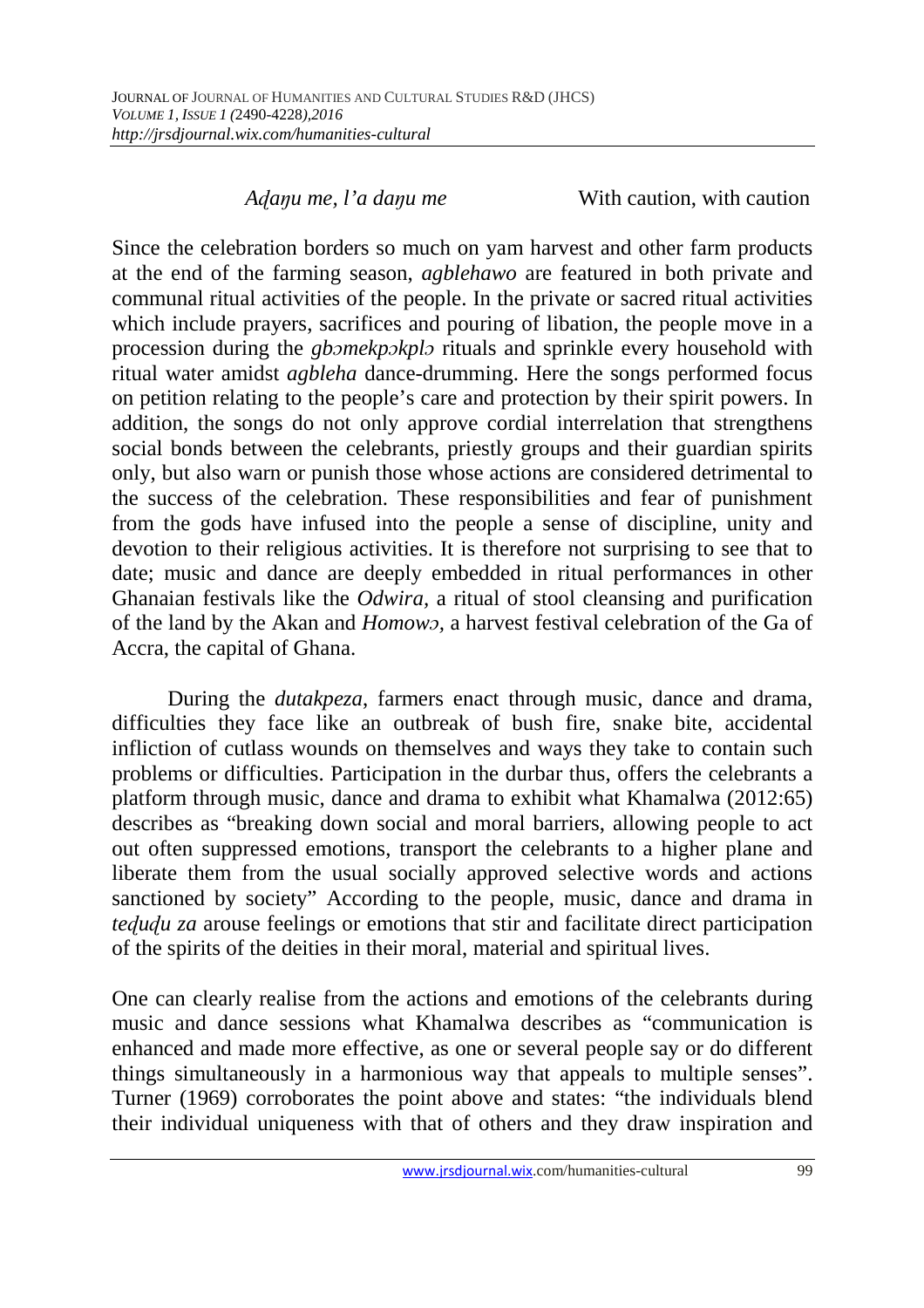courage from the fact that they are not alone; solidarity and a common destiny create a sense of identity, which he calls communitas". Buencosenjo (2011:1), complements the points made by Khamalwa and Turner in this way:

Music and dance are close conceptual cousins and as part of rituals, especially, the multi-sensorial types affirm participants' experience of their material and transcendent worlds. There is the need to enter a realm of understanding them as capable of defining and negotiating the contradictions, differences and promoting human solidarity.

The hardship and other work-related problems which the people encounter during the farming season finally give way to joy and jubilation during the *teququ za*. As a festivity that avails them a forum to relax and make merry, they sing songs (both local and foreign) in a call and response form, with themes highlighting assistance from the Supreme Being, the gods and ancestors such as:

- i. gratitude praise, love and adoration for sustaining their lives
- ii. joy of reaping bumper food harvest
- iii. protection from sickness, evil spirits, enemies and natural disasters like flood
- iv. reshaping of unhappy destinies

The text of an *agbleha* below expresses the peoples' gratitude to the Supreme Being, the gods and ancestors for granting them good health, abundant rain, soil fertility and a bumper crop harvest: *Aɖaase* (Thank you Almighty God):

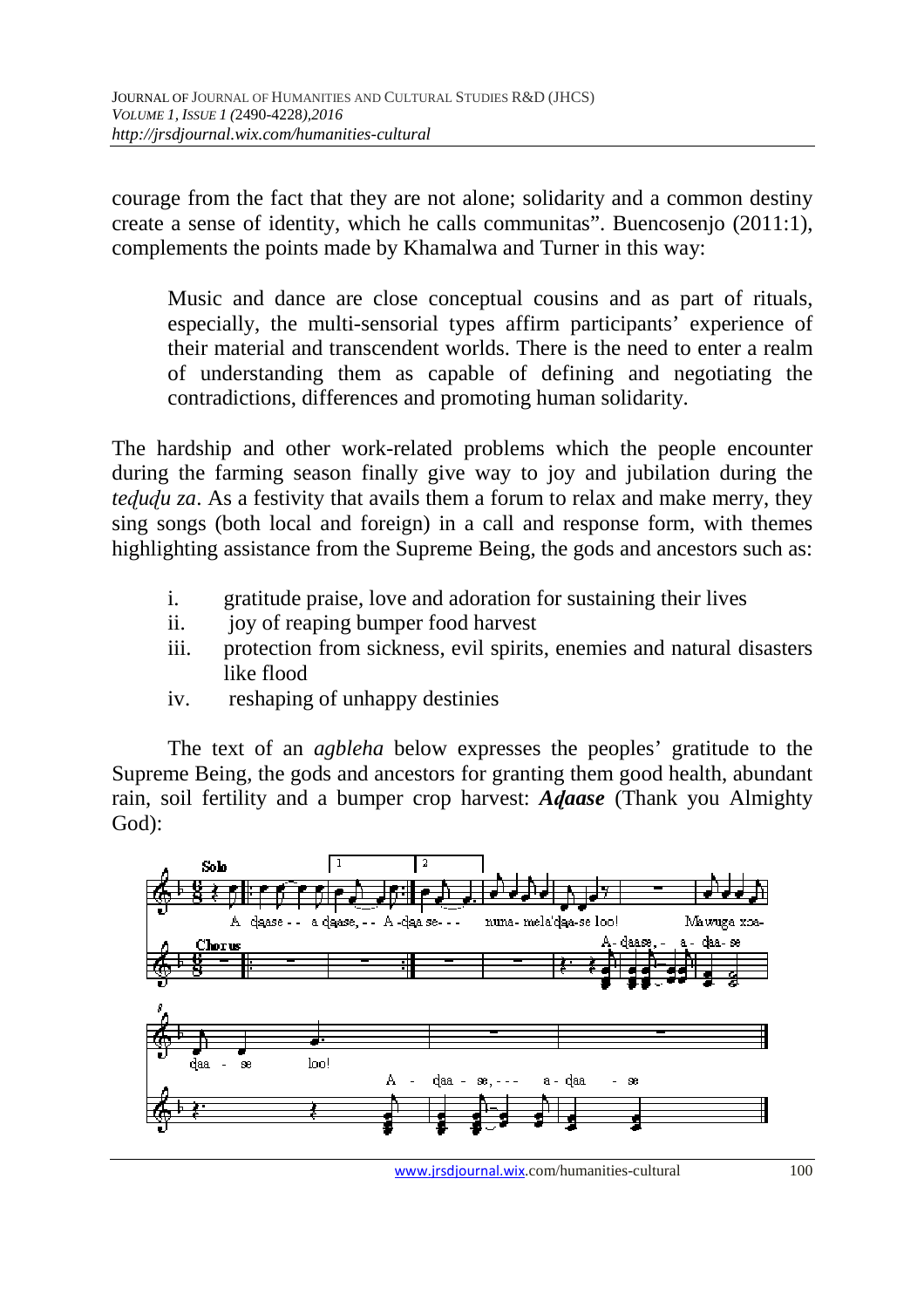Example 2: An *agbleha* expressing gratitude for a bumper food crop harvest.

| $\frac{1}{2}$ Adaase, adaase:// | //:Thank you, thank you:// |
|---------------------------------|----------------------------|
| Nunamela, adaase                | One who offers gifts,      |
| thank you.                      |                            |
| Adaase, adaase                  | Thank you, thank you       |
| Mawuga, adaase                  | Almighty God, thank you    |
| Adaase, adaase                  | Thank you, thank you       |
| Gbledelawofofo, adaase loo!     | Father of farmers, thank   |
| you                             |                            |
| Adaase, adaase                  | Thank you, thank you       |

Since culture is dynamic, it is worth mentioning a contemporary feature that has now characterized *tedudu za:* the use of varieties of musical genres to satisfy both ceremonial and recreational musical tastes of all celebrants. Musical types such as highlife, hip-life, reggae, rap, gospel and brass band music are now performed alongside the indigenous types like *agblehawo*, *bɔbɔɔbɔ, gbolo, agblɔʋu,* and *adeʋu* as a way of fostering communal participation and social cohesion among all the participants. In this regard, the celebrants do not consider themselves as people with different social and ethnic backgrounds, status, religions and colours but rather a big family of one people. The joy in this collective participation has revived, attracted and increased youth participation in *tedudu za* from one community to the other and from all walks of life. In this vein, Idolor (2007:16) asserts: Ì

In Africa, while the core of indigenous musical practice continues, the synthetic and entirely foreign forms also exist simultaneously to satisfy the diverse musical tastes of the pluralist society. Sometimes, entertainment based music is performed along with other non-music activities. In other situations where there is a sequence of activities, like in religious festivals, entertainment music is performed to provide the listener (individual or audience), gregariousness which ensures quite a lasting relationship.

All these activities stimulate the psyche of the participants especially the natives to settle family and community disputes in order to expunge all evils and misfortunes of a passing year. Similar to contemporary issues that form part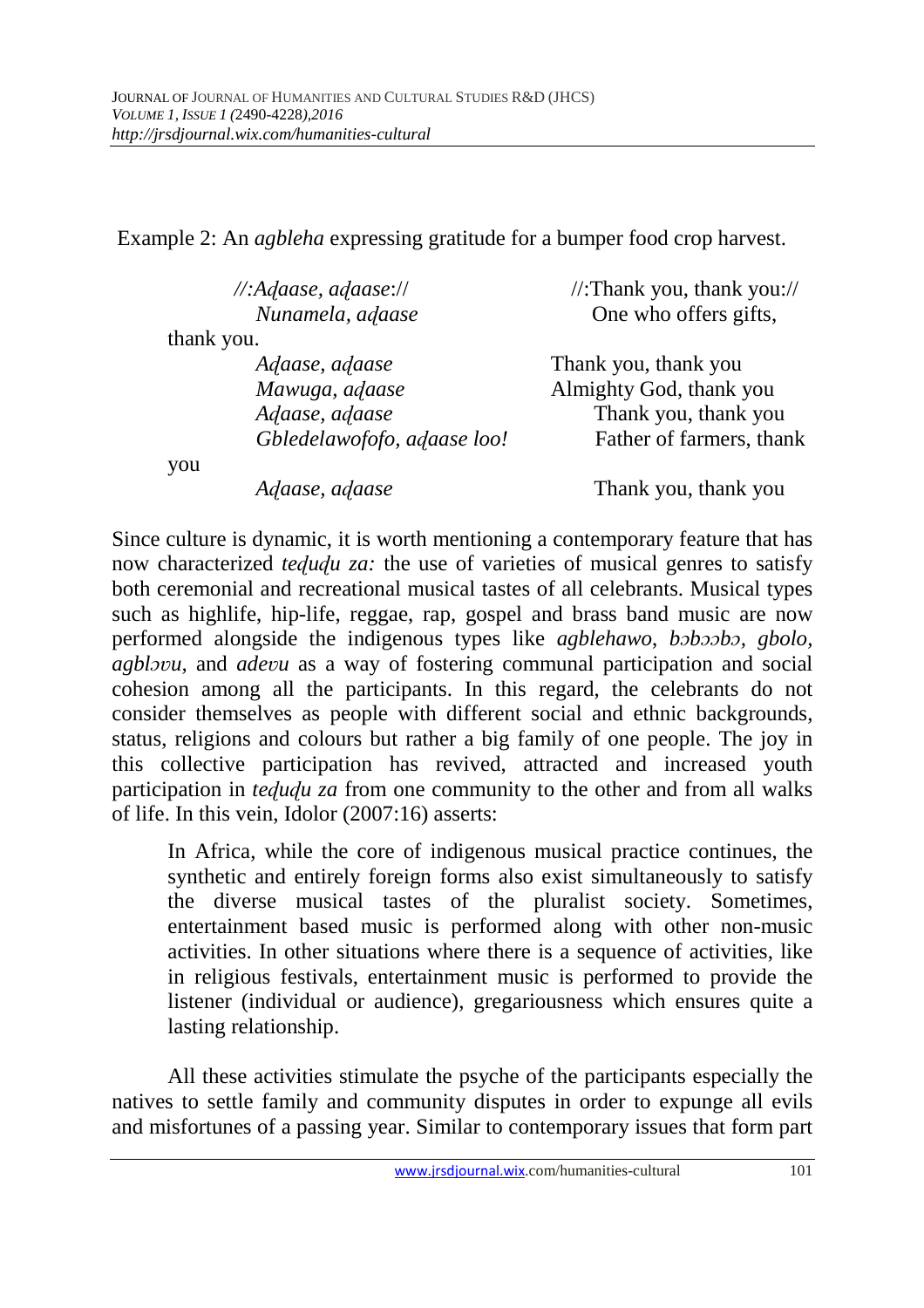and parcel of *Fetu afahye*, a harvest festival of the people of Cape Coast, Amlor (2011:27) cites the case of corporate bodies like Vodafone, Tigo and Airtel (mobile network service providers) who now form part of this celebration, give publicity to the celebration by sponsoring *tedudu* za musical jingles and messages in the electronic and print media and thus whip up curiosity, interest and desire of a whole lot of visitors from all over the world to be part of the celebration as participant observers. These bodies at times collaborate with media houses like the radio and television stations in the country and organise state dances to crown "Miss *Tedudu za*", a beauty contest for young and talented ladies from the area. A remarkable aspect of this event includes the performance of indigenous and contemporary African music. The contestants are not only tested on their depth of knowledge about indigenous musical types that abound in Ghana or Africa but are also asked to play the musical instruments and perform some of the dances as well. These corporate groups also now channel their energy and music into peaceful self-help projects among which are; construction of community infrastructure such as schools, health posts and roads at no cost. The festival organizers also invite traditional and corporate bodies to come and educate the youth on topical issues; puberty rites and family planning in order to prevent teenage pregnancy and also avoid contracting HIV/AIDS disease which to date, has no known medical cure.

An in-depth study of northern Ewe songs shows that they are not absolutely considered on grounds of elements like melody, polyphony, intervals and rhythm that constitute it. Song texts and poetry, referred to as *hakpanyawo*, play crucial roles. The song texts are therefore a combination of poetry and musical expression with coded messages that are embedded in vital historical facts and socio-cultural teachings which help the listener to know and understand the aesthetic values, history, philosophy and cultural life of a people. Merriam (1964), commenting on song texts and human behaviour, states: "one of the most obvious sources of understanding human behaviour in connection with music is the song text. The text of course, is language behaviour rather than music sound, but they are integral parts of music, and there is clear-cut evidence that language used in connection with music differs from that of ordinary discourse". Similarly, Nketia (1974:189) asserts:

The treatment of a song as a form of speech utterances arises not only from the stylistic considerations or from the consciousness of the analogous features of speech and music; it is also an avenue of verbal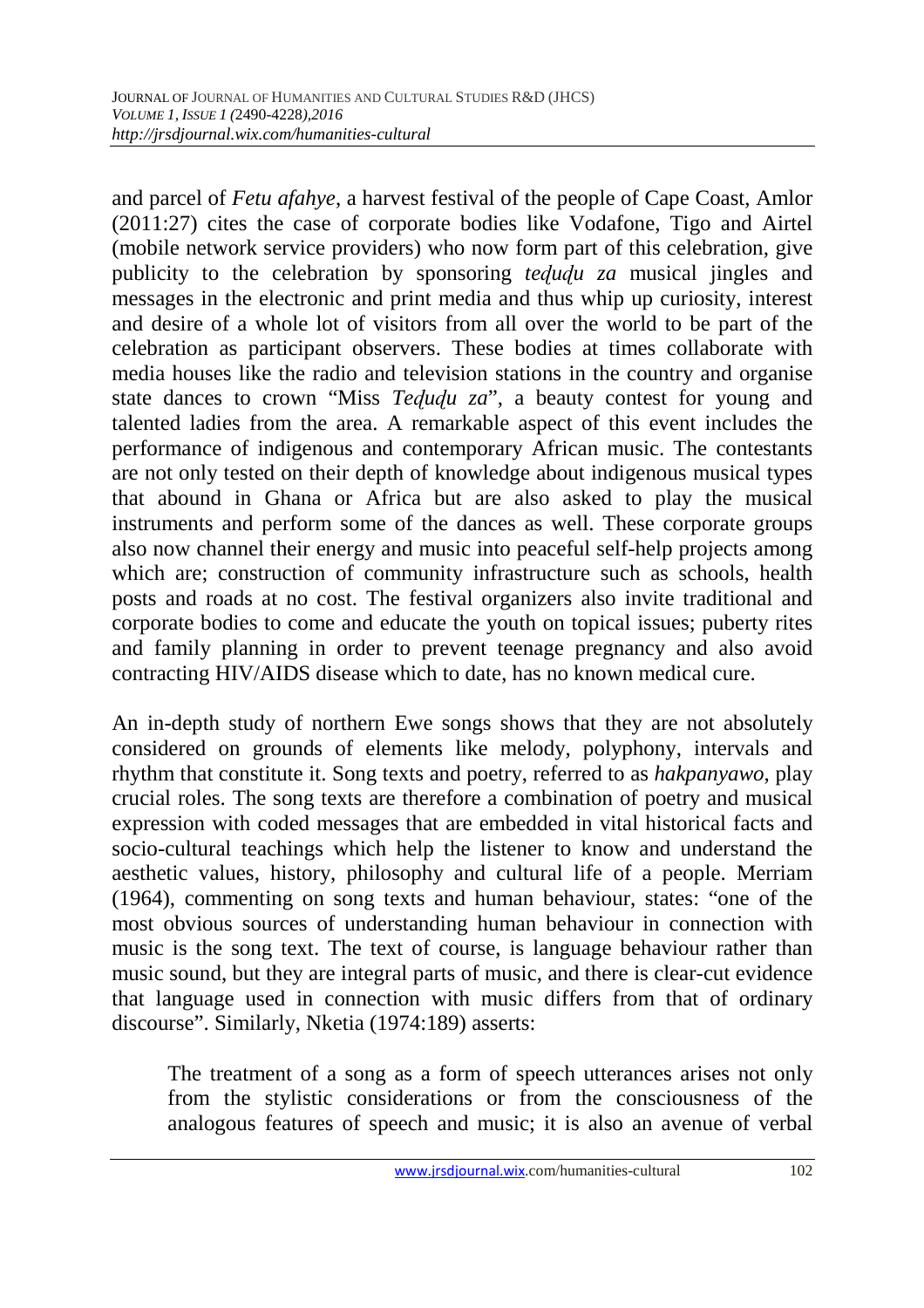communication, a medium for creative verbal expression which can reflect both personal and social experiences".

The celebrants also believe that the songs sung during the *teququza* help them to understand their past, shape the present and face farming activities in the future with confidence. The celebration also offers them the opportunity to express through songs and dance gestures, their feelings, hopes, disappointments, sufferings and joy encountered during farming to the public. As stated by Mbiti (1991:143), "religious and social values are repeated and renewed through communal participation in activities like music, dance, drama and oral communication". Furthermore, it is a strong northern Ewe indigenous belief that song texts, to a large extent help in achieving social control and cohesion, addressing topical issues, praising hard work, ridiculing lazy farmers, showing gratitude and fostering a close bond between the people and the Supreme Being, the gods and ancestral spirits. The song texts also highlight the pride and joy of citizens who work hard and gain good economic status, and urge others to follow suit.

In contrast to songs that emphasise hard work in the society, an alternative text of an *agbleha* cited below with the title; *D'agble naɖu loo!* (Cultivate a food crop farm to enable you eat!), allegorically ridicules lazy youngsters who hardly know the difference between food crops like yam and cassava because they shun farming and do not feed their families but rather, they loiter from one drinking bar to the other in the community boozing.

| $\frac{1}{2}$ :Dagble nadu loo!:// | $\mathcal{N}$ : Cultivate a food crop farm to |
|------------------------------------|-----------------------------------------------|
| enable you eat!://                 |                                               |
| Miatoa kankoawoee!                 | Fellow young folks!                           |
| Dagble, nanyi dokuiwo,             | Cultivate a food crop farm to sustain         |
| your life                          |                                               |
| Novi! dagble, nadu loo!            | Folks! Cultivate a food crop farm to          |
| enable you to eat!                 |                                               |

It is interesting to note that almost all the performing groups in this festival celebration sing songs that centre on love, unity and patriotism. Songs under this category cut across different types of love, ranging from social love, communal love, filial love, parental love to erotic love. Numerous as the aspects of love may be, the basic underlying factor that runs through these songs is the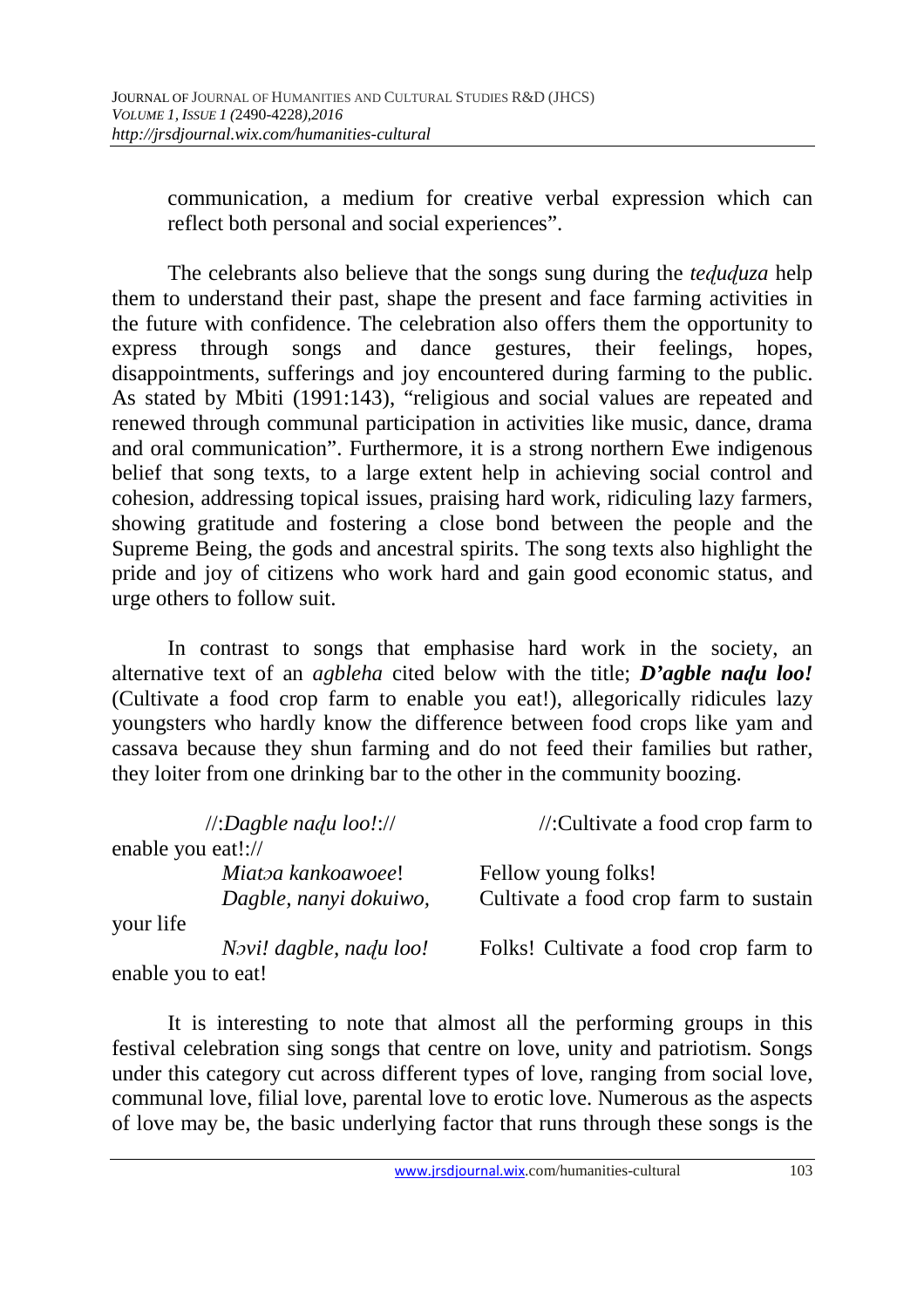concern for the well-being of the object of one's love which can be one's blood brother or sister, spouse, friend, society, country and humanity on the whole. One can clearly observe that places, where songs of love abound in Ewe communal activities, peace, unity and solidarity, wields the citizens as one people with a common destiny. The themes also strengthen ties and eventually create peaceful co-existence of the people.

*Yedudu* (dance performance) as a non-verbal communication satisfies both ritual and non-ritual purposes in African socio-cultural activities. *Ɣeɖuɖu* in the African context is readily seen as a running commentary on the social life of the people. Radcliffe Brown (1952) describes dance as "the state of elation in which the feeling of increased self-importance in the dancer engenders in him a feeling of geniality and goodwill towards his companions".

Dance movements which are largely dictated by instrumental rhythms of various dances in *tequaluza*, serve a complex diversity of social purposes: emotional satisfaction which impacts deeply on the citizens, enhancement of communication, body movements and the use of gestures. The dance forms may be linear, circular, serpentine, or columns of two or more rows and involve the use of the hips, intricate and gliding footsteps that move and alternate from side to side with the arms swinging in the direction of the alternating footsteps. There is also fast rotation, ripples of the body, contraction and release, as well as variations in dynamics levels and use of space. Three dance forms are identifiable in *teququ za*: solo dance in which an individual executes basic styles of dance alone and the form in which two, three or four individuals take turns in the dance arena. There is also communal dance which is executed in unorganised order and thus, allowing room for individual styles and dance movements. Akuna (2008:1) examines the role(s) of Ghanaian dances and states:

.....dance as a psychological form of behaviour is speculated to help in conditioning the emotional state of individual members (of given societies), by helping to build their personal self-worth, the cathartic and therapeutic function of dance is linked to this behaviour, since certain experience of dance performance can help to purge negative feelings and emotion of both performers and spectators

One can clearly notice in this contemporary era that there are changing trends in many African societies which are not the making of the people but rather, the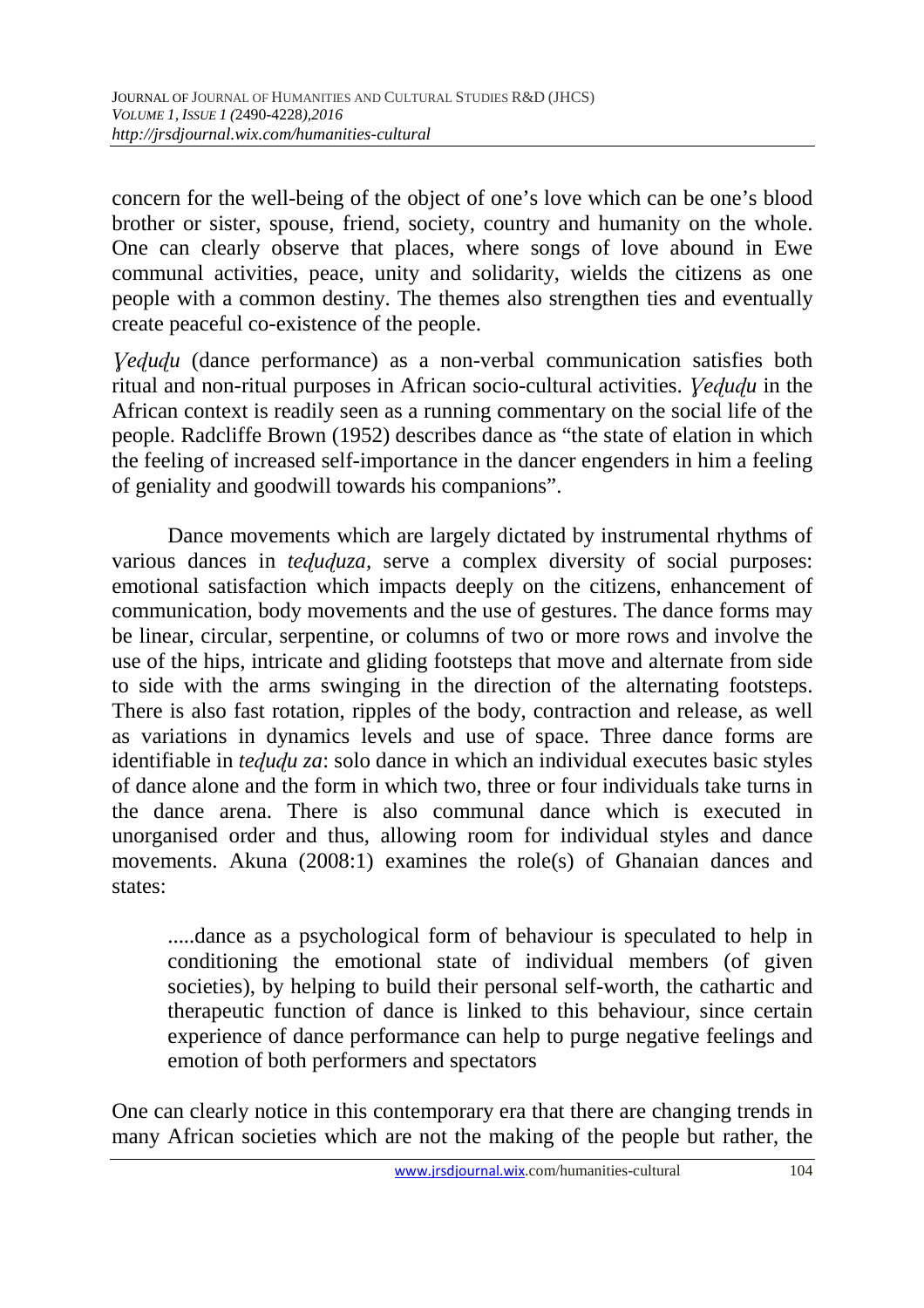product of external socio-cultural pressures that have emerged and impacted on the people through Western and Arab education, religion, technology and modernity. While this paper does not aim at condemning foreign cultural influences, it rather suggests that there should be the need for adoption of only aspects that can enhance and project African cultural identity or values. In this direction, Amlor (2011:28) cautions:

Traditional/opinion leaders, clans and family heads, government and personnel in the print/electronic media, composers/arrangers, researchers and performers should be mindful of African values and consequently protect them. If the aim of the mass media (both audio and video) for example, is to inform, educate and entertain, the bulk of items that constitute their programmes should reflect on the environment in which the listeners and viewers live. This would enable them to know the essence, understand and take pride in their cultural heritage.

# **IV. Conclusion**

The *teququ za* of northern Ewes, is an annual yam harvest festival celebration which takes place mainly in the months of August/September through December in the Ho, Peki, Awudome, Anfoega, Kpando, Hohoe and Leklebi traditional areas that can be located in the Ho, North and South Dayi, Kpando and Hohoe Districts of the Volta Region of Ghana. It is a period when the first harvest of new tubers of yam are prepared as a ritual meal by chiefs and their elders to feed the gods, traditional stools and spirits of their ancestors. Not until this rite is performed, no farmer has the right to bring fresh yams home for consumption. This ritual is a public affirmation by the people of oneness with the hierarchy of their gods and ancestors who are believed to be the spiritual forces behind the growth and bountiful harvest of yam. The celebration is also seen as an opportunity that provides solutions to their intrinsic psychological and emotional problems raise hopes, clears doubts about mysteries that centre on the cosmology, the purpose of existence, fortunes/misfortunes, death and life after death. Apart from the indigenous music genres that are featured, contemporary musical types such as highlife, reggae, gospel songs and brass band music are also performed during *tedudu za* to satisfy the musical tastes of all the participants and thereby foster unity and co-existence among them. Idolor (2007:14) in the light of the above, comments: "in examining social factors that subject Africans to music making; desire for cultural identity,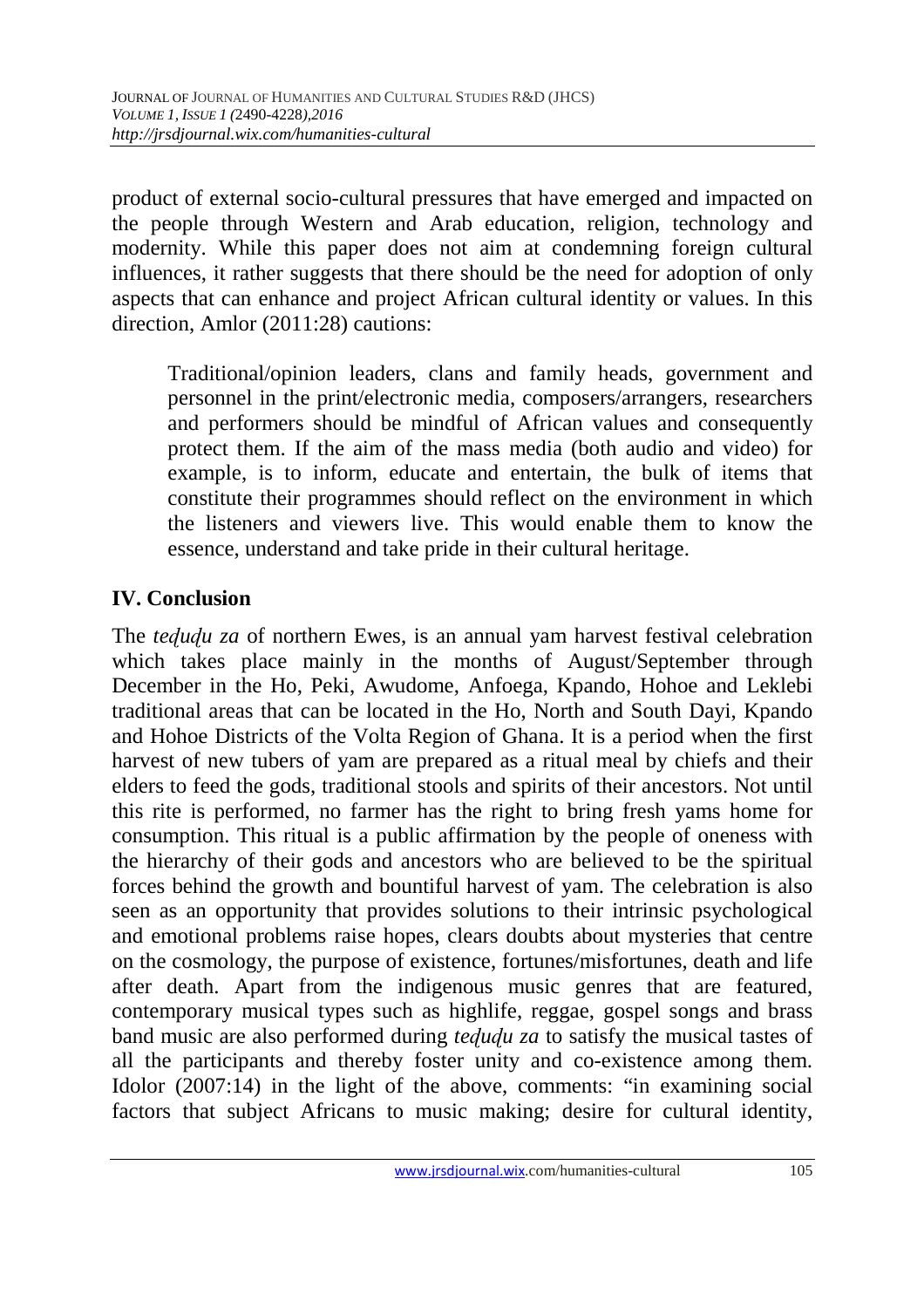didactic function, entertainment, integrative and religious essence are given emphasis". Similarly, Nketia (1966:20) concludes:

A village that has no organized music or neglects community singing, drumming and dancing are said to be dead. Music making is, therefore, an index of a living community and a measure of the degree of social cohesion among its respective units.

The government and policy makers in the educational sector in Ghana, as well as other African countries, should, therefore, be conscious of the fact that majority of students turned out from the basic schools, colleges, polytechnics and universities would serve as future leaders in African societies; hence, the study of African indigenous knowledge including the performing arts as a basis for a Ghanaian or African-oriented educational curriculum is very critical.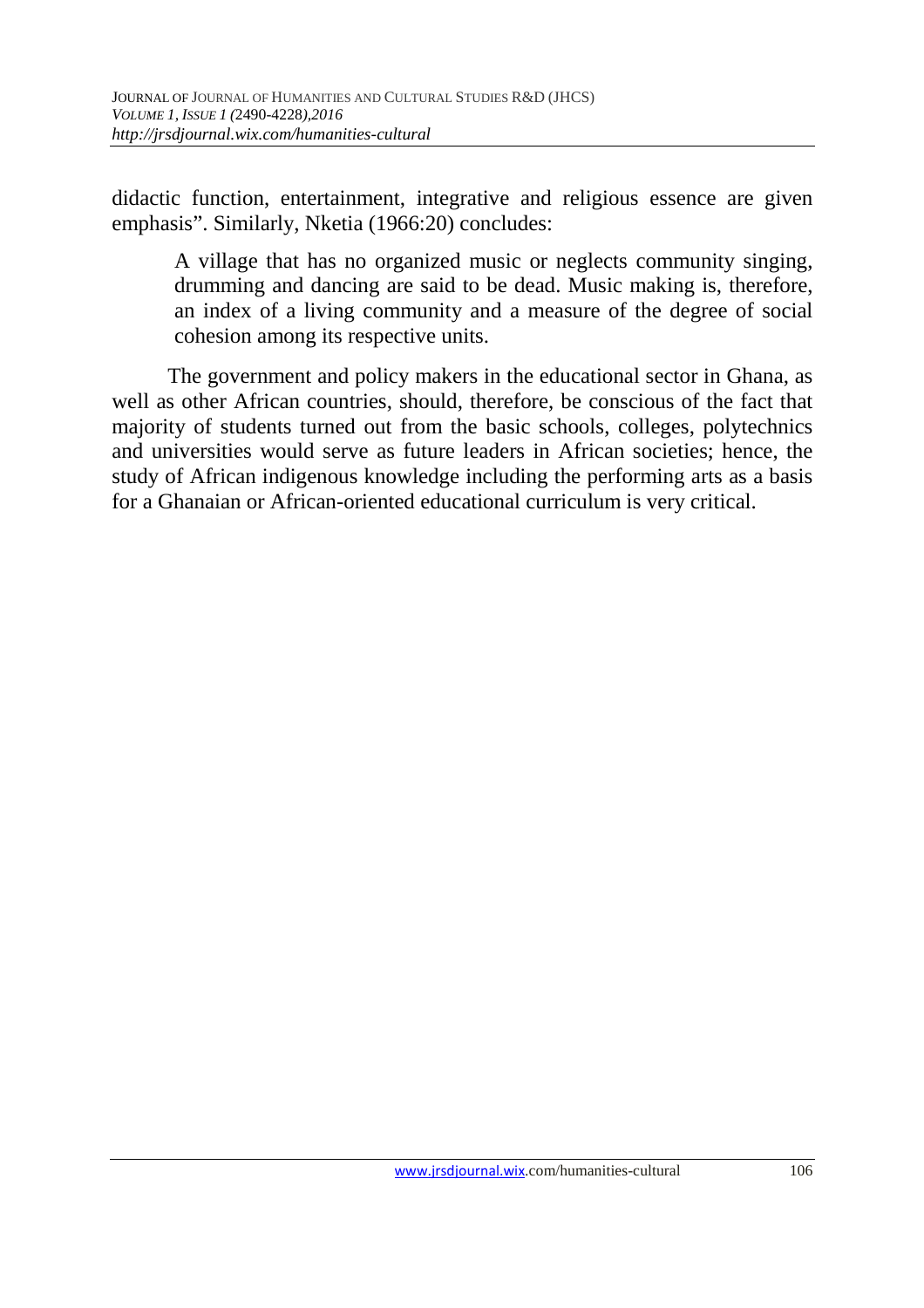# **References**

[1] O. Modupe, The cultivation of nature and the celebration of history, in A. Adegbola (Ed), *Traditional religion in West Africa.* Ibadan: Sefer Books Ltd., 1998) 150-169.

[2] E.G. Parrinder, *West African religion* (London: Epworth Press; 1949).

[3]J.S. Mbiti, *Introduction to African religion (2nd Edition)* (Harley Court, Jordan Hill, Oxford OX2 8EJ: Heinemann Educational Publishers, 1991).

[4] D. Dzide Festivals, in K. Gavua (Ed), *The northern Ewe of Ghana, Vol. II* (Accra: Woeli Publishing Services, 2000) 99-111.

[5] C.M. Mamattah, The Ewes of West Africa: Oral traditions, *Volta Research Publications*, *(1)*1976, 1-19.

[6] D.E.K. Amenumey, A brief history, in F. Agbodeka (Ed), *A handbook of Eweland, Vol. 1*. (Accra: Woeli Publishing Services, 1997) 14-26.

 [7] F. Agbodeka, The Land and the People, in K. Gavua (Ed), *A handbook of Eweland Vol. II,*(Accra: Woeli Publishing Services, 2000) 1- 4.

[8] G.K. Nukunya, Festivals, in F. Agbodeka (Ed), *A handbook of Eweland, Vol. 1*. (Accra: Woeli Publishing Services; 1997) 105-122.

[9] M. Mead, Ritual and social crisis, in J.D. Shaughnessy (Ed), *The roots of ritual*. (Grand Rapids: W.B. Ferdmans Publications, 1973) 87-101.

[10] M.Q. Amlor, *Oguaa Fetu afahye*: A music and ritual of the people of Cape Coast in Ghana, *Musika Journal 7*, Centre for Ethnomusicology*,* Univ. of the Philippines, 2011, 6-29.

[11] E.V. Aziaku, Language: An effective tool in traditional medical practices among the Ewe of Ghana: An ethnographic study, *Drumspeak, Int. Journal of Research in the Humanities,* 2009, (2)224-243.

[12] E. Ihekweazu, *Traditional and modern culture: Readings in African humanities* (Enugu Fourth Dimension Publishing Co. Ltd.,1985).

[13] J.K. Gyedu-Asamoah, Blowing the cover: Media projection of religious functionaries/specialists in an African context, *Legon Journal of humanities, Vol. 14*, 2003, 1-20.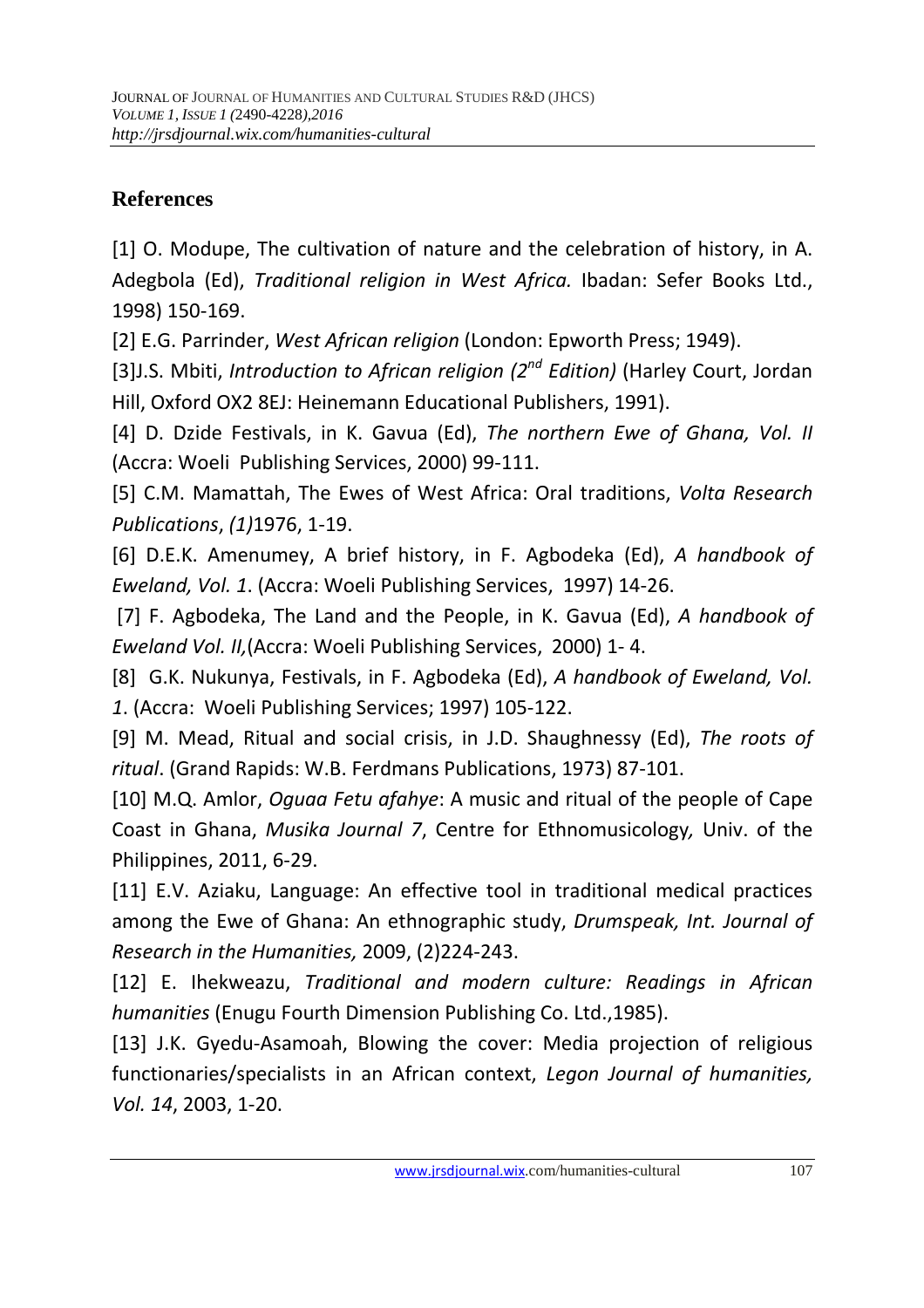[14] M.Q. Amlor, *Dovohawo*: The impact of indigenous religious music on the people of Wli of the Volta Region in contemporary Ghana, *Waves: An English-Speaking World Journal of Civilisation, Literature and Liguistics (10-11),* 2009, *180-199.* 

[15] J.H. Nketia, Worship in West African Religion, *Universitas; Vol. 4(1),* 1962, 1-25.

[16] J.E. Kaemmer, Music in human life, in *Anthropological perspectives on music*. (Austin: University of Texas Press, 1993).

[17] Khamalwa W. The roles of music, dance and drama in Imbalu ritual, in Nannyonga-Tamusa S, Solomon T (Eds), *thnomusicology in East Africa: Perspectives from Uganda and beyond*, (Kampala, Uganda: Fountain Publishers, 2012) 63-70.

[18] V.W. Turner, Symbolisation and patterning in the circumcision rites of two Bantu-speaking societies, in M. Douglas, P.M. Keberry (Ed) *Man in Africa*, (London and New York: Tavistock, 1969) 229-244.

[19] J.S. Buenconsejo, Music in ritual, *Musika Journal 7,* Centre for Ethnomusicology*,* Univ. of the Philippines. 2011, 1-4.

[20] E. Idolor, Music to the contemporary African, *African. Journal of Soc. Science* 2007, 4(1) 13-18.

[21] A.P. Merriam, *Anthropology of Music* (Bloomington: N. Western University Press, 1964).

[22] J.H. Nketia, *Music of Africa* (London, Victor Gollancz Ltd; 1974).

[23] A.R. Radcliffe-Brown, *Structure and function of primitive society* (London: Cohen and West, 1952).

[24] G. Akuna, *Dance as mental therapeutic in the African experience: Beyond the speculations* African Performance Review (London: Adonis & Abbey Publishers, 2008) 1-8.

[25] J.H. Nketia, *Music in African cultures: A review of meaning and significance of traditional African music* (Accra: Institute of African Studies, University of Ghana, 1966).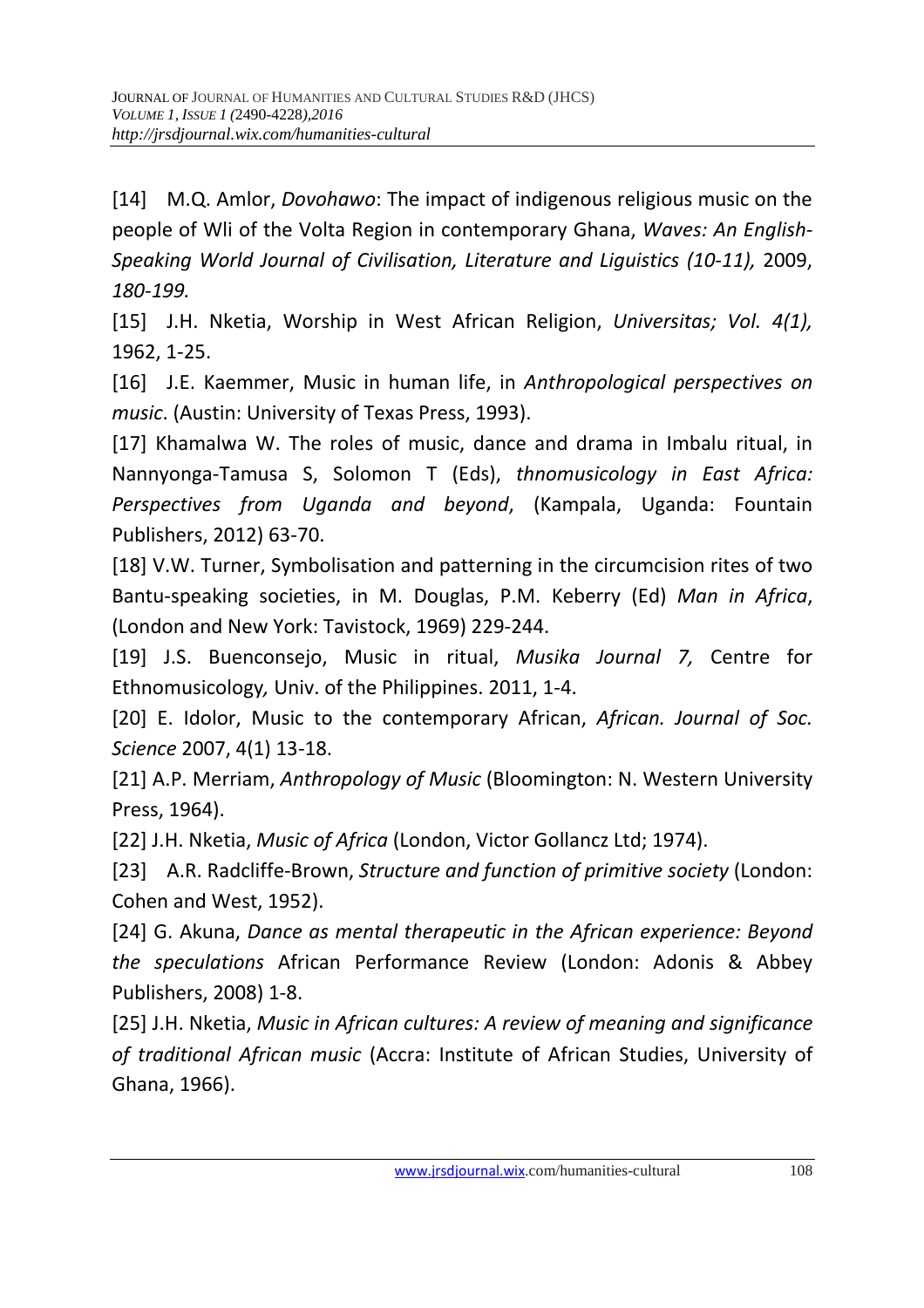# *The Implications of Western Decision Making Practices and their Effect on the Future of Civilization?*

## Antony D. Miller

# Skyline University College, UAE

*Abstract: This paper is an attempt examine decision making which has affected Western education namely the United Kingdom, USA and attributed to neoliberalism and its contribution to other nations' educational policy. In addition, the data will show that this nineteenth century's equivalent of economic liberalism laissez faire, is affecting both the academics and students way of life inclusive of the future of civilization. "The great fact to remember is that the trend of civilization itself is forever upward:" (Roosevelt & Peabody, 1945). The data will also illustrate how society has become less civilized, notably changes of interaction between people. It will be shown how the late twentieth century reintroduction of neoliberalism is unhelpful in this century as it was misplaced in the late 1980s. For academics and educational practitioners alike, does duty mean to nurture the future populous who could evolve civilization to go forever upward or to see if the model of capitalism infringed or impeded teaching practice thus hindering experienced educators and respective teaching institutions globally, and importantly, the student body… the societal future. The aim is to answer the question; if this cycle was unhelpful due the pejorative neoliberalism? This paper will measure the facts to establish if new international legislation be adopted, so business has no direct intervention in academic affairs and indeed its management, whereby the Government, Institutional Stakeholders and Parent Governors presently have a say over teaching policy or to decide if professors, lecturers, and teachers alike, have either Students or indeed Consumers in their classrooms and lecture auditoria, dominated by the enforcement of IT placed upon the students therefore diminishing their basic cognitive or mental skill sets, and preexamination standards.*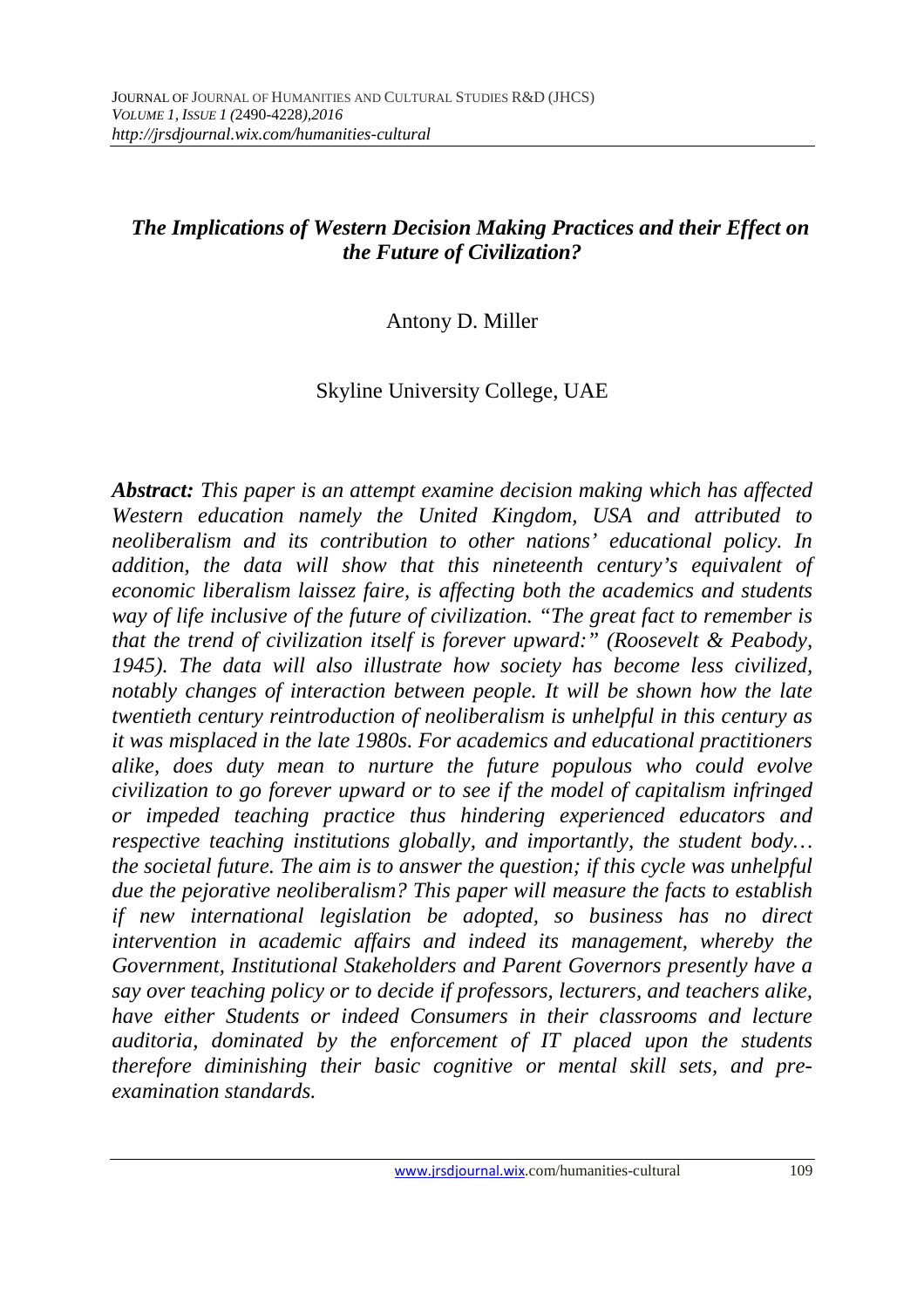*Keywords - Neoliberalism, Capitalism, Generation Change, Ethics in Education, Policy, Future .*

# **I. INTRODUCTION**

Having observed schools, universities and the students, civilization is being effected by the lack of graduate ability via having discipline problems within the social skill sets and poor mental academic ability. In short, the student of today and of this generation, are far removed from the basic academic knowledge and its application, from their predecessors a generation ago.

These issues, are endangering the existence as a progressive intellectual and more evidently an evolving race of *Homo sapiens.* It is clear that a vast majority of both school and university graduates lack the ability to manage the basics; from arithmetic times-tables to life threatening on-the-spot leadership decisions. The removal of school discipline which differs from a generation ago, has been the main issue. "Court decisions and federal laws have turned principals into psycho babbling bureaucrats. How can kids respect them?" (Hymowitz, 2000). Since the late 1980s until the present day, neoliberalism's eco-political model has covertly labeled education, and its institutions as businesses, with the students being consumers under the cloak of Non Profit Organizations.

Evidence has continually displayed that parents and students alike, override decisions by practicing teaching faculty, owing to the students are now customers for the board of governors or its administrators. A commentator once uttered: "American education is being deliberately destroyed - But why?" (Potash M, 2012). There has not been any conclusive study to investigate why graduates and other humans are becoming weaker? -even the genetic argument did not hold any validity. One study suggests that "Human Beings Are Getting Dumber". (Kim, 2012) yet again, without sufficient empirical evidence. The main limitation to redress this issue is due to Government legislation and of course the fiscal elements involved neoliberalism. In this study, the aim was to achieve awareness to the administrators in both the UK and USA be that change ought to be the priority, or for a better phrase; to be a reversal of current administrative dominance practices in education: To return traditional education from today's materialistic practice. Reversing the trend is necessary to correct the policies within secondary education.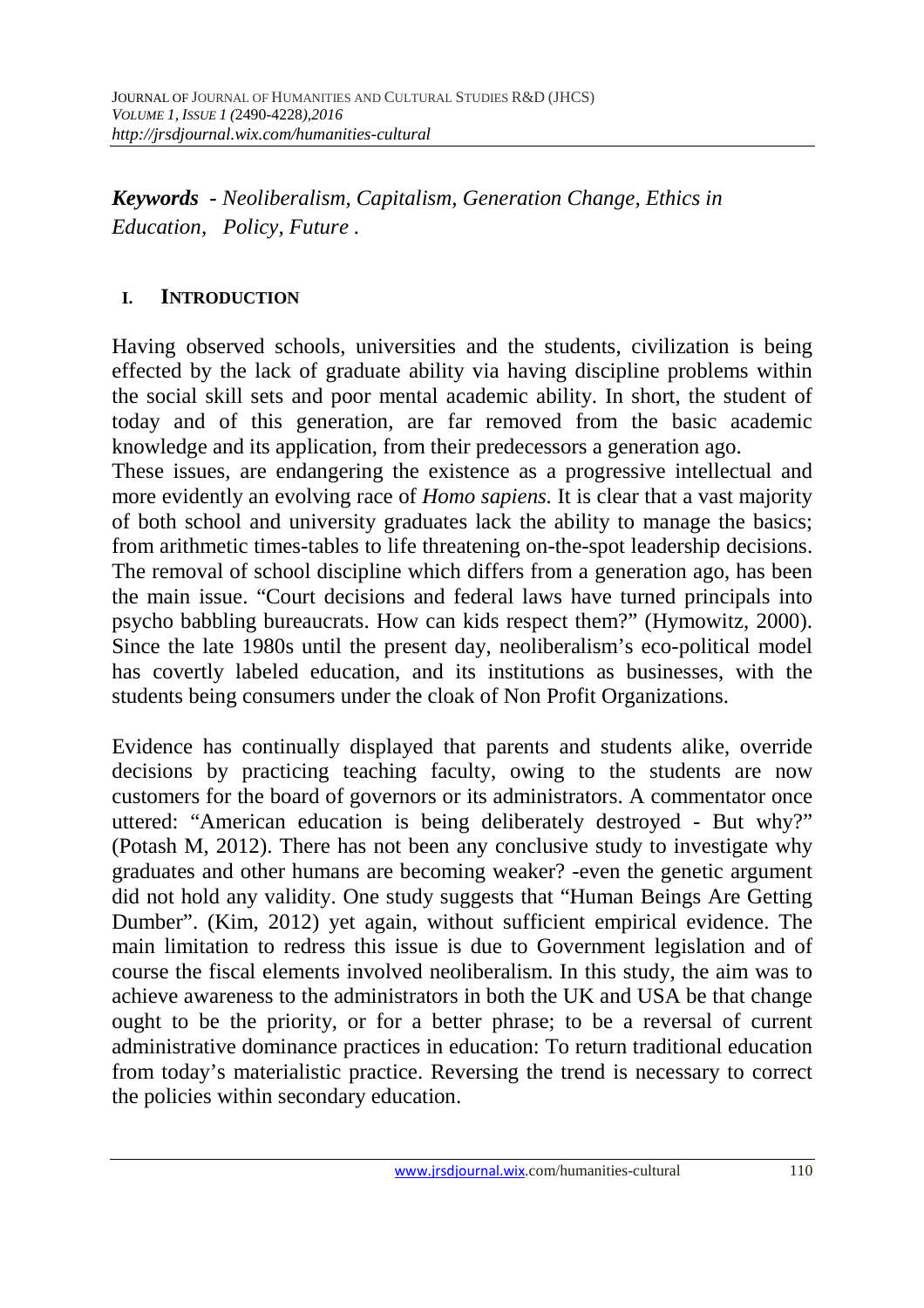#### **II. METHOD**

The premise of this investigation was uncover how much the student populous has changed compared to the nineteen-eighties school age generation.

This was in various capacities as university chairperson in two countries, supervising students of secondary levels and to freshman-sophomore students at three universities: Lebanon, Turkey, and secondary schools visited in the United Kingdom, Europe and further East.. Student Age Criteria Evaluated: 08 years – 26 years. Completed over a thirteen year timeframe inclusive of having worked in fourteen countries within education. Analysing data from both the United Kingdom and the USA. Questionnaires were used inclusive of online opinion. **III. RESULTS AND DISCUSSION**

The results also show that the multi-national companies in London, disturbingly are not certain how to determine a new potential employee's grades at university and to correlate them with their entry qualifications or criteria. The numbers do not add-up for these blue-chip institutions as the bar has continually been in free-fall for years, to accommodate high levels of registrations at UK universities, thus keep the profitability on fiscal track commensurate to any given corporation.

For state education, Neoliberalism was incorporated in the late eighties, hence the radical unproven reforms which turned these state entities into fee paying institutions, offsetting the cost of a debt ridden government. Today in the City of London, HR departments in the financial district, (unsurprisingly) do not simply trust the products which leave Higher Education in other words; the graduates. Some companies employ entry examinations both in-house and online for new potential recruits, prior to being considered for further evaluation or interview. Other companies have even adopted the "Poshness Test" simply because these aforementioned candidates are so weak in: speaking with a good English articulation, spelling and grammar, mental arithmetic skills and general demeanor. Consequently "Students will no longer need a minimum of three Bs at A level and a 2:1 degree to work at Ernst & Young, known as EY, because the firm wants to create "a level playing field". Instead, it will use online tests to assess applicants' potential." (Elison, 2015)

Clearly the research will show that both academe and the general public were aware of the failings within the late nineteen-ninety's neo-political economic agenda. In fact, this also led to the lackluster liberal teaching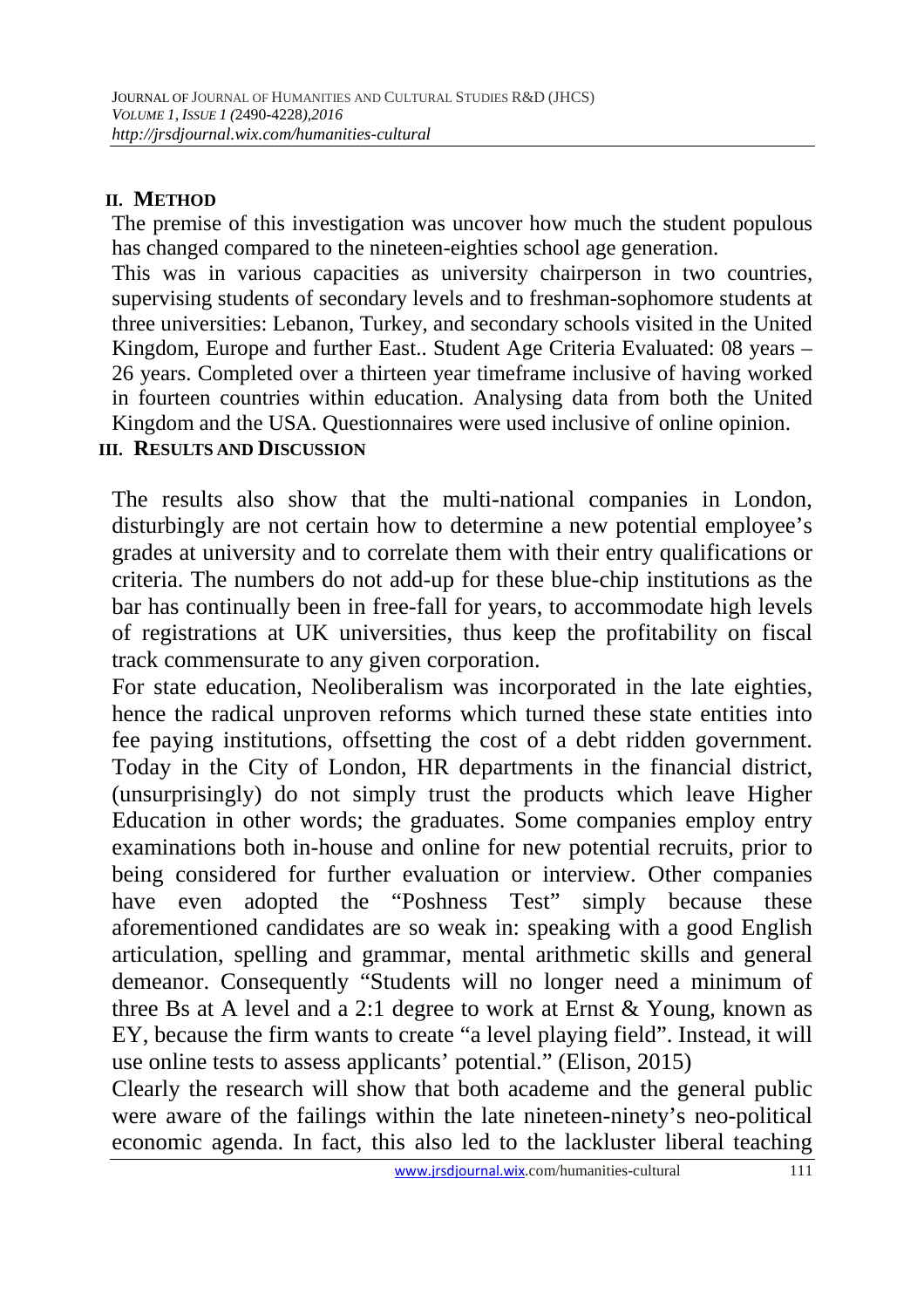training practices which had only exacerbated the situation for students, who were already under the stress factors of funding their respective higher education major courses.

The universities' engineering departments in the UK are so underwhelmed with student registrations, owing to two noteworthy factors: a) Secondary education's lack of producing good science and mathematics students. b) A student's lack of interest in these technical subjects. This correlates with the advent of information technology dominating the classroom and its learning framework. Examinations themselves were made easier to show the students' pass rates had increased nationally. However, beginning from the source of the various issues one must commence from the secondary school mechanism and the changes due to commercial activities that had and has made the students commodities or consumers. Since the early nineteen eighties certain liberal reforms coupled with a government's vision for a US "Reaganesque and the UK's "Thatcherite" form of privatization, free trade or capitalism in all sectors of industry, unfortunately education was not spared from this neo-business culture. In fact, the data has shown how neoliberalism had manipulated the secondary school university examinations (Advanced Levels: A-Levels) to an extent, that the data became ambiguous or unexplainable. If we were to refer to the UK's university entrance examinations qualification of Advanced Levels (A-Levels) the increase in pass rates at A 'Grade has exploded from 1982 to 2013. Refer to figure 1.

Figure 1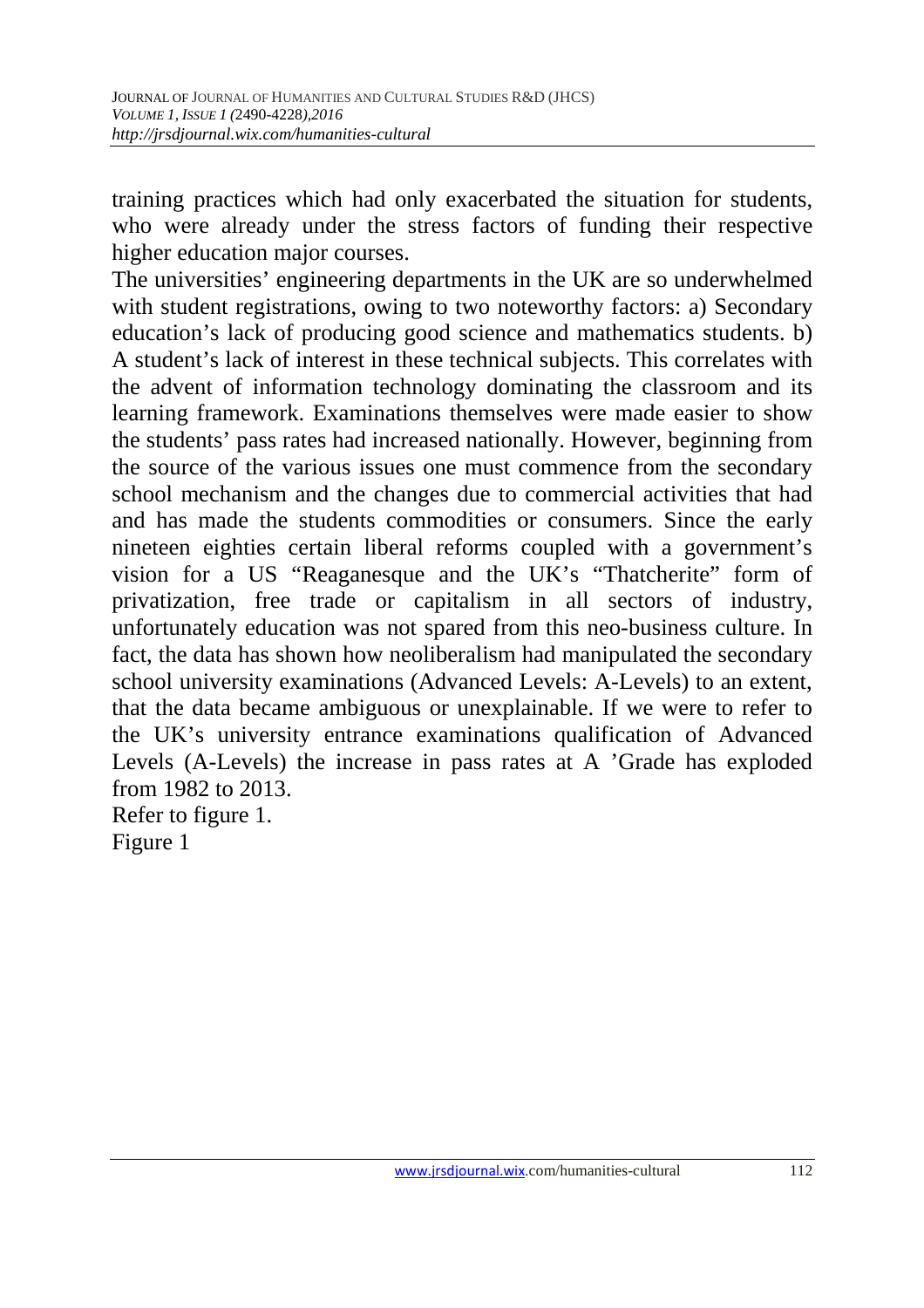

Pass rate at A Grade

 Note: The data compliments of the source: Joint Council for Qualifications UK, (JCQ)

The data clearly portrays a substantial increase in A Grades from the nineteen-eighties to 2013. However, the data also showed that there was a consistent rate of passing at A Grade in these examinations year on year from 1965 to 1982. There was nothing really ambiguous until completing the century until entering the twenty-first.

The data really becomes interesting after delving into the years and grades achieved by students of the generations. If the concentration on other variables were to be analyzed; such as how many students in the UK passed not with A Grades but with only standard passes, this ought to be in correlation to how many candidates took the examination from 1965 to 2013 as well. This shown in figure 2

Figure 2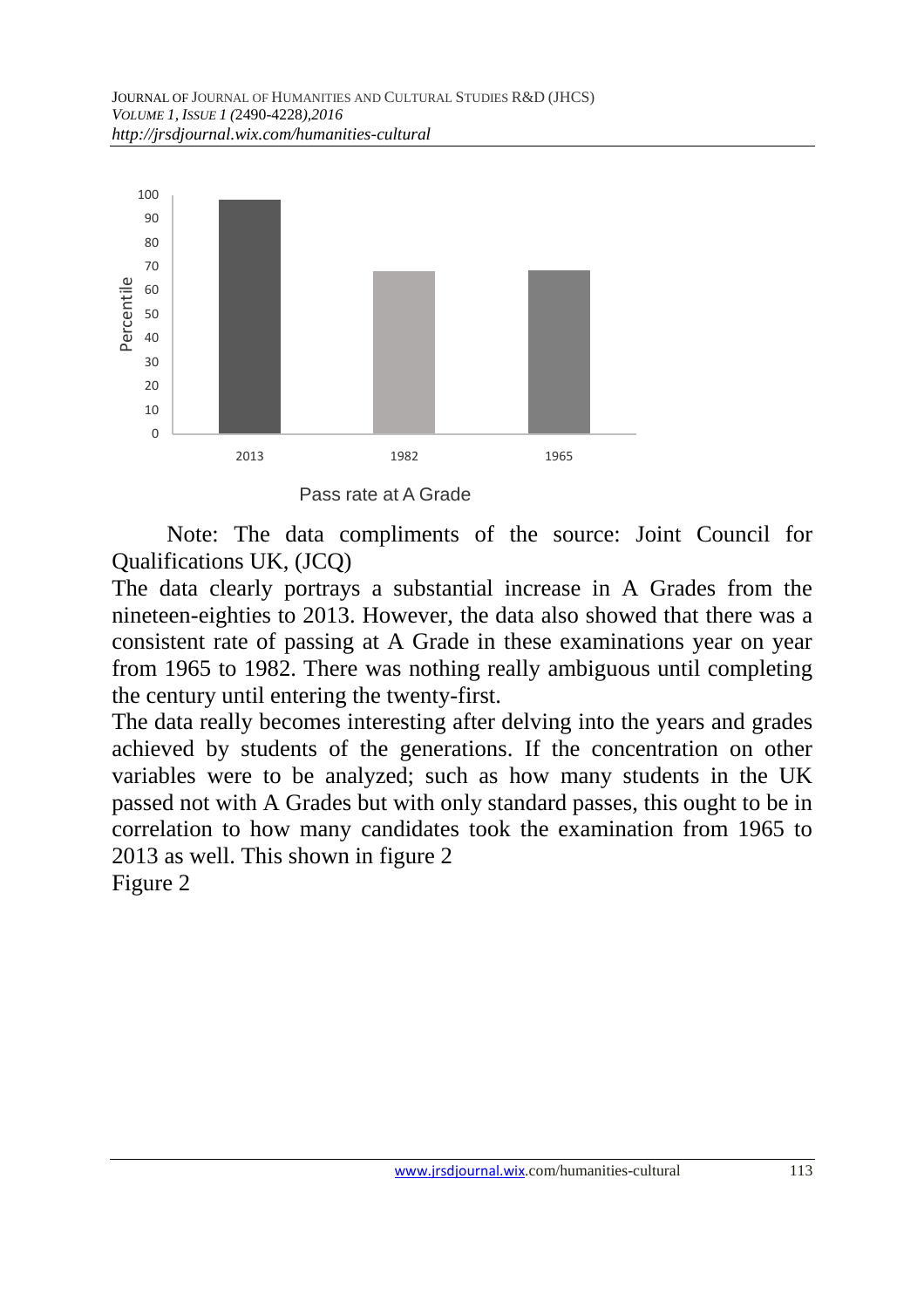

Note: Below each of the years and respective students who sat this exam  $(JCQ)$ 

The graphic shows from 1965 to 1982 that irrespective in student generational increase of 260,146 the pass rate (PR) was again consistent as were the A Grades from the sample previously over the same period analyzed. Yet again, there was an inconsistency inclusive of ambiguity that if the generational numbers of students had increased, it would not have guaranteed that the data should reflect the increase of passing students; as in this case. How could the PR have risen in the last 31 years and also achieved a 29.9 percentile gain in passing students, compared to a 68 percentile stability pattern in both 1965 and 1982. Moreover, with over 220,171 students' increase who had sat the examination, the performance levels had remained consistent and deemed unquestionable.

What was more revealing in the figures released by JCQ in 2013, were the actual results published with the disbursement pattern for three major subjects in the curriculum, namely: Critical Thinking, Mathematics and English Language. Refer to figure 3

Figure 3. A-level results for Math, English and Critical Thinking in 2013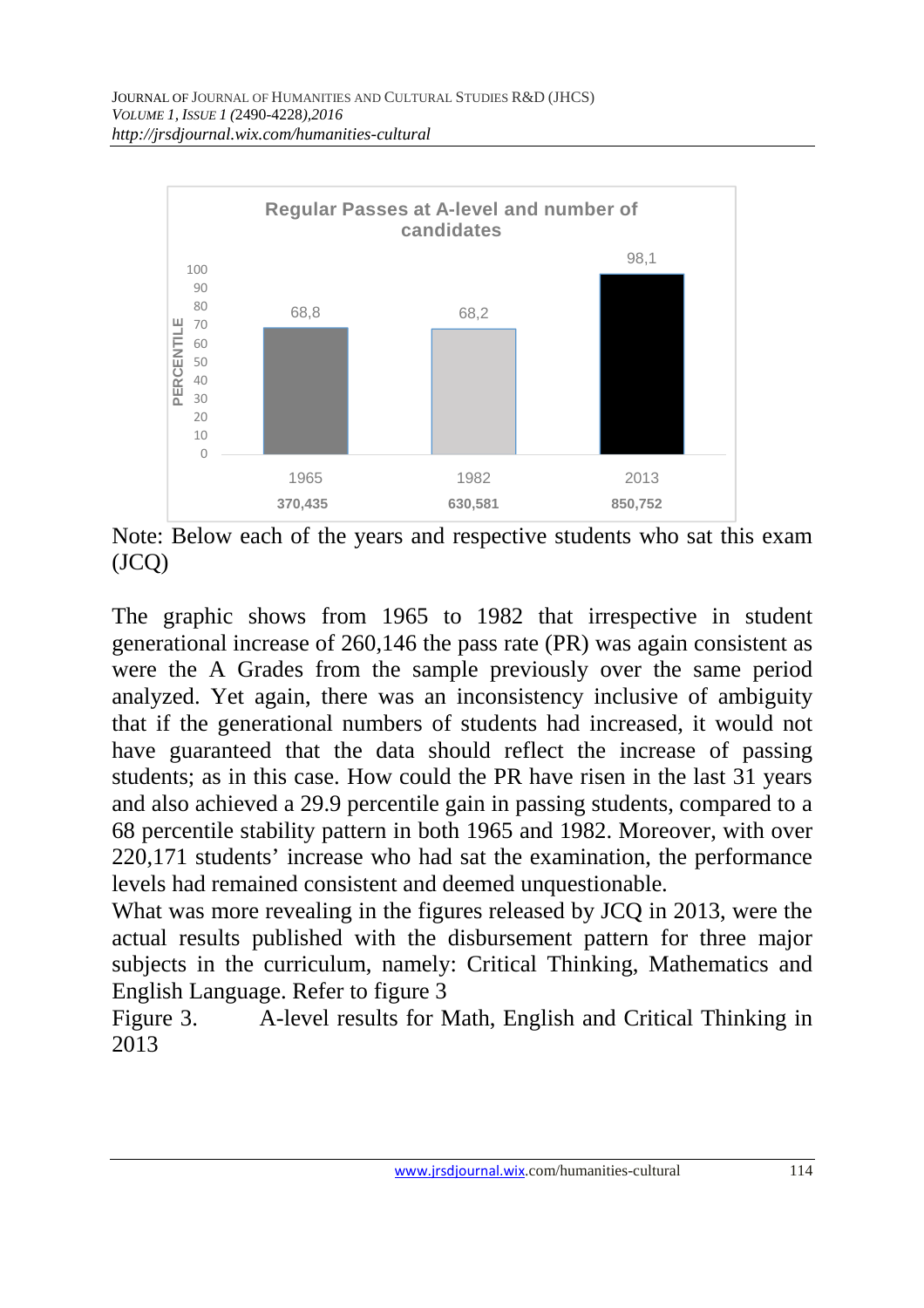

Note: Curve mainly achieving a B to D grade achievement As there was a 98.1 percent overall PR in 2013 compared to the average 68.5 percentile for the past two generations in the UK. It is seen that this high rate of passes cloaked the overall picture of success in major academic courses and examinations at this pre-university level. Figure 4 Arc of achievement model analysis



 Note: Note: A-E Grades with the three core subjects in 2013 The statistics clearly display that the United Kingdom is very much a below average D, C, B grade country, where it comes to students of university entry in major academic subjects.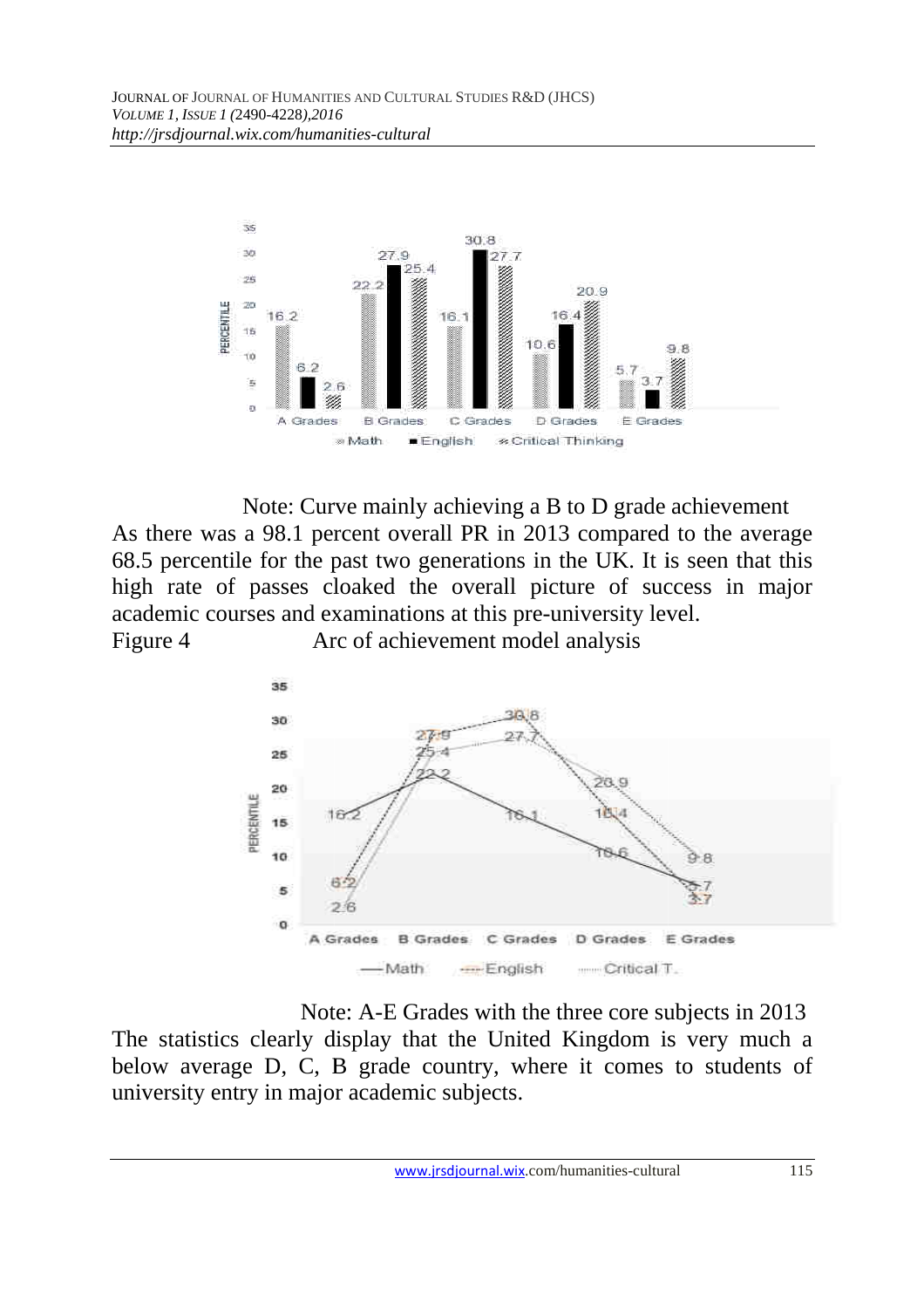This evidence also illustrates that the universities were not the cause of depreciating standards, however it was the contributing policies from the secondary system of schooling, manipulated by distorted national grades via both government and sadly commercial globalization modality. This is not only a product of Britain now, embryonically, it was exported to the UK from the USA and then onto developing nations.

Other research also suggests that the results at A-level and a higher AS-Level are not really positive in core relation: "The results show that predicting future 'value added' performance from past trends is unreliable. The implications of these findings for notions of 'continuous improvement' are discussed as well as their consequences for further research on institutional improvement." Even the so-called poverty verses affluence angle cannot be used as a premise as it was previously. How intellect was continually achieved with certitude in the less affluent former East Germany during the cold war? Just an example. An illustration of the widening business controlled education issues depicted in this paper can be determined by such citations mentioned below, and could be used as a premise:

"What is education for? Is it to earn money only? Now it seems that the quality of education is deteriorating at a rapid rate. Education is oriented now not towards creating good human beings/citizens but mainly towards mere materialistic prosperity. As a result, we are confronted with a weakening of the social system across the world. Values are no longer considered for quality education- they have become redundant. Conflicts and violence are increasing on a continuous basis. Education has become an unethical business today. Question papers are sold before an examination. Mushroom growth of universities by using money power is rampant around the world. Beautiful buildings are constructed (as it is easy) to attract students without having dedicated faculties. Now the trend is to sell good names for education establishments to recruit students with high capitalization fees. Such organizers of education have only one motive, which is only to grab more money at the cost of quality education." (Das, 2010, paraphrased for grammatical coherence) **Conclusion** 

If we were to continue at the rate values mentioned in this paper we could see an uncertain future not only within the West, but also globally owing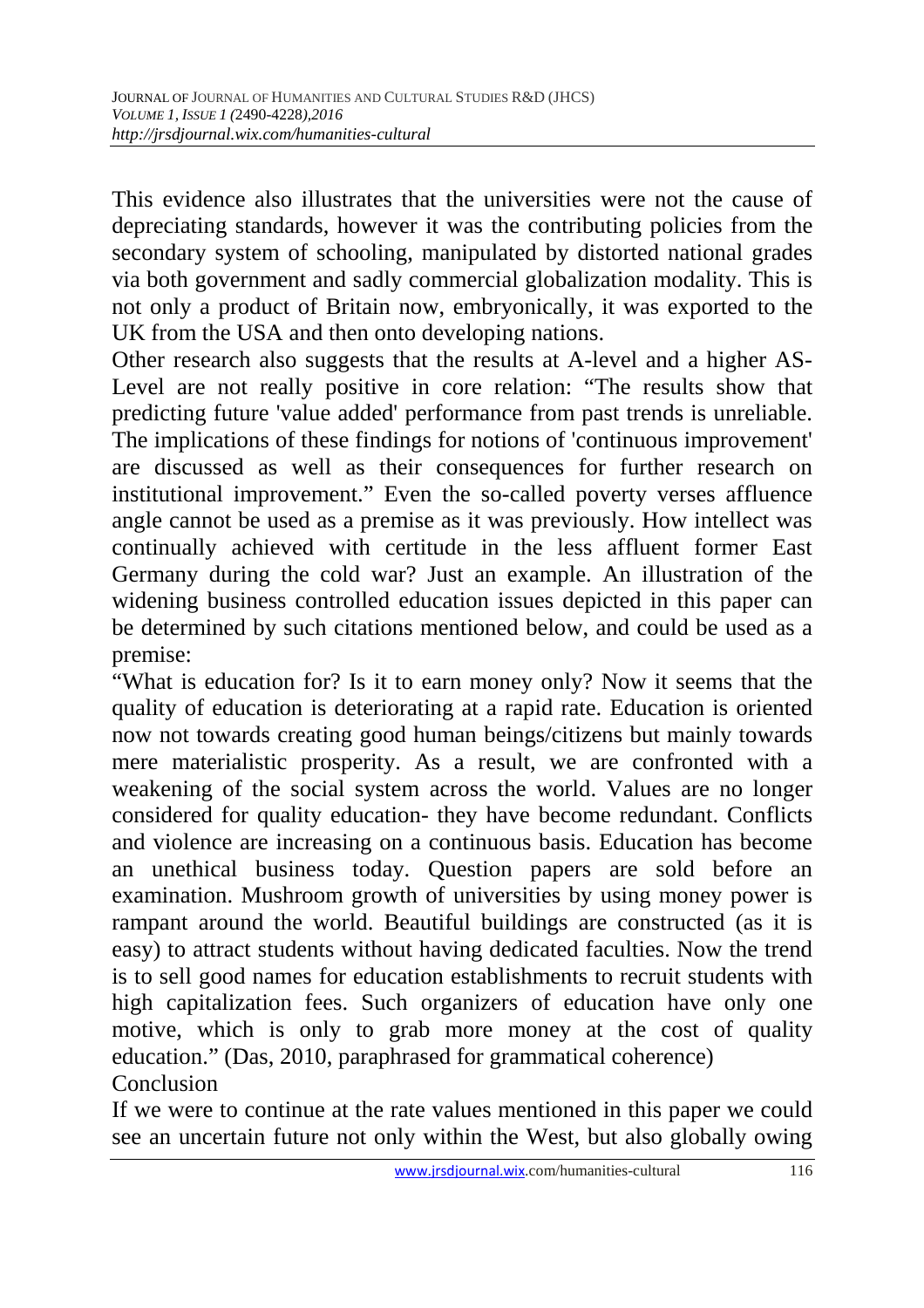to the signs are there already. As plagiarism from the student body has manifested itself as the norm, we could only attribute this to the illdiscipline within education, and the psych-somatic nature of the students perceived notion that Higher Education is a right not a privilege, unlike within the 1950's to the late 1970's generations, they saw obtaining a place at university was a both a life-changing event and immense in privilege.

 One solution is to sharpen the "Bell Curve" in Secondary (K-12) education inclusive of a complete return to a disciplined environment. All forms of student evaluation must be more controlled within a core subject's grading policy. Secondly, as the evidence portrayed within this text has identified that the current mandatory examinations to enter university, are deficient in degrees of difficulty and are not clear indicators of K-12 students' overall academic and social wellness abilities. The reliance on Information technology in tuition, has drifted so much out of control in a child's learning, it has nearly taken-over both educational policy and societal reasoning. The extent of this, is that a student's mental or self-reasoning skill sets in problem solving are being impaired. In my estimation, in one further generation's time in the year 2030 and beyond, the graduates of that epoch would solely be dependent on the IT gadgetry at their deposal to acquire basic data such as geographical (world's capital cities) and so-called metal arithmetic calculations, instead of using raw brain power in the knowledge based memory process, insofar of becoming a dumber race of homo sapiens.

It only could be perceived that we could only see a depreciation of our civilization due to the lack of social interaction and mental discipline in various guises inclusive of our interpretation for general knowledge. Finally, what are the dangers of a devolution in our civilization? If we were to focus and have emphasis on key decision makers of the future: Politicians, Judges, Physicians, Military Officers, School Teachers and the Ministries of Education, we could imagine how much thought would be attributed to a change in ethics, and morality, then our inability to question critical reasoning would be at stake. The increase in crime demographically, and greed within the stock market which led to the recent crash, are just some of the variables that are present within society. Merely paying for an education within a "profit gain apparatus", type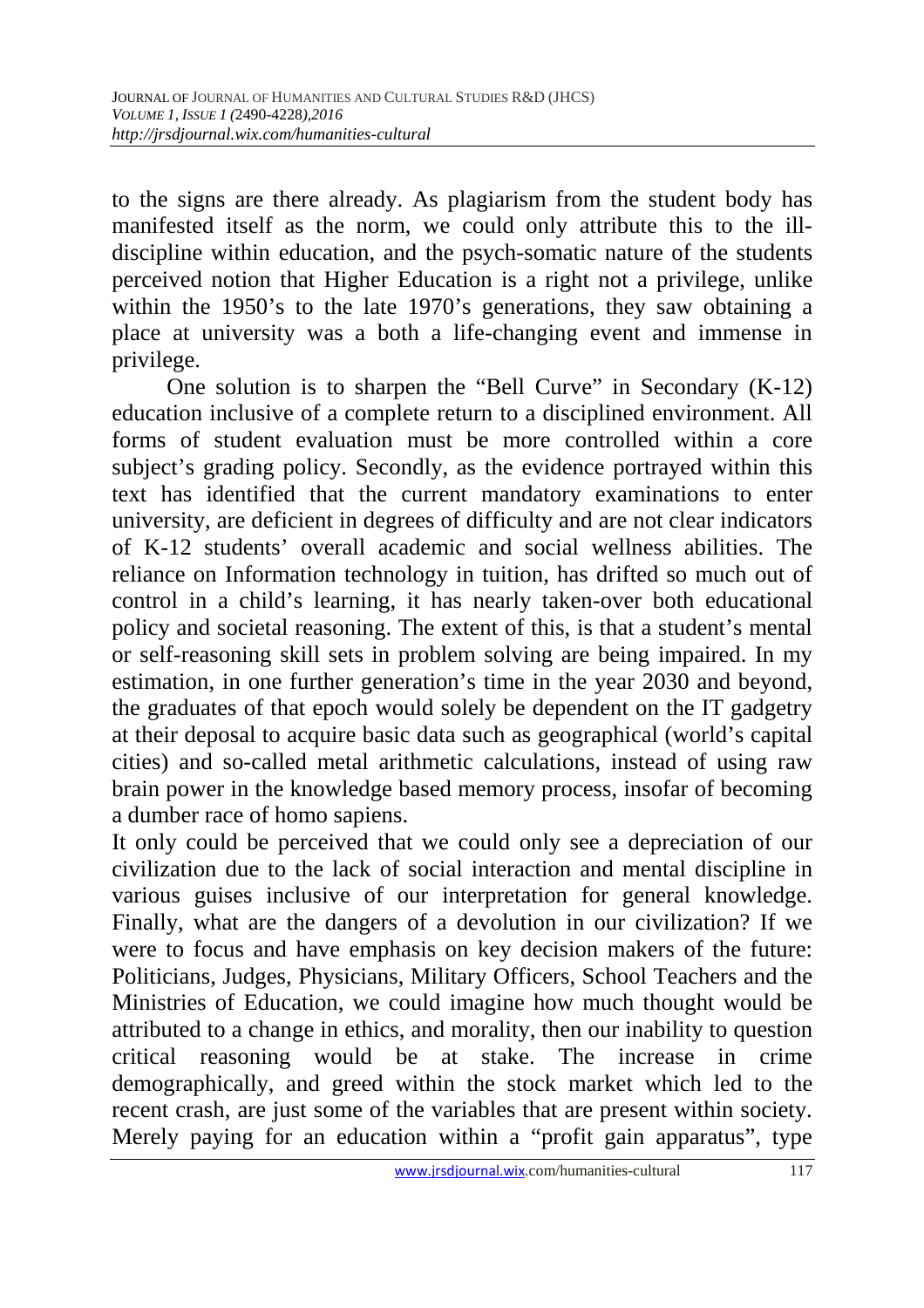institution, should neither be a guarantee for graduation nor a pass of a subject. Currently, there are poor decision makers including school teacher graduates out there. Change ought to be implemented as soon as possible and must be initiated from primary school level through to K-12 grading. As for the developing nations, they take credence from the Western states, they have in fact mimicked developed countries to modernise their respective educational apparatus. This being inclusive of bad teaching practices and advice or consultancy prescribed to the ministries of education notably in overseas developing countries. This has been surprising considering these are failed Western ideologies that would hinder rather than aid educational development.

In addition, university professors ought to undertake teacher methodology courses as mandatory prior to the teaching of their undergraduates. If the suggestions mentioned were not to be implemented by the year 2020, then our children and their generation's future, would be very bleak and no way to redeem the situation. However, if changes were to be countenanced by the respective authorities in Western States, society would not feel the effect for at least a generation, this is due to the new students of an improved education system, would need time to graduate both primary and secondary grades for us to see the results. Moreover, when these said graduates become parents in their own right, the full extent in society and potential leaders, would be more evident as well as uncertain.

We as a civilization, would need thirty years more to witness the outcome if governments were to manifest a decision now. Business influence on any educational institution must be capped to non-majority control by new government legislation, this includes school owners if being private. This would consequently retain education and its core quality as priority, -not profitability as the sole entity. Thus education professionals preside over all academic decisions without unnecessary hindrance and contradiction. Teachers would not be too fearful of losing their position as they are today, due to the teacher funding spreadsheet. As for teacher retention in the public school system "Too many will quit permanently because they are fed up. Their ambition and selfrespect will take them into business or other professions…they leave behind an increasing proportion of tired time-servers." Barbara B.T.; O'Brien, L (2002). A supermarket is a business and the product are the goods sold, so how can a school be a business? Are the students the same as products or are the parents consumers? There is an urgency to conduct this form of school reformation. Graduates are seen as a pool of the future, however they are not being taken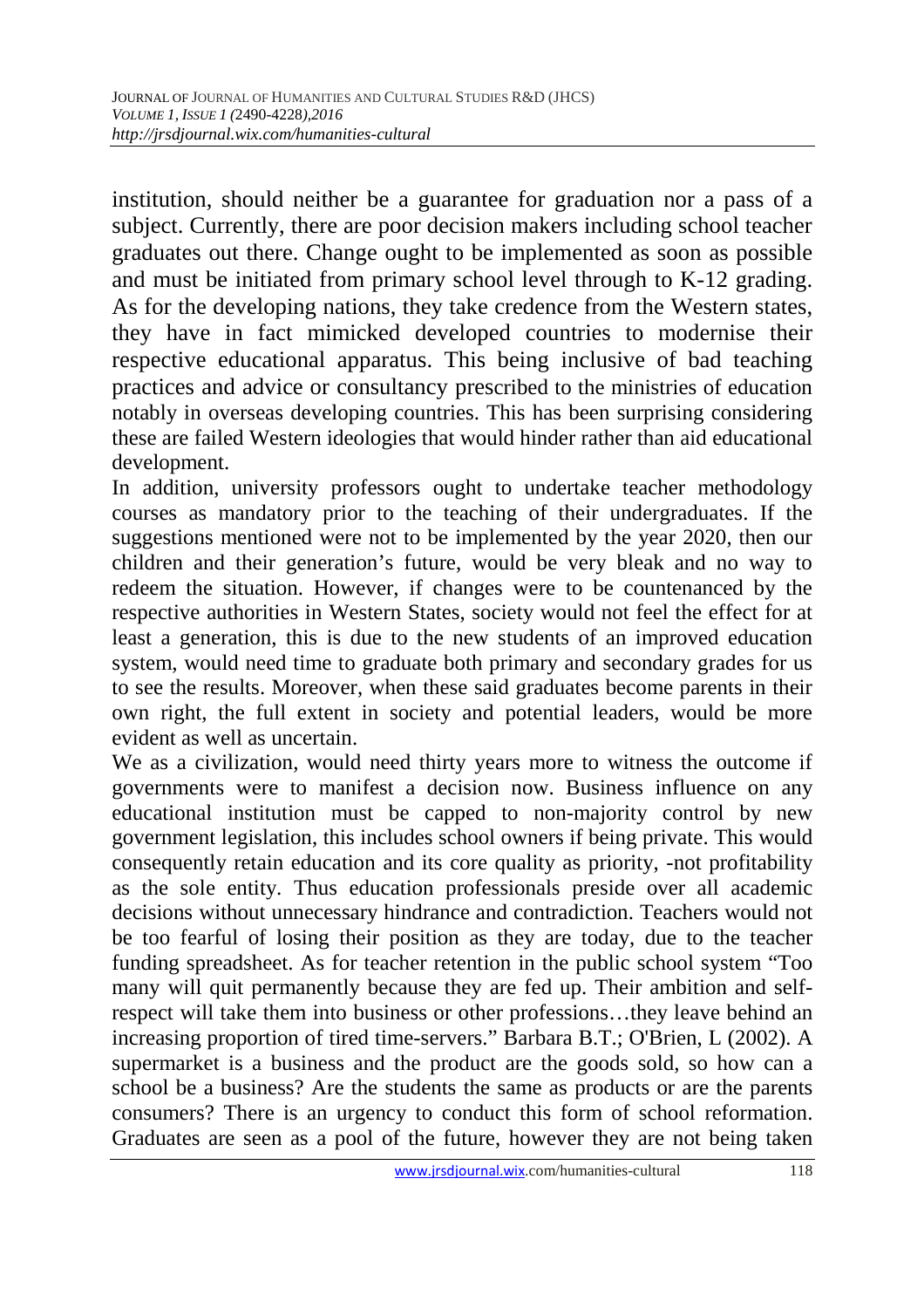seriously by employers, bad CV's being drafted with numerous errors in their native language. The philosophy for overall education should be simple: it is not that institutions should be selling education to the students and parents alike, but to sell what the students can do with that knowledge for themselves in the end…This paper was neither designed to castigate, censure nor admonish business within educational institutions, but the mere dominance of its decision making practices being a disconnect from a school's academic governance, ought to be investigated and revised, where both parties could possibly work together. Minus education and its students, there would be no business in the first place. Even the authors of certain publications

use speculation and notate the issues in education, but do not comment on the root or simply do not wish to admit the cause and effect scenari fearing the Austrian school "de la théorie économique du laissez-faire à la politique.. IT gadgetry should only be a tool for students, thus bring their respective mental agility more into play, and state funded education inclusive of Higher Education per se, must return to aid the less wealthy, to re-address the balance in societal need –especially in the UK. Why the aforementioned? It is simple, students must have determination –especially in the West. Countries within the Indian sub-continent and South Eastern Asia possess highly motivated students emanating from a majority less affluent social system. In the West, if we were to pay tuition for our children, we would always expect them to be a success irrespective if they were to be spoilt and less motivated. This blame for a student's failure would be apportioned to the educators not to the administrators that outnumber academic staff in the first instance. For an "Old School" modus of classroom discipline to be returned, is not beyond the imagination. A return to a non-liberal form of student peer-control, ought to be also adopted by legislation, to return a pupil's respect to the teacher whence the previous generations came. Governments need to be more responsible for educational funding and who would be allocated to lead private sectored schools and institutions. Shirking responsibilities like education and medicine then outsourcing them to the private sector, has been proven to be an unaffordable policy for the masses and devolution for student development in the face of a spreadsheet's profitability.

Finally, being reminded that thoughtless decisions of our historical past, and their unfortunate applications, had manifested into conflict subsequently destroying nations… Surely it is what we could do as a civilization that would, and indeed define us as an intelligent species.